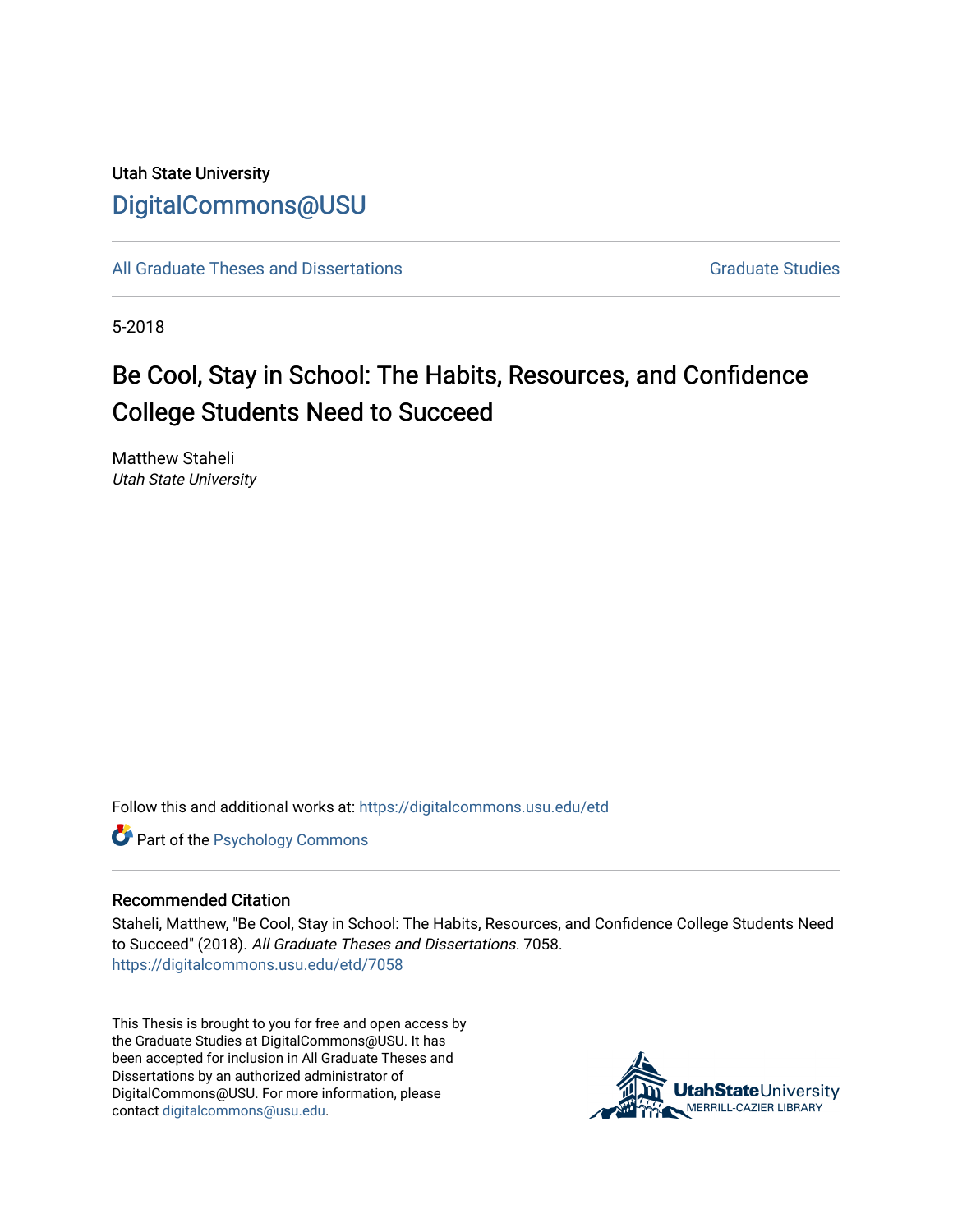# BE COOL, STAY IN SCHOOL: THE HABITS, RESOURCES, AND CONFIDENCE COLLEGE STUDENTS NEED TO SUCCEED

by

Matthew Staheli

A thesis submitted in partial fulfillment of the requirements for the degree

of

#### MASTER OF SCIENCE

in

Psychology

Approved:

 $\overline{a}$ 

 $\overline{a}$ 

Scott C. Bates, Ph.D.<br>
Major Professor 
Renee Galliher, Ph.D.<br>
Committee Member Committee Member

Michael Levin, Ph.D.<br>
Committee Member<br>
Vice President for Resea Vice President for Research and Dean of the School of Graduate Studies

> UTAH STATE UNIVERSITY Logan, Utah

> > 2018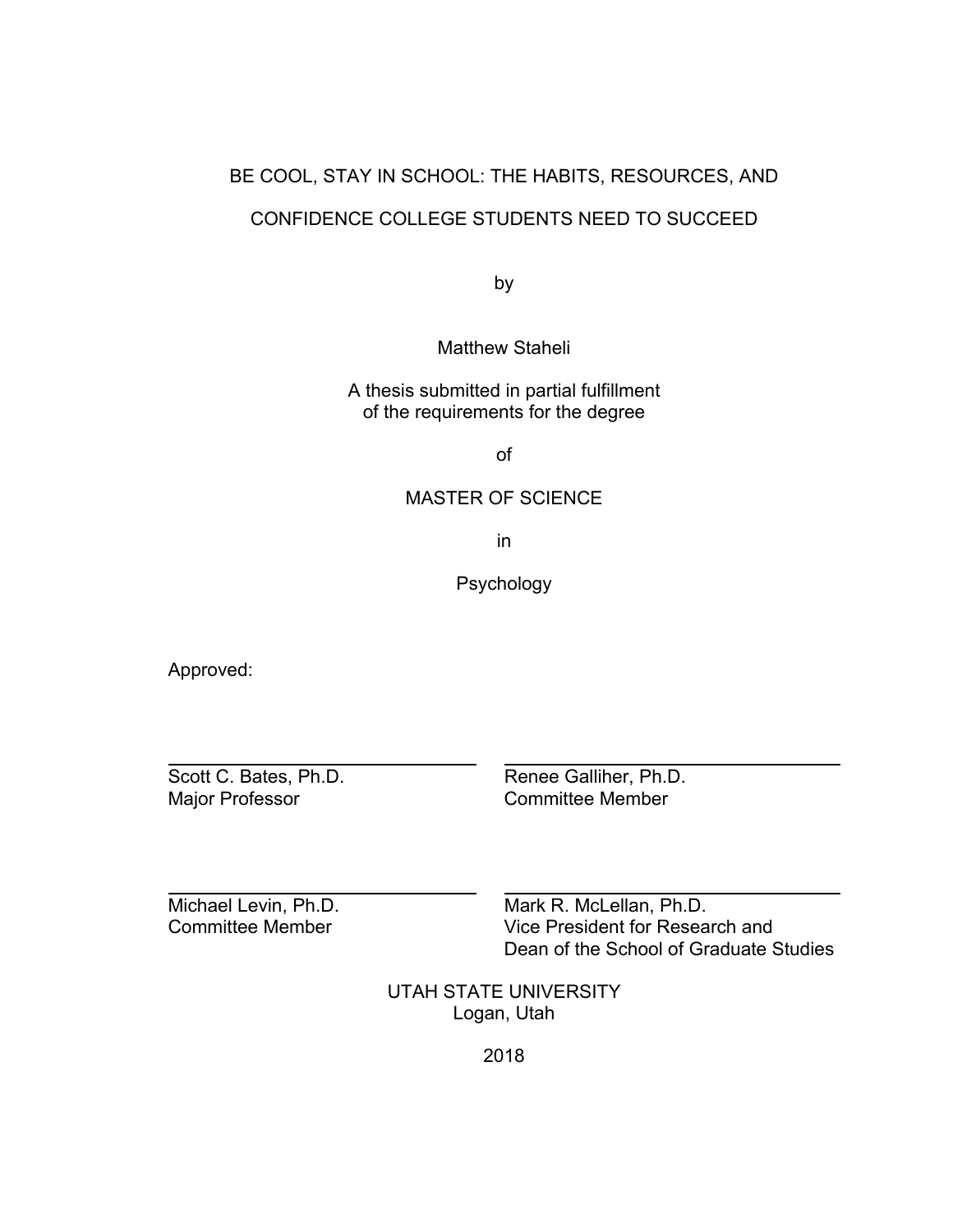Copyright © Matthew Staheli 2018

All rights reserved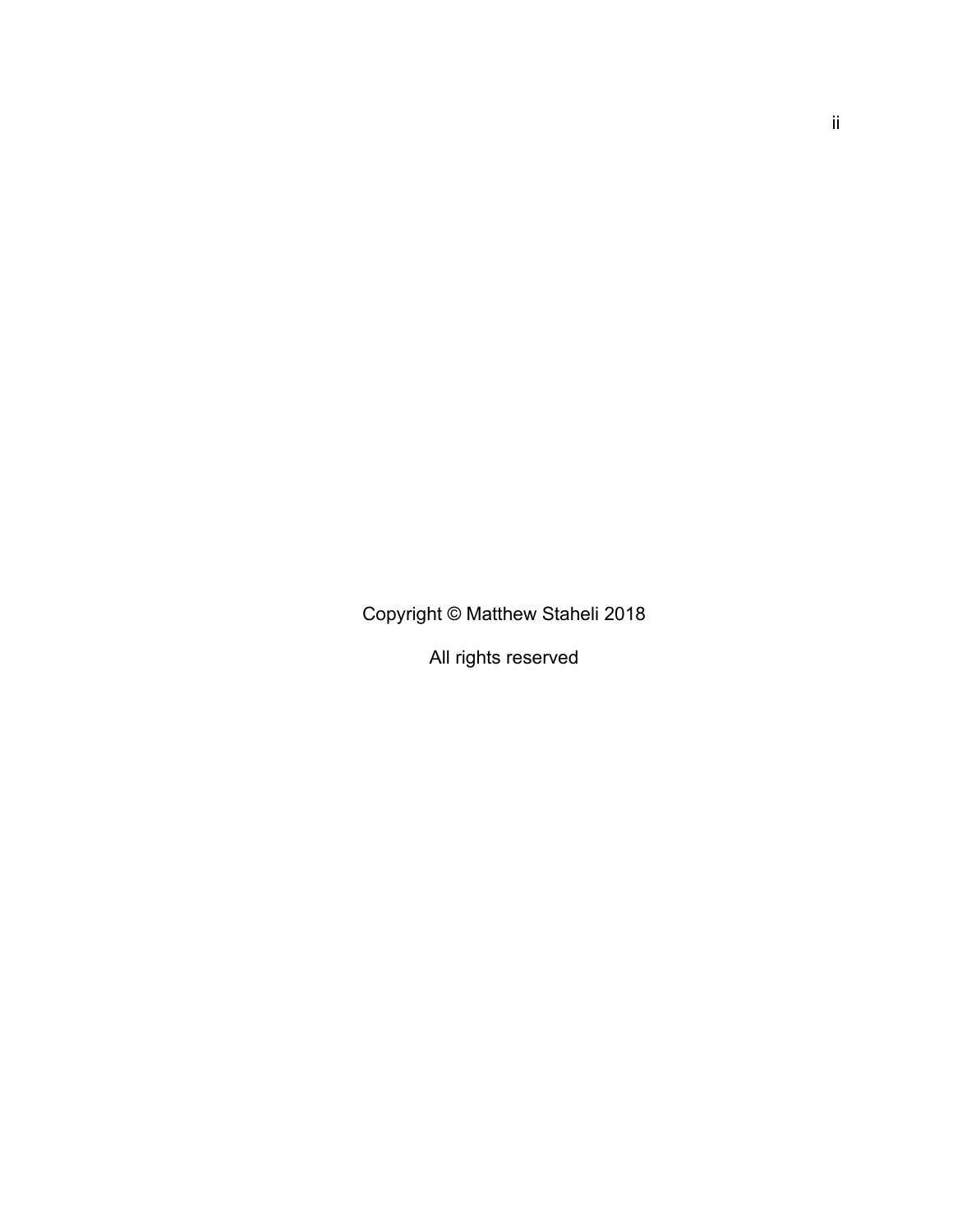#### ABSTRACT

# Be Cool, Stay in School: The Habits, Resources, and Confidence

#### College Students Need to Succeed

by

Matthew Staheli, Master of Science

Utah State University, 2018

#### Major Professor: Scott C. Bates, Ph.D. Department: Psychology

Earning a college degree yields many benefits. In addition to an increased income, college degree earners generally have greater job satisfaction, make healthier life choices, are better communicators, and have greater social mobility. Even with all of these benefits, however, some colleges are seeing graduation rates as low as 32%. One of the greatest contributing factors affecting the dropout rate of undergraduate college students is poor academic performance in their courses. In this study, we sought to identify several academic resources, study behaviors, academic self-efficacy scores, and demographic information to assess which variables predicted higher academic performance. There were 148 undergraduate student participants, out of 696 possible students (21.3%), from three sections of Introductory Psychology courses at Utah State University. They participated in a multi-phase survey to assess study habits, and resources that they used when preparing for their psychology course exams. T-test analyses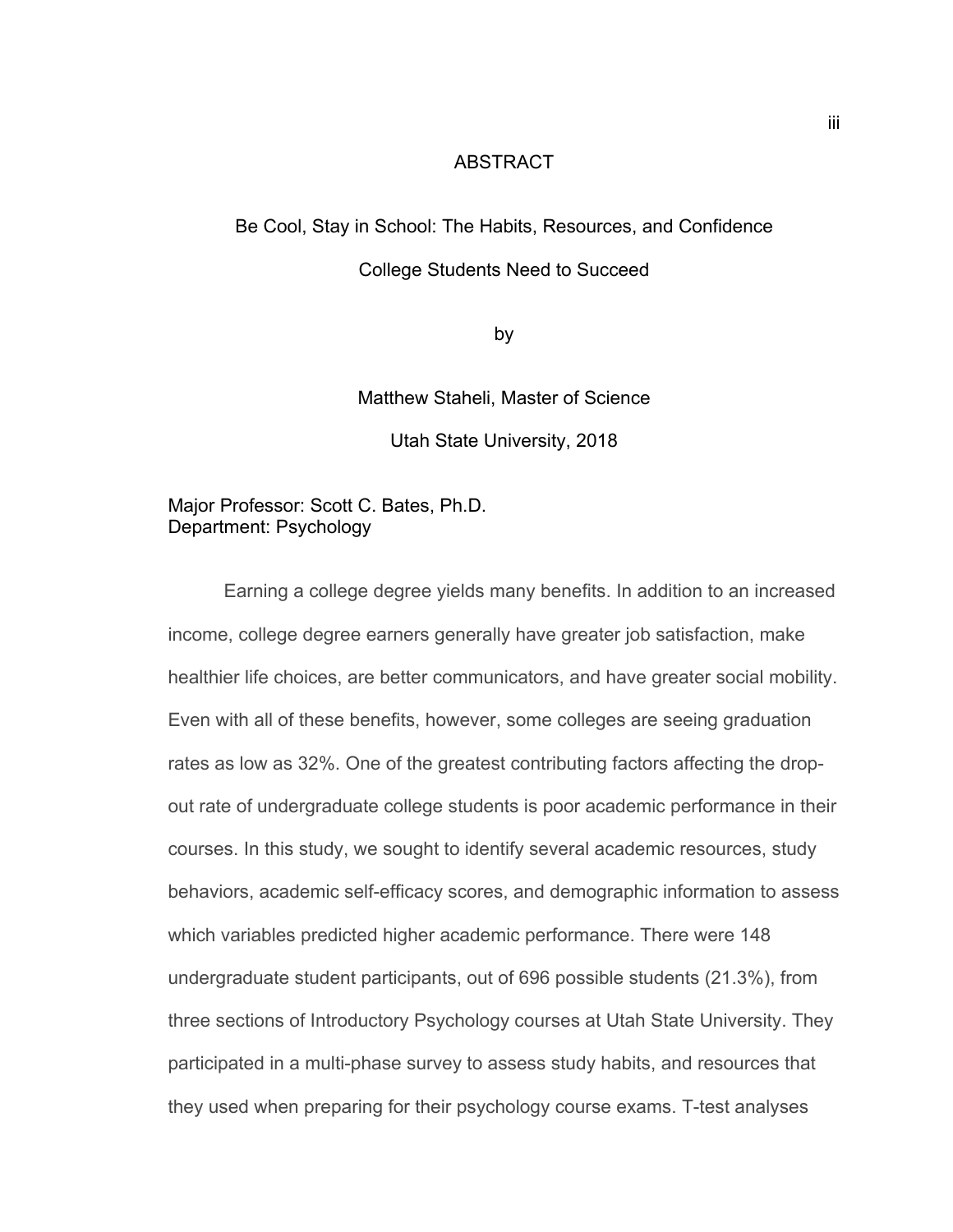identified statistically significant ( $p < .05$ ) differences between men and women, and between first generation and non-first-generation students. Women studied almost twice as much, compared to men, in terms of hours spent, and course content covered. Academically, first-generation students struggled in almost every way, compared to non-first-generation students. Pearson correlation matrixes were conducted to identify which variables relate to each other. Finally, a multiple linear regression analysis identified statistically significant (*p* < .05) predictors of participants' course grade, which were class attendance, academic self-efficacy scores, employment hours, and their current grade point average. Implications and suggestions for college freshmen orientation instructors and for academic advisors are presented, to increase the likelihood of academic success for certain student populations. Further research is recommended to assess whether similar findings would manifest from broader samples of college students.

(95 pages)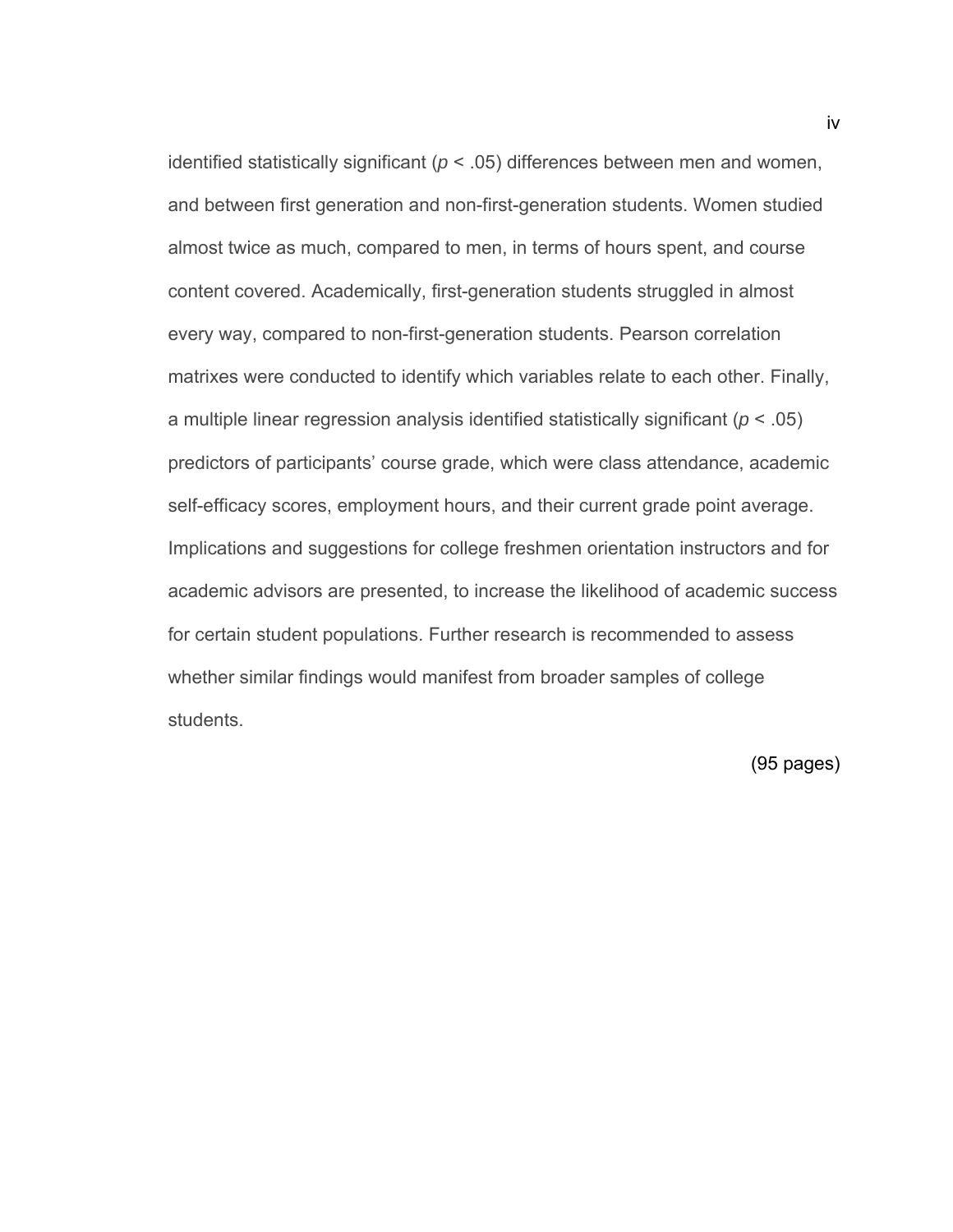#### PUBLIC ABSTRACT

# Be Cool, Stay in School: The Habits, Resources, and Confidence College Students Need to Succeed

by

#### Matthew Staheli

Earning a college degree yields many benefits. In addition to an increased income, college degree earners generally have greater job satisfaction, make healthier life choices, are better communicators, and have greater social mobility. Even with all of these benefits, however, some colleges are seeing graduation rates as low as 32%. One of the greatest contributing factors affecting the dropout rate of undergraduate college students is poor academic performance in their courses. In this study, we sought to identify several academic resources, study behaviors, academic self-confidence scores, and demographic information to assess what types of behaviors and resources may lead to higher academic performance. There were 148 undergraduate student participants, out of 696 possible students (21.3%), from three sections of Introductory Psychology courses at Utah State University. They participated in a multi-phase survey to assess study habits, and resources that they used when preparing for their psychology course exams. Statistical analyses identified several significant differences between men and women, and between first generation and non-firstgeneration students. Women studied almost twice as much, compared to men, in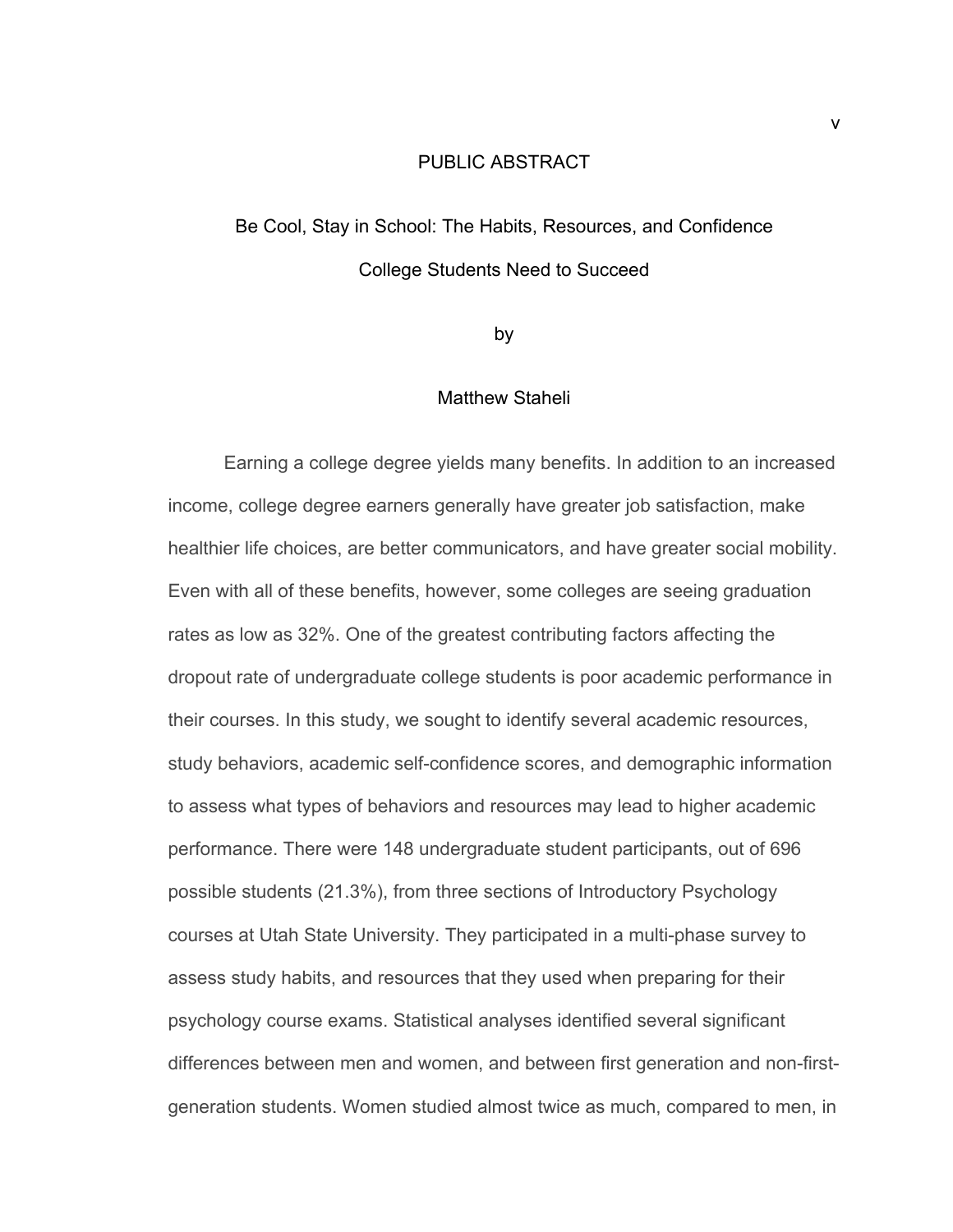terms of hours spent, and course content covered. Academically, first-generation students struggled in almost every way, compared to non-first-generation students. After identifying how the study behavior and resource variables influenced each other, we also identified which variables were the most influential on the students' final course grades. We found that a student's GPA (grade point average) was the most important factor, followed by their self-confidence in their academic abilities, followed by their class attendance, followed by how many hours they work outside of school. All of those variables likely affect a student's final grade, and it is important that college students are informed about which study resources and behaviors they should utilize, to be as successful as possible.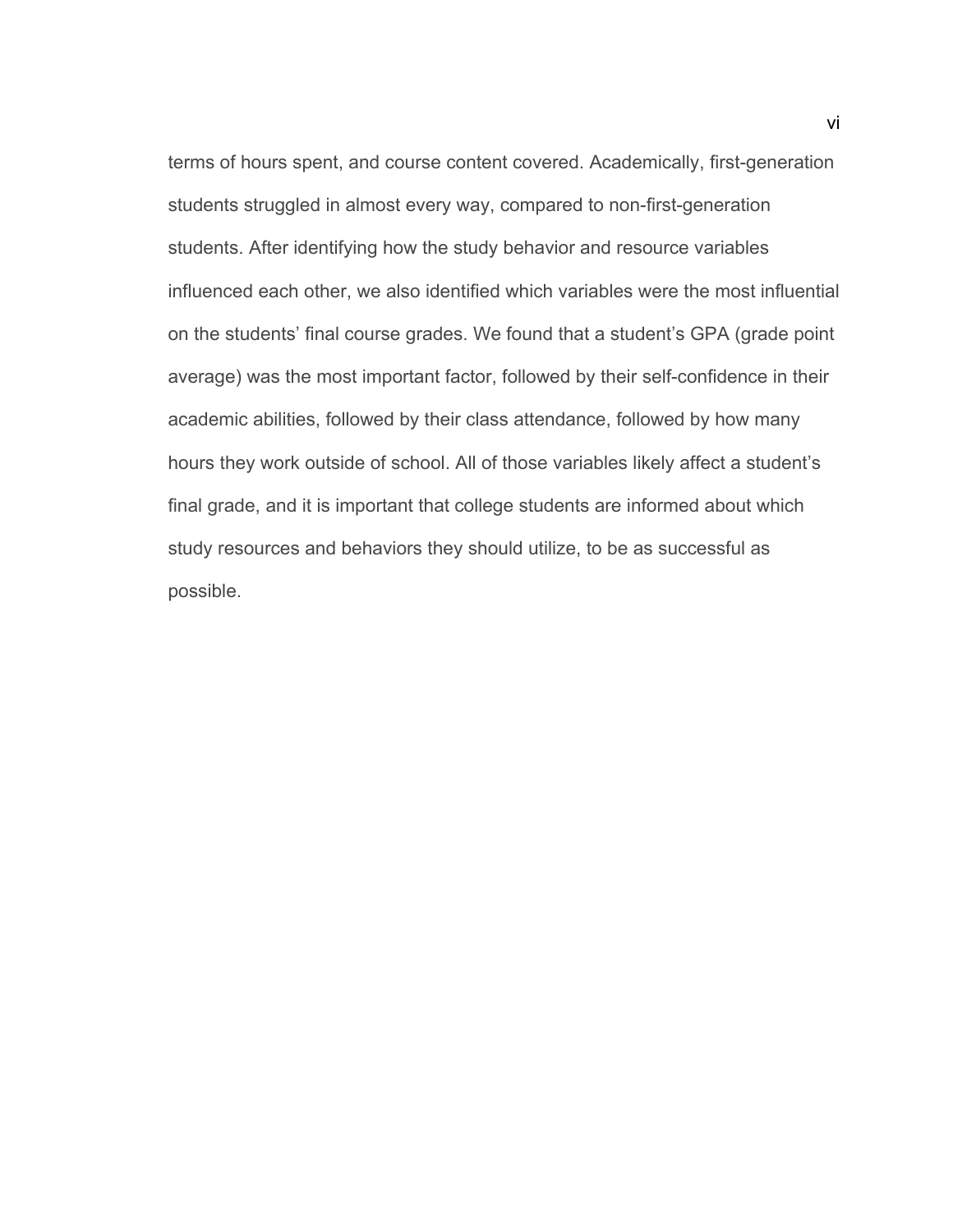#### ACKNOWLEDGMENTS

 I would like to thank Dr. Scott Bates for his support, expertise, and feedback while writing this thesis. I would also like to thank my committee members, Drs. Renee Galliher and Michael Levin, for their professional expertise.

 I extend special gratitude to my family, friends, colleagues, and to my partner, for their encouragement and support.

#### Matthew Staheli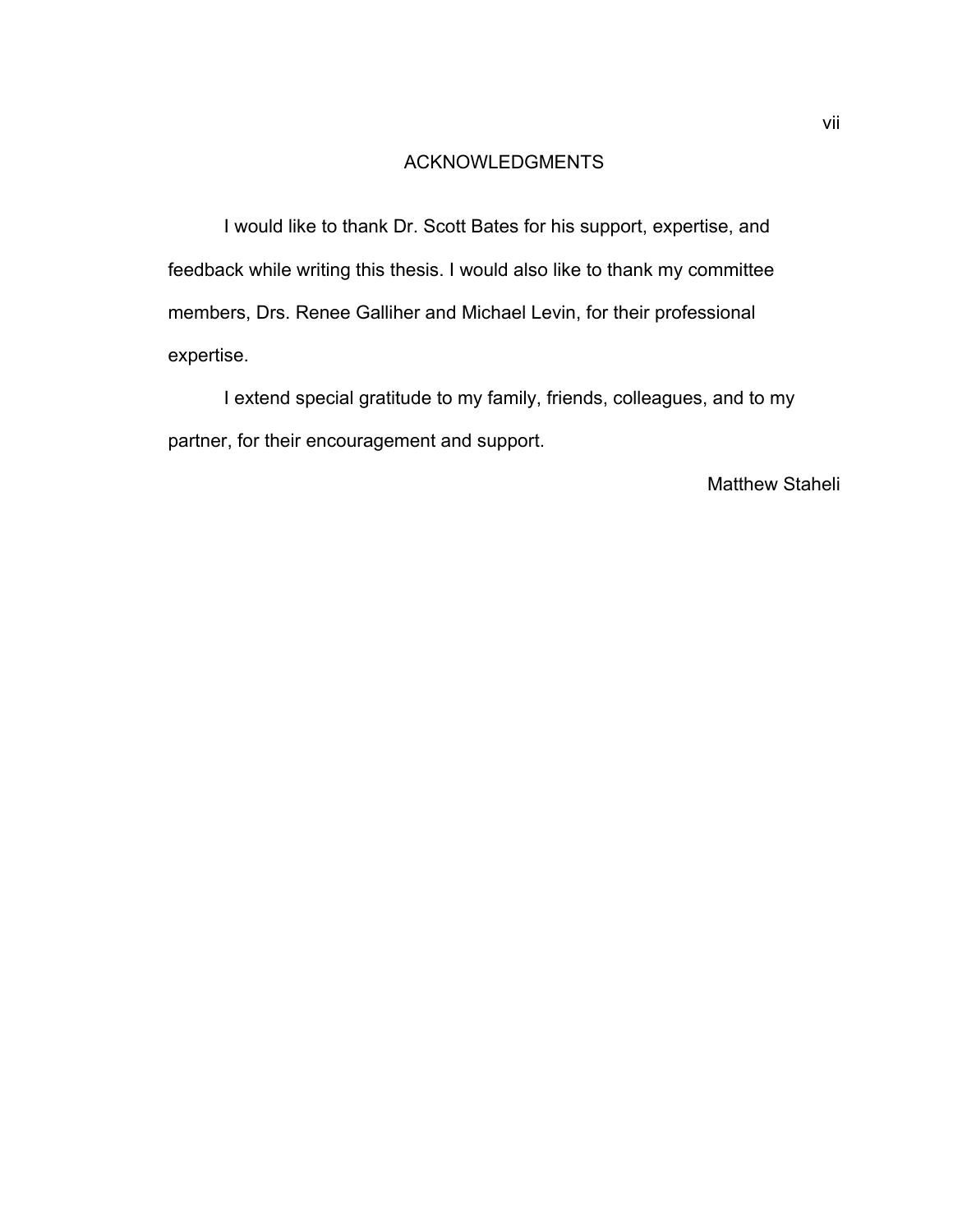## **CONTENTS**

|                |                                                                                                                                                                 | Ϊij                         |  |
|----------------|-----------------------------------------------------------------------------------------------------------------------------------------------------------------|-----------------------------|--|
|                |                                                                                                                                                                 | <b>V</b>                    |  |
|                |                                                                                                                                                                 |                             |  |
|                |                                                                                                                                                                 | X                           |  |
|                |                                                                                                                                                                 |                             |  |
| <b>CHAPTER</b> |                                                                                                                                                                 |                             |  |
|                |                                                                                                                                                                 | 1                           |  |
|                |                                                                                                                                                                 | 5                           |  |
|                | Academic Resources Correlations of Academic Performance<br>Psychological Correlations of Academic Performance<br>Demographic Correlates of Academic Performance | 5<br>16<br>17<br>22         |  |
| III.           |                                                                                                                                                                 | 24                          |  |
|                |                                                                                                                                                                 |                             |  |
|                |                                                                                                                                                                 | 31                          |  |
|                | Study and Preparation Habits: Change Over Time<br>Variables that Statistically Significantly Predict the Final Course                                           | -31<br>39<br>42<br>45<br>48 |  |
| V.             |                                                                                                                                                                 | 50                          |  |
|                |                                                                                                                                                                 | 50<br>55                    |  |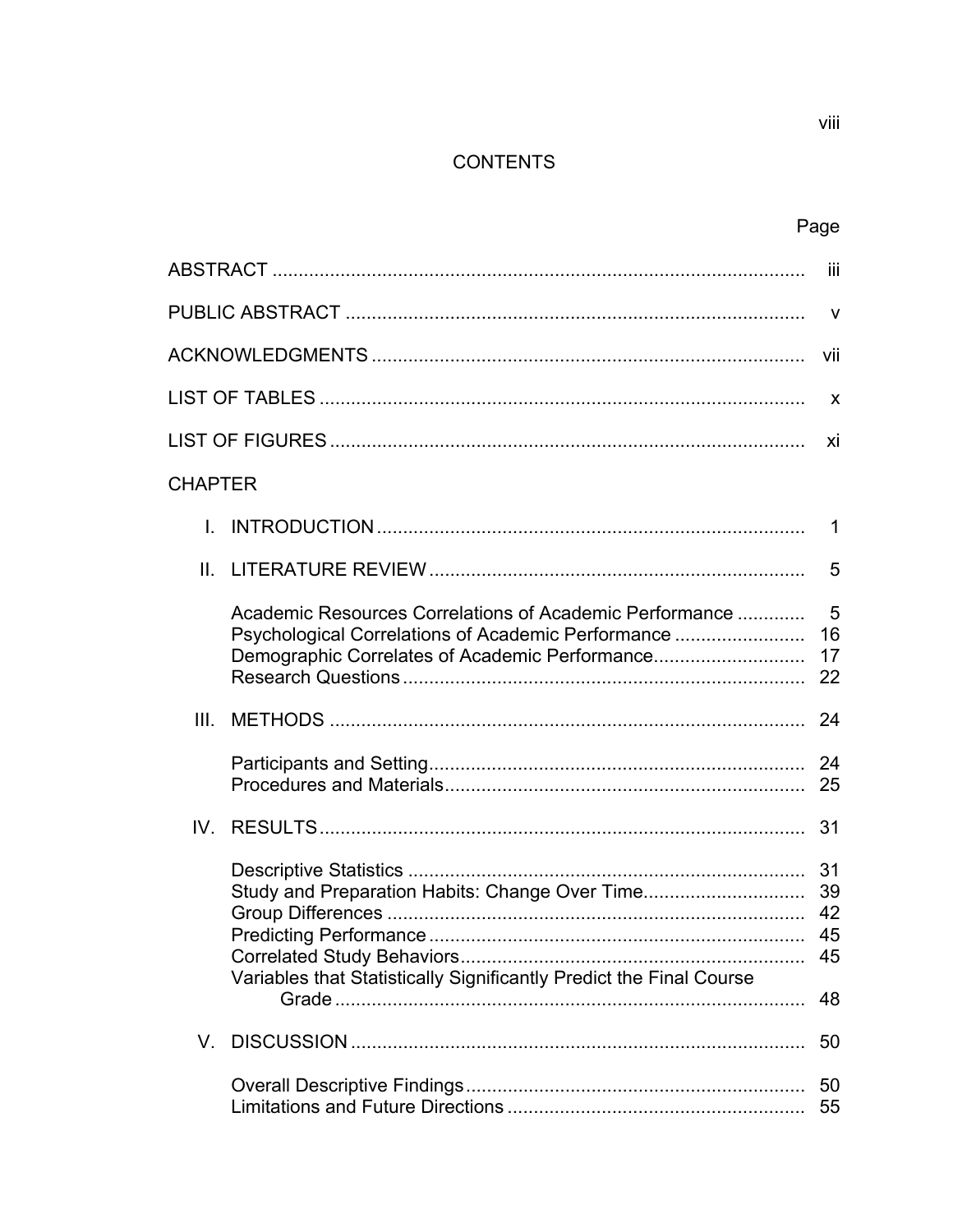|  | 59 |
|--|----|
|  |    |
|  |    |
|  |    |

 $i\mathsf{x}$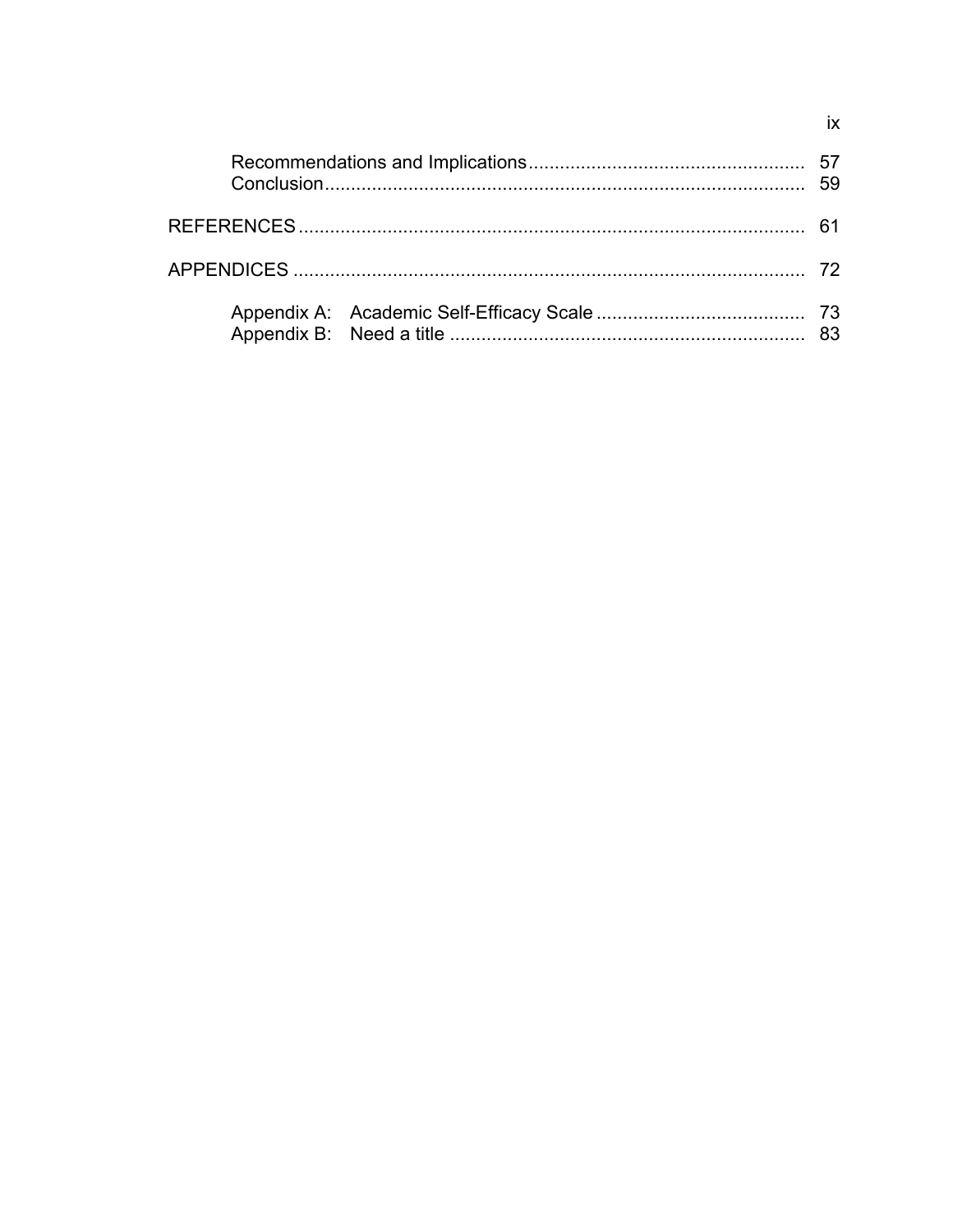## LIST OF TABLES

| <b>Table</b> |                                                                    | Page |
|--------------|--------------------------------------------------------------------|------|
| 1.           |                                                                    | 26   |
| 2.           |                                                                    | 31   |
| 3.           |                                                                    | 32   |
| 4.           |                                                                    | 34   |
| 5.           | Final Introduction to Psychology Course Grades                     | 34   |
| 6.           |                                                                    | 35   |
| 7.           |                                                                    | 36   |
| 8.           |                                                                    | 38   |
| 9.           |                                                                    | 44   |
| 10.          |                                                                    | 45   |
| 11.          | Pearson Correlation Matrix: Variables Correlated with Academic     | 46   |
| 12.          | Pearson Correlation Values Matrix: Study Variables Correlated      | 47   |
| 13.          | Coefficients Variables Resulting from Multiple Regression Analysis | 48   |
| B1.          |                                                                    |      |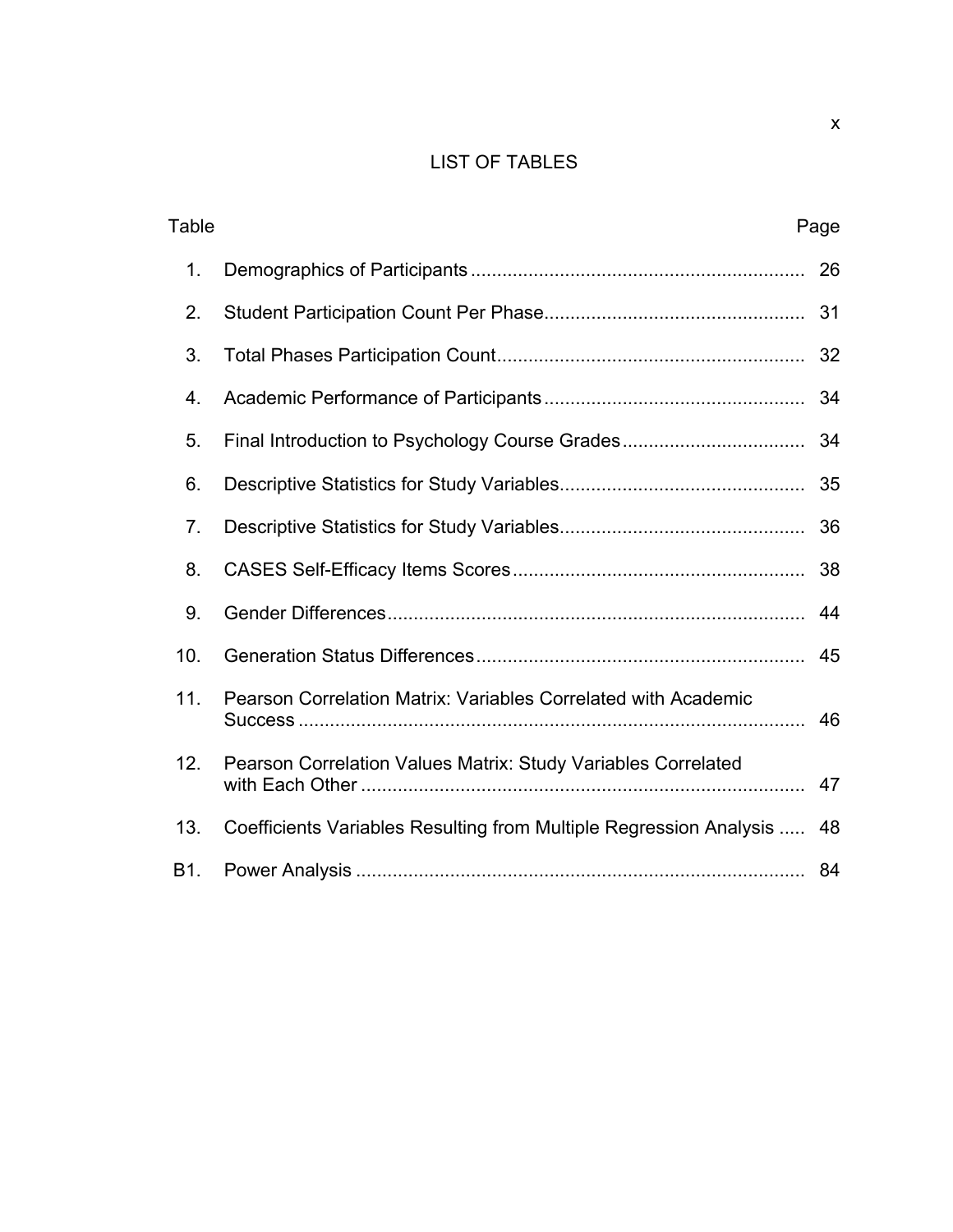## LIST OF FIGURES

| Figure         |                                                                  | Page |
|----------------|------------------------------------------------------------------|------|
| 1.             |                                                                  | 27   |
| 2.             |                                                                  |      |
| 3.             |                                                                  |      |
| 4.             |                                                                  |      |
| 5.             |                                                                  |      |
| 6.             | Students' percent-measured variables average scores at each time | 41   |
| 7 <sub>1</sub> | Students' average hours-measured variables average scores at     | 42   |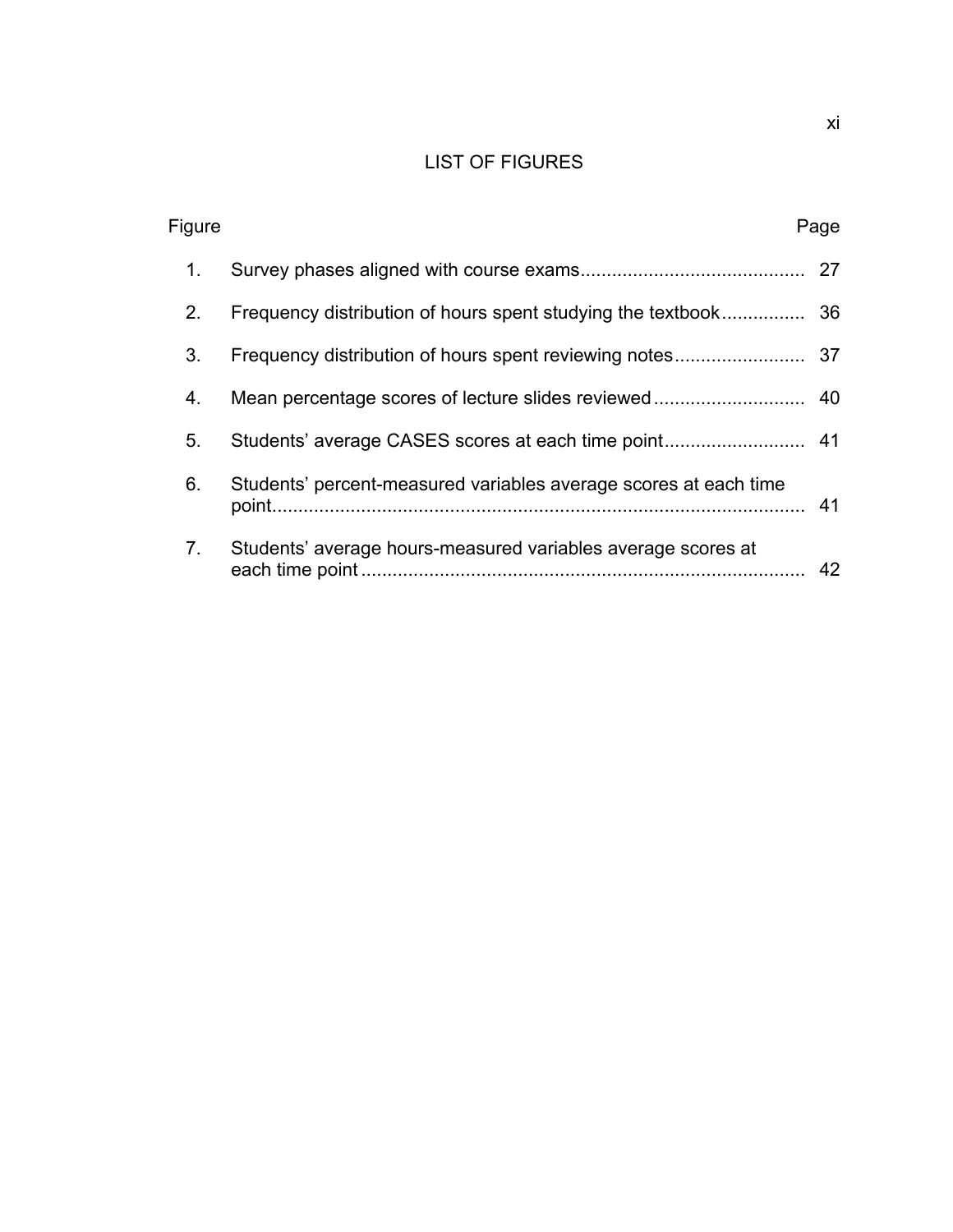## **CHAPTER I INTRODUCTION**

# College enrollments are rising. In fall, 2017, approximately 20.4 million students were enrolled in colleges and universities in the United States, an increase of 5.1 million college students since fall, 2000 (U.S. Department of Education, 2015). It is estimated that by 2025, college enrollment rates will rise by an additional 15% (Hussar & Bailey, 2017). There are numerous benefits associated with a college degree: greater earning potential, better career opportunities, job satisfaction, the ability to better communicate, greater social mobility, and even better health.

 Financial benefits of attending college are clear. According to the 2013 Census Bureau, the median annual earnings of those with bachelor's degrees were \$79,522 versus \$40,701 with only a high school diploma (U.S. Census Bureau, 2014). In 2002, an assessment of lifetime earnings shows that those with only a high school diploma earn, on average, \$1.2 million; while college graduates earn \$2.1 million on average (Day & Newburger, 2002).

 Aside from the financial benefits, a college education provides many more benefits. According to Oreopoulos and Savanes (2011), college education also increases employability, as well as affecting how much people enjoy their jobs. People with a college education also make better choices concerning marriage, parenting, goal-orientation, and risky behaviors. These positive byproducts not only benefit the degree holders, but also the lives of their children and of society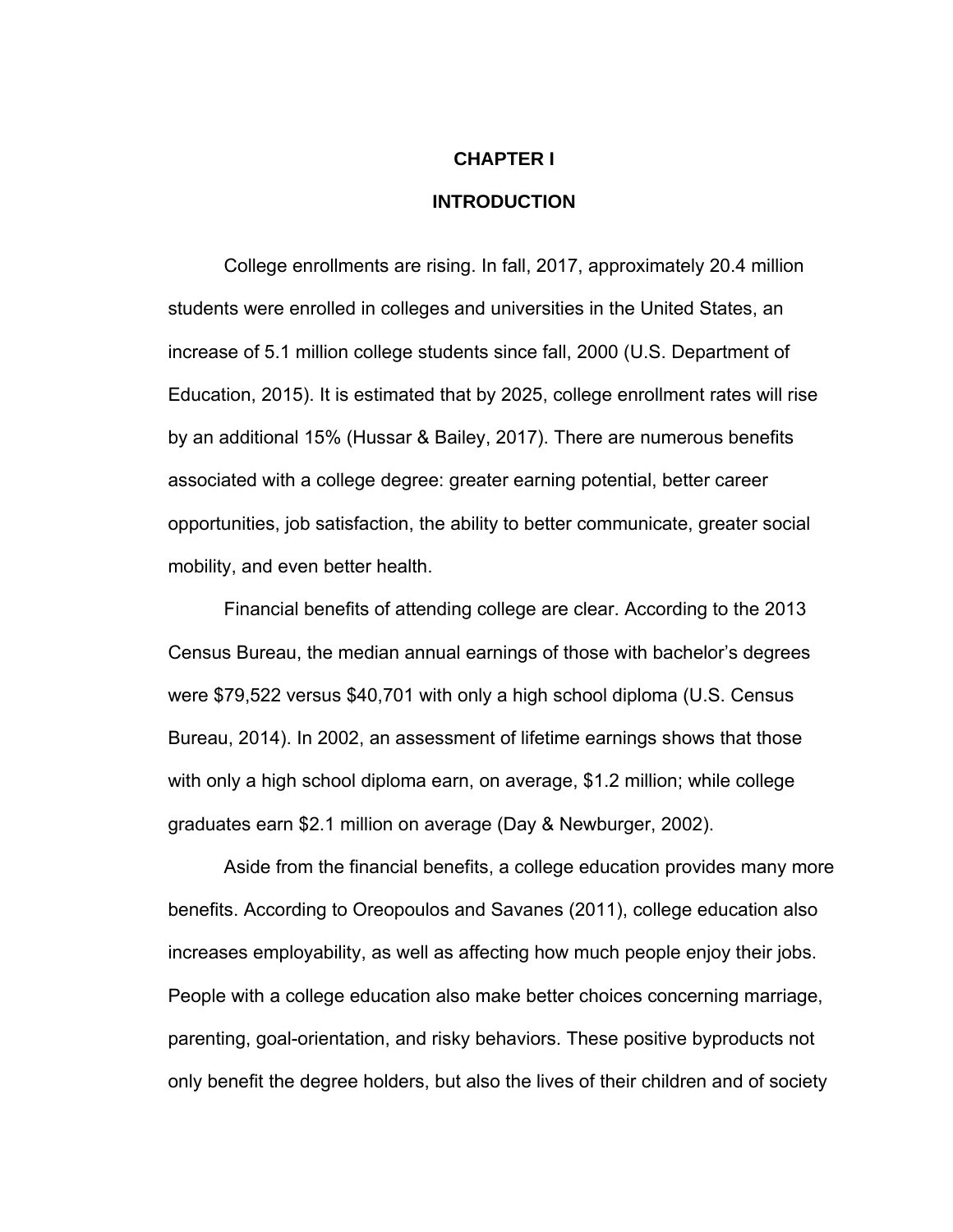(Hout, 2012).

 Finally, having a college degree has also been shown to be associated with better health. Not only will a degree holder have access to better insurancerelated health benefits (Bauldry, 2012), but they also tend to exercise more and to smoke less than those with only a high-school diploma (Lenk et al., 2012).

 Despite the numerous benefits of a college degree, many college students do not finish college. For 4-year universities with competitive acceptance rates (only 25% of applicants are accepted), 88% of students graduate within 6 years, and 4-year universities with open admissions have a much lower graduation rate of 32% within 6 years (U.S. Department of Education, 2017).

Dropping out of college can have economic impacts: affecting individuals, families, and schools. The average college tuition and fees, per semester, are approximately \$4,985 for in-state, 4-year public universities, and \$12,810 for outof-state, 4-year public universities (College Board, 2017). These figures do not include housing, meals, transportation, books, or school supplies. By 2016, 44 million borrowers owed \$37,172 in student debt, on average (Dunn, 2017). Students who drop out may accumulate debt, but don't acquire the degree to more easily pay it off.

Retention is an issue for institutions, too. For the 2010-2011 academic year, 1,669 colleges and universities collectively lost \$16.5 billion in tuition dollars, due to student attrition, with the average school losing \$9,910,811 (Raisman, 2013).

Of the approximately 20.4 million college students (U.S. Department of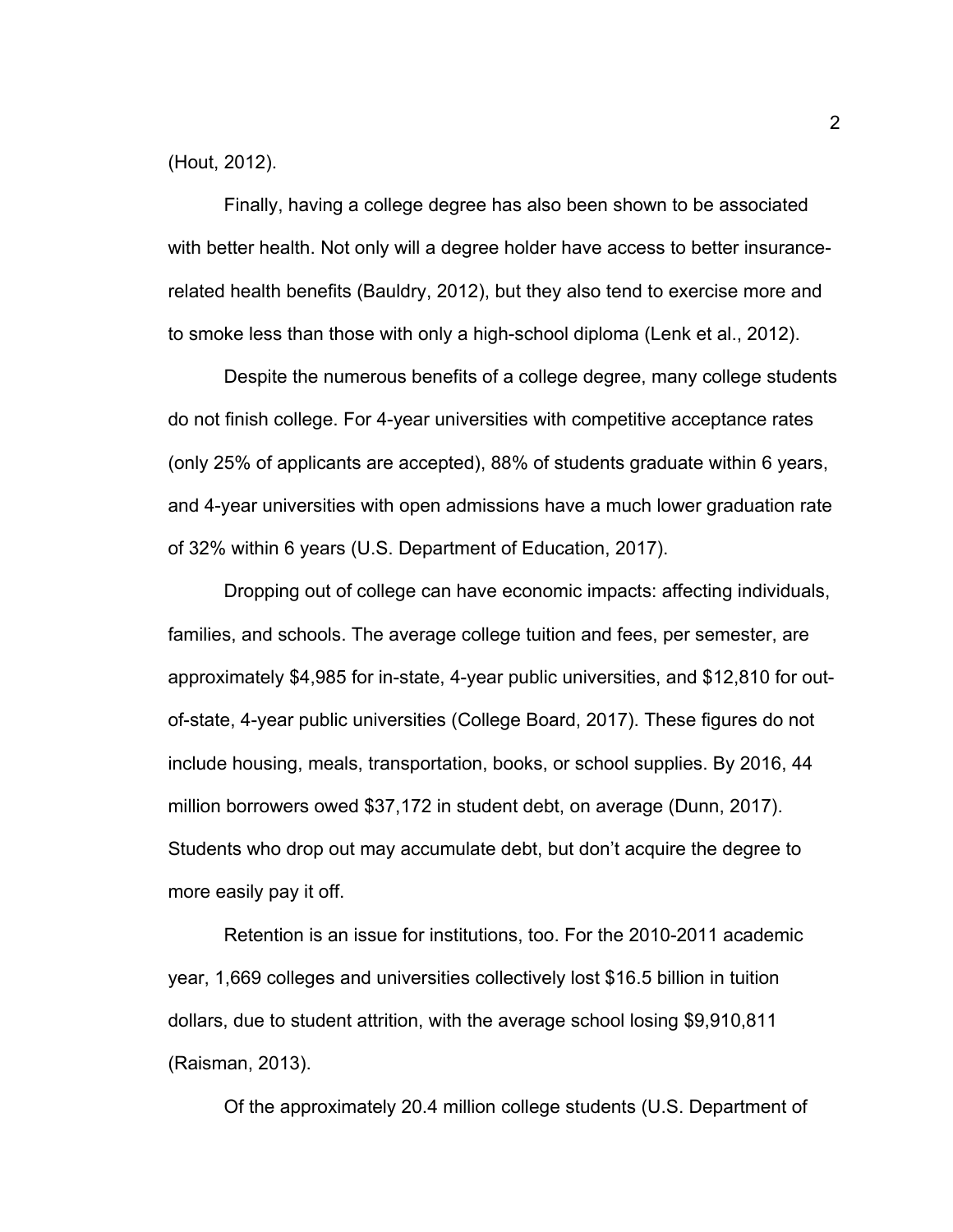Education, 2015), 30% of them drop out before obtaining a degree, and poor academic performance contributes to 45% of these dropouts (Stinebrickner & Stinebrickner, 2014). This finding aligns with others (Araque, Roldán, & Salguero, 2009; Mattison, 2013): undergraduate students have reported that a lack in funding, lack of motivation, and an inability to overcome obstacles, like poor academic performance, are the main reasons for dropping out of college.

Another obstacle is the transition to college. While in high school, students experience a step-by-step increase in academic rigor, year by year. Entering college, however, demands much higher academic expectations, particularly for first-generation college students (Ishitani, 2003). In college, students are expected to study more, to live away from home for the first time, to be more independent, to take full responsibilities of their grades, and to attend classes with hundreds of other students. Additionally, academic skills learned in high school may not necessarily transfer to the academic requirements of higher education (Winstone & Bretton, 2013).

College students utilize a variety of study strategies to prepare for exams. While some students may read their text books word for word, others may find that they prefer flashcards of key terms and concepts. Some students may find study groups to be helpful, while others may prefer to study alone to review their meticulous notes. To assess college students' study habits, this study will assess the resources students use (lecture slides, textbooks, study groups, etc.), and how intensely they study (how many total hours, how many sessions, etc.). Further, the associations between these study behaviors and students' academic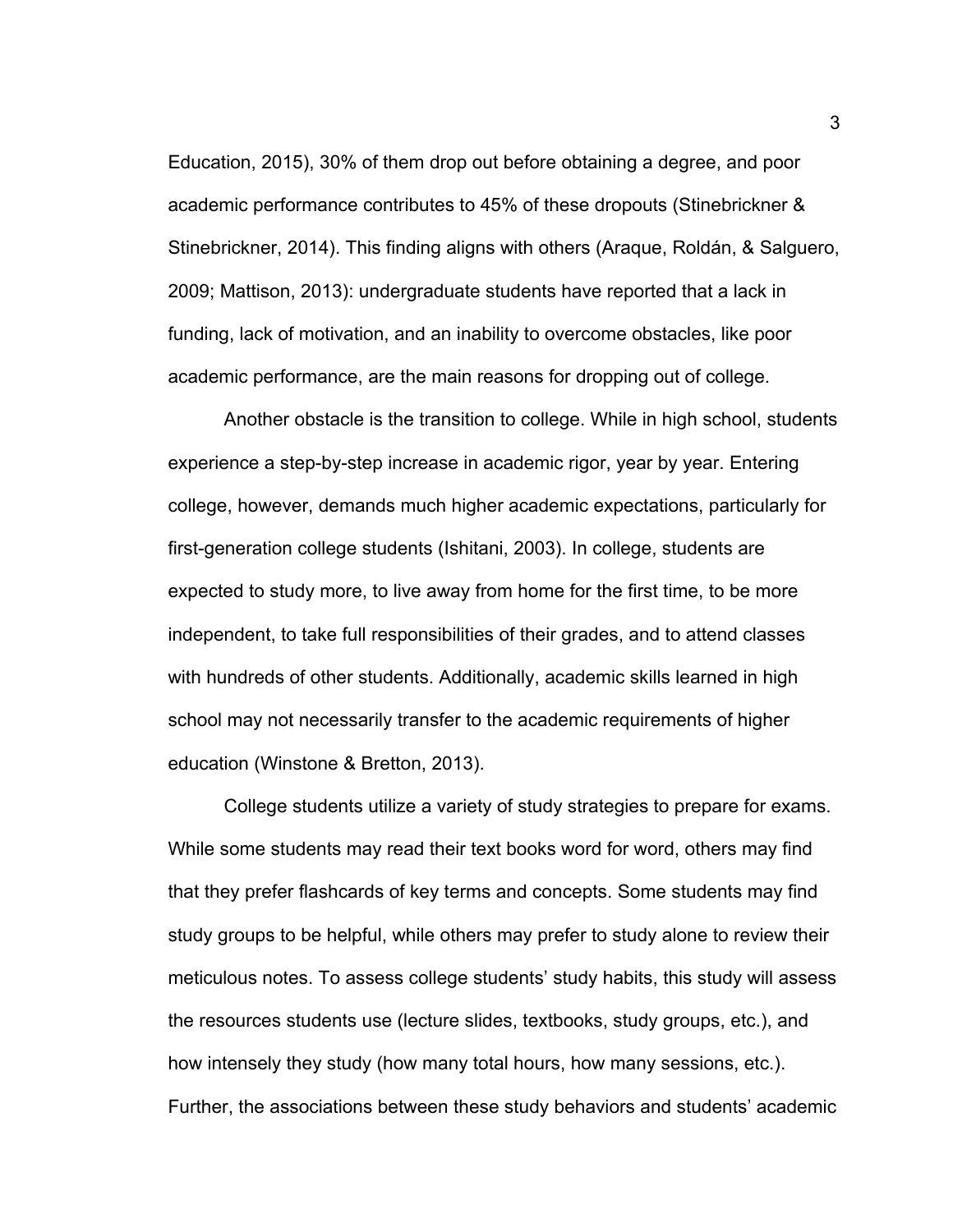outcomes will be evaluated, using overall course grades as the metric for assessing academic performance. Understanding what students need to do to improve their academic performance could potentially be beneficial for addressing the previously mentioned dropout population.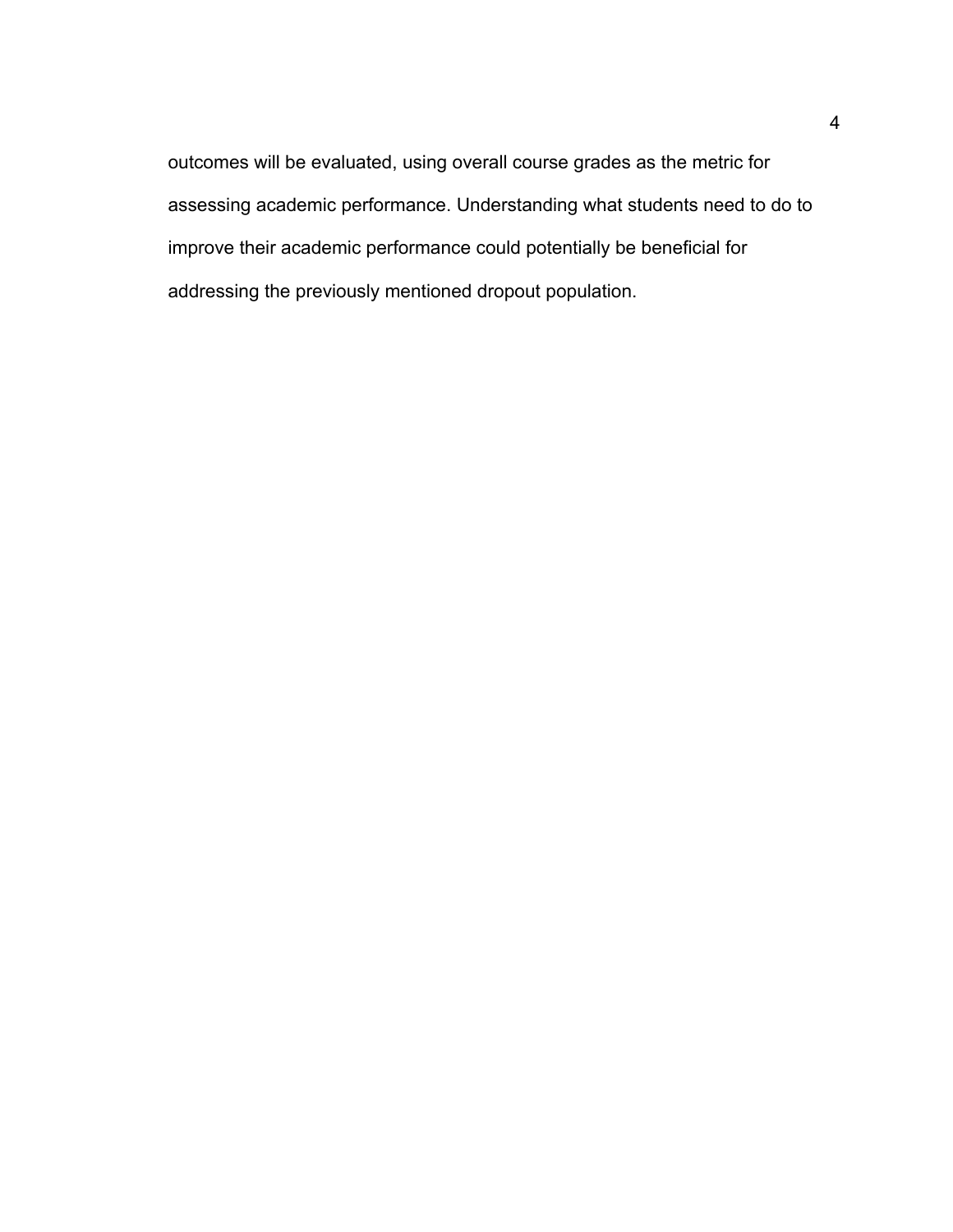# **CHAPTER II LITERATURE REVIEW**

 First-year college students often enter college with poor learning habits that they developed from secondary education (Entwistle, Tait, & Speth, 1996; McLean, Van Wyk, Peters-Futre, & Higgins-Opitz, 2006). Being exposed to a different learning environment like college requires adaptation of learning skills (MacQuarrie, Howe, & Boyle, 2012), and failing to adapt increases the likelihood of non-completion of college (McLean et al., 2006). Helping students unlearn poor academic habits, and learn effective ones, can be a significant struggle for institutions and especially for college instructors, who are often striving to teach content, rather than academic skills.

 One way to improve the learning/study habits of first-year college students is to expose them to effective study techniques (Gadzella, Goldston, & Zimmerman, 1977). Simply making them aware of others' effective study habits significantly improves their own. Another way in which students improved their study habits is by simply being an education-based major (Torres, Fernández, & Vázquez, 2011). This suggests that students who have more opportunities to teach, develop more effective study habits, as they likely notice effective and ineffective study habits in their own students.

#### **Academic Resources Correlations of Academic Performance**

Based on previous literature (discussed below), the following study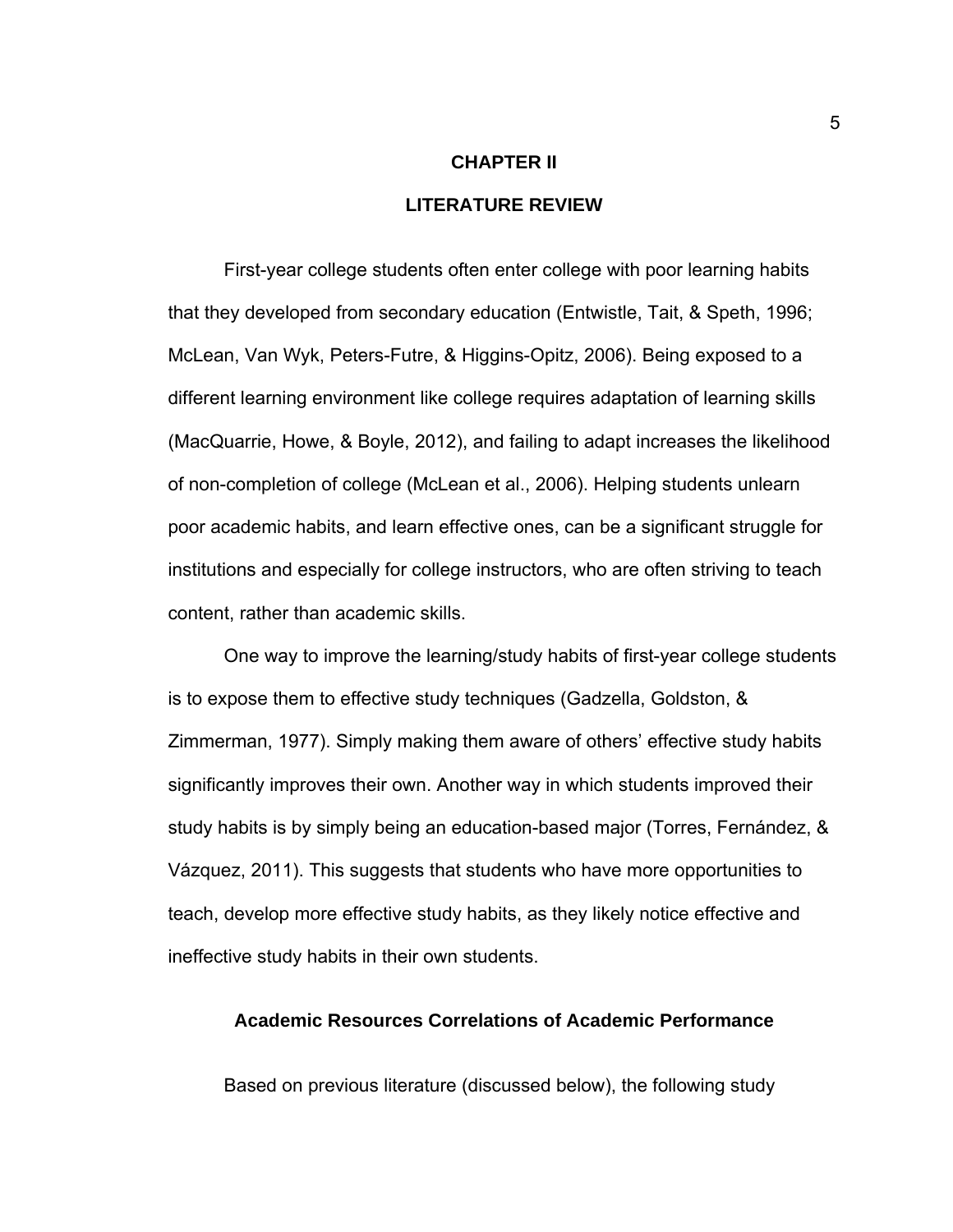resources have been identified as effective for improving academic performance: attending class, reading from the textbook, taking and reviewing notes, reviewing lecture slides, attending supplemental instruction (SI) sessions or lab discussions, classmate group study, reviewing a study guide, making and reviewing flashcards, utilizing electronic textbook resources, and finally, using alternative electronic resources (e.g., YouTube, google, Wikipedia, etc.). In this review of the literature, I will describe each of the strategies/resources below.

#### **Attending class**

Class attendance has repeatedly been shown to have strong, statistically significant correlations with course grades and academic performance (Brocato, 1989; Caska & Prentice, 2009; Clifton, 2007; L. Jones, 1931; C. H. Jones, 1984; Taylor, 2012; Van Blerkom, 1992). For example, Credé, Roch, and Kieszczynska (2011) found, for a sample of 21,195 students, a positive correlation of  $p = .44$ between class attendance and course grades; and the positive correlation between class attendance and overall GPA was  $\rho$  = .41. They also found class attendance to be a stronger predictor of college grades than many other standard predictors of academic success, such as standardized tests like the SAT and ACT, high school GPA, and study habits and skills. Similarly, assessing macroeconomics students over a four year period, Brocato found the relationship between class attendance and grade performance was  $\rho = 0.527$ , again, suggesting a strong, positive, predictor of grades.

So, if class attendance is one of the strongest predictors of academic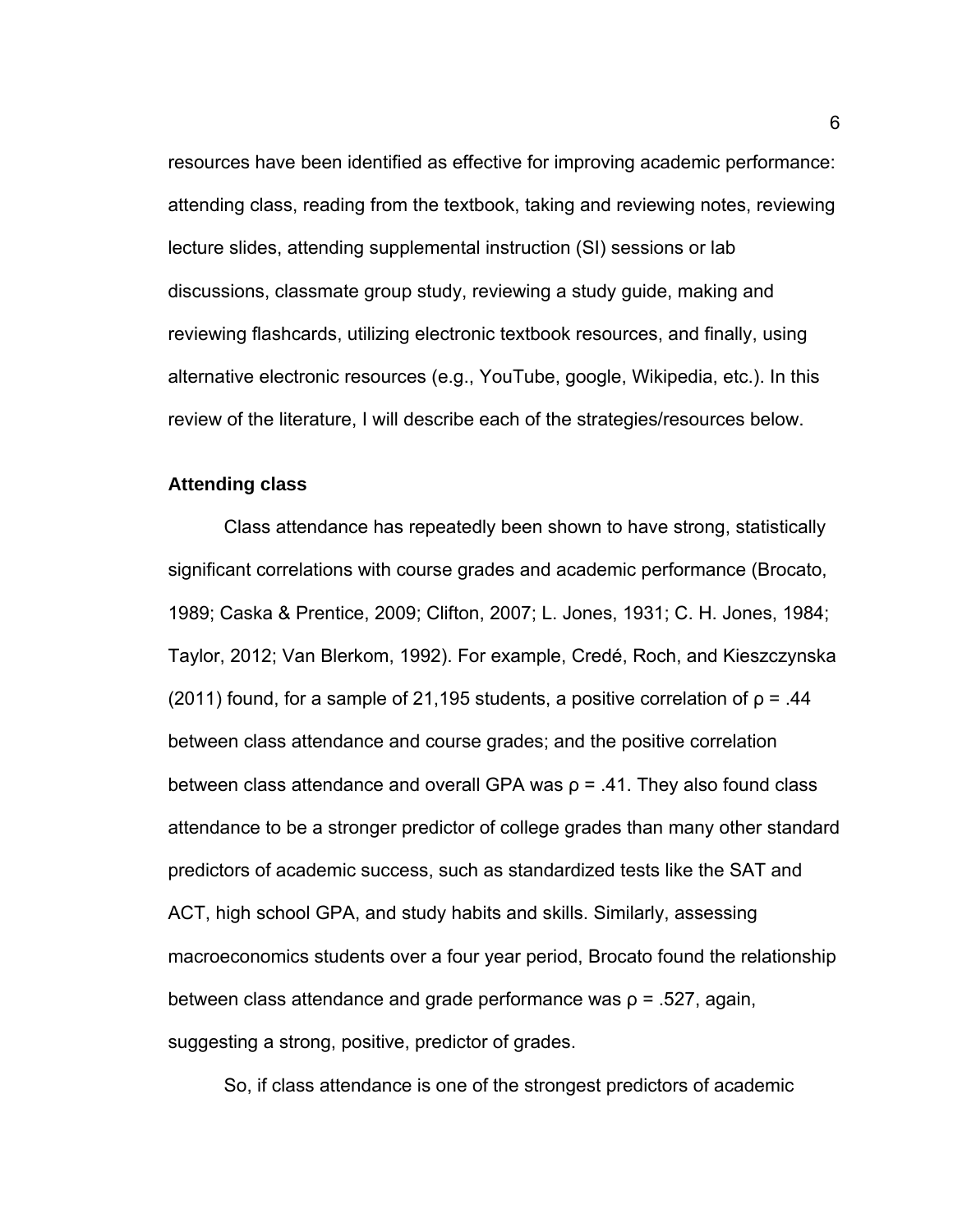success, then it is also essential to understand why students choose not to attend. Students' self-reports indicate that the reasons they missed class were: because they needed the time to complete work in other courses, because they perceived the course as being boring, because of illness, and because the class time interfered with their social lives (Van Blerkom, 1992).

 Zazulia and Goldhoff (2014) assessed the opinions of pre-medical students (*n* = 382) and medical faculty (*n* = 248) regarding class attendance. Both the students and especially the faculty reported that poor attendance has negative impacts on faculty enthusiasm, which affects teaching and lecture quality. Although students reported that they should have a choice when to learn the material (i.e., watching lecture videos later) faculty opined that it is much more difficult to lecture to a sparsely populated classroom, and that severe lack of participation and attendance reflects a lack of students' professionalism. Most students perceive face-to-face attendance as a means to simply learn the course content; but in addition to learning the content, faculty members consider class time to serve as important opportunities for students to develop professional socialization skills (Zazulia & Goldhoff, 2014).

#### **Reading the Textbook**

A majority of students responded that they rarely read their textbooks, that they perceive textbooks as being useless, and they think that reading textbooks is unnecessary to improving their grades (Sikorski et al., 2002). However, research has shown that the opposite is true.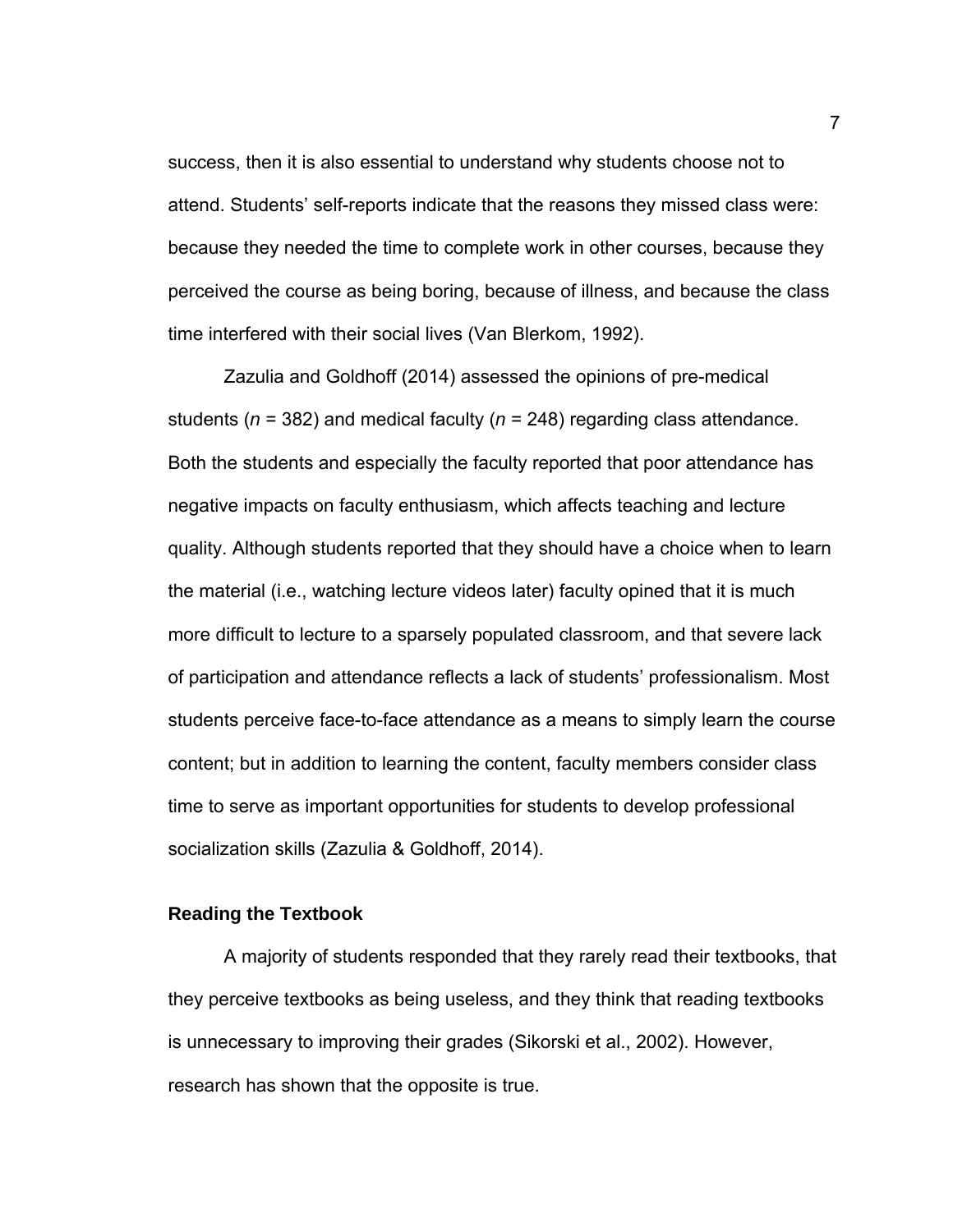One study (Wandersee, 1988) found a significant positive correlation between how much time students spend reading their textbooks, and their grades. Eisenman, Melville, and St. Andrie (1992) found a similar relationship: a positive correlation between a percentage of textbook recollection (how much textbook information students were able to recall) and their final grades. They tested 68 undergraduate students (enrolled in Introduction to Psychology) on their ability to recall material from their textbook readings. They found that students who were able to recall at least 70% of the textbook material were likely the same students who tended to earn A's in the course. Students who earned B's, C's, D's, F's, or who withdrew, were not able to recall at least 70% of the textbook reading material.

With the recent development of electronic textbooks, researchers have been assessing differences between paper and electronic texts. When comparing the learning outcomes and course grades, there seems to be no difference between students who use electronic textbooks versus students who use hard-copy textbooks (Rockinson-Szapkiw, Courduff, Carter, & Bennett, 2013; Terpend, Gattiker, & Lowe, 2014); both sources seem to be equally beneficial.

#### **Taking and Reviewing Notes**

There are effective and ineffective ways to implement any academic strategy. For example, a student could attend every class, but spend every class session on social media websites. Or a student could casually read an entire chapter of the textbook while simultaneously watching television. The literature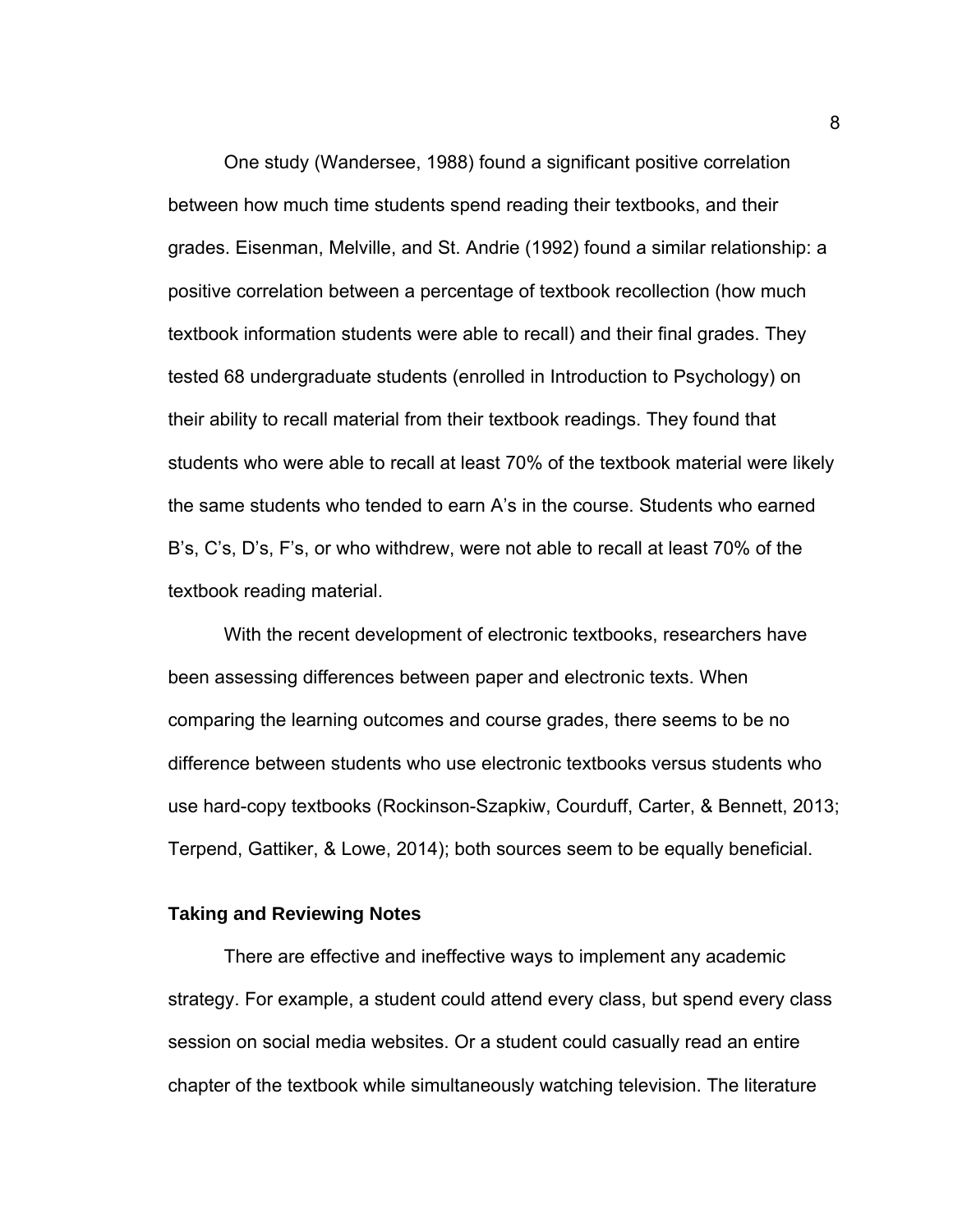suggests that the same is true for note taking strategies: there are effective and ineffective ways to take and review notes.

Early literature on note taking addressed the question: Is it better for students to take notes during lectures, or to listen attentively instead? The literature on the matter suggests that taking notes, rather than only listening, results in better learning and academic outcomes. Kobayashi's (2005) metaanalysis of 57 note taking versus no note-taking comparison studies indicated that taking notes leads to positive, albeit modest, academic and learning outcomes. More specifically, he found that the encoding process that note taking produces, is especially helpful for deeper cognitive processing. This encoding process is especially essential for exams that require recalling the content rather than simply recognizing it (Davis & Hult, 1997; Hu, 1999). For example, encoding information is a more suitable strategy for exams that require fill-in-the-blank answers with no possible answers listed as prompts. Other styles of exams often provide a possibility of multiple choices. For such exams, simple recognition is usually sufficient, as opposed to recalling information. Students can usually obtain decent scores by simply recognizing key terms; deep processing of information would not be required.

Generally, the more extensive the note-taking, the better the academic outcome will be (Kiewra & Benton, 1988). However, the amount of notes to be taken depends on how much detailed information a student must learn. It may be more effective for students to take summary notes if there is a large amount of information to learn. If there is a small amount of information, then it is more

9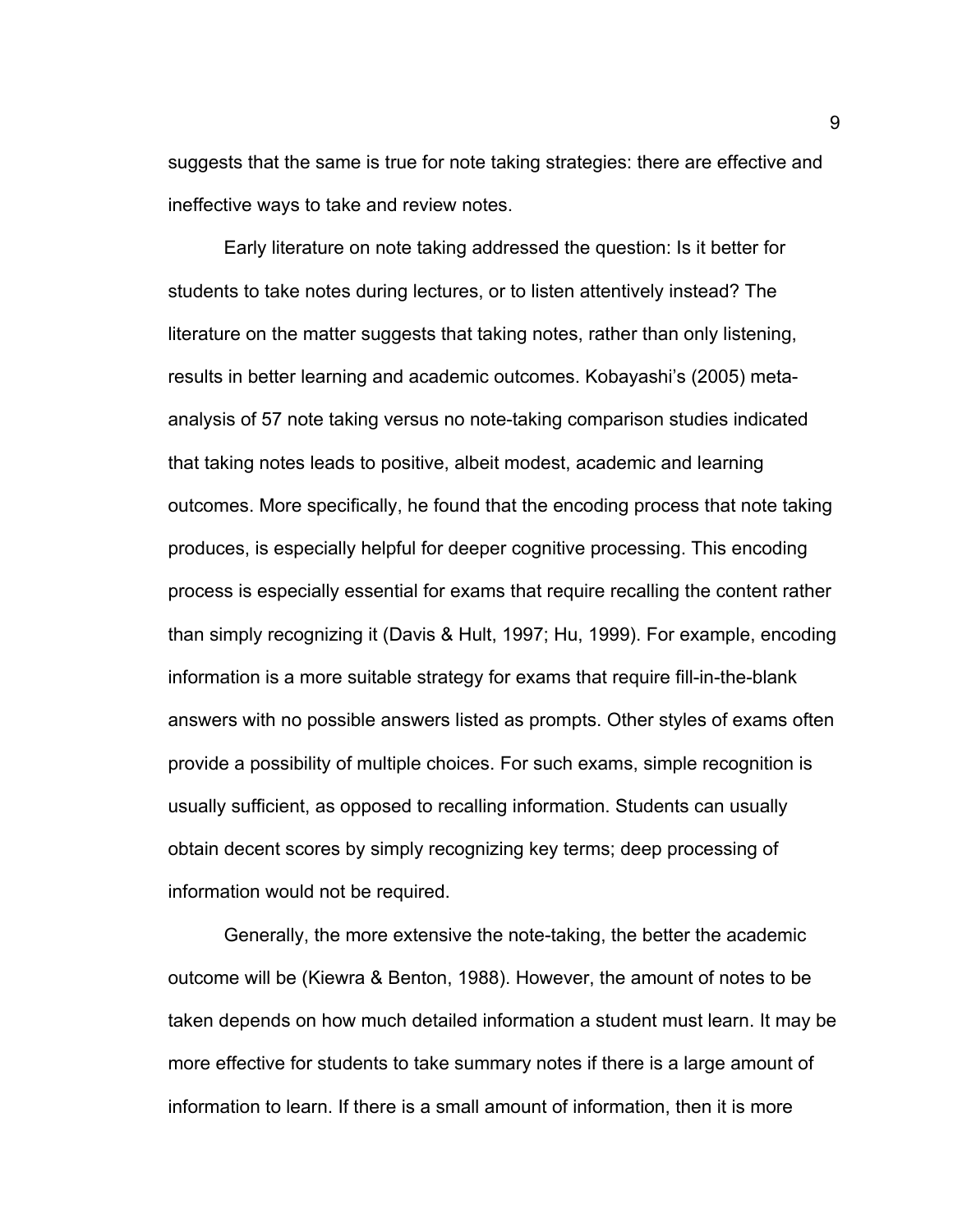effective to take detailed, verbatim notes (Moos, 2009). For example, if students are faced with a massive, comprehensive final exam on anatomy, it would be more beneficial to study notes that cover the main, basic concepts of each bodily system: respiratory, circulatory, bone, muscle, etc. If these students were being tested on only the digestive system chapter, then it would be more beneficial to take extensive, detailed notes and to study verbatim information. Crooks, White, and Barnard (2007) suggested that these findings are attributed to cognitive load theory (see Chandler & Sweller, 1991; Sweller, 1988). This theory states that students have limited cognitive resources during instruction, and they must allot this energy when learning new concepts.

Although taking notes is beneficial, is there a best time to do it? Eisner and Rohde (1959) concluded that students could both listen attentively *and* take notes. They divided students, who listened to the same lecture, into two groups. Half of the students took notes during the lecture, and the other half took notes immediately following the lecture. There were no statistical significant differences in the academic and learning outcomes between both groups. As long as students take notes, they will benefit.

 When told to take notes on lectures, most students will attempt to distinguish important information, from less important information, and only take notes of the important information, with reasonable success (Kiewra, Mayer, Christensen, Kim, & Risch, 1991). Additionally, students who have background knowledge about the course content are more likely to take more effective notes, because they can more easily identify pertinent information (Peverly, Brobst,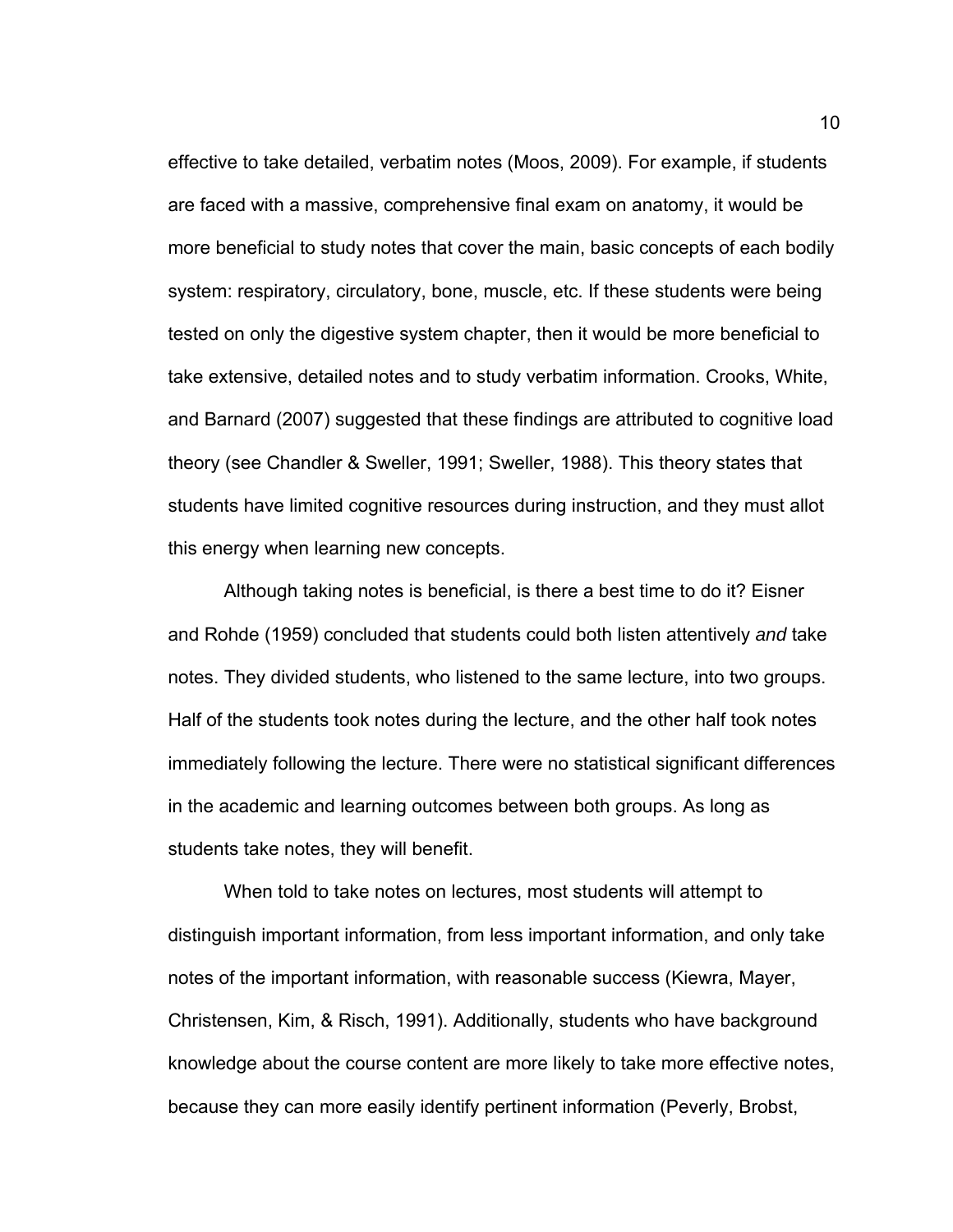Graham, & Shaw, 2003).

In introductory courses, where students would not likely have previous, background knowledge, guided note-taking strategies have been shown to be more effective for academic outcomes, than self-regulated note-taking (Lawson, Bodle, & McDonough, 2007; Narjaikaew, Emarat, & Cowie, 2009). Guided notes are comparable to worksheets, and they often contain empty quotation marks, diagrams, and fill-in-the-blank items to encourage interactive engagement from students. Essentially, the instructor is guiding students toward the pertinent information.

#### **Supplemental Instruction and Labs**

Supplemental Instruction (SI, or, sometimes referred to as peer-assisted learning) is defined as a "collaborative learning program designed to improve student performance," especially in courses that are traditionally difficult (Blanc & Martin, 1994). Advanced students (SI leaders) typically will attend and take notes in all of the classes. Then, during a Supplemental Instruction session, SI leaders will assist undergraduate students in their studies by incorporating various academic strategies like group discussions, informal quizzes, reviews of previous exams, possible predictions of future exam questions, and by providing a proper model for mastery of course content (Martin & Arendale, 1990).

In some courses, SI sessions are considered required 'recitation sessions' in which student attendance will affect their grades; in others, they are lessstructured question-and-answer sessions to review course content. SI sessions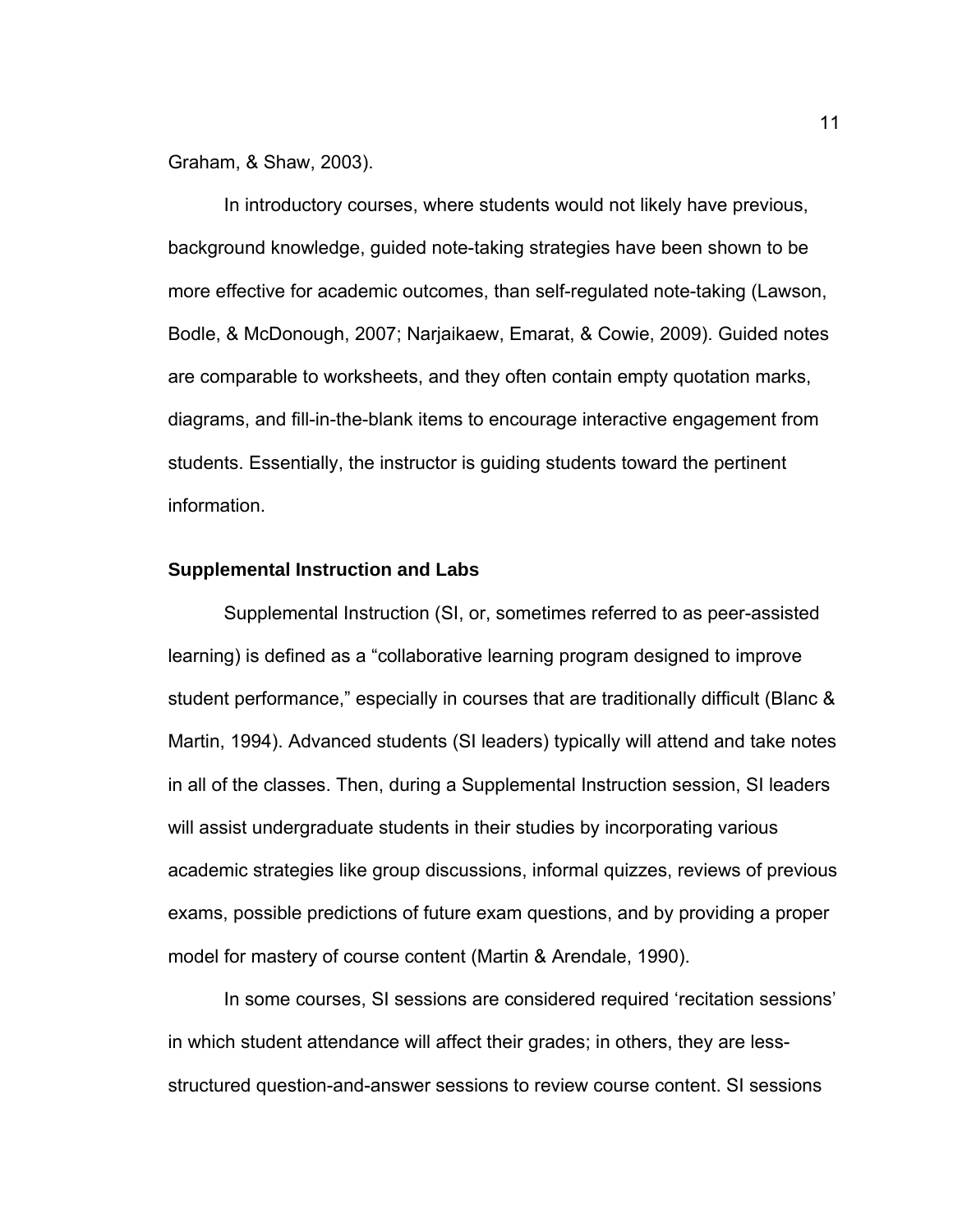differ from peer group study (described in the next section), because they are organized and established by course instructors and senior-student teaching assistants, usually with set schedules.

 SI has been shown to significantly improve the course grades of undergraduate students in several different courses, including chemistry (Bronstein, 2008; Congos & Mack, 2005; Gattis, 2002; Stansbury, 2001), econometrics (Dancer, Morrison, & Smith, 2007), calculus (Fayowski & MacMillan, 2008), physics (Hensen & Shelley, 2003), history (Hodges, Dochen, & Joy, 2001), engineering (Mahdi, 2006), statistics (V. Miller, Oldfield, & Bulmer, 2004; Peterfreund, Rath, Xenos, & Bayliss, 2008), biology (Moore & LeDee, 2006; Rath, Peterfreund, Xenos, Bayliss, & Carnal, 2007), political science (Ogden, Thompson, Russell, & Simons, 2003), and mathematics (Parkinson, 2009; Phelps & Evans, 2006; Wright, Wright, & Lamb, 2002). In addition to improving course grades, Supplemental Instruction has also been shown to be positively correlated with lower failure and withdrawal rates, and consequently, higher graduation and retention rates (Dawson, van der Meer, Skalicky & Cowley, 2014).

#### **Group Study**

Group study functions differently, and is defined differently, than Supplemental Instruction. During a group study session, there is not necessarily an appointed leader, nor a structured schedule established by the course instructor. Simply put, it is a group of classmates who decide to meet up to learn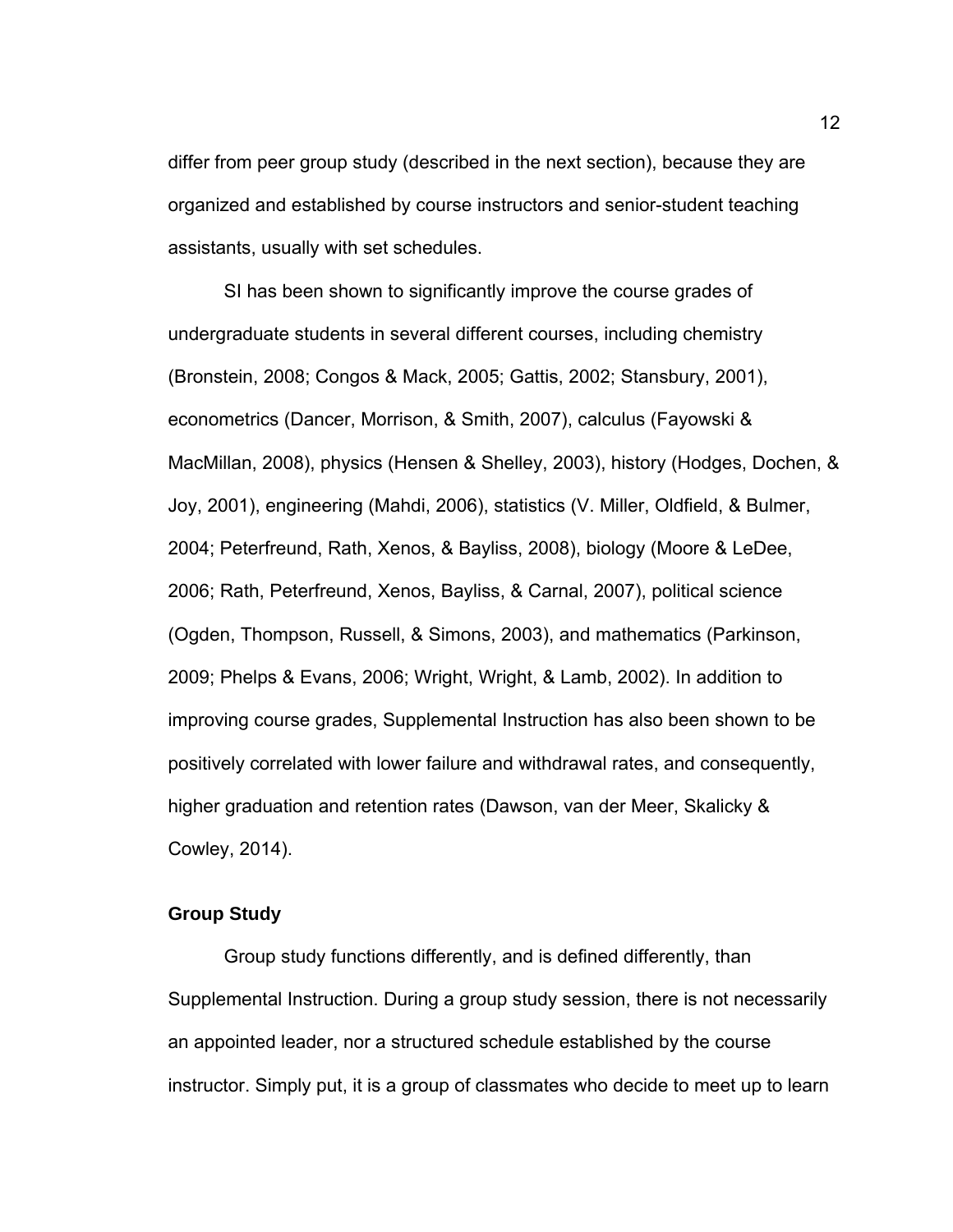the course content together.

 One benefit of peer instruction within study groups is greater academic performance, because each group member becomes a "teacher" of the content (Parkinson, 2009; Sokolove & Marbach-Ad, 1999). Parkison conducted a study with mathematics and chemistry students. He implemented a group study, semester-long program in which 20 first-year students became involved, leaving 43 other first-year students to act as members of the control group. At the beginning, these students were evenly matched, but by the end of the semester, the students in the group-study treatment scored 13% higher on average on their exams compared to students in the control group.

In addition to measurable grades, other benefits of group study for students include: gaining a better understanding of the course content (Fagen, Crouch, & Mazur, 2002; Kooloos et al., 2011; Lasry, Mazur, & Watkins, 2008; Merrill & Gilbert, 2008; Willoughby, Wood, McDermott, & McLaren, 2000), developing better study habits (McLean et al., 2006), developing better critical thinking skills (Fung & Howe, 2012), and increasing the likelihood of remaining in college (Lasry et al., 2008).

Although there have been many studies suggesting the numerous benefits of study groups for students, there seems to be sparse literature explaining what students actually do during study group sessions (Christian, 2012).

#### **Study Guides and Lecture Slides**

Study guides are any extra study aid that is provided to the students, from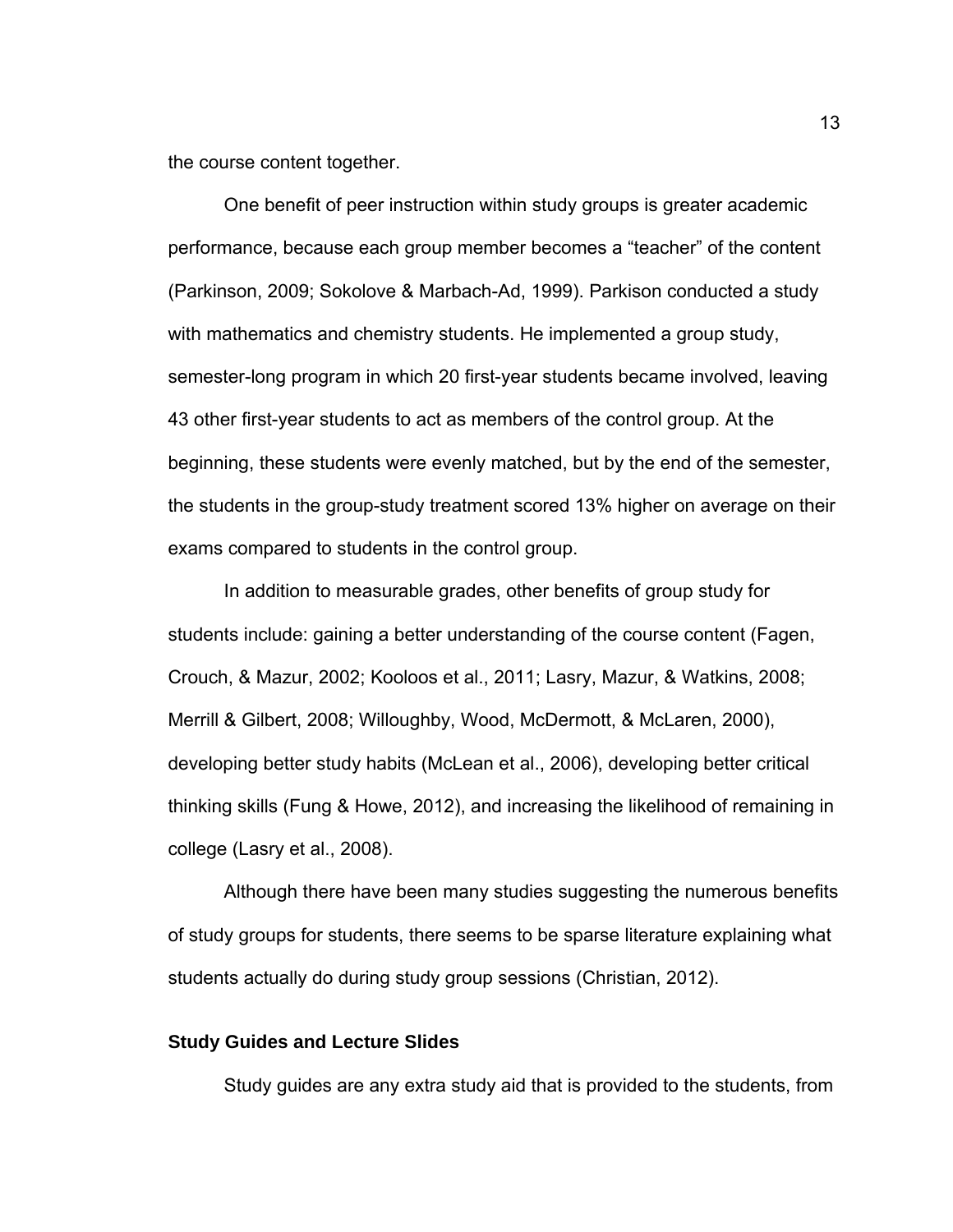the instructor or teaching assistants, to help students prepare for their exams. Previous literature has shown that students are more likely to study specific content if the study guides are specific as well. However there are some drawbacks to providing study guides to students; they will usually only study what the study guides cover, and they will neglect all other content (Lloyd & Eastman, 1977). Course instructors should be aware of such behaviors when considering supplying study guides to their students, as the amount of time that a meticulous study guide would require to cover all topics, might not be worth the effort.

Lecture slides are provided to students by the instructor, and are designed and displayed by the instructor via presentation software like Microsoft Powerpoint. In addition to displaying the lecture information during class time, the instructor also provides digital copies of the lecture slides for students to review at their leisure.

 Study guides and lecture slides are resources to help students understand the course content. Like any study resource, if they are not utilized, then they do little to improve students' grades. Buckley (2013) found that students who repeatedly exposed themselves to course content via study guides saw slight improvements to their grades.

#### **Flashcards**

Students use flashcards as an effective way to memorize course content. Usually a key term will be on one side of the card while a definition or explanation will be on the opposite side. It is an effective way to test one's knowledge without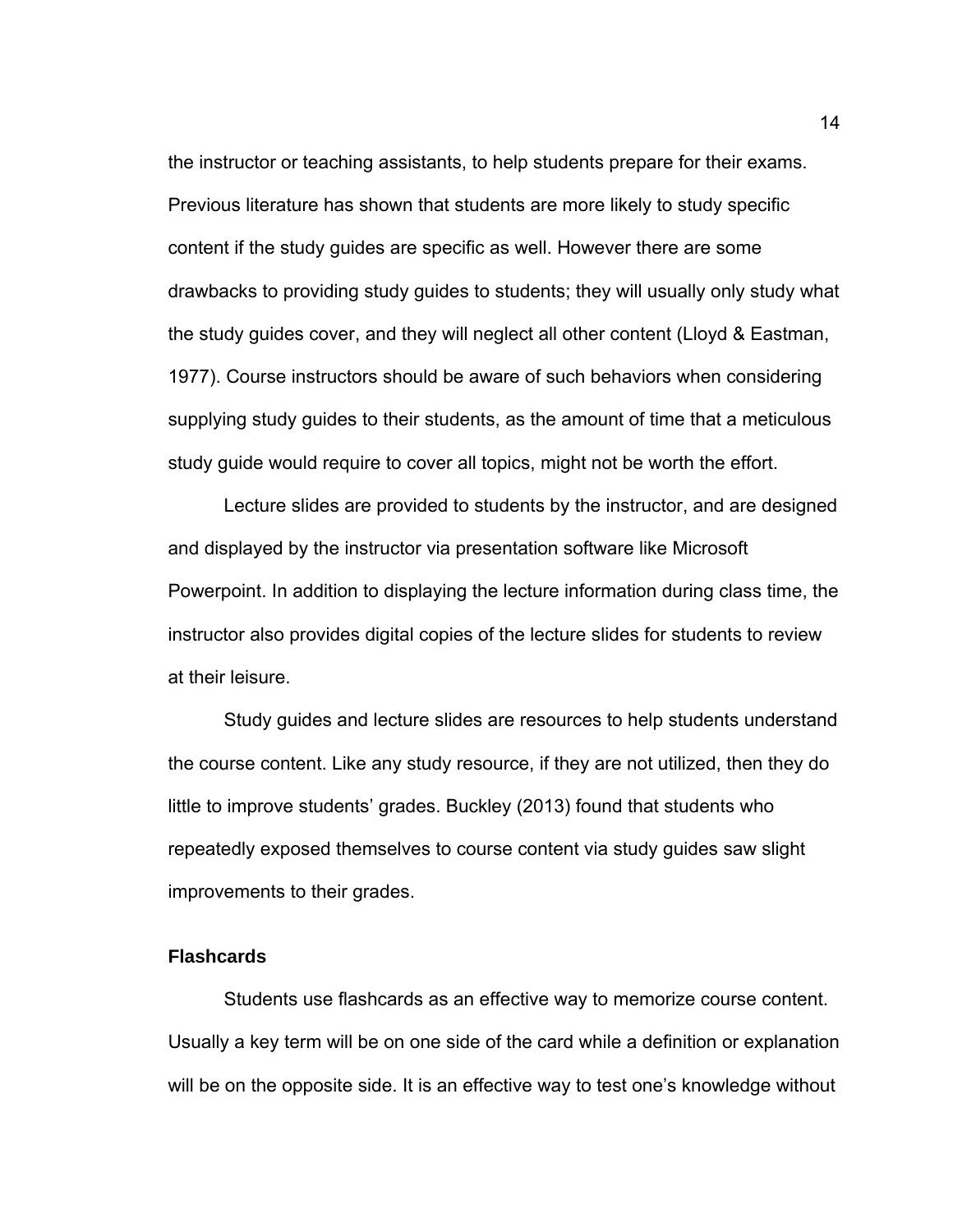revealing the key information before it is needed.

 Making and studying flashcards as a group can also make the learning tasks more effective and enjoyable for students. Rani, Mythili, Devi, Shanthi, and Kalaiselvi (2013) divided 100 biochemistry students into 20 groups of 5 students each. Each group was instructed to create 20 flashcards of biochemistry terms with corresponding illustrations. In addition to enjoyment, these students also reported a stronger sense of involvement in their learning experience (Rani et al., 2013). Perhaps the social interaction was a key factor that attributed to the feelings of enjoyment; making flashcards might have been just as enjoyable as another group activity.

Clearly, flashcard use has been shown to provide academic benefits. In general, the use of flash cards has positive effects on grade outcomes. Four hundred and fifteen Introductory Psychology students were surveyed concerning their use of flashcards to study for a course that issued three exams. Of the 415 students, 70% reported that they used flashcards for all three of their exams. These 70% scored significantly higher than the other 30% of students who either did not use flashcards, or who used flashcards to study for only one or two of the three exams (Golding, Wasarhaley, & Fletcher, 2012).

#### **Alternative Electronic Resources**

There are a few more possible grade-improvement resources that were identified. Online resources like YouTube, Google, and Wikipedia are everevolving, and students are using these online resources more and more to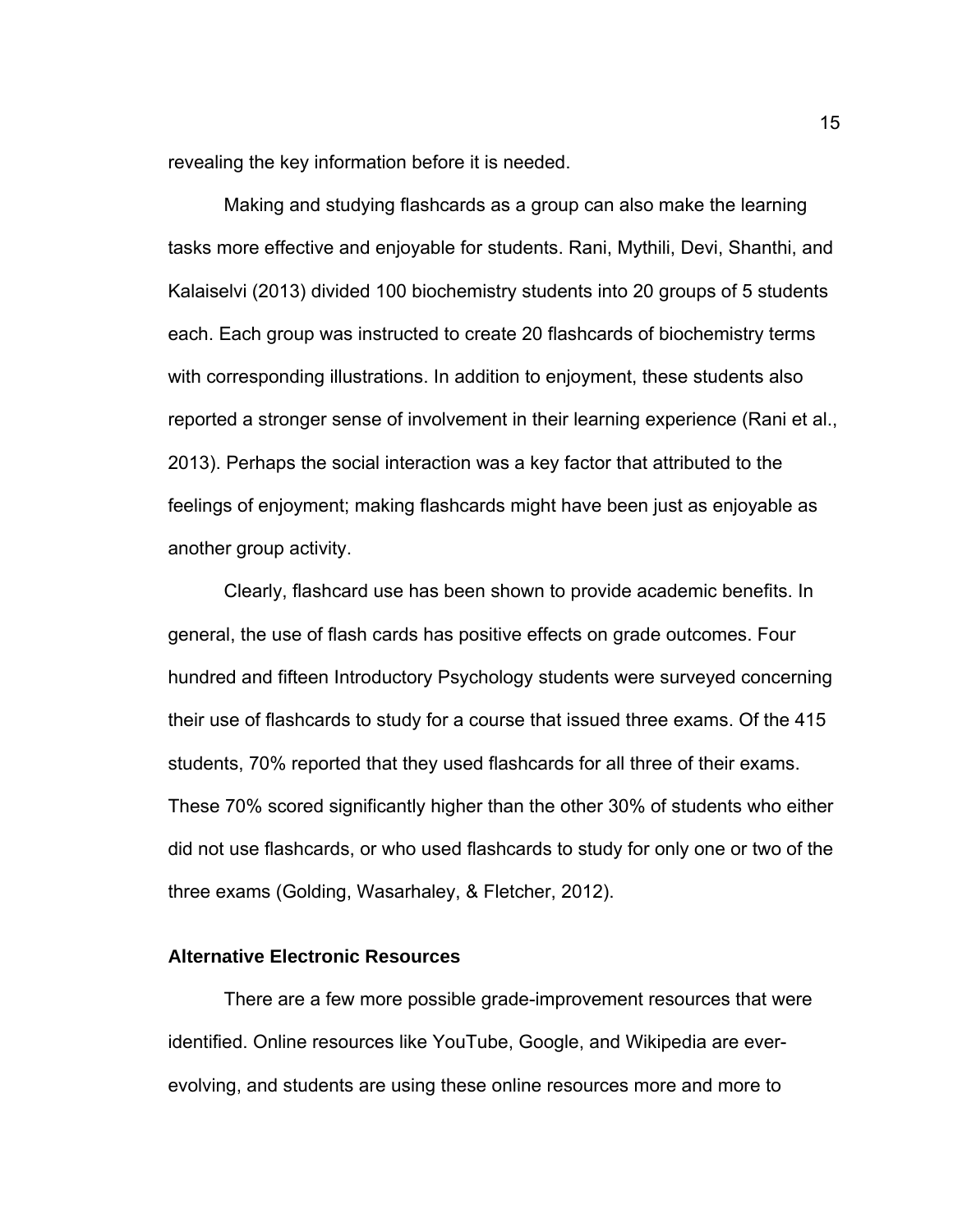complement their traditional ways of learning course content (Ashraf, 2009; Burke & Snyder, 2008; Head & Eisenberg, 2010).

#### **Psychological Correlations of Academic Performance**

 Independent from the academic resources and behaviors of students mentioned above, some psychological reasons may also help explain why some students succeed while others struggle. Self-efficacy is someone's belief that he or she has the ability and skills necessary to achieve a certain level of performance (Bandura, 1977). Concerning academic self-efficacy, it reflects a student's level of confidence in their ability to perform well in school, and to achieve high marks on their assignments and exams. Self-efficacy, or a lack of self-efficacy, influences several different aspects of motivation and outcomes: how people set goals, how much energy is put toward those goals, and final performance outcomes.

 Previous literature suggests that students with high academic self-efficacy fare much better than students with low levels of academic self-efficacy (Wang & Neihart, 2015). For example, Feldman and Kubota (2015) conducted a crosssectional study and found that for a sample of 89 students, academic selfefficacy was a strong predictor of GPA. Other studies seem to agree: high academic self-efficacy correlates with academic success (Høigaard, Kovač, Øverby, & Haugen 2015), as well as minimizing risks of dropping out of school (Peguero & Shaffer, 2015).

Choi (2005) determined that to more accurately measure academic self-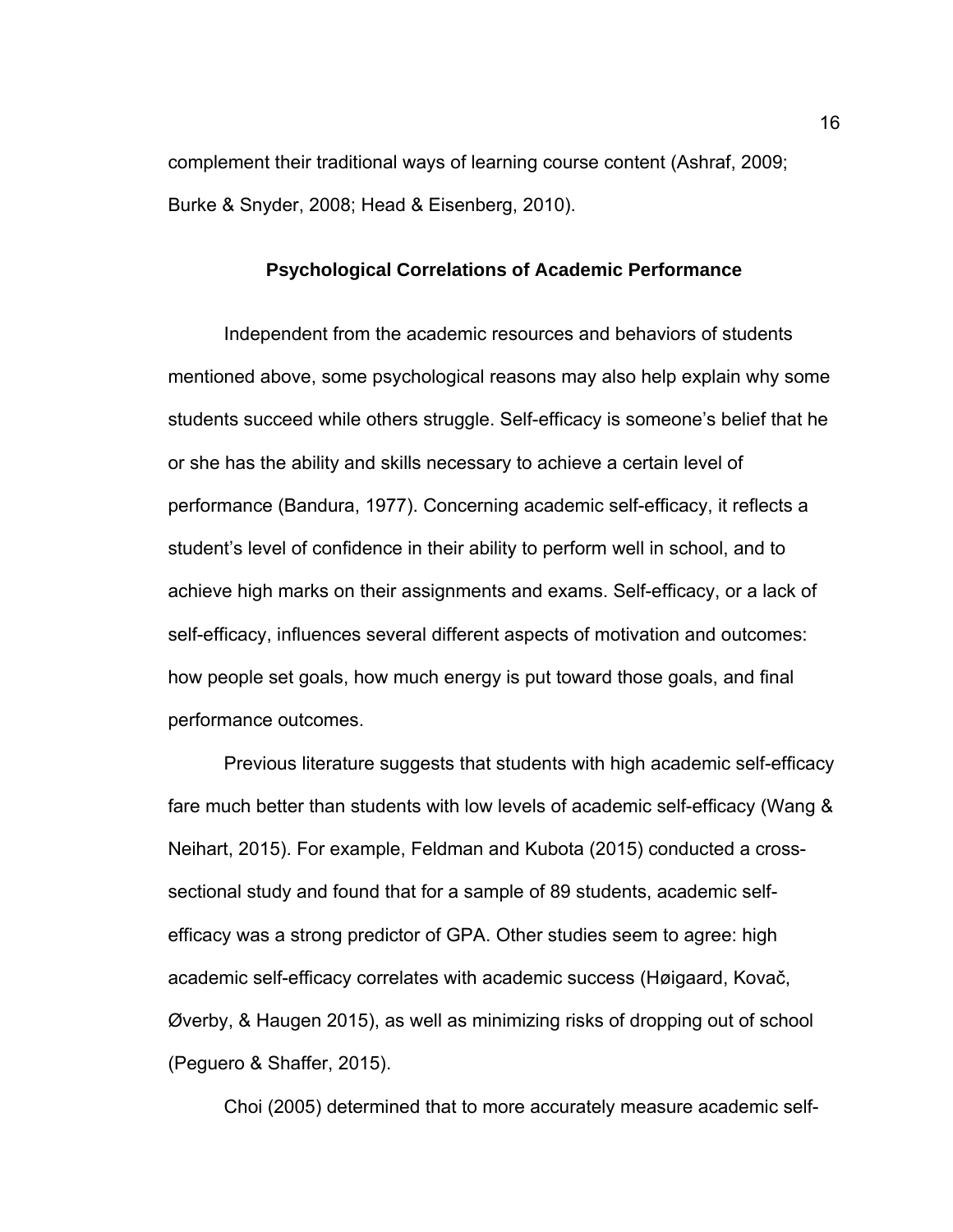efficacy, specific academic skills must be measured, instead of general selfefficacy. Owen and Froman's (1988) academic self-efficacy scale (Appendix A) has been determined to accurately measure what it claims to, by comparing academic skills in all students, and by assessing a range of specific academic capabilities (Papa, 2015).

#### **Demographic Correlates of Academic Performance**

In addition to the list of study resources and self-efficacy, demographic variables have also been shown to be related to academic performance. Three demographic characteristics were identified: gender, student generation status, and traditional versus adult learner status.

#### **Gender Differences**

Are there significant differences in the academic behaviors and outcomes of women and men? According to Cech's (2014) review, women have a cumulative, academic advantage over their male counterparts from middle school onward. On average, they simply score higher grades. This advantage, arguably, is the strongest factor relating to more women graduating college than men (Cech, 2014; Schwalbe, 2013).

 Even though there are more women entering and finishing college, there are still pervasive stereotypes concerning the type of fields in which men and women succeed. For example, a common stereotype suggests that men succeed in math and engineering, women succeed in English and art (Gilbert, O'Brien,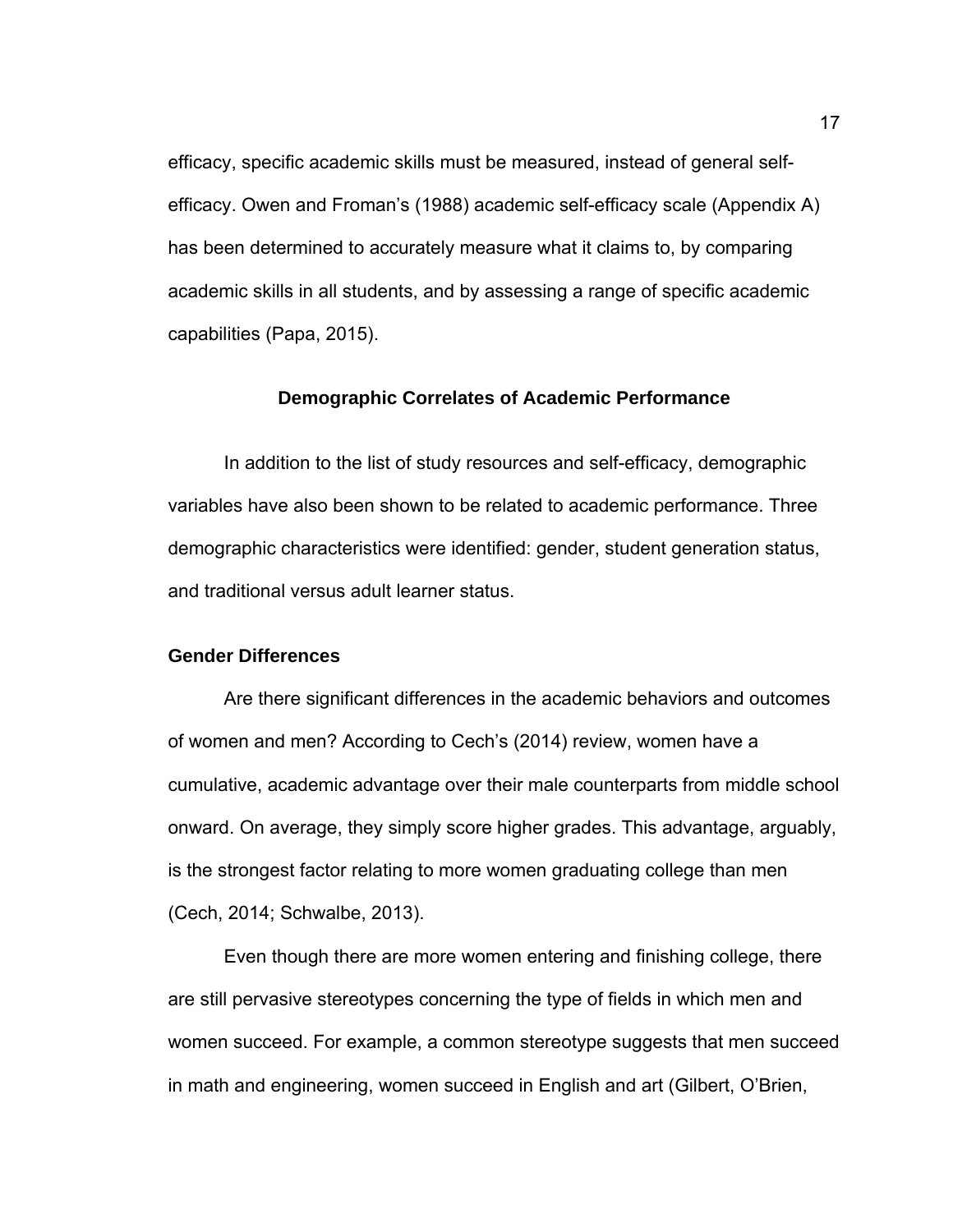Garcia, & Marx, 2015). Alon and Gelbgiser (2011) argued that specific college fields of study produce various educational environments, such as different grading norms expectations, social peer support, and academic intensity; all of which, shape the academic performance of men and women. This may explain gender variation of academic performance *between* fields of study, but what of gender variation of academic performance *within* fields of study?

 In some cases, men may score higher than women, like on standardized tests with heavy mathematical content. Self-reports on standardized test preparation for the General Certificate of Secondary Education reveal that men report studying much less than women, yet they receive higher marks. Stereotype threat: performance being negatively affected by cultural expectations, may account for why high-achieving women fall short to highachieving men in such situations (Rogers & Hallam, 2006). Perhaps genderbased stereotypes, in this case, boosted the confidence in men but inhibited the confidence in women.

 This extra boost of confidence may not necessarily be beneficial to men in all cases, however. Sanders, Sander, and Mercer (2009) assessed 112 undergraduate psychology students, via interviews and surveys, concerning their study habits and academic outcomes over a 3-year period. Even though men reported being less motivated and less organized than their female peers, they did not perceive this as being an issue of concern. Regardless of the lack of motivation and the lack of organization, men initially reported having significantly higher self-esteem, higher expected grades, and higher expected academic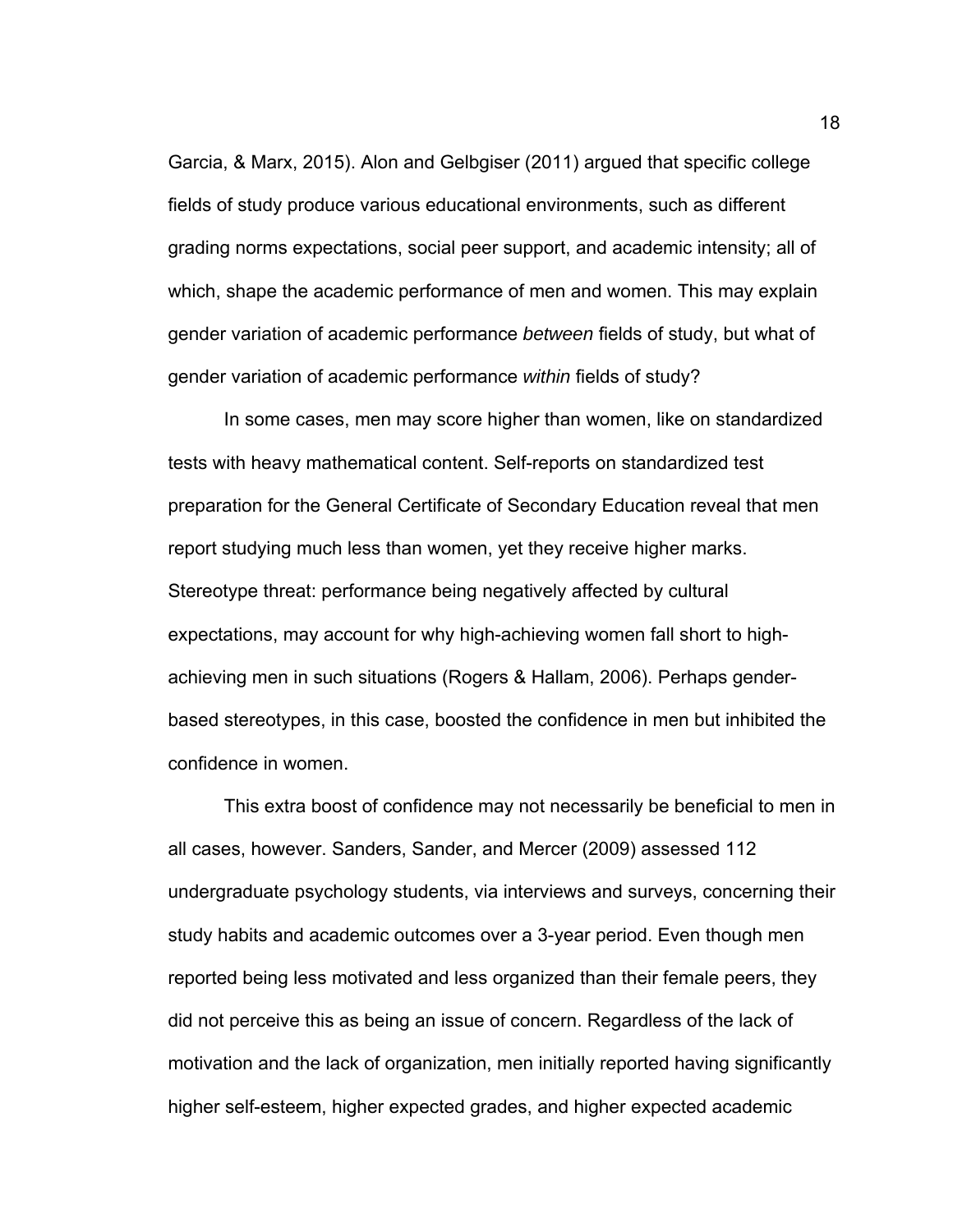performance than their female peers. This confidence turned out to be false confidence; men scored lower in their coursework than women, and more men failed out of their courses than did women.

 Regardless of fields of study or of academic outcomes, assessments of study behaviors reveal that women generally utilize stronger study skills than men (Fazal, Hussain, Majoka, & Masood, 2012; Slotte, Lonka, & Lindblom-Ylänne, 2001).

#### **Adult Learners and Students with Children**

Because of the time and financial demands that are required for children, families, and full-time jobs, adult learners and students with children have far less time allotted to their studies compared to traditional students. Compensating for these obstacles by using effective study strategies may be essential for their academic success.

Culp and Dungy (2014) defined the typical, or traditional, college student as being 18-22 years old, and without children. In this study, the study behavior of traditional college students will be compared to students belonging to two other groups: Adult Learners and Students with Children.

According to Culp and Dungsy (2014), adult learners and students with children (sometimes referred to as nontraditional or post-traditional students) currently make up more than a third of the student population at the national level, and 38% in the State of Utah (Utah System of Higher Education, 2015). These students are 24 years old or older, have a gap of 3-5 years in their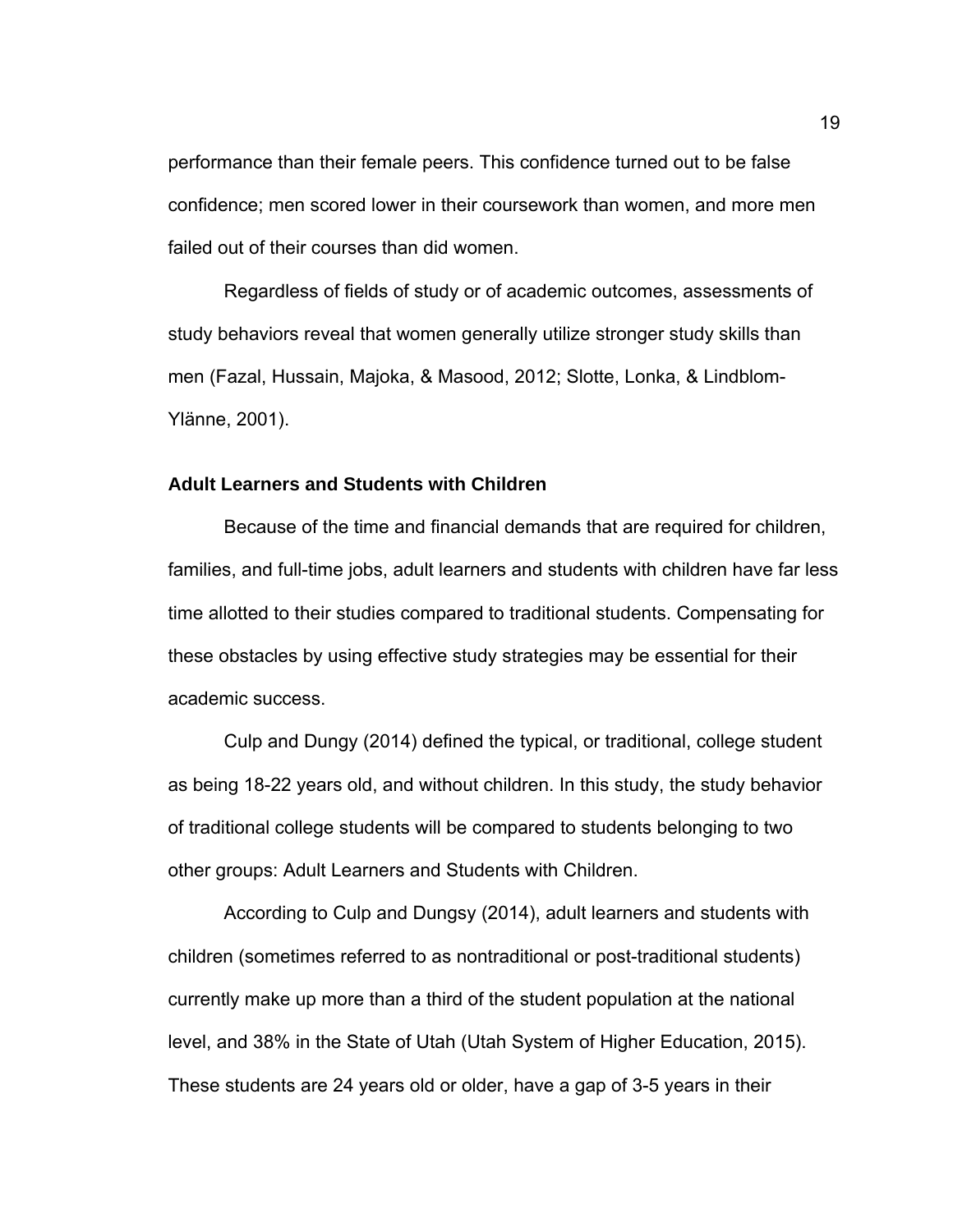education, may be in the workforce while seeking a college degree, and may have children (Culp & Dungsy, 2014).

Self-reports from a sample of these students (H. E. Miller, 2015), via quantitative and qualitative interview data, revealed that the main stressors these students face are work demands, time management, family obligations, and striving to maintain motivation. These extra stressors, in addition to academic obligations, have negative impacts on retention rates for these students (Phillips, 2013). Some colleges have recommended concentration and study-skills programs to help these students focus their academic efforts (Anderson, 2009).

Even with all of these constraints, however, adult learners and students with children tend to have higher grades than their traditional-student counterparts (Hoyert & O'Dell, 2009). To obtain higher grades, do the study behaviors of non-traditional students differ from traditional students? There is a lack of published literature to explore this question.

#### **First-Generation Versus Non-First-Generation Students**

First-generation college students are defined as students whose parents or guardians have not obtained college degrees. Because these students' parents did not attend college, these students lack advantages from which their non-first-generation peers benefit. First-generation college students are usually in a lower socioeconomic status, since their parents work jobs that do not require college degrees. They are less familiar with college procedures and expectations, and they likely have less financial and social support from parents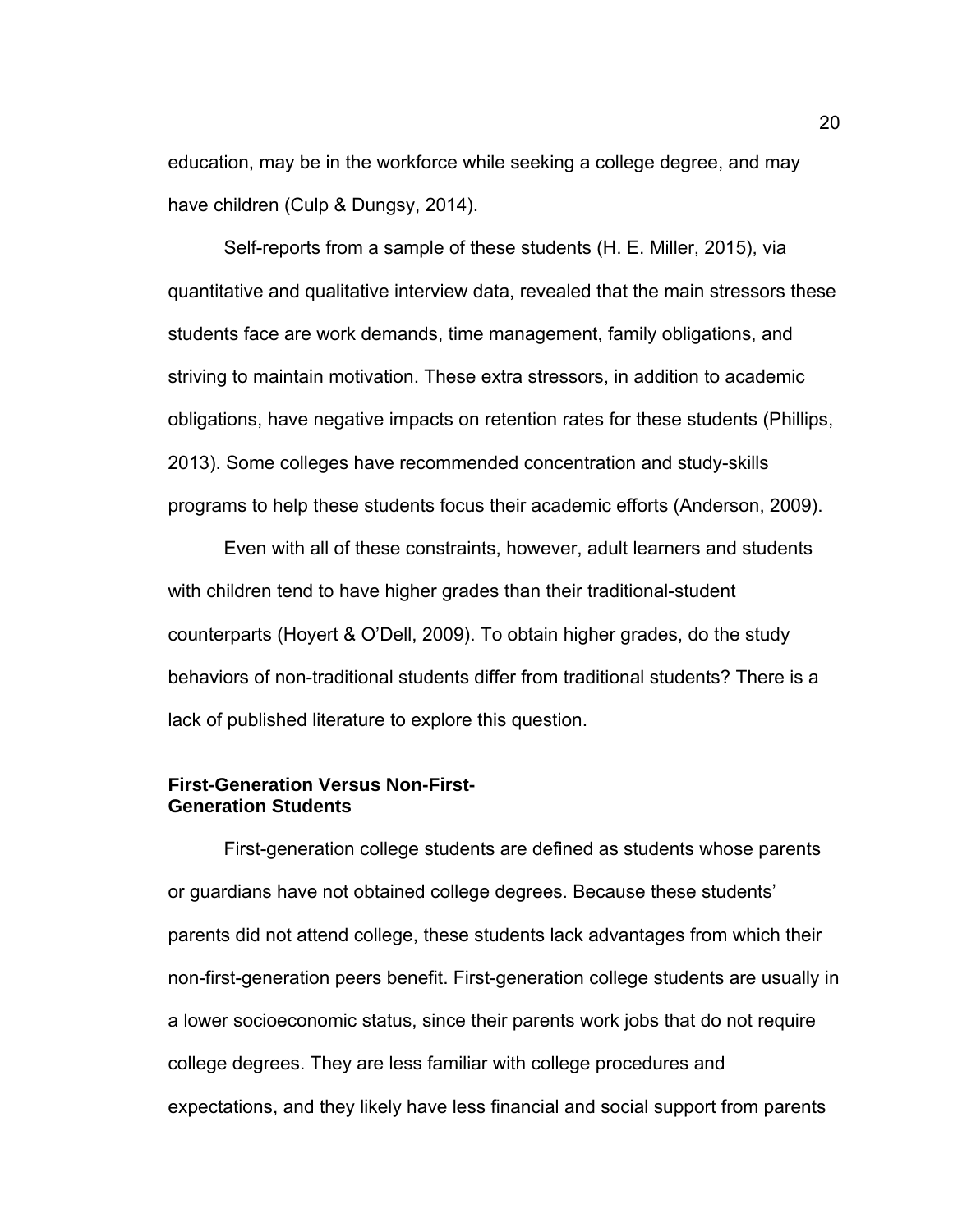and family (Francois, 2013; Ganuza Hoaglund, 2015; Mehta, Newbold, & O'Rourke, 2011; Reid & Moore, 2008).

 Even though many of these students may think they are prepared for college before entering (Boden, 2011), they quickly realize how unprepared they are once college starts (Francois, 2013). The additional barriers from being a first-generation college student can affect all areas of a student's life. Even before leaving high school, these students are less likely than their non-firstgeneration peers to enroll in advanced placement (AP) or dual/concurrent enrollment courses in which they could have received college credits before high school graduation (Snyder, 2014). They also tend to perform worse on college placement exams (Boden, 2011). When they enter college, they are more likely to perform poorly in their courses, are less involved in college life, are less satisfied with their academics, are more likely to be placed on academic probation, and are more likely to fail out of college (Mehta et al., 2011; Zeisman, 2013). The college environment requires a level of student independence that first-generation students are not prepared for (Stephens, Fryberg, Markus, Johnson, & Covarrubias, 2012). Even if their non-first-generation peers were at an equal level of unpreparedness, they would at least have parents or guardians to turn to for guidance.

 On an individual level, first-generation students develop coping strategies to attempt to overcome the odds. They report that in order to compete, they must invest more time and effort into their academics than their peers (Ganuza Hoaglund, 2015). Another coping strategy is to create social bonds with peers,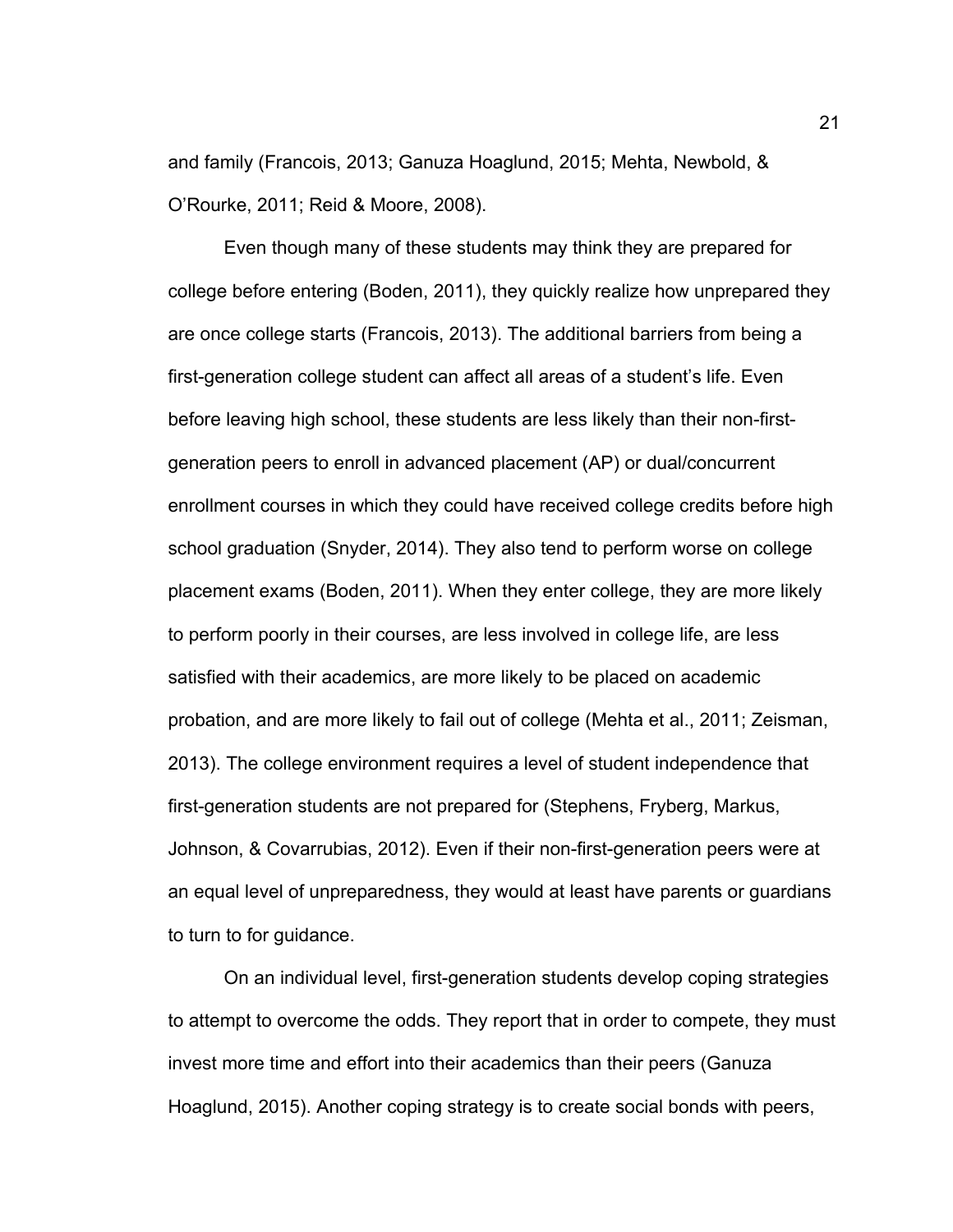which has been shown to be important for academic success (Snyder, 2014). Fortunately, initial academic success increases self-confidence and can encourage these students to persist to graduation. Encouraging students' success during the first semester may be crucial (Francois, 2013).

 Other strategies that could benefit first-generation students could be implemented by high schools and colleges. High school counselors could encourage students to enroll in AP courses, and should help students understand college expectations and financial aid procedures (Anderson, 2009; Snyder, 2014). While parents' level of education accounts for 2% of the variance of college-going beliefs for high school students, students' college knowledge accounts for up to 10% of the variance of college-going beliefs (Wisely, 2014).

In an effort to further help students, colleges can offer presentations to senior high school students to address expectation concerns. They can also continue beneficial programs like Freshmen Orientation courses during the summer before enrollment, in order to ease the transition into college (Zeisman, 2013).

#### **Research Questions**

 In this study, there were expected possible differences in grades of firstgeneration students versus non-first-generation students. If, however, there were not significant differences in grades, we expected to find differences in studying strategies that first-generation students may develop as a coping strategy to compete with their non-first-generation peers.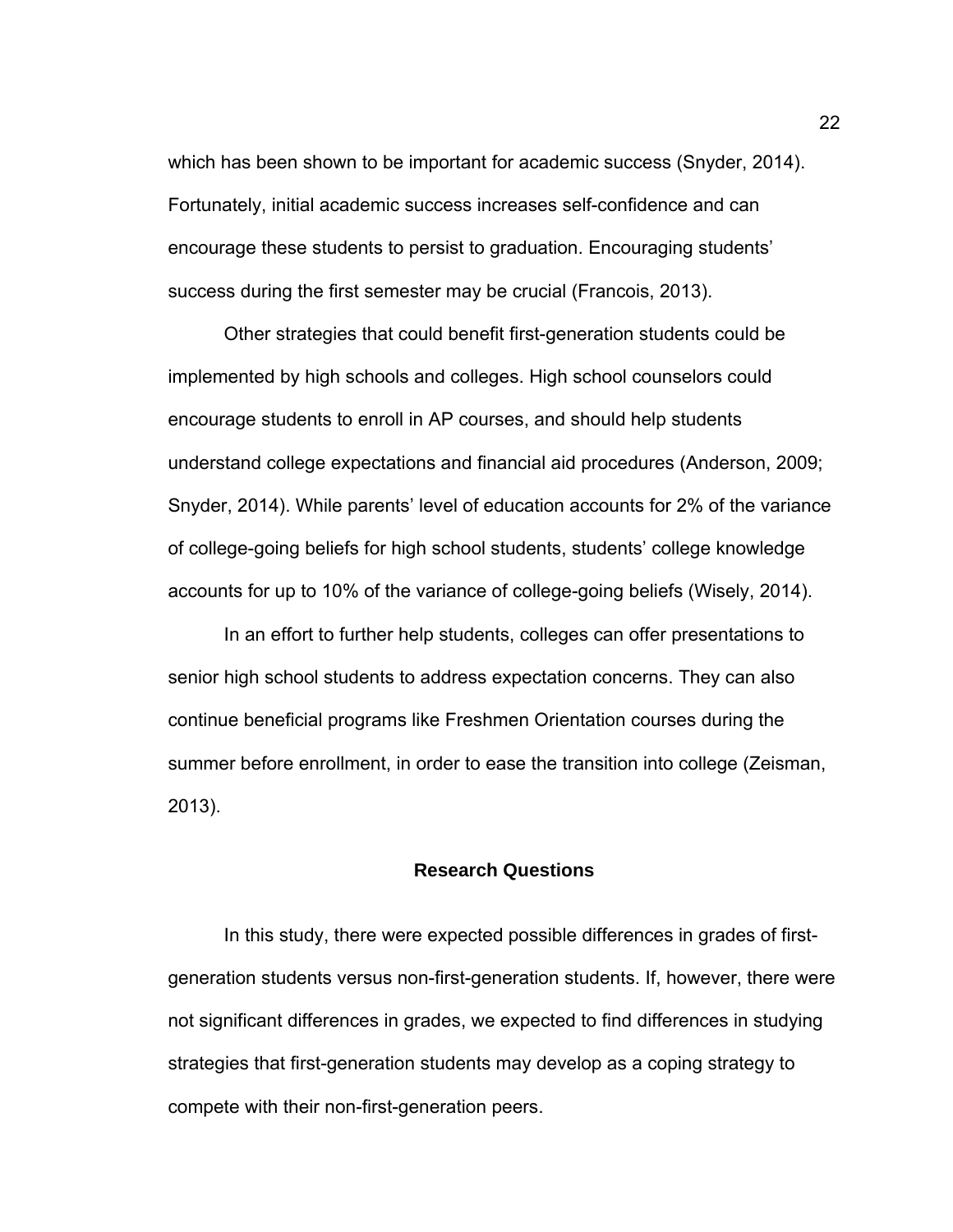- Q<sub>1</sub>: What is the prevalence rate of using each study strategy / resource to prepare for exams?
- Q2: Which strategy / resource, and level of self-efficacy, is most predictive of academic outcomes?
- Q<sub>3</sub>: Are there differences in prevalence between nontraditional and traditional students?
- Q<sub>4</sub>: Are there differences in prevalence between male and female students?
- Q<sub>5</sub>: Are there differences in prevalence between first-generation and non-first-generation students?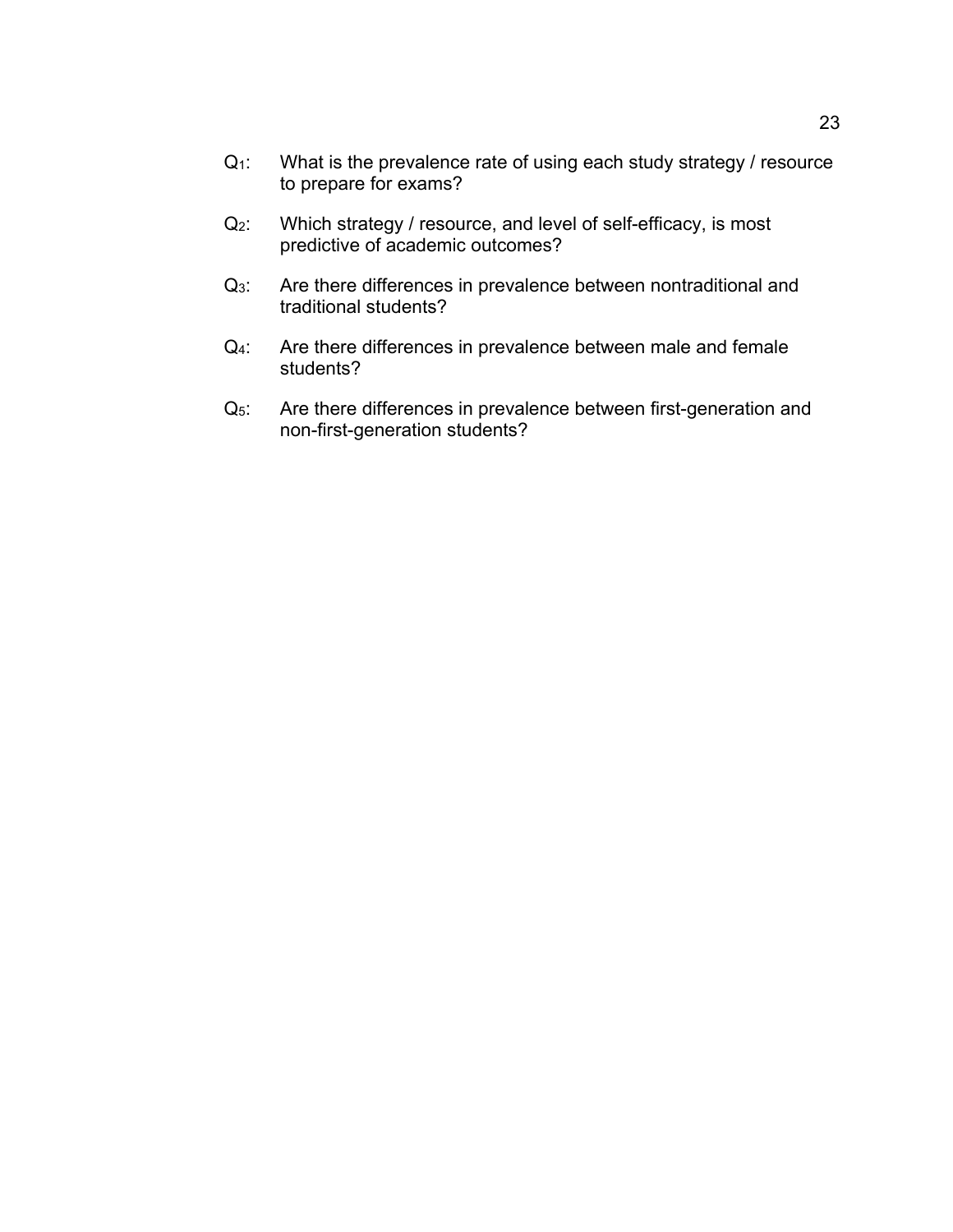## **CHAPTER III METHODS**

#### **Participants and Setting**

The participants for the study were drawn from undergraduate university students from three General Psychology (PSY 1010) courses at Utah State University (USU), in the Spring, 2016 semester. The course is a general education course that fulfills a social science requirement. The classes include both male and female undergraduate students, both traditional and nontraditional students, and both first-generation and non-first-generation students.

#### **Selection Criteria**

The subjects of this study were purposively chosen because the Introduction to Psychology course is a general elective course which many students enroll in, regardless of their major / background. Age was limited to 18 and older.

#### **Recruitment**

Volunteers for this study were recruited from the Introduction to Psychology courses at USU, Logan, Utah. By permission from the instructors, we were given a few minutes at the beginning of classes to present the details of participating in the study to the students. It is common at USU for Introduction to Psychology instructors to require "lab credit" (usually 10 total lab credits) to students for participating in research. Each time a student participated in the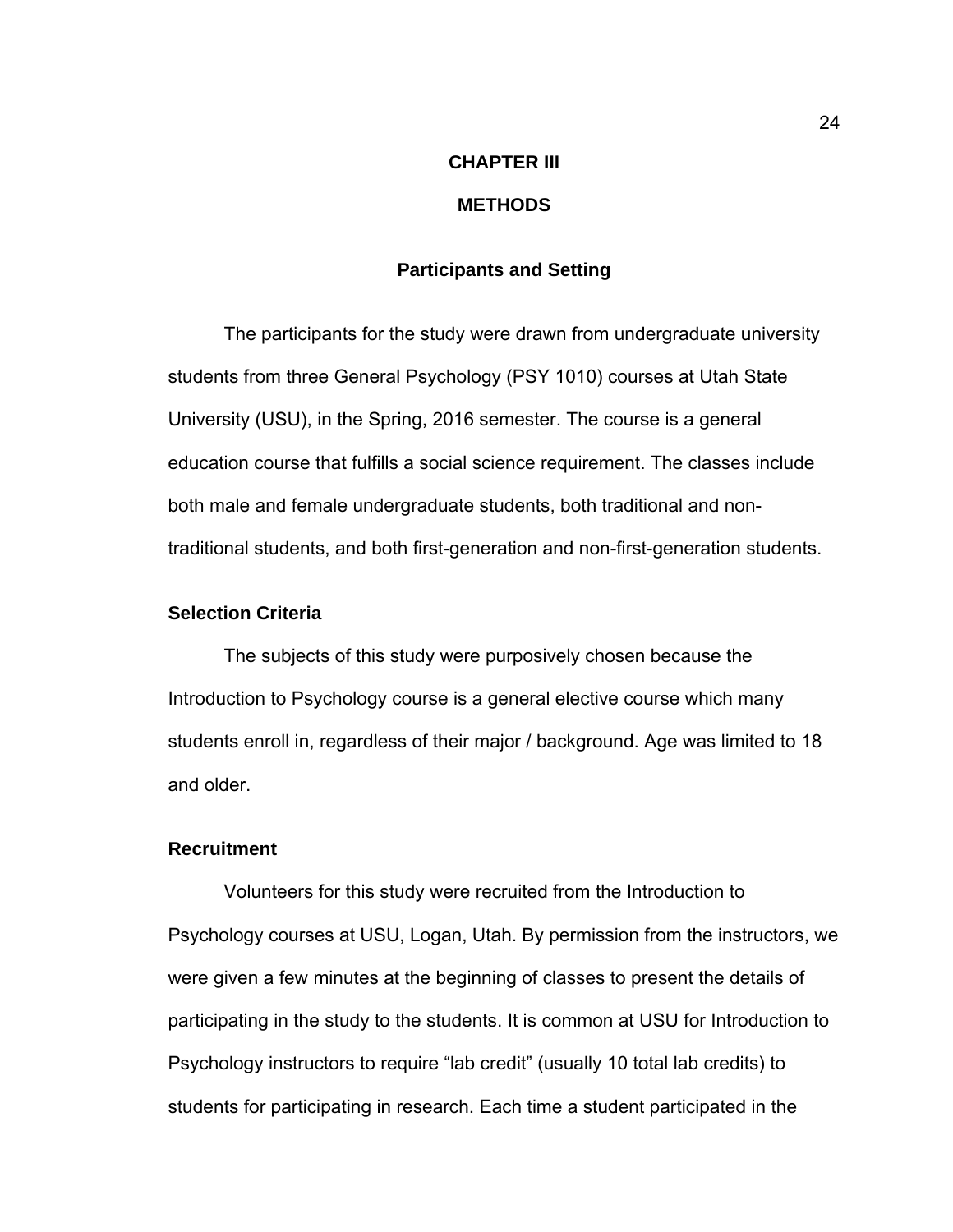surveys, they were allotted .5 lab credits; many other alternatives to participation in this particular study were available to students.

#### **Informed Consent Process**

A letter of informed consent appeared at the beginning of each of the online surveys. The informed consent stated that the study will be voluntary, confidential, and that all results will be kept in a locked office, on a passwordprotected computer.

#### **Demographics of Participants**

A total of *N* = 148 participants, out of 696 possible students (21.3%) responded to the survey (*N* Class 1 = 238, *N* Class 2 = 207, *N* Class 3 = 251). A complete detailed list of the self-reported demographics can be found in Table 1, which excludes missing responses. Most of the student participants were women (*n* = 89; 60.1%). The most common ages were 18- and 21-year-old students (*n* = 114; 75.7%) and the mean age was 20.5 (*SD* = 2.9). The majority of the students were freshmen (*n* = 75; 50.7%), and traditional students, meaning, 25 years or younger, and do not have children (*n* = 133; 89.9%). Twenty-five of the participants were first-generation college students (16.9%). Additionally, most students were employed (*n* = 92; 62.2%), and lived in off-campus housing (*n* = 73; 49.3%).

## **Procedures and Materials**

Students from several Introduction to Psychology sections of the Spring,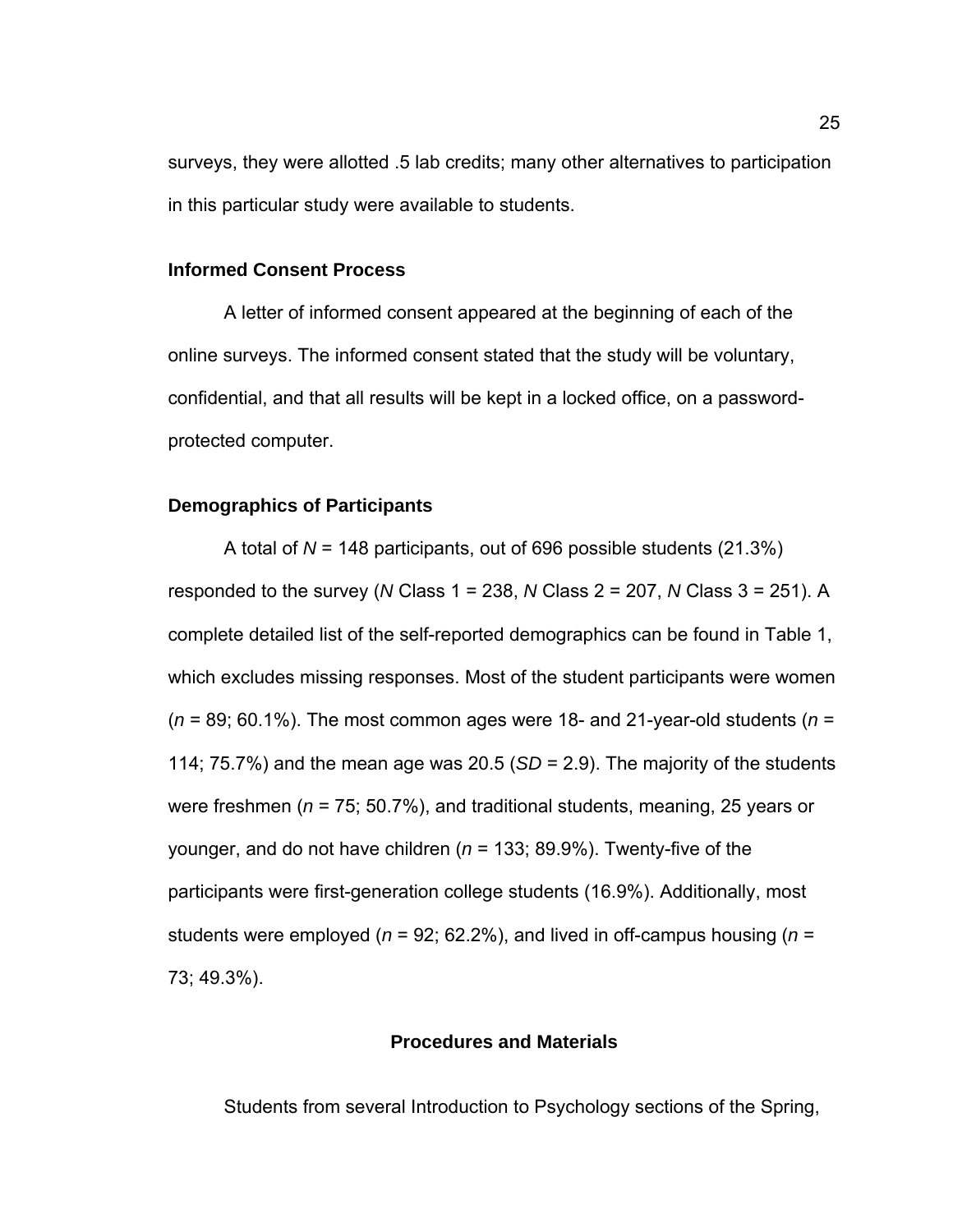# *Demographics of Participants (N = 148)*

| Characteristics                      | n              | % of total |
|--------------------------------------|----------------|------------|
| Gender                               |                |            |
| Women                                | 89             | 60.1       |
| Men                                  | 51             | 34.5       |
| Age group                            |                |            |
| 18                                   | 26             | 17.6       |
| 19                                   | 36             | 24.3       |
| 20                                   | 20             | 13.5       |
| 21                                   | 30             | 20.3       |
| 22                                   | 9              | 6.1        |
| 23                                   | 12             | 8.1        |
| 24-41                                | $\overline{7}$ | 4.7        |
| <b>Traditional student status</b>    |                |            |
| <b>Traditional student</b>           | 133            | 89.9       |
| Non-traditional student              | 7              | 4.7        |
| First-generation student status      |                |            |
| First-generation college student     | 25             | 16.9       |
| Non-first-generation college student | 114            | 77.0       |
| Year in college                      |                |            |
| Freshman                             | 75             | 50.7       |
| Sophomore                            | 45             | 30.4       |
| Junior                               | 14             | 9.5        |
| Senior                               | 6              | 4.1        |
| Housing type                         |                |            |
| With parents                         | 18             | 12.2       |
| On campus                            | 48             | 32.4       |
| Off campus                           | 73             | 49.3       |
| Employment                           |                |            |
| Not employed                         | 48             | 32.4       |
| 1-10 hours per week                  | 14             | 9.5        |
| 11-20 hours per week                 | 43             | 29.1       |
| 21-30 hours per week                 | 20             | 13.5       |
| 31-40 hours per week                 | 11             | 7.4        |
| 40+ hours per week                   | 4              | 2.7        |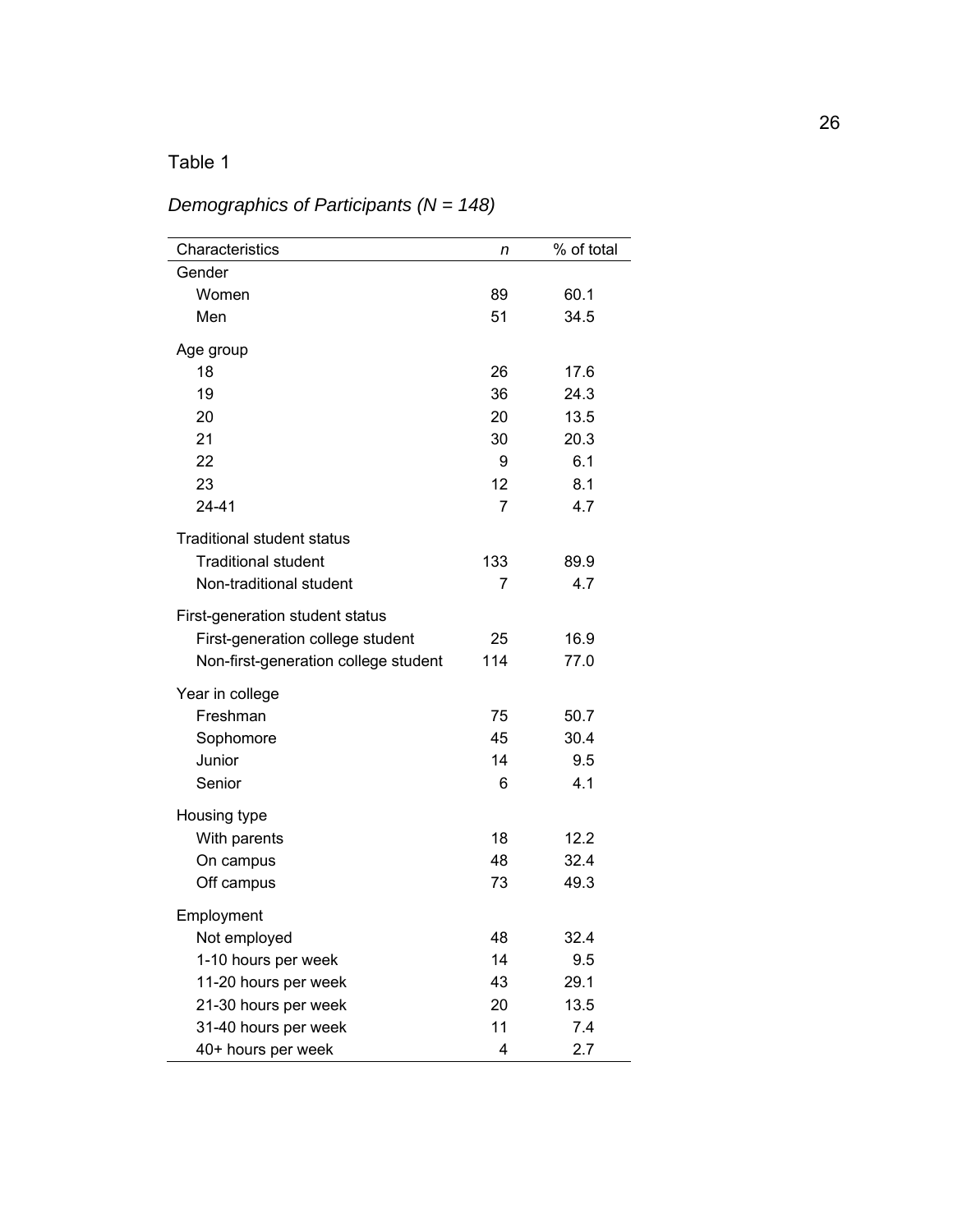2016 semester, were assessed concerning their study habits and study resources. Students took four exams throughout this course. After each exam, students voluntarily took a survey (see Figure 1) which inquired about which resources they used to prepare for that exam, and how much time they spent using each resource to prepare (they took the survey within 24 hours of each examination day to ensure valid responses). Before the first exam and survey, the researcher informed students about the survey and the lab credits incentive. As students left the examination rooms, they were reminded about the surveys via Canvas (the university's course-management software) announcements, which also provided online links to the survey.

After the first survey phase, students were automatically prompted (via email addresses provided in the first survey) to take the following, three phases of the survey, later in the semester. Due to a lack of participants for the first



*Figure* 1. Survey phases aligned with course exams. Red arrows represent when the surveys were administered to the students: after each exam. The blue arrows represent the period of time when students studied before each exam and how each survey phase will assess study behaviors during those time periods. After the semester ended and the final grades were entered, data compilation and assessment commenced.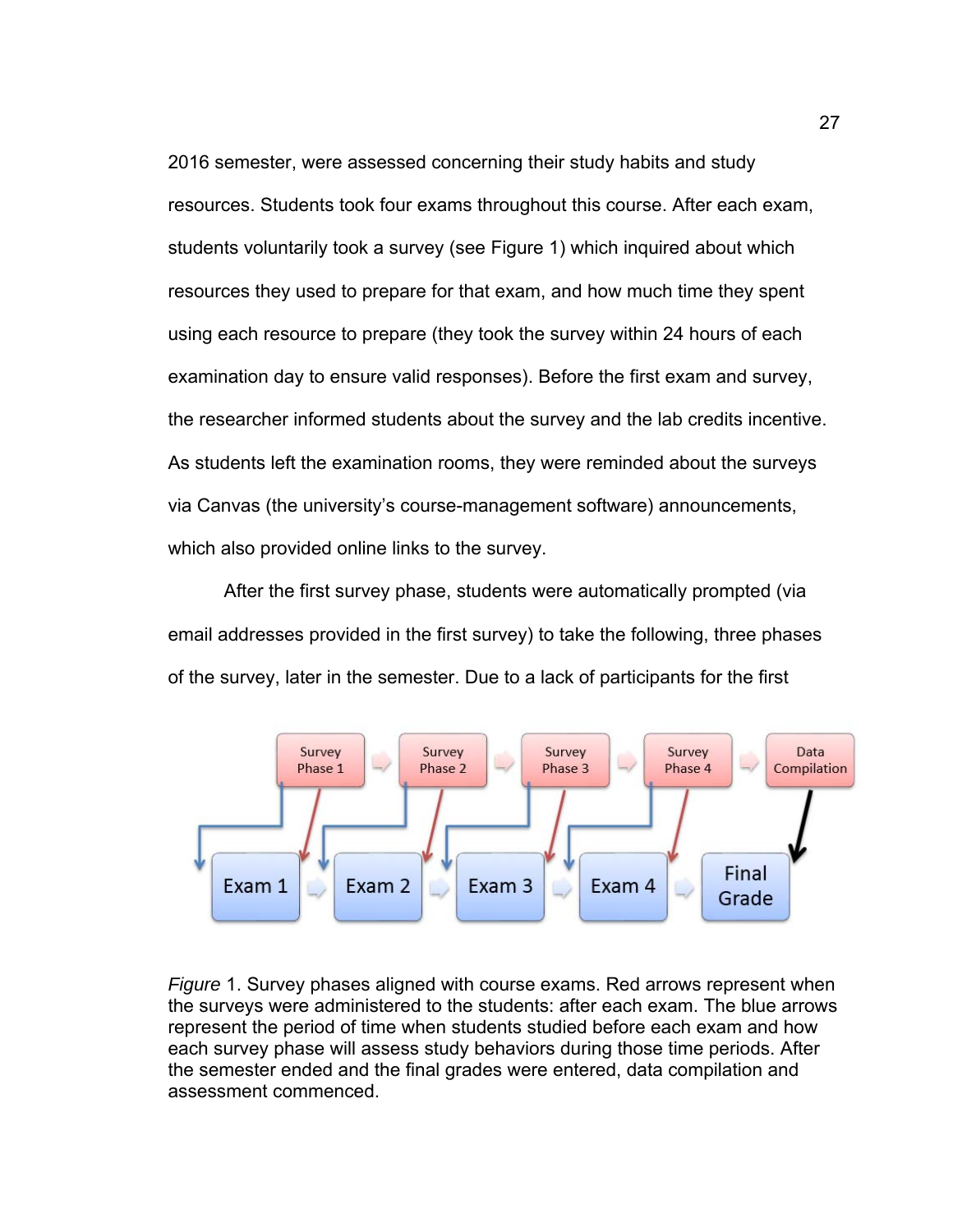phases of the study. Therefore, the consent form appeared at the beginning of phase, new students were allowed to participate in the study at subsequent every survey. Only those agreeing to the consent form were allowed to access the remainder of the surveys.

These surveys assessed many possible predictors of the course grade: study behaviors in regard to resources used, time spent, and study intensity for each exam, academic self-efficacy scores, academic performance, and demographics data. Specific details of the set of explored variables are addressed in the Results section.

The first section of the survey displayed the consent form which explains the purpose of the study, addresses the rights of the participants, and clarifies anonymity and confidentiality of the information. To participate in any phase of the study, students were required to provide an electronic signature, at the beginning of each survey phase, indicating their agreement to the consent form.

When each survey began, students were asked which study resources were used to study for the most recent exam. Logic paths were integrated into the Qualtrics survey, so participants would be asked further questions about certain resources only if they indicated that they used those resources. For example, if a student indicated that she used only the textbook to prepare for the exam, then further questions will only address textbook use, and she will not see further questions about other resources like flashcards (see Appendix A for the complete instrument). This was designed to save students time and to avoid invalid responses due to response fatigue.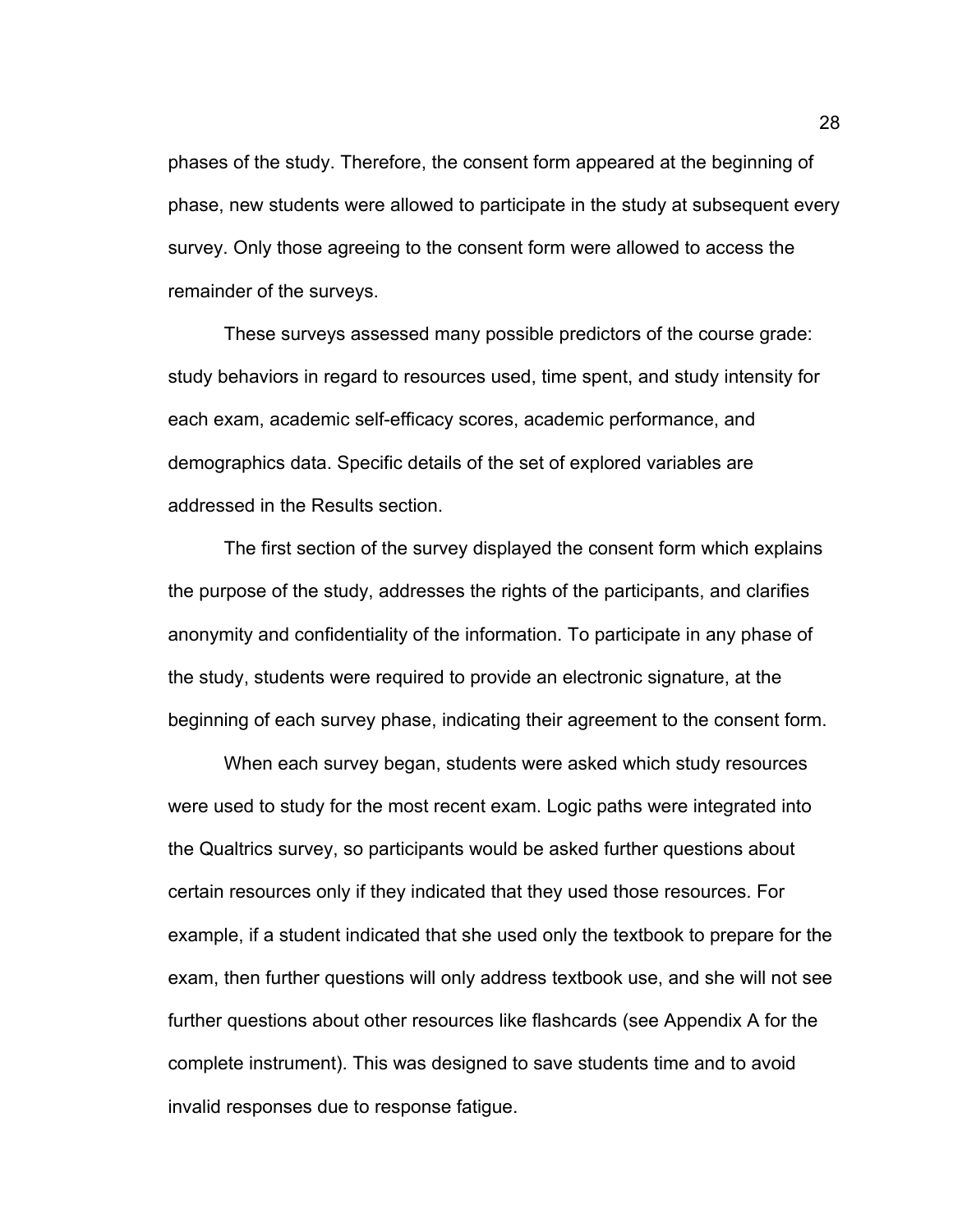Students were also asked to report their academic self-efficacy scores via the CASES measure. The CASES measure is a 33 item questionnaire which evaluates students' confidence in their academic abilities. An initial assessment of the reliability of the measure was estimated to be at an alpha of .85 (Owen & Froman, 1988).

 The surveys also gathered identifying information from the participants in order for researchers to collect accurate academic performance data (grade in this course, USU GPA, and ACT scores). Participants who agreed to the consent form, agreed to allow the researchers to access to their information. Other demographic information was also gathered to determine any possible patterns among first generation students versus non-first generation students, age, gender, year in college, etc.

 These surveys were administered after each of the exams throughout the semester (four exams). Taking the survey should have taken approximately 10- 15 minutes each time. Each time participants took the surveys, they answered questions based on how they studied for that specific exam, since taking the previous exam.

 The nature of the study required that students agreed to allow their university ID numbers and grades to be included in the data collection. This was necessary to accurately compare their responses to their actual grade in this course, GPA, etc. Students were informed that the researchers would be the only ones who will have access to this data, which were stored in a secure location. Once the data were complete for all four exams and the final course grade, the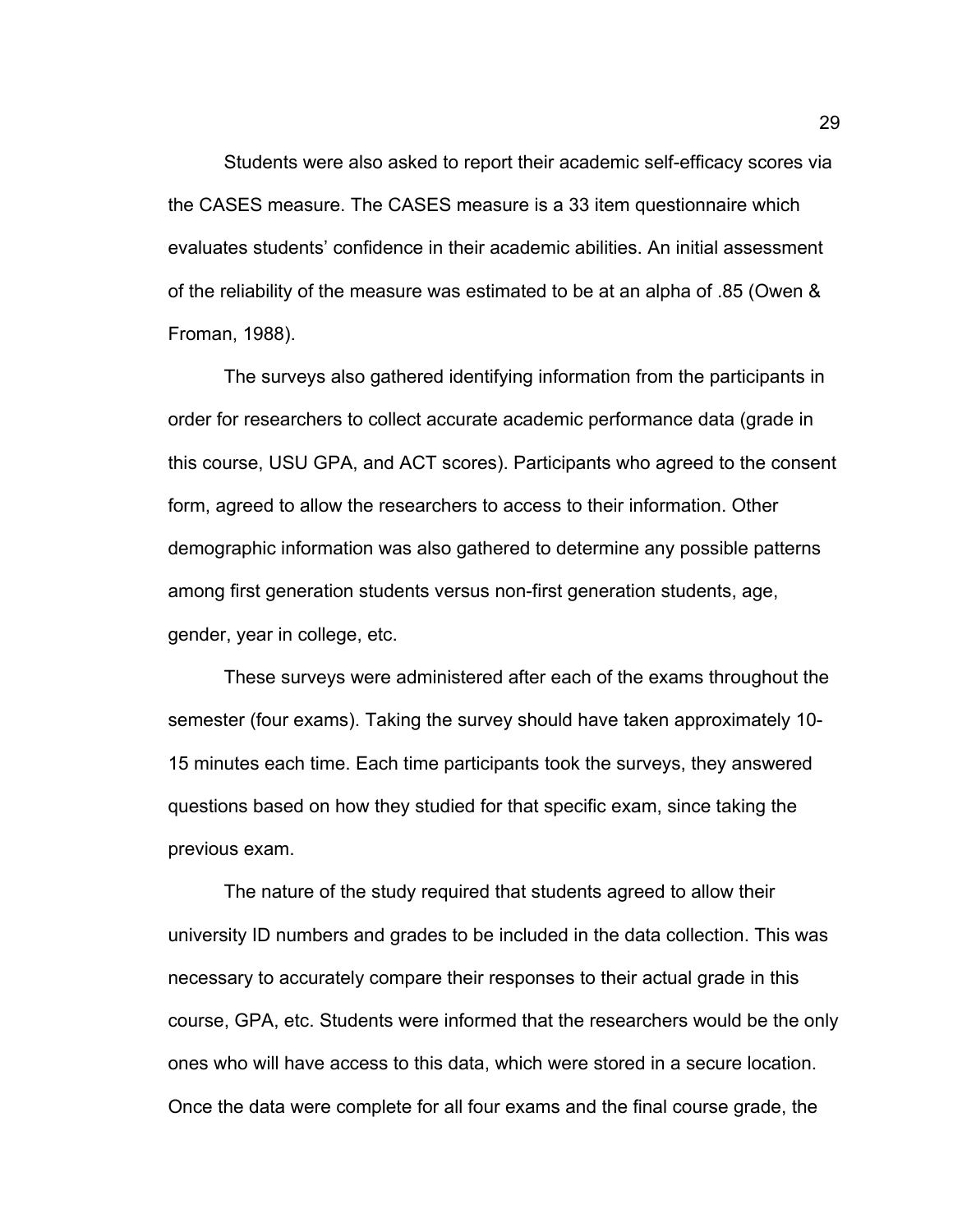identifying school ID numbers were no longer required, and they were replaced with anonymous, randomly generated identification numbers.

# **Demographic Information**

For this study, we assessed common demographic variables including: gender, age, first-generation college student status, year in college, traditional versus adult learner student status, how many children they have, housing type, and the number of semesters taken.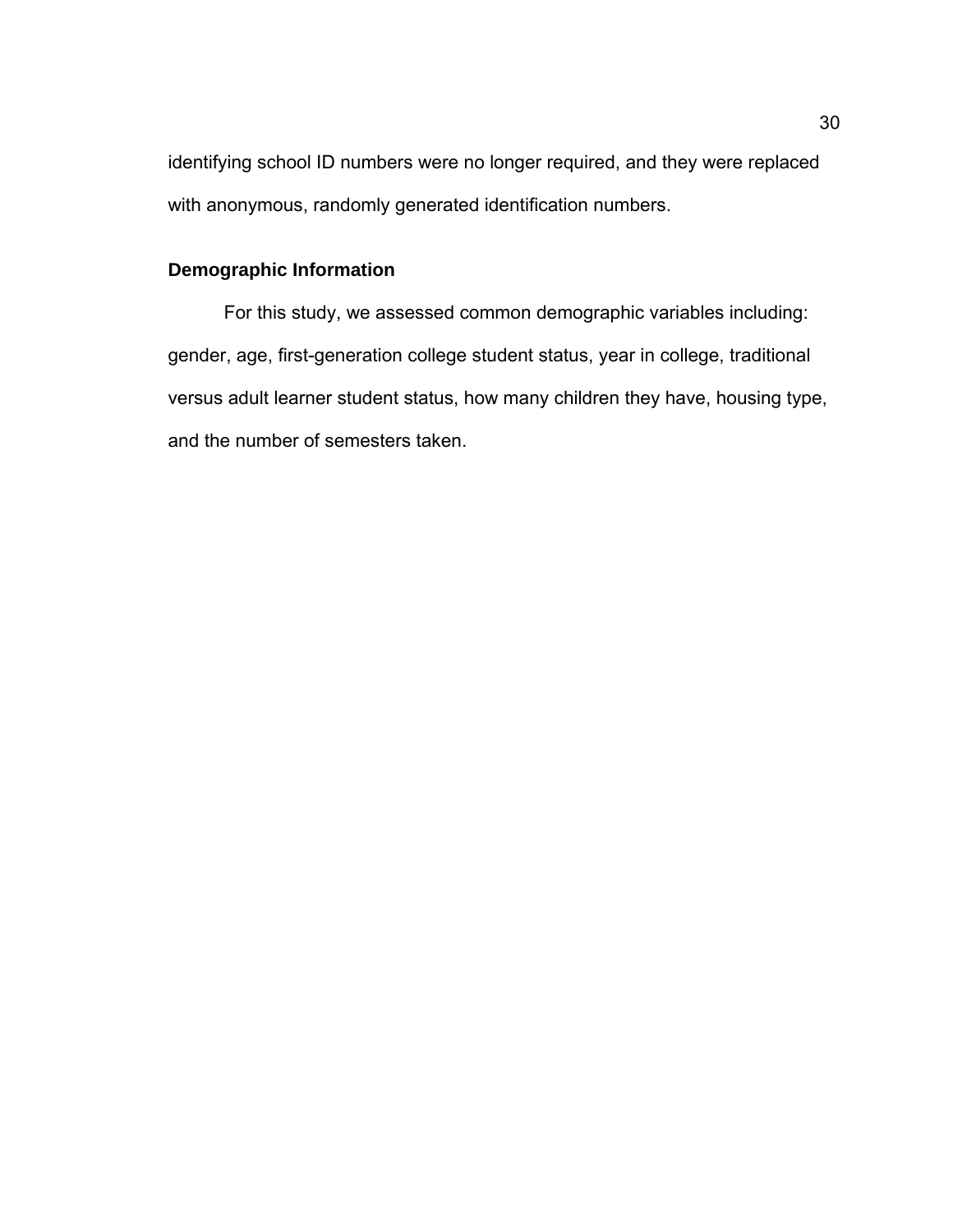# **CHAPTER IV RESULTS**

Results are presented in four sections: (1) descriptive analysis, (2) analysis of academic behavior and self-efficacy changes over time, (3) analysis of participant group differences, and (4) bivariate correlations between the actual course grade compared to all other variables, and predictors of students' course grade.

## **Descriptive Statistics**

### **Missingness**

One of the original objectives of this study was to assess any changes of students' study behaviors over the course of a semester. Because there were four exams in these courses, this study was designed to have four phases which aligned with the exams. Below, Tables 2 and 3 show how many students participated in each phase, and in how many phases.

Table 2

| <b>Phase Number</b> | n   |
|---------------------|-----|
| 1                   | 72  |
| 2                   | 77  |
| 3                   | 100 |
| Δ                   | 57  |

*Student Participation Count Per Phase*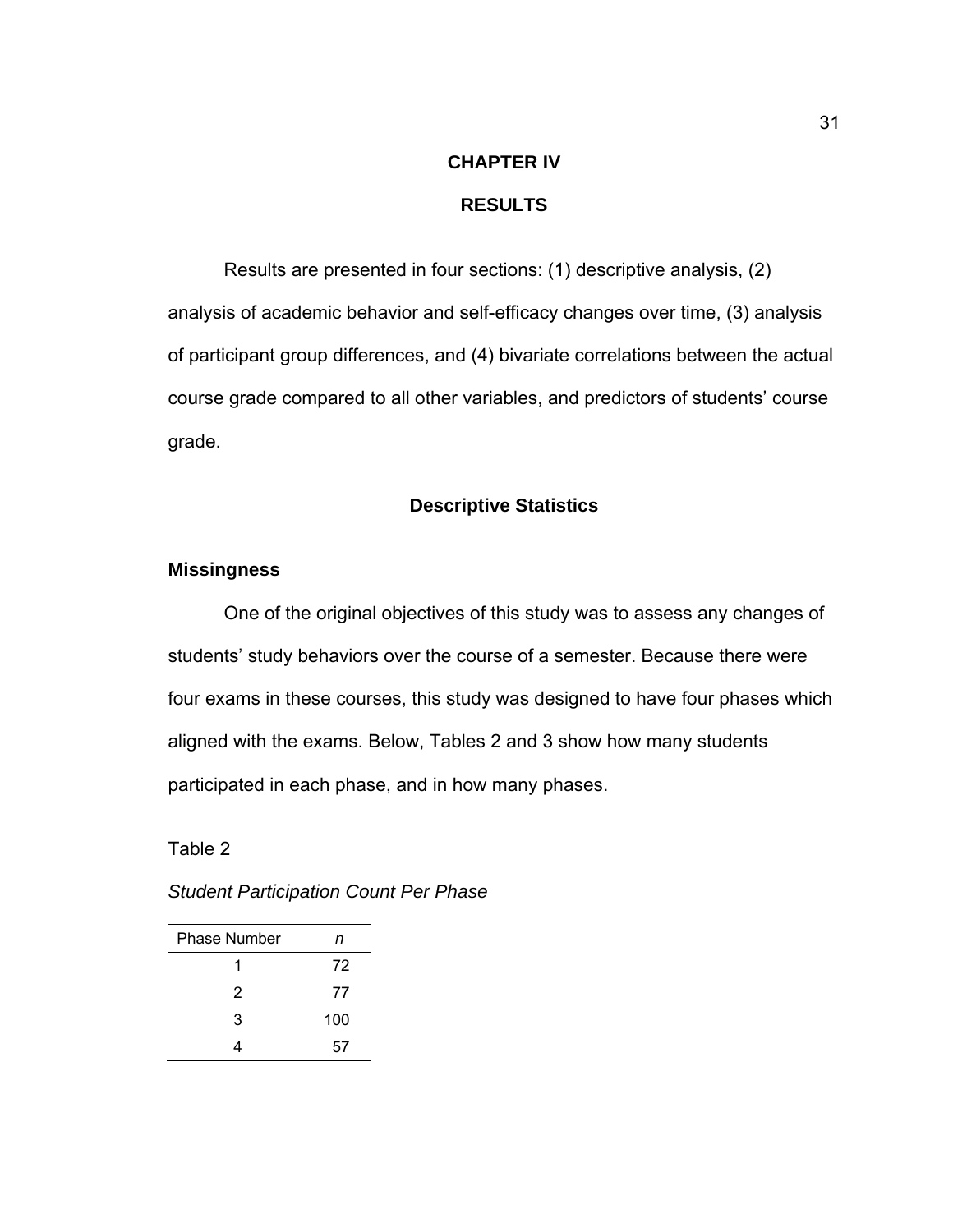*Total Phases Participation Count* 

| Number of phases participated in | n  | % of total |
|----------------------------------|----|------------|
| Only one phase                   | 57 | 40.4       |
| Only two phases                  | 32 | 22.7       |
| Only three phases                | 28 | 19.9       |
| All four phases                  | 24 | 17 O       |

 Students were encouraged to participate in as many phases as possible, if not all phases. Seventeen percent of the participants completed all four phases, and 40.4% completed only one of the four phases. The remaining students participated in two or three phases, some back-to-back, some sporadic. Due to so much missing data, scores were collapsed across phases for each study behavior variable and self-efficacy score, regardless of how many phases they participated in. These average scores allowed each student to be represented in the study, and also yielded the largest sample size. This strategy seems statistically justifiable, because the repeated-measures assessments of students who completed all four phases, resulted in almost no significant changes of study behaviors over time (save for lecture slides study habits, addressed in the results). So, a student's average score is meant to represent how they scored, or would have scored, during any phase throughout the semester.

#### **Power**

We assessed the effects of 11 study resources and three grouping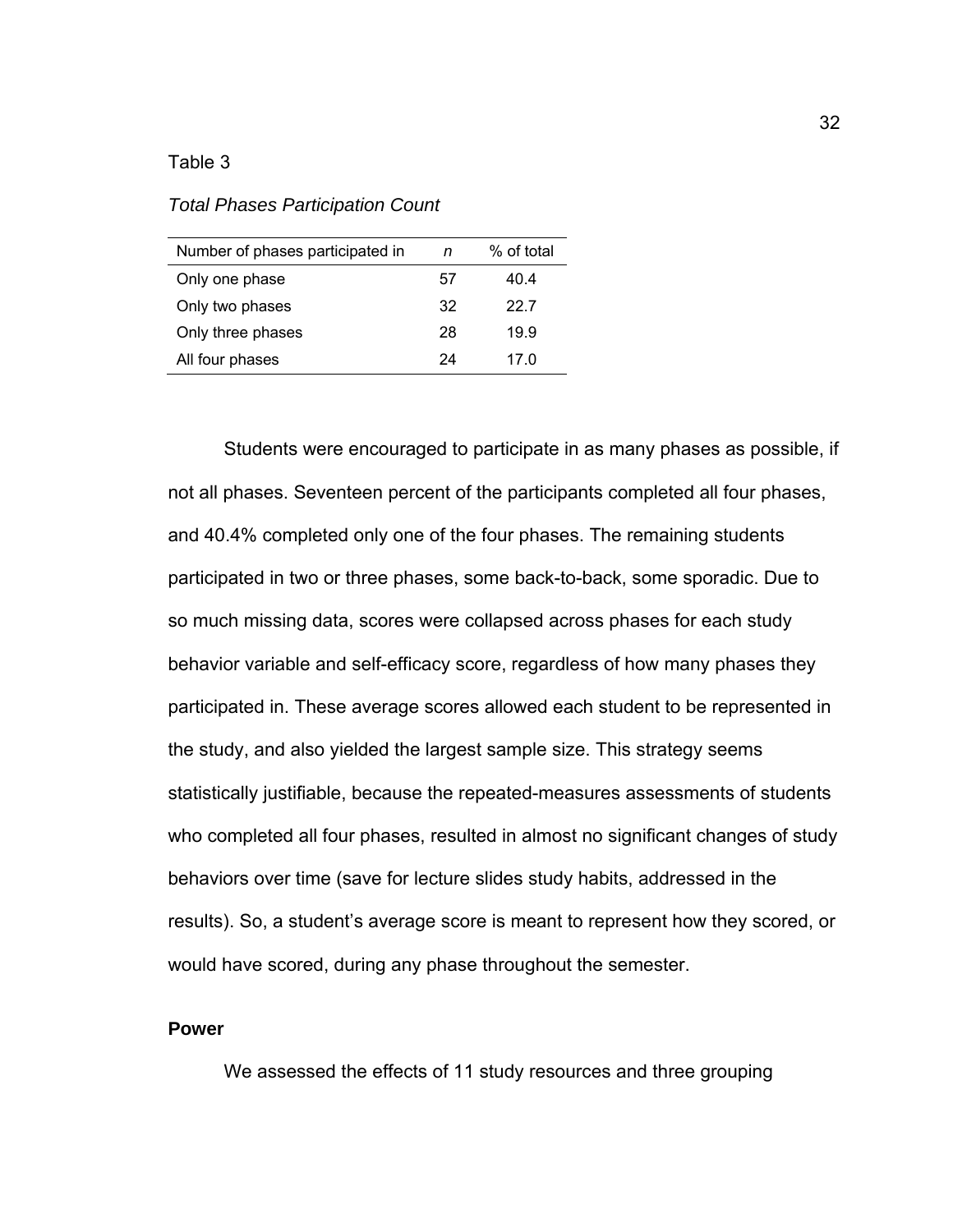variables on academic outcomes. In order to obtain a statistical power of .8, a *p* < .05, and to detect a large effect size (.35), we required at least 59 participants for 11 predictors. For 14 predictors, we require at least 66 (see Appendix B). To detect a medium effect size (.15), we would require 122, and 125 participants, respectively. Obtaining enough participants to detect small effect sizes (.02) would require nearly 900 students, and that number of participants may be beyond the scope of this study. Fortunately, there were 148 total students that participated in this study. However, not every student participated in every time point. As previously mentioned, due to a large amount of missing data, students' scores were averaged across all time points, regardless of how much they participated.

#### **Academic Performance of Participants**

Considering academic performance, most students had GPAs in the 3.0 – 3.49 range (*n* = 46; 31.1%). Eighty-one students (54.7%) received an A or B range grade, 52 (35.1%) received a C or D range grade and the remaining 12 participants (8.1%) failed or withdrew their Psychology 1010 course. The average ACT score was 24.0 with a standard deviation of 4.4. Additional details of the verified academic scores are seen below in Tables 4 and 5, which excludes missing data due to insufficient identifying information.

#### **Study Resources Used by Participants**

Students were asked to identify the ways they studied for course exams. Not all study variables were measured on the same scale. For example, student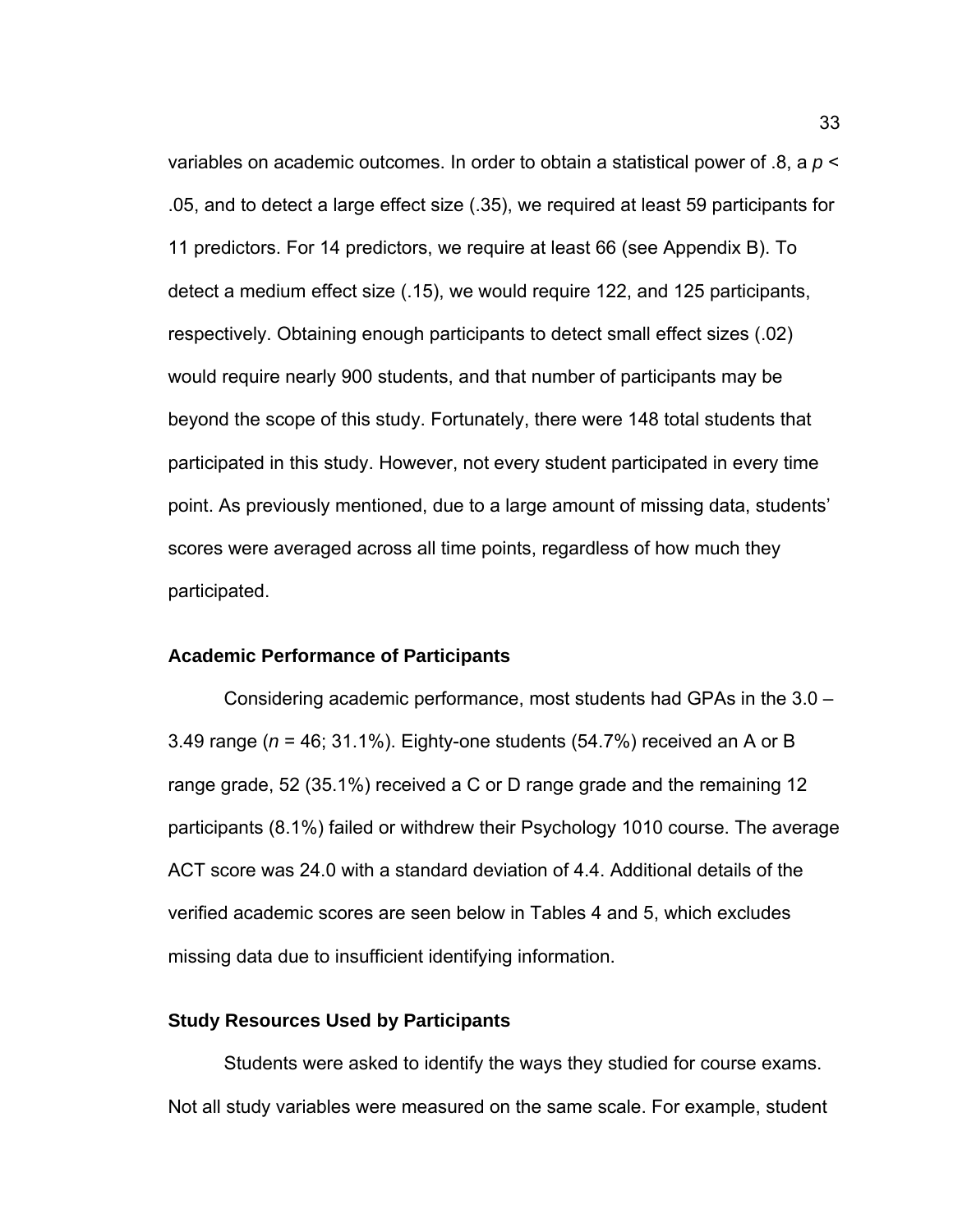*Academic Performance of Participants* 

| Variables              | n  | % of total |
|------------------------|----|------------|
| GPA $(M = 3.0)$        |    |            |
| $3.5 - 4.0$            | 37 | 25.0       |
| $3.0 - 3.49$           | 46 | 31.1       |
| $2.5 - 2.99$           | 33 | 22.3       |
| $2.0 - 2.49$           | 20 | 13.5       |
| 1.99 or Below          | 11 | 7.4        |
| ACT score $(M = 24.1)$ |    |            |
| $28 - 32$              | 31 | 22.0       |
| 24 - 27                | 39 | 27.7       |
| $20 - 23$              | 37 | 26.2       |
| 16 - 19                | 25 | 17.7       |
|                        |    |            |

# Table 5

# *Final Introduction to Psychology Course Grades*

| Grade ( <i>Mean</i> = $B- / C+$ ) | n  | % of total |
|-----------------------------------|----|------------|
| A                                 | 17 | 11.5       |
| $A -$                             | 15 | 10.1       |
| B+                                | 14 | 9.5        |
| в                                 | 15 | 10.1       |
| B-                                | 20 | 13.5       |
| $C+$                              | 13 | 8.8        |
| $\mathsf C$                       | 16 | 10.8       |
| $C -$                             | 6  | 4.1        |
| D                                 | 7  | 4.7        |
| D-                                | 10 | 6.8        |
| F                                 | 12 | 8.1        |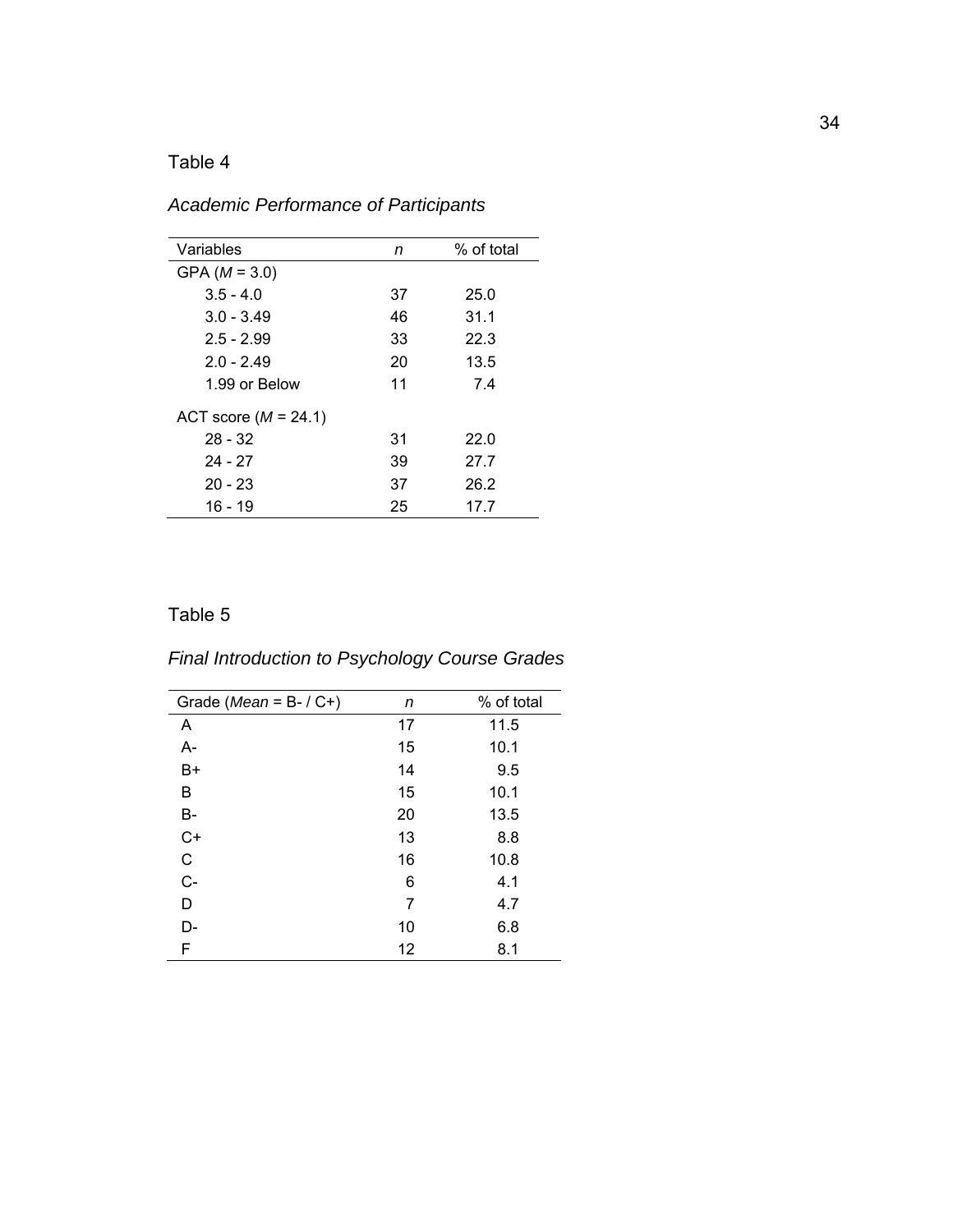instruction sessions were measured by how many sessions were attended; study of the textbook was measured both in hours studied, and in percentage of the total content that was reviewed. For all study variables, interval and ratio scales were implemented. The large standard deviations indicate a large range and variation of study habits between students. On average, students reported attending about 81% of their class sessions. While they reported using their textbook and their notes as the preferred resources to spend their study time (3.3 hours for both), they reported taking notes on 77% of the course content, and reported reviewing less than half of the total textbook content. This suggests that students are selective in how they spend their study time, identifying the important information from lectures and the textbook, rather than taking verbatim notes, or reading the textbook word-for-word. Additional descriptive statistics are outlined in more detail in Tables 6, 7, and 8 (shown later in this chapter).

Because of the large standard deviations for hours spent studying the textbook and for reviewing notes, distributions of those scores are displayed as histograms in Figures 2 and 3.

#### Table 6

#### *Descriptive Statistics for Study Variables*

| Percent-measured study variables between exams      |     | Mean | SD   |
|-----------------------------------------------------|-----|------|------|
| Percentage of class attendance                      | 134 | 81.5 | 28.9 |
| Percentage of textbook reviewed                     | 133 | 49.2 | 34.6 |
| Percentage of course content students took notes on | 130 | 77   | 31.2 |
| Percentage of lecture slides reviewed               | 135 | 31.7 | 37.5 |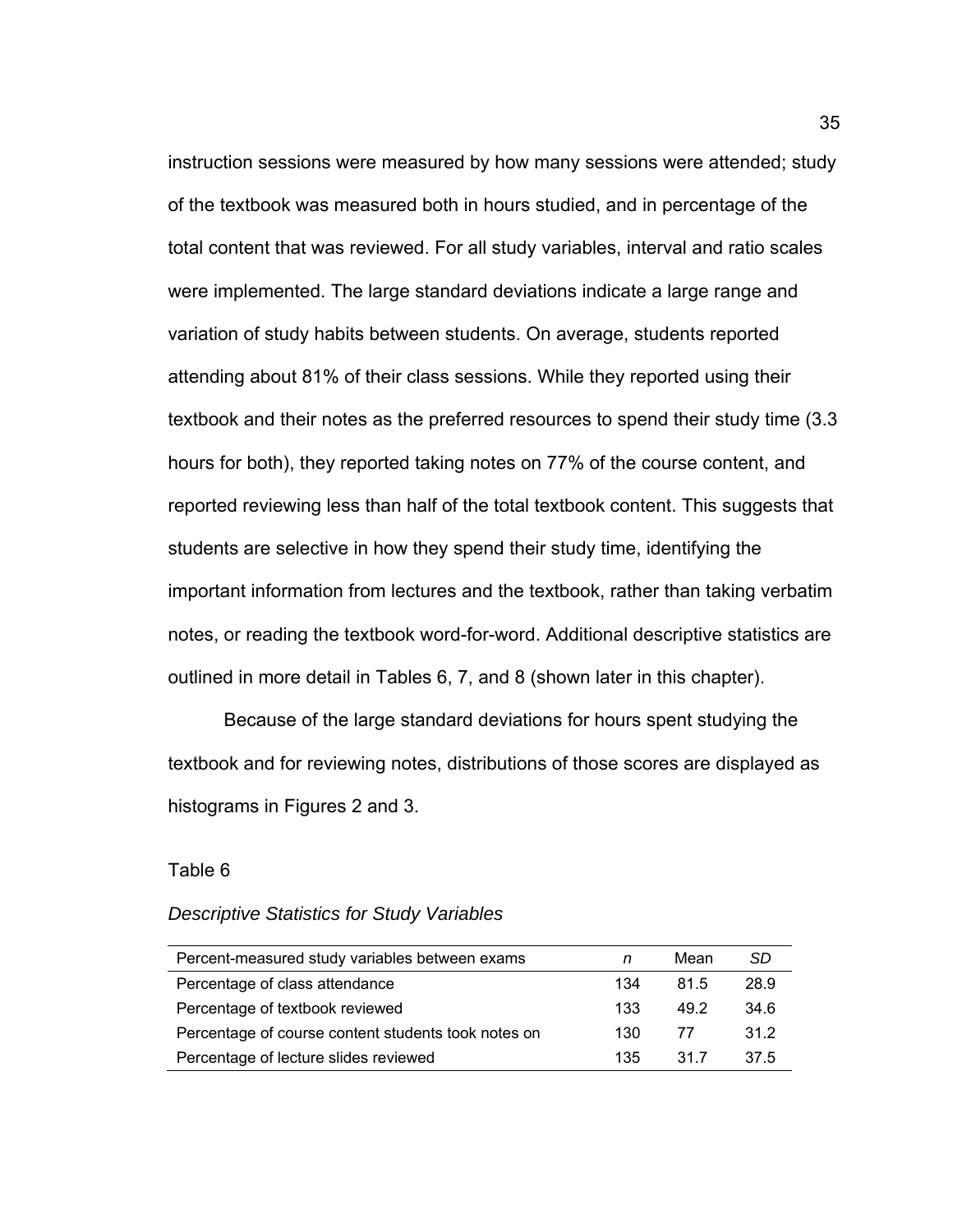## *Descriptive Statistics for Study Variables*

| Count-measured study variables                         | n   | Mean | <b>SD</b>        |
|--------------------------------------------------------|-----|------|------------------|
| Hours spent studying textbook                          | 139 | 3.3  | 4.9 <sup>a</sup> |
| Hours spent reviewing notes                            | 137 | 3.3  | 4.3 <sup>a</sup> |
| Hours spent reviewing lecture slides                   | 139 | 1.2  | 2.6              |
| Hours spent studying as a peer group                   | 139 | .5   | 1.2              |
| Hours reviewing study guide                            | 140 | 1.7  | 2.1              |
| Hours reviewing flash cards                            | 139 | .9   | 2.2              |
| Hours studying course electronic resources             | 140 | 1.2  | 1.8              |
| Hours studying course-alternative electronic resources | 140 | .8   | 1.9              |
| Number of attended student instruction sessions        | 140 | 1.1  | 1.7              |
| Number of times studied as a peer group                | 140 | .3   | .7               |
| Number of people in peer group                         | 32  | 2.9  | 1.7              |
| $\sim$ $ \cdot$<br>.                                   |     |      |                  |

<sup>a</sup> These standard deviations are addressed below.



*Figure* 2. Frequency distribution of hours spent studying the textbook.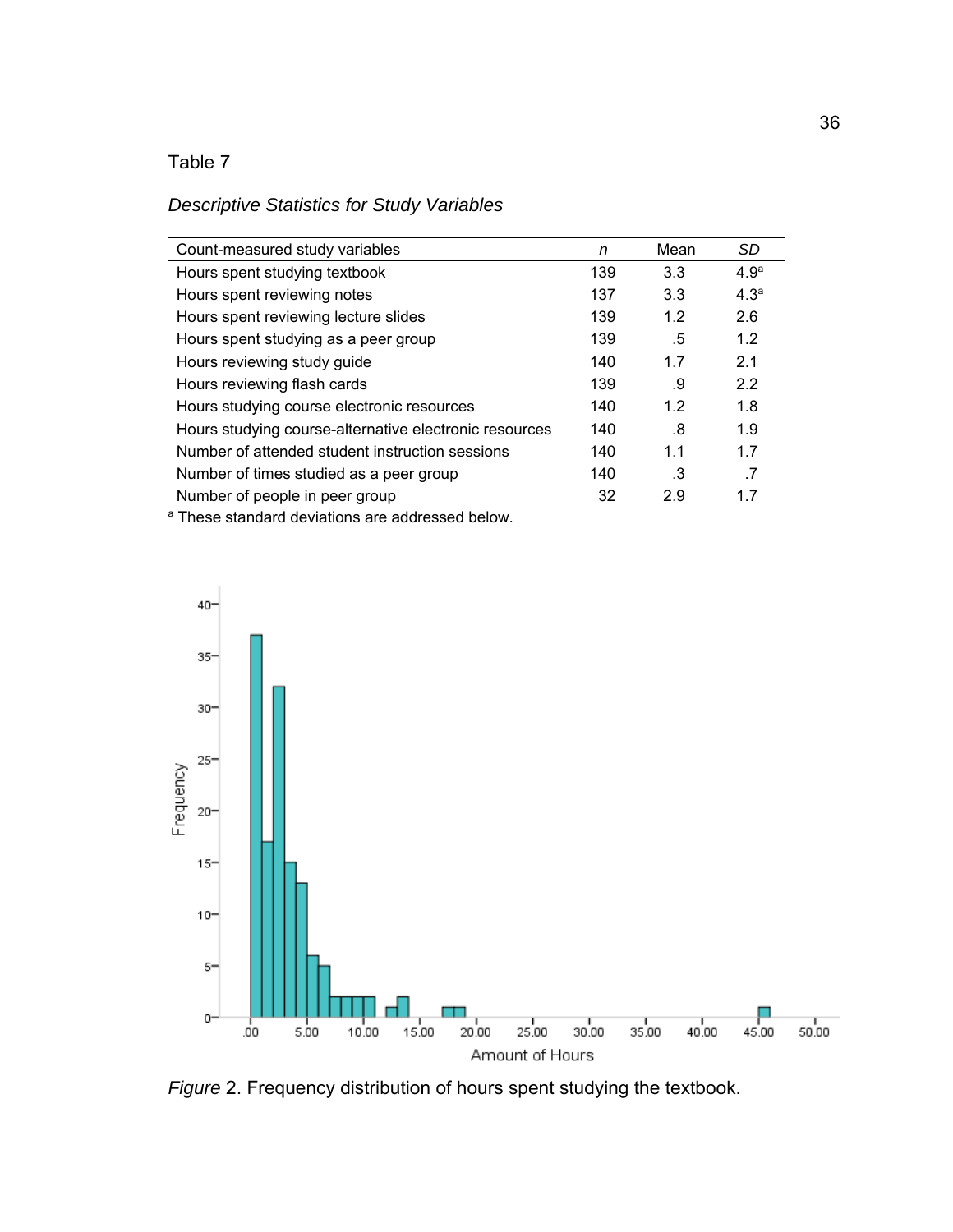

*Figure* 3. Frequency distribution of hours spent reviewing notes.

**Academic self-efficacy scores of participants.** Students were asked to complete the CASES measure, which assesses academic self-efficacy (Owen & Froman, 1988). The items with the highest self-reported scores of mean confidence were confidence in using a computer (*M* = 4.4; *SD* = .8), and confidence in attending class regularly (*M* = 4.2; *SD* = .9). The items with the lowest self-reported scores of mean confidence were confidence in running for student government office (*M* = 2.5; *SD* = 1.1), and confidence in challenging a professor's opinion in class (*M* = 2.4; *SD* = 1.1). The mean scores and standard deviations of each item are listed in Table 8.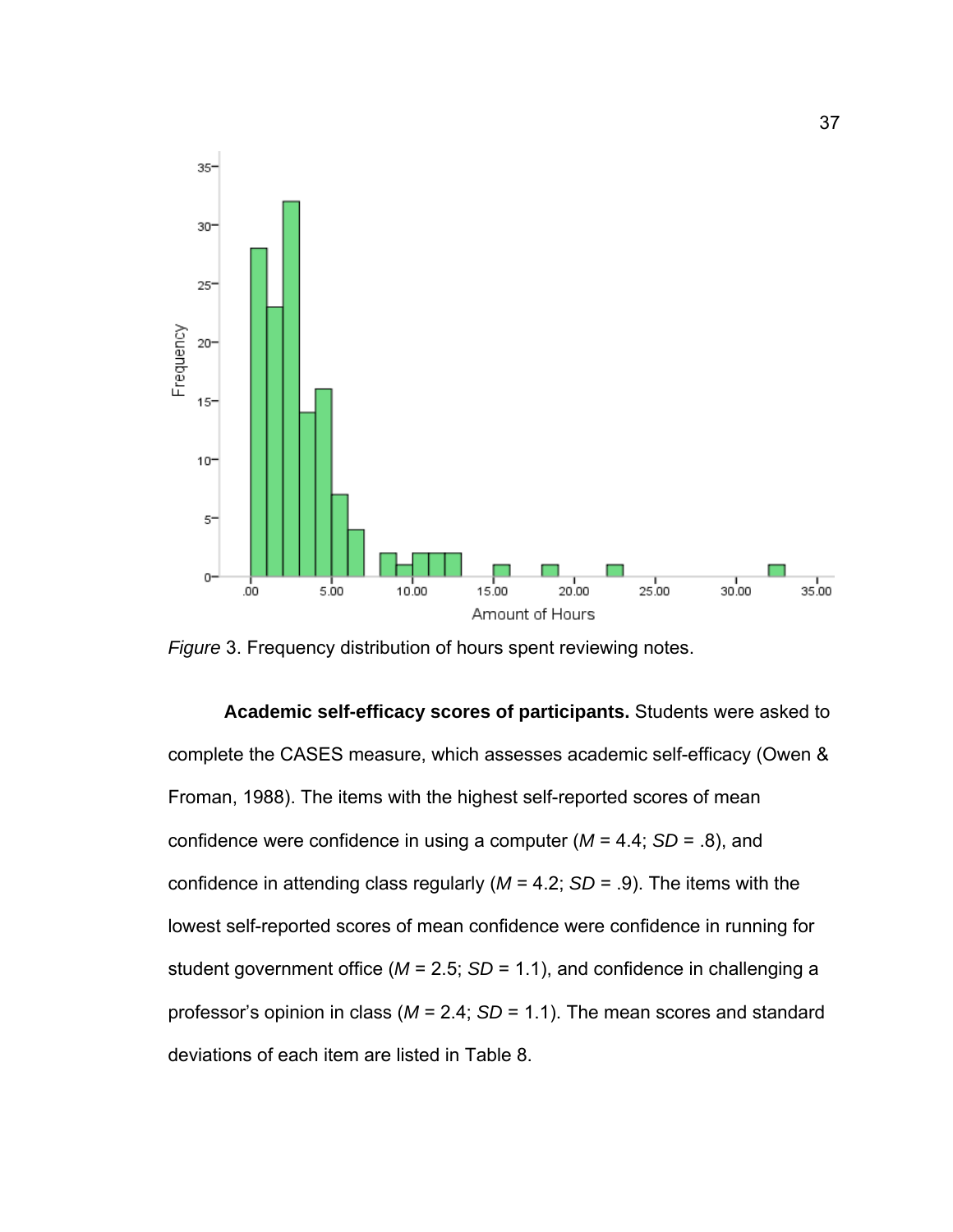## *CASES Self-Efficacy Items Scores*

| Item: Confidence in:                                                    | n   | Μ   | SD  | Min | Max     |
|-------------------------------------------------------------------------|-----|-----|-----|-----|---------|
| Taking well-organized notes during a lecture.                           | 141 | 4.0 | 1.0 | 1.0 | 5.0     |
| Participating in a class discussion.                                    | 141 | 3.2 | 1.0 | 1.0 | $5.0\,$ |
| Answering a question in a large class.                                  | 141 | 3.0 | 1.2 | 1.0 | 5.0     |
| Answering a question in a small class.                                  | 140 | 3.8 | .9  | 1.0 | 5.0     |
| Taking "objective" test (multiple-choice, T-F, matching).               | 141 | 4.2 | .8  | 1.0 | $5.0\,$ |
| Taking essay tests.                                                     | 140 | 3.3 | 1.0 | 1.0 | $5.0\,$ |
| Writing a high-quality term paper.                                      | 140 | 3.5 | 1.1 | 1.0 | $5.0\,$ |
| Listening carefully during a lecture on a difficult topic.              | 141 | 3.9 | .9  | 1.5 | $5.0\,$ |
| Tutoring another student.                                               | 141 | 3.2 | 1.0 | 1.0 | $5.0\,$ |
| Explaining a concept to another student.                                | 141 | 3.7 | .9  | 1.0 | 5.0     |
| Asking a professor in a class to review a concept you don't understand. | 141 | 3.1 | 1.1 | 1.0 | $5.0$   |
| Earning good marks in most cases.                                       | 140 | 3.8 | .9  | 1.0 | $5.0\,$ |
| Studying enough to understand content thoroughly.                       | 141 | 3.7 | .8  | 1.7 | $5.0\,$ |
| Running for student government office.                                  | 141 | 2.5 | 1.1 | 1.0 | $5.0\,$ |
| Participating in extracurricular events (sports, clubs).                | 140 | 3.7 | 1.1 | 1.0 | 5.0     |
| Making professors respect you.                                          | 141 | 3.7 | .9  | 1.0 | $5.0\,$ |
| Attending class regularly.                                              | 141 | 4.2 | .9  | 1.0 | 5.0     |
| Attending class consistently in a dull course.                          | 141 | 3.7 | 1.1 | 1.0 | $5.0$   |
| Making a professor think you're paying attention in class.              | 140 | 3.9 | .8  | 1.5 | 5.0     |
| Understanding most ideas you read in your tests.                        | 141 | 3.9 | .8  | 1.0 | 5.0     |
| Understanding most ideas presented in class.                            | 141 | 4.1 | .7  | 2.0 | $5.0\,$ |
| Performing simple math computations.                                    | 141 | 4.1 | 1.0 | 1.0 | $5.0\,$ |
| Using a computer.                                                       | 141 | 4.4 | .8  | 1.3 | 5.0     |
| Mastering most content in a math course.                                | 141 | 3.7 | 1.1 | 1.0 | 5.0     |
| Talking to a professor privately to get to know him or her.             | 141 | 3.2 | 1.1 | 1.0 | 5.0     |
| Relating course content to material in other courses.                   | 140 | 4.0 | .8  | 1.0 | $5.0$   |
| Challenging a professor's opinion in class.                             | 141 | 2.4 | 1.1 | 1.0 | 5.0     |
| Applying lecture content to a laboratory session.                       | 140 | 3.7 | .8  | 1.0 | 5.0     |
| Making good use of the library.                                         | 140 | 3.7 | .9  | 1.0 | 5.0     |
| Getting good grades.                                                    | 141 | 3.9 | .9  | 1.0 | $5.0\,$ |
| Spreading out studying instead of cramming.                             | 141 | 3.2 | 1.1 | 1.0 | 5.0     |
| Understanding difficult passages in textbooks.                          | 140 | 3.4 | .9  | 1.0 | 5.0     |
| Mastering content in a course you're not interested in.                 | 141 | 3.2 | 1.0 | 1.0 | 5.0     |
| <b>Confidence Mean Scores</b>                                           | 141 | 3.6 | .5  | 1.0 | 5.0     |

*Note.* Each of the 33 items are scored on a Likert scale from 1-5 (1= "very little confidence"; 2= "little confidence"; 3= "neutral"; 4= "some confidence"; 5= "quite a lot of confidence").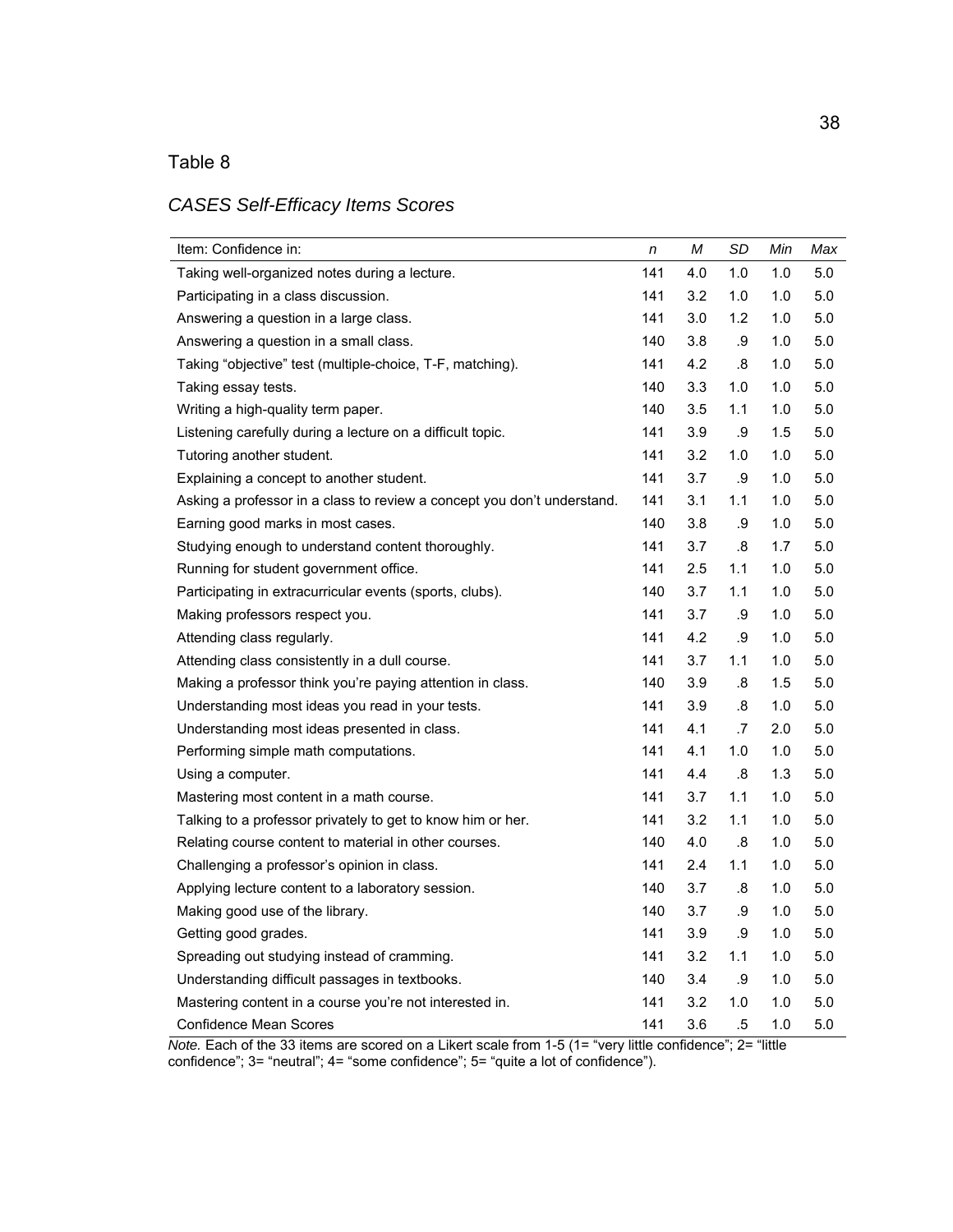#### **Study and Preparation Habits: Change Over Time**

 In order to identify overall statistically significant differences in the study behaviors and academic self-efficacy scores for the four exams, a repeatedmeasures ANOVA was conducted on the scores of students who participated in all four time points throughout the semester (*n* = 22). Post Hoc analyses revealed only one variable to have statistically significant differences when comparing the four time points: self-reported time spent reviewing lecture slides.

#### **Studying Lecture Slides**

Throughout the semester, students remained relatively constant in their level of self-reported study intensity (both percentage of content, and hours spent) for the various exam preparation resources. While there was variation between students' self-reported study habits and efficacy scores, there was almost no variation within students' self-reported scores over time. As mentioned, the percentage of the available lecture slides that students reported to have studied for each exam (The professors made all of their lecture slides available to the students; the percentage of the slides which were reviewed were assessed.) was the only study behavior that significantly changed over time, *F*(2.048,  $36.856$ ) = 3.276,  $p < 0.05$ ,  $\eta^2$  = .154. While there was an overall statistically significant *F* value, Bonferroni adjustments for multiple comparisons resulted in no significant pairwise comparisons between any of the four time points. However, the greatest change ( $p = 0.056$ ) was between times one and two. Overall Means are addressed in Figure 4.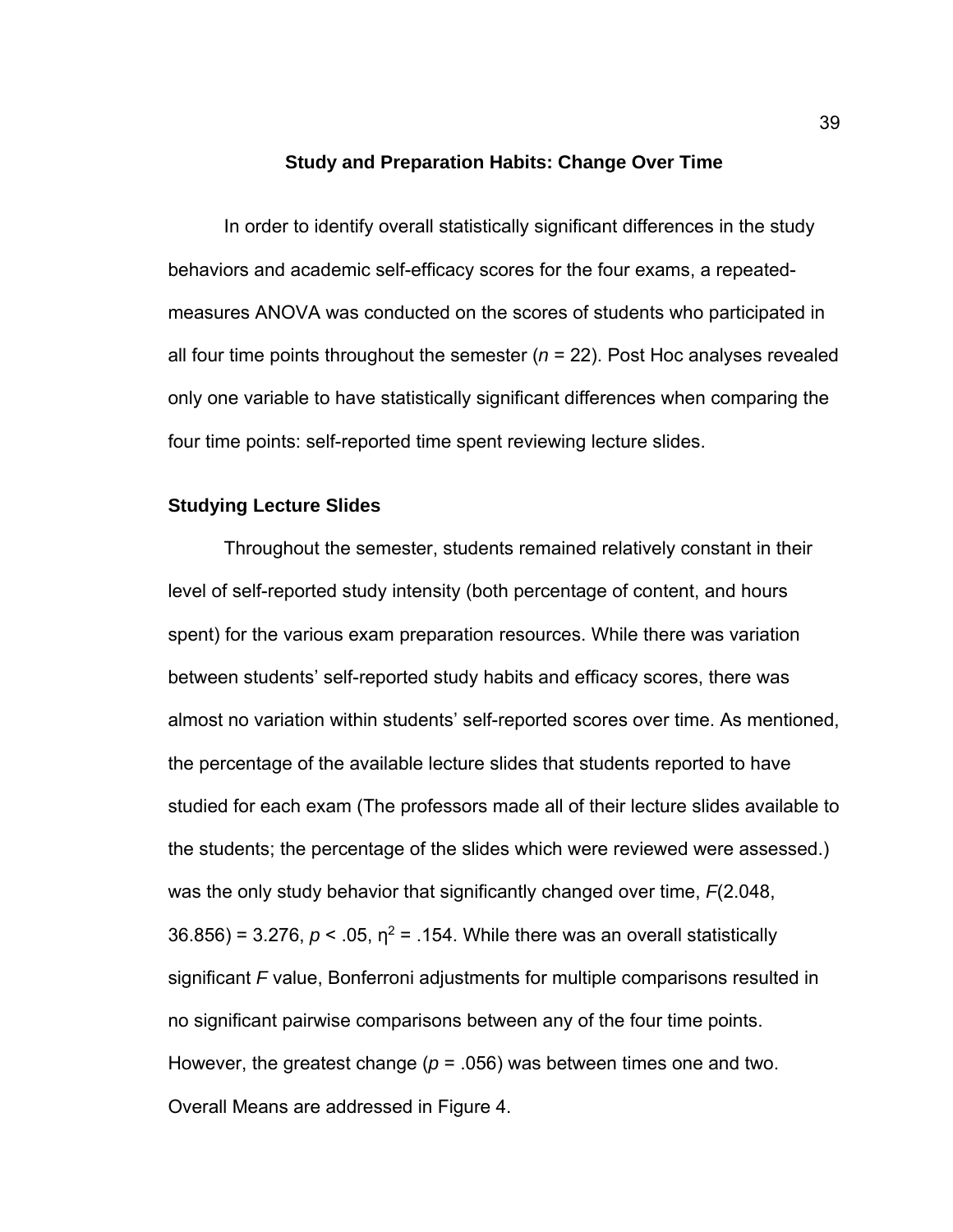

*Figure* 4. Mean percentage scores of lecture slides reviewed. Of the available lecture slides, these were the percentages of the slides which were reviewed, on average, at each time point.

## **Additional, Nonsignificant Changes Over Time**

When comparing the four phase time points to each other, there was an overall, general pattern: student participants began the semester with relatively high scores on the following academic behaviors: attending class, reviewing the textbook, and reviewing notes (see Figures 5-7). They also had average selfefficacy scores (Owen & Froman, 1988). Because there were no statistically significant changes for any of these variables throughout the semester, it could be assumed that students generally do not alter their study behaviors, regardless of their current course grade.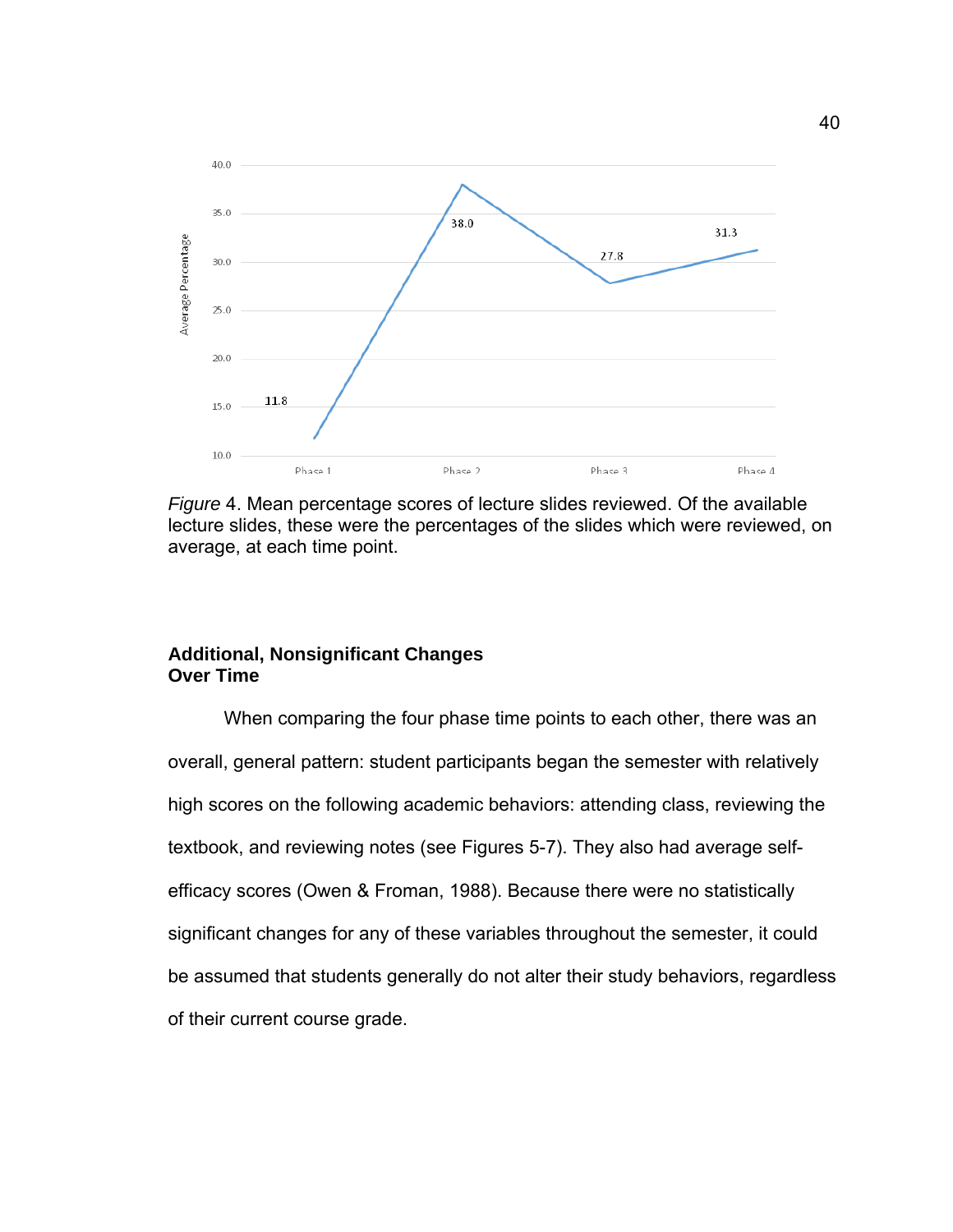

Figure 5. Students' average CASES scores at each time point.





*Figure* 6. Students' percent-measured variables average scores at each time point.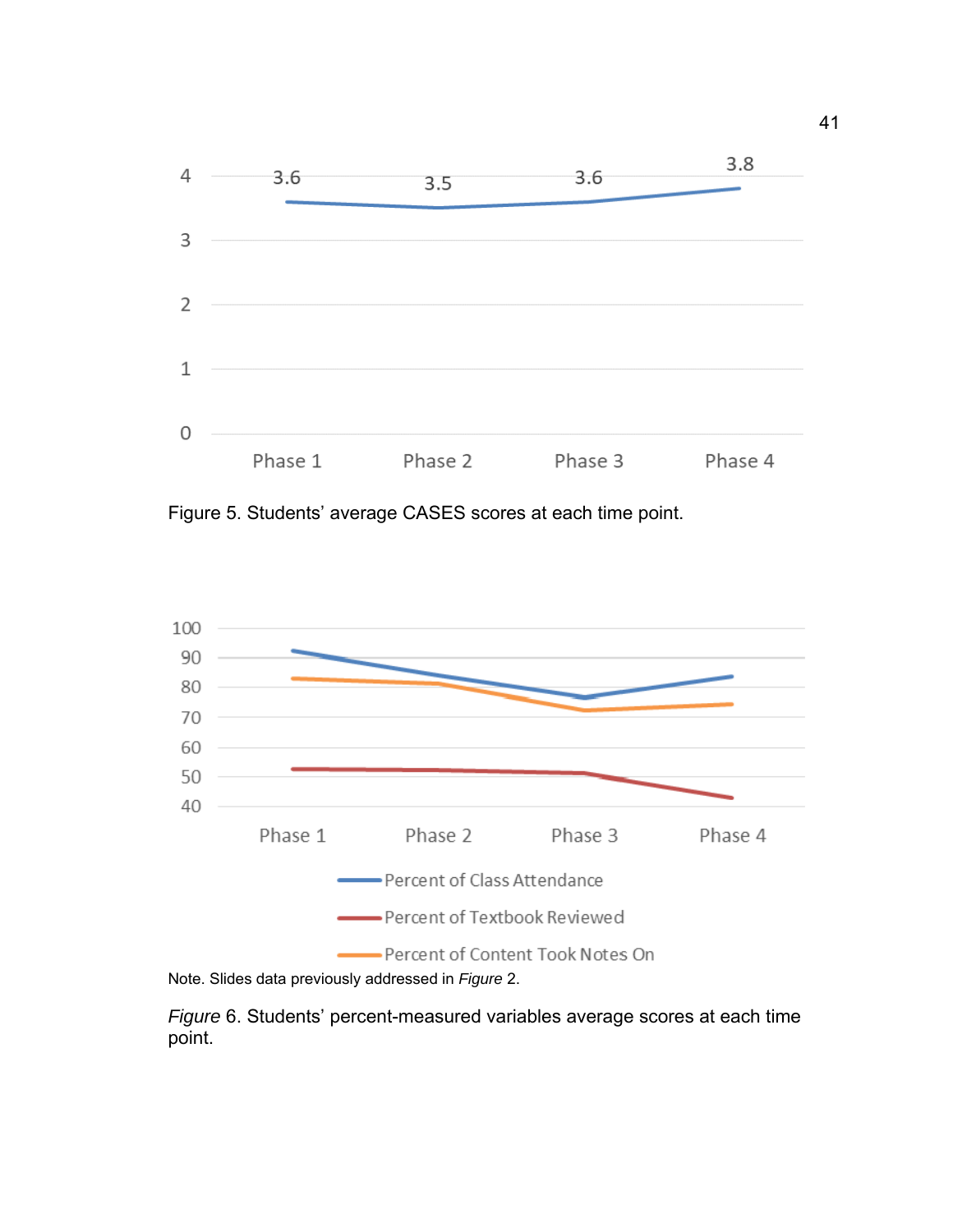



#### **Group Differences**

 Differences in self-reported study behaviors, academic self-efficacy, and academic performance scores were assessed across group comparisons of gender and first-generation student status. There were not enough nontraditional students (*N* = 7, 4.6% of total) to conduct group comparison analyses between traditional and non-traditional student.

### **Analysis of Gender Differences**

Independent samples *t* tests were conducted to determine if differences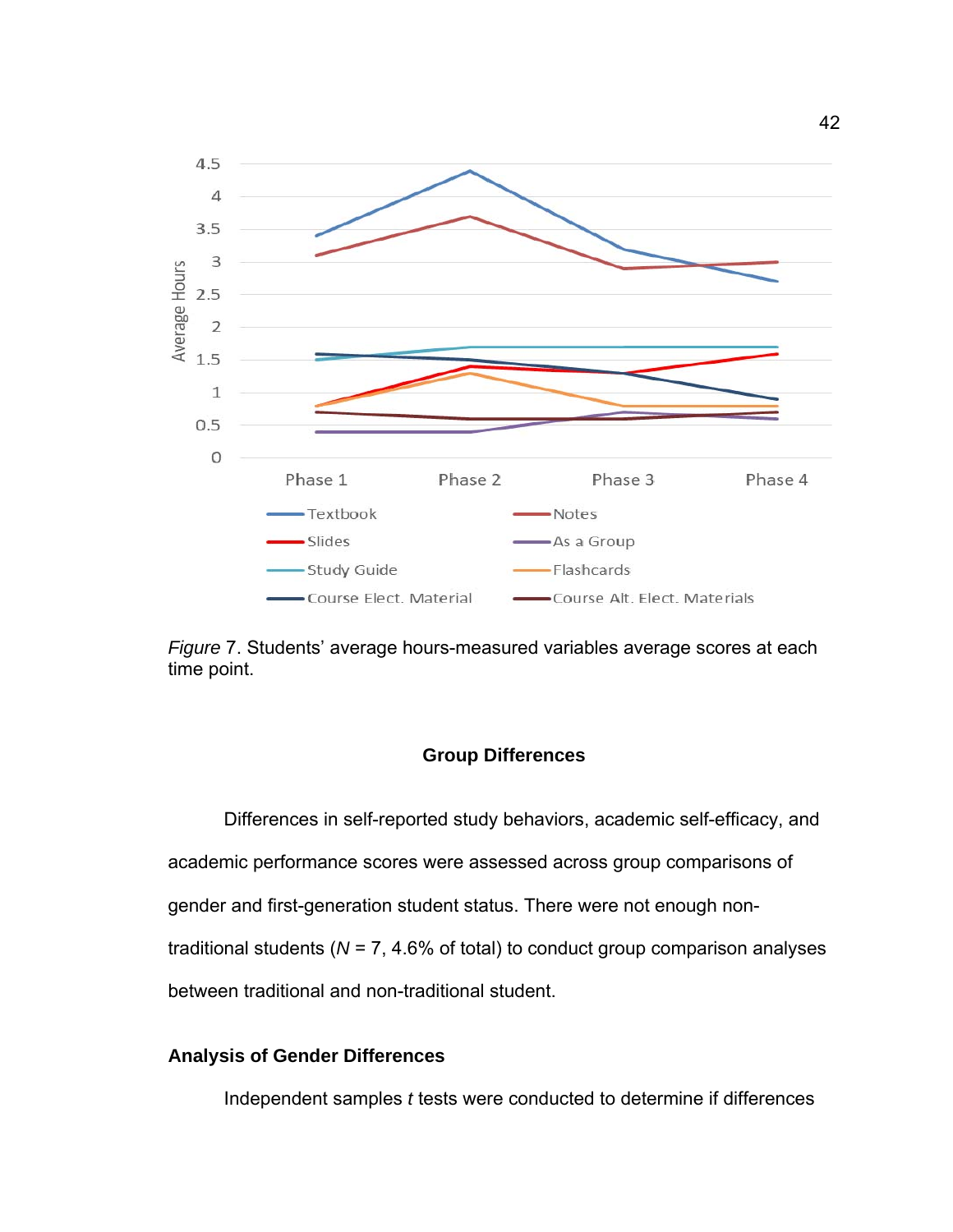between men and women were statistically significant on self-reported academic study behaviors, academic self-efficacy, and academic performance. There were multiple statistical significant differences at *p* < .007 (Bonferroni adjustment for multiple comparisons) level between male and female students. The patterns of these findings suggest that on average, women reported that they study almost twice as much as men, both in hours spent, and in the percentage of course content reviewed. The range of Cohen's d's, from .4 - .6 are moderate effect sizes, which indicate that women scored about a half standard deviation higher than men (opposite direction for age). Nonstatistically significant results were omitted from the Table 9.

#### **Analysis of Generation Status Differences**

Independent sample *t* tests were conducted to identify statistical significant differences between first-generation college students (i.e., students whose parents or guardians have not obtained college degrees) and non-firstgeneration college students, concerning their self-reported academic study behaviors, their academic self-efficacy, and their academic performance. There were multiple statistical significant differences at *p* < .0125 (Bonferroni adjustment for multiple comparisons) level between students from these two groups. On every measure, first-generation college students scored lower than non-first-generation students. The range of Cohen's d's, from .4-.7 are moderate to moderately high effect sizes, which indicate that non-first-generation students scored about a half standard deviation higher than first-generation college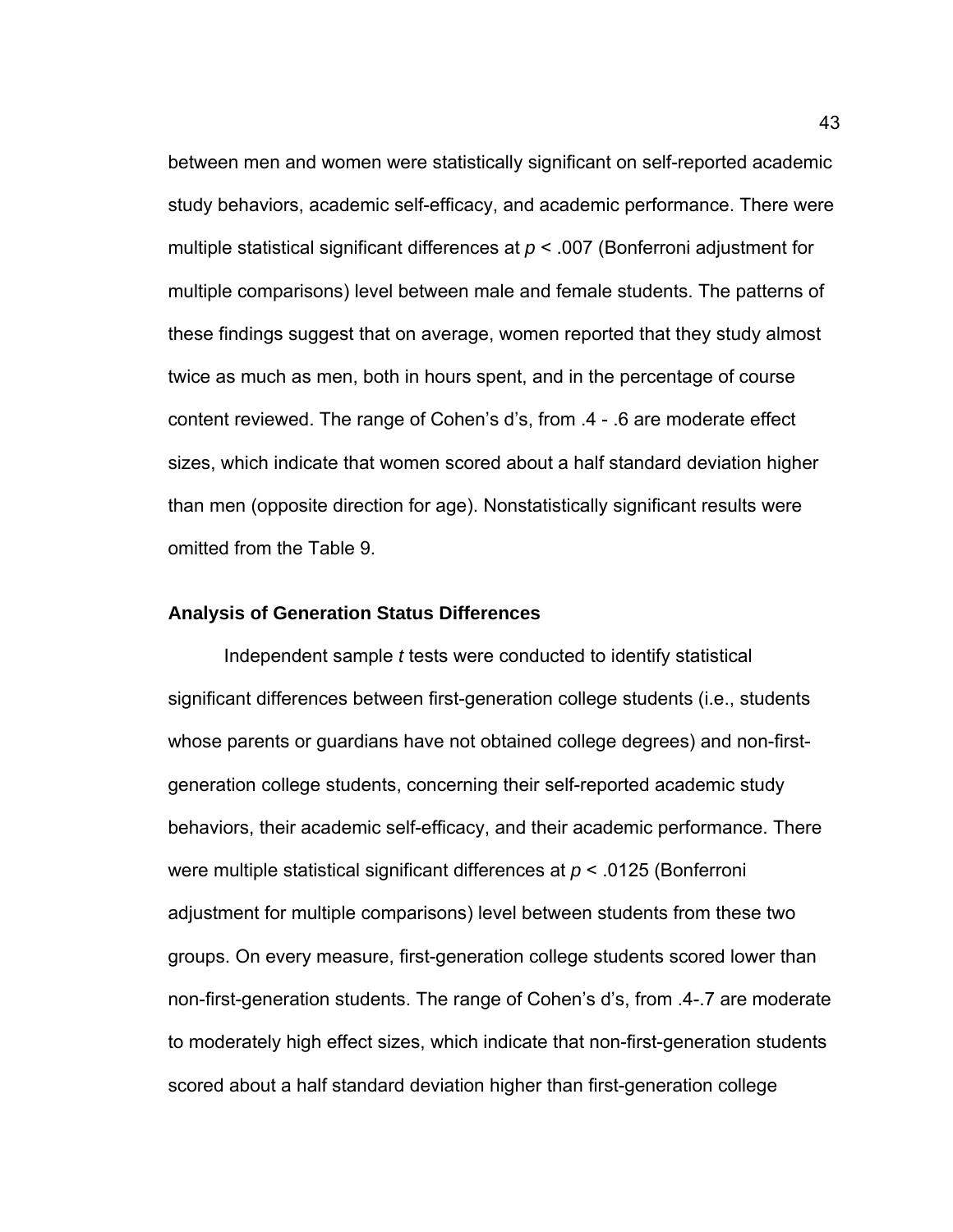| Variable                      | Gender | $\mathsf{n}$ | Mean   | SD   | t                   | df  | Cohen's d |
|-------------------------------|--------|--------------|--------|------|---------------------|-----|-----------|
| Hours reviewing textbook      | Men    | 47           | 2.1    | 1.9  | $-2.6*$             | 116 | .4        |
|                               | Women  | 87           | 3.9    | 5.9  |                     |     |           |
| Hours reviewing notes         | Men    | 46           | 2.1    | 2.4  | $-2.8$ <sup>t</sup> | 129 | .5        |
|                               | Women  | 86           | 3.9    | 4.9  |                     |     |           |
| Percentage of slides reviewed | Men    | 45           | 23.2   | 31.4 | $-2.1*$             | 108 | .4        |
|                               | Women  | 85           | 36.8   | 39.4 |                     |     |           |
| Hours reviewing slides        | Men    | 47           | $.5\,$ | .8   | $-3.1^+$            | 107 | .5        |
|                               | Women  | 87           | 1.6    | 3.1  |                     |     |           |
| Hours reviewing study guides  | Men    | 47           | 1.1    | 1.4  | $-2.8$ <sup>†</sup> | 131 | .5        |
|                               | Women  | 87           | 2.0    | 2.4  |                     |     |           |
| Hours reviewing flash cards   | Men    | 47           | .3     | .6   | $-3.6$ <sup>t</sup> | 102 | .6        |
|                               | Women  | 87           | 1.4    | 2.7  |                     |     |           |
| Age                           | Men    | 51           | 21.6   | 2.4  | $3.5^{+}$           | 138 | .6        |
|                               | Women  | 89           | 19.8   | 3.0  |                     |     |           |

*Note.* All study behavior variables, academic performance (from Tables 4 - 7) and overall CASES scores were assessed in these comparisons, in order to identify variables with non-significant findings.

\**p* < .05, \*\* *p* <.01, †*p* < .007 (deemed significant after the Bonferroni adjustment).

students, the highest (.7), for overall GPA. Nonstatistically significant results were

omitted from the Table 10.

#### **Interaction Effects Between Gender and Generation Status**

A 2 (gender: women, men) by 2 (generation status: first-generation, non-

first-generation) ANOVA was conducted in an attempt to detect statistical

significant interaction effects between these two demographics. The same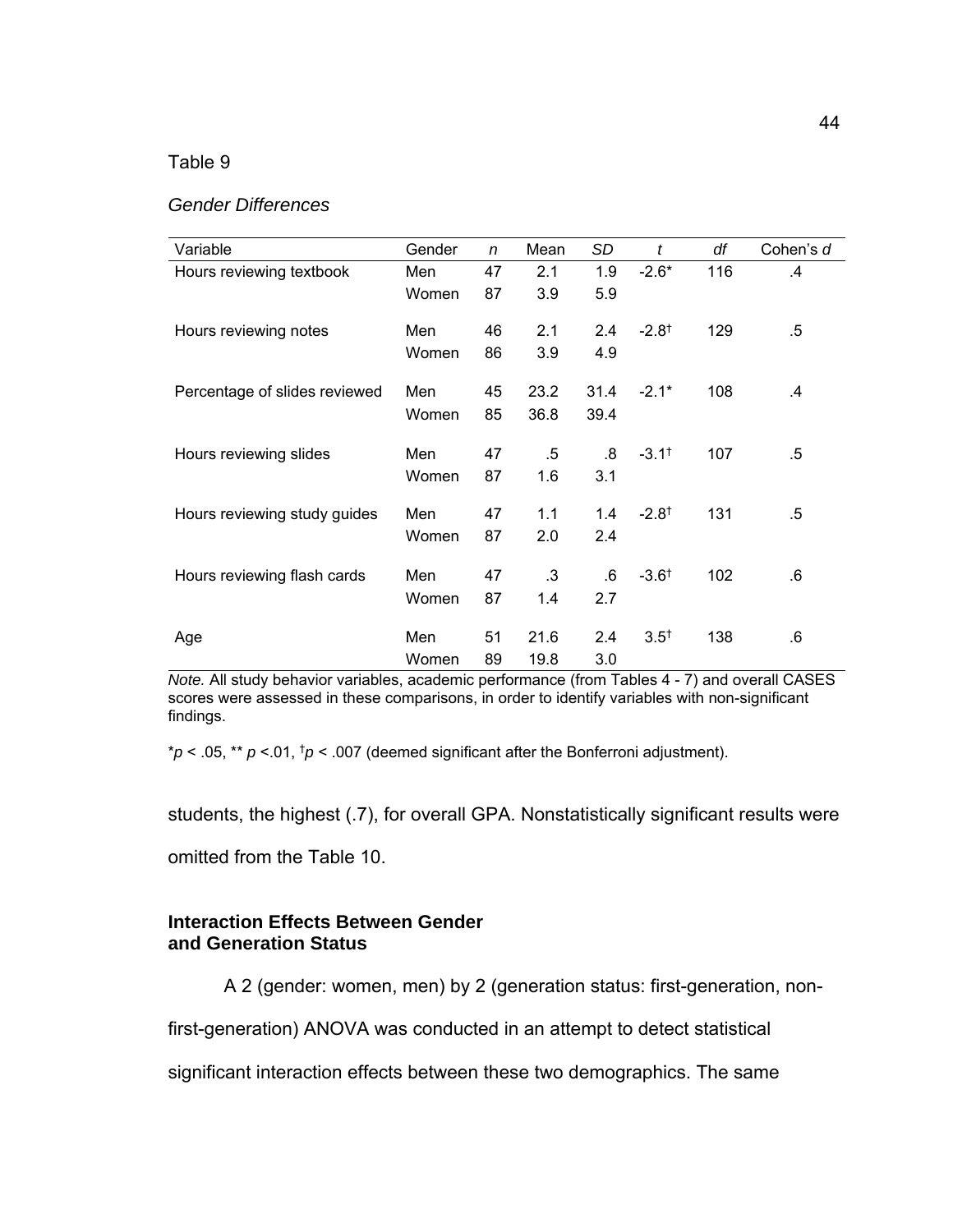#### *Generation Status Differences*

| Variable                    | First-generation status         | n   | Mean           | SD        | t                | df  | Cohen's d     |
|-----------------------------|---------------------------------|-----|----------------|-----------|------------------|-----|---------------|
| Hours reviewing flash cards | First-generation student        | 25  | $\overline{A}$ | $\cdot$   | $-2.6^{\dagger}$ | 125 | $\mathbf{A}$  |
|                             | Non-first-generation<br>student | 109 | 1.1            | 2.5       |                  |     |               |
| Overall CASES score         | First-generation student        | 25  | 3.4            | $\cdot$ 7 | $-2.2*$          | 137 | $\mathcal{A}$ |
|                             | Non-first-generation<br>student | 114 | 3.7            | .5        |                  |     |               |
| Overall Current GPA         | First-generation student        | 25  | 2.6            | .8        | $-3.3^{+}$       | 137 | $\cdot$ 7     |
|                             | Non-first-generation<br>student | 114 | 3.1            | .6        |                  |     |               |
| Final Psychology 1010 Grade | First-generation student        | 25  | 5.2            | 3.0       | $-2.5*$          | 135 | 6             |
|                             | Non-first-generation<br>student | 112 | 6.9            | 3.0       |                  |     |               |

*Note:* All study behavior variables, academic performance (from Tables 4 - 7) and overall CASES scores were assessed in these comparisons, in order to identify variables with nonsignificant findings.

 $* p < .05$ ,  $\frac{1}{p}$  < .0125 (deemed significant after the Bonferroni adjustment).

dependent variables addressed in Tables 4 through 8, were assessed in this analysis as well. There were no statistically significant interaction effects found.

#### **Predicting Performance**

 Correlations were calculated to determine strength and direction of the relationships among continuous variables, which measured both frequency and intensity of self-reported resource use. These were compared to the outcome variable: students' final psychology 1010 course grade, as seen in Table 11.

#### **Correlated Study Behaviors**

An additional Pearson's Correlation matrix was created to asses which

study behaviors related to each other. Results are seen below in Table 12.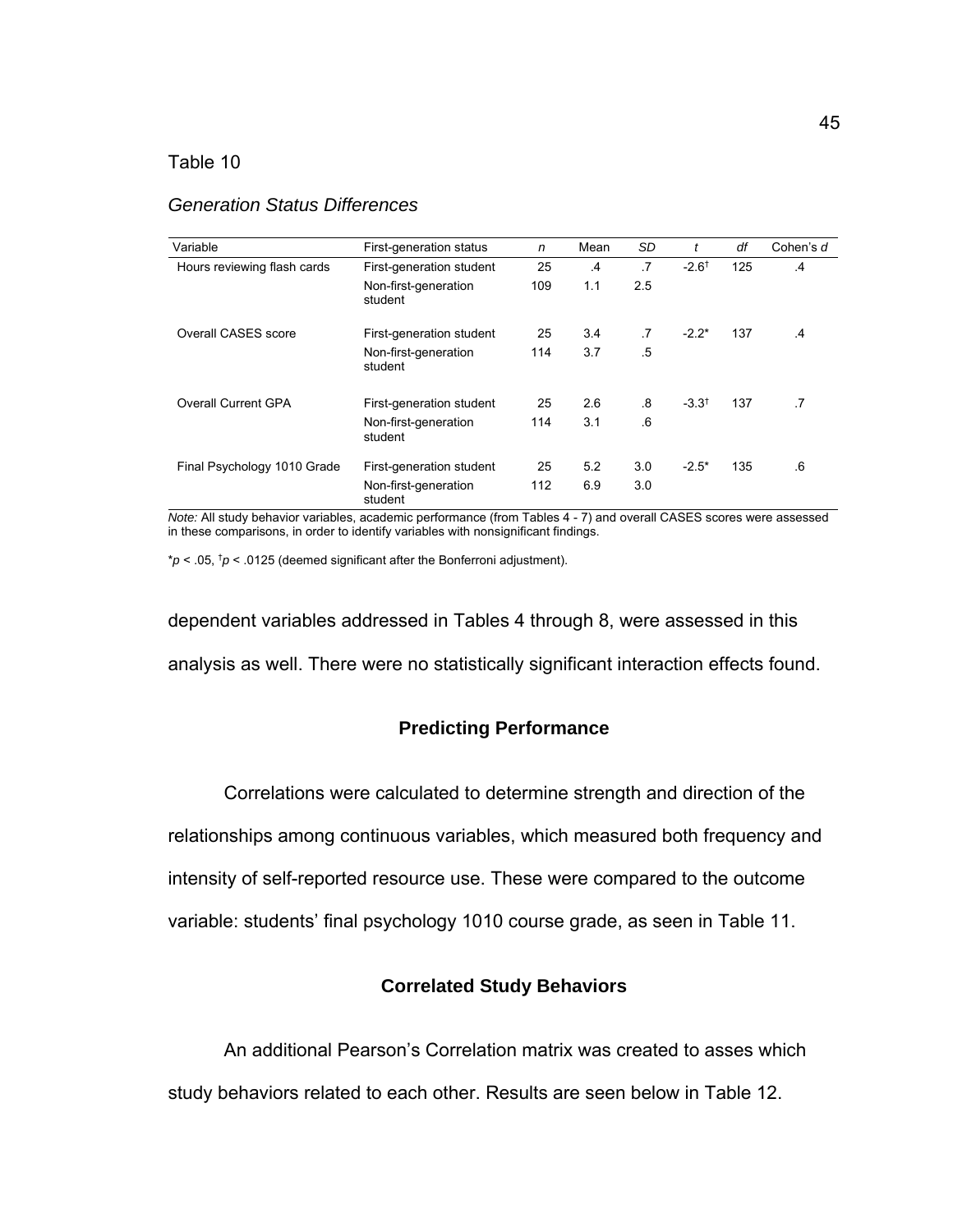## *Pearson Correlation Matrix: Variables Correlated with Academic Success*

|                                                | Final course         | Class      | Percentage of<br>course content | Number of<br>SI sessions | <b>CASES</b><br>average | Employment |            |
|------------------------------------------------|----------------------|------------|---------------------------------|--------------------------|-------------------------|------------|------------|
| Variables                                      | grade                | attendance | taken notes on                  | attended                 | score                   | hours      | <b>GPA</b> |
| Class attendance                               | $.416***$            |            |                                 |                          |                         |            |            |
| Percentage of course content taken<br>notes on | $.313***$            | $.718$ **  |                                 |                          |                         |            |            |
| Number of SI sessions attended                 | $.197*$              | $.210*$    | $.196*$                         |                          |                         |            |            |
| <b>CASES Score</b>                             | $.517***$            | .171       | $.268$ **                       | .054                     |                         |            |            |
| <b>Employment Hours</b>                        | $-.193$ <sup>*</sup> | $-0.076$   | $-0.076$                        | $-214$ <sup>*</sup>      | .071                    |            |            |
| <b>GPA</b>                                     | .759***              | $.340**$   | $.288**$                        | .144                     | .399**                  | $-.099$    |            |
| ACT score                                      | $.381***$            | $-0.031$   | $-.029$                         | $-235$                   | .280**                  | .005       | $.394**$   |

*Note:* Due to some missing data, *n* ranged between 127 and 145 for correlation items. All study behavior variables, academic performance (from Tables 4 - 7), and overall CASES scores were assessed in these comparisons, in order to identify variables with non-significant findings.

 $p < 0.05$ .

\*\* *p* <.01.

\*\*\* *p* <.001.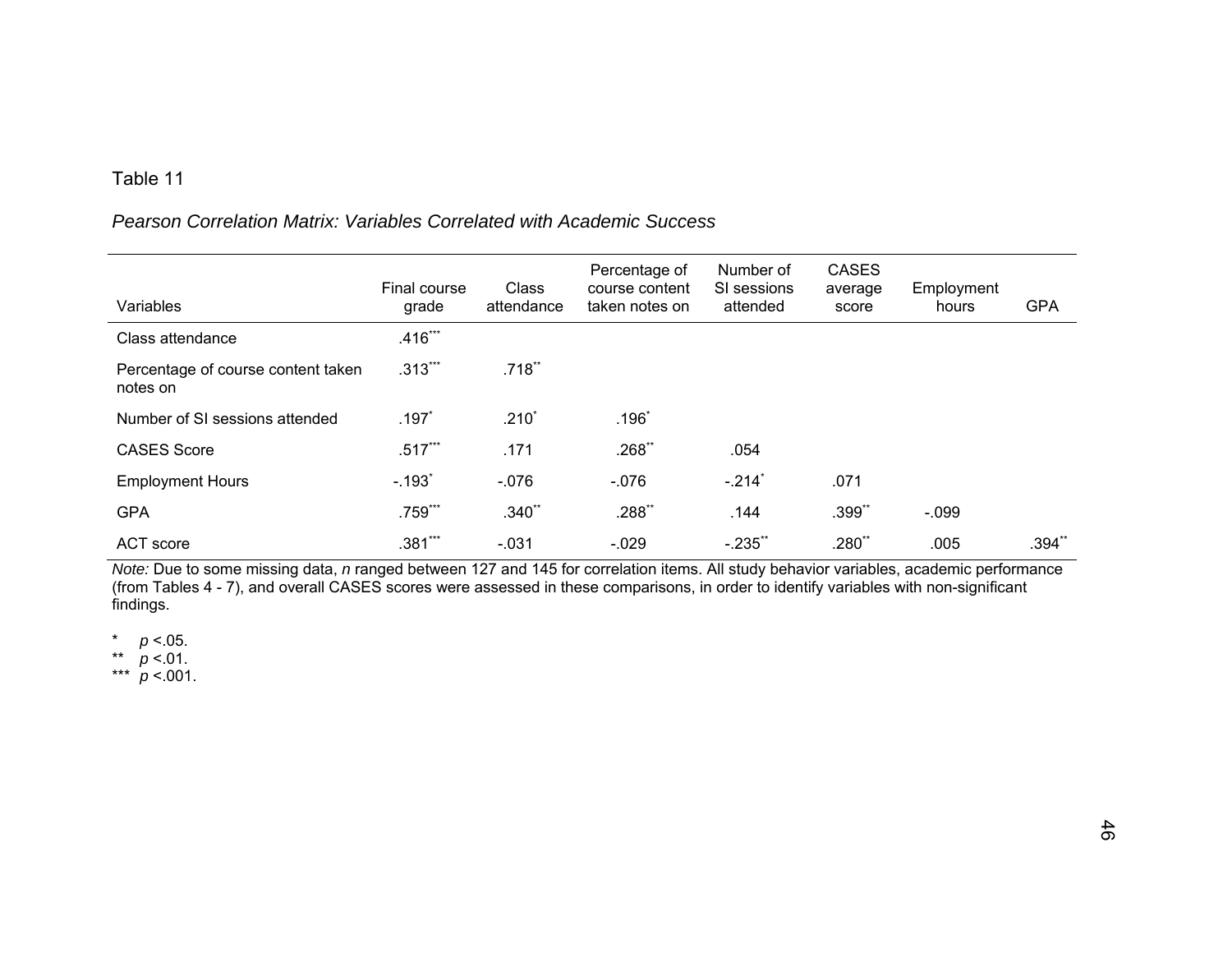## *Pearson Correlation Values Matrix: Study Variables Correlated with Each Other*

|                                                   | $\mathbf{1}$ . | 2.      | 3.      | 4.      | 5.      | 6.      | 7.        | 8.      | 9.      | 10.  | 11.   | 12.     | 13.  |
|---------------------------------------------------|----------------|---------|---------|---------|---------|---------|-----------|---------|---------|------|-------|---------|------|
| 1. Percentage of class attendance                 |                |         |         |         |         |         |           |         |         |      |       |         |      |
| 2. Percentage of textbook<br>reviewed             | .015           |         |         |         |         |         |           |         |         |      |       |         |      |
| 3. Hours spent studying textbook                  | .000           | .502*** |         |         |         |         |           |         |         |      |       |         |      |
| 4. Percentage of course content<br>taken notes on | .718           | .103    | .095    |         |         |         |           |         |         |      |       |         |      |
| 5. Hours spent reviewing notes                    | .157           | .136    | .662*** | .299**  |         |         |           |         |         |      |       |         |      |
| 6. Percentage of PP slides<br>reviewed            | $-0.086$       | .085    | .108    | .076    | .262**  |         |           |         |         |      |       |         |      |
| 7. Hours reviewing PP slides                      | $-.004$        | .147    | .573*** | .086    | .710*** | .582*** |           |         |         |      |       |         |      |
| 8. Number of SI sessions<br>attended              | $.210*$        | .078    | .263**  | $.196*$ | .370*** | .060    | $.310***$ |         |         |      |       |         |      |
| 9. Number of times studied as a<br>peer group     | .087           | .043    | .026    | .041    | .044    | .088    | .055      | .034    |         |      |       |         |      |
| 10. Hours spent studying as peer<br>group         | $-065$         | .100    | .061    | .003    | .074    | .134    | .092      | .071    | .809*** |      |       |         |      |
| 11. Number of people in peer<br>group             | $-.083$        | .232    | $.413*$ | $-.042$ | .339    | .075    | .376*     | .214    | $-108$  | .027 |       |         |      |
| 12. Hours reviewing study guides                  | $-.148$        | $.186*$ | .426*** | $-047$  | .423*** | .000    | .143      | .125    | .077    | .148 | .168  |         |      |
| 13. Hours reviewing flashcards                    | $-.094$        | $.191*$ | .549*** | .020    | .524*** | $-.058$ | $.247**$  | $.187*$ | .051    | .087 | .353* | .620*** |      |
| 14. Hours using course electronic<br>resources    | $-066$         | .140    | $.191*$ | $-.083$ | .061    | $-.092$ | .042      | .140    | .034    | .026 | .056  | .108    | .096 |

*Note.* Due to some missing data, *n* ranged between 30 and 140 for correlation items. Numerical values were assigned to each variable in order to fit them in the table. The course alternative electron resources variable did not correlate with any other variables and was omitted from this table.

\* *p* <.05.

\*\* *p* <.01.

\*\*\* *p* <.001.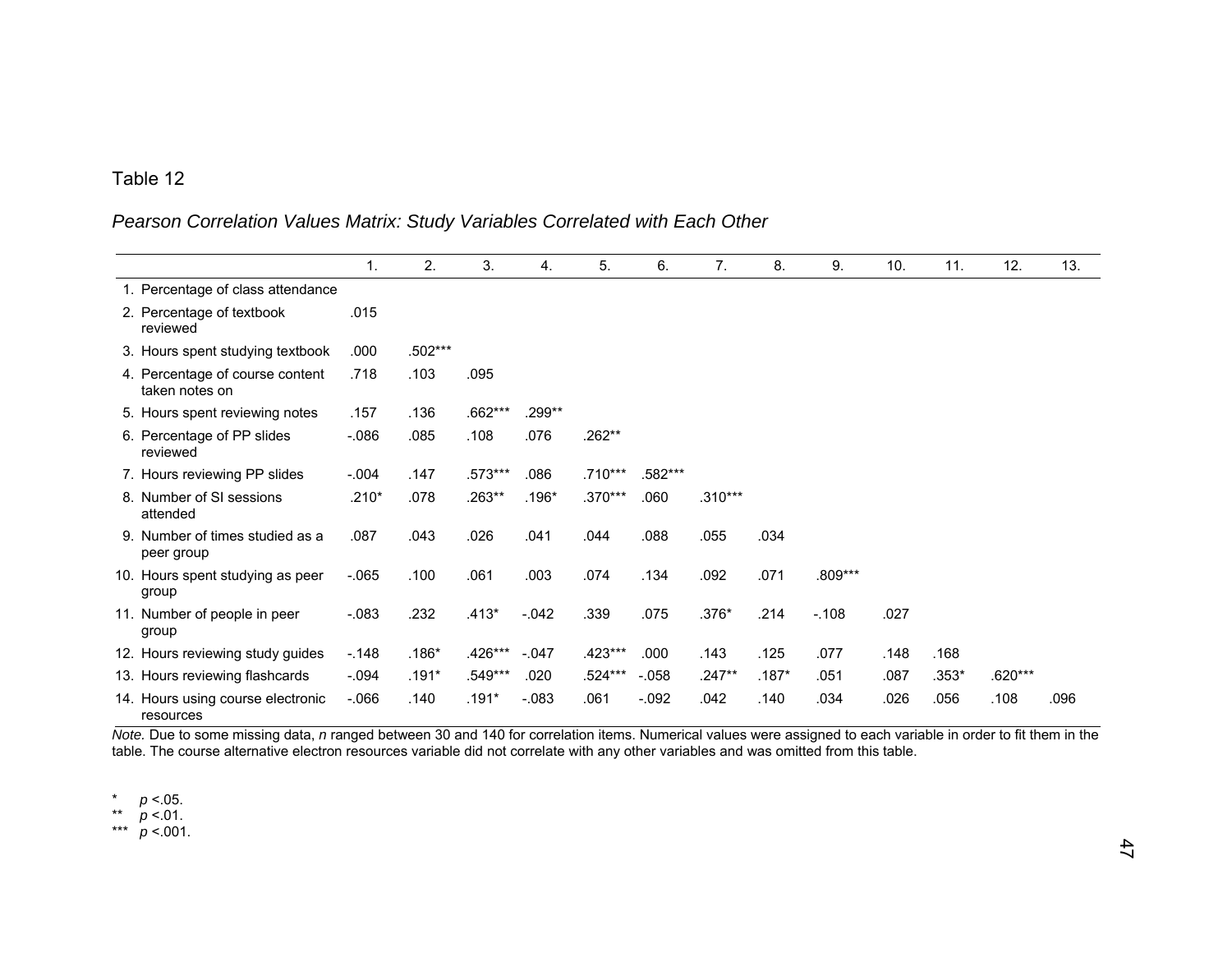# **Variables that Statistically Significantly Predict the Final Course Grade**

 A stepwise, multiple linear regression model was created using the items in the correlation matrix above. Results are shown in Table 13.

In a step-by-step method, non-significant variables were removed until the model contained percentage of self-reported class attendance, overall CASES score, and overall GPA. All of these variables predicted the constant outcome variable, final course grade. At this point, other continuous variables were added and removed from the model, one-by-one, in a stepwise method, in attempts to find other variables which were predictive of the final course grade. This resulted

## Table 13

|                                     |         | Unstandardized coefficients | Standardized<br>coefficients |            |
|-------------------------------------|---------|-----------------------------|------------------------------|------------|
| Predictors                          | B       | Std. Error                  | Beta                         | t          |
| Constant                            | $-7.17$ | 1.20                        |                              | $-5.99***$ |
| Class attendance                    | .02     | .01                         | .15                          | $2.70**$   |
| <b>CASES Score</b>                  | 1.36    | .34                         | $\cdot$ 24                   | 4.05***    |
| <b>Employment hours</b>             | $-.24$  | .12                         | $-.11$                       | $-2.04*$   |
| Current GPA (as of<br>Spring, 2016) | 2.71    | .29                         | .59                          | 9.39***    |

*Coefficients Variables Resulting from Multiple Regression Analysis* 

*Note.* All study behavior variables, academic performance (from Tables 4-7) and overall CASES scores were assessed in these comparisons, in order to identify variables with non-significant findings.

 $p < .05$ .

\*\* *p* <.01.

\*\*\* *p* <.001.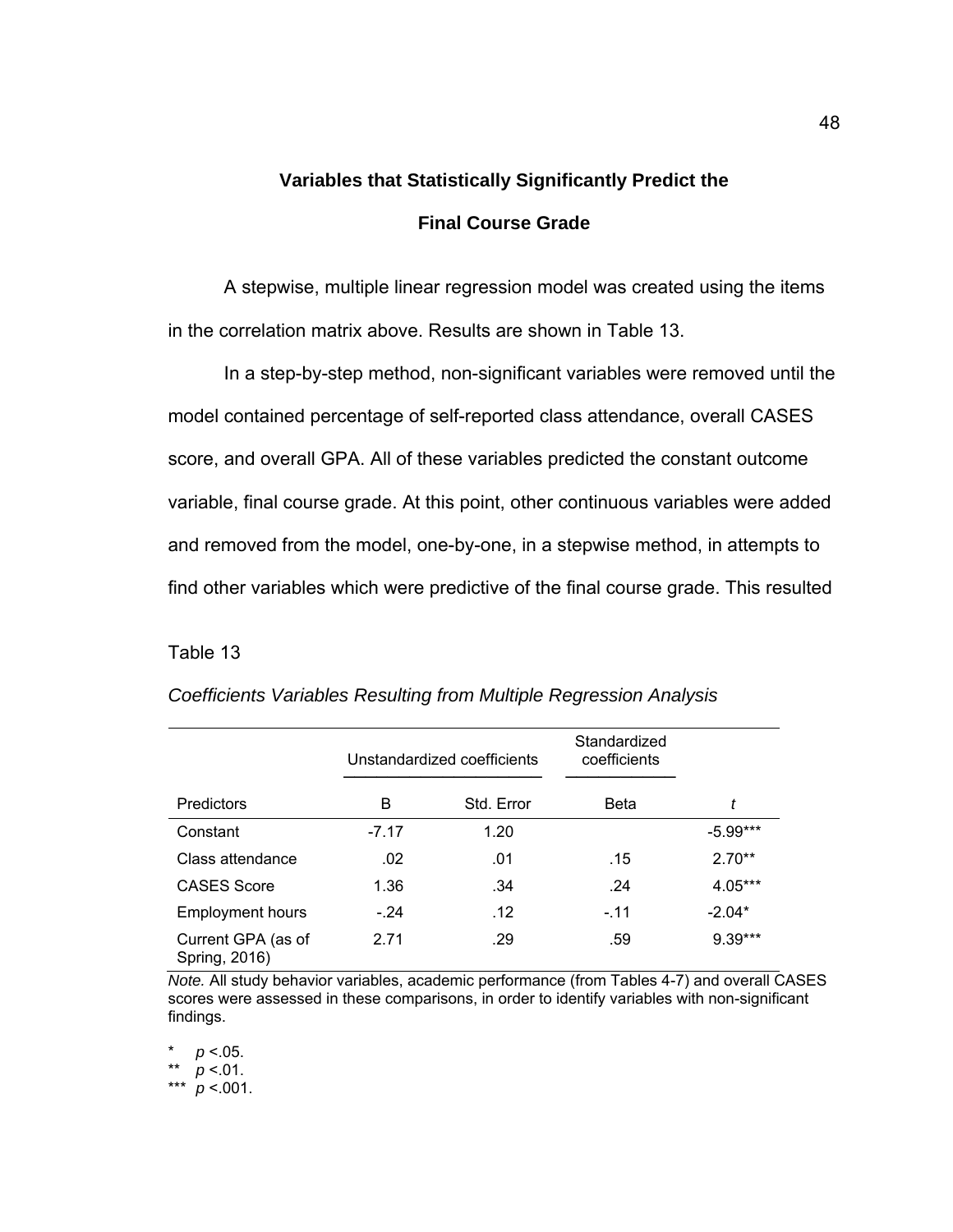in identifying one other predictive variable in our measure, the amount of selfreported hours employed.

 The final regression equation was calculated, *F*(4, 122) = 58.266, *p* < .001, with an adjusted *R2* of .645. Participants' predicted final course grade is equal to the constant + .15(Percentage of Class Attendance) + .24(CASES Average Score) + .59(Overall GPA) - .11(Employment Hours Worked per Week). Percentage of class attendance is measured 0%-100%; CASES average scores are measured 1-5, where  $5 =$  quite a lot of academic confidence; GPA is measured in its raw form (0.0 - 4.0); employment Hours Worked per Week are measured in increments of 10 hours per week:  $1 =$  unemployed,  $2 = 1-10$  hours per week, 3 = 11-20 hours per week, etc.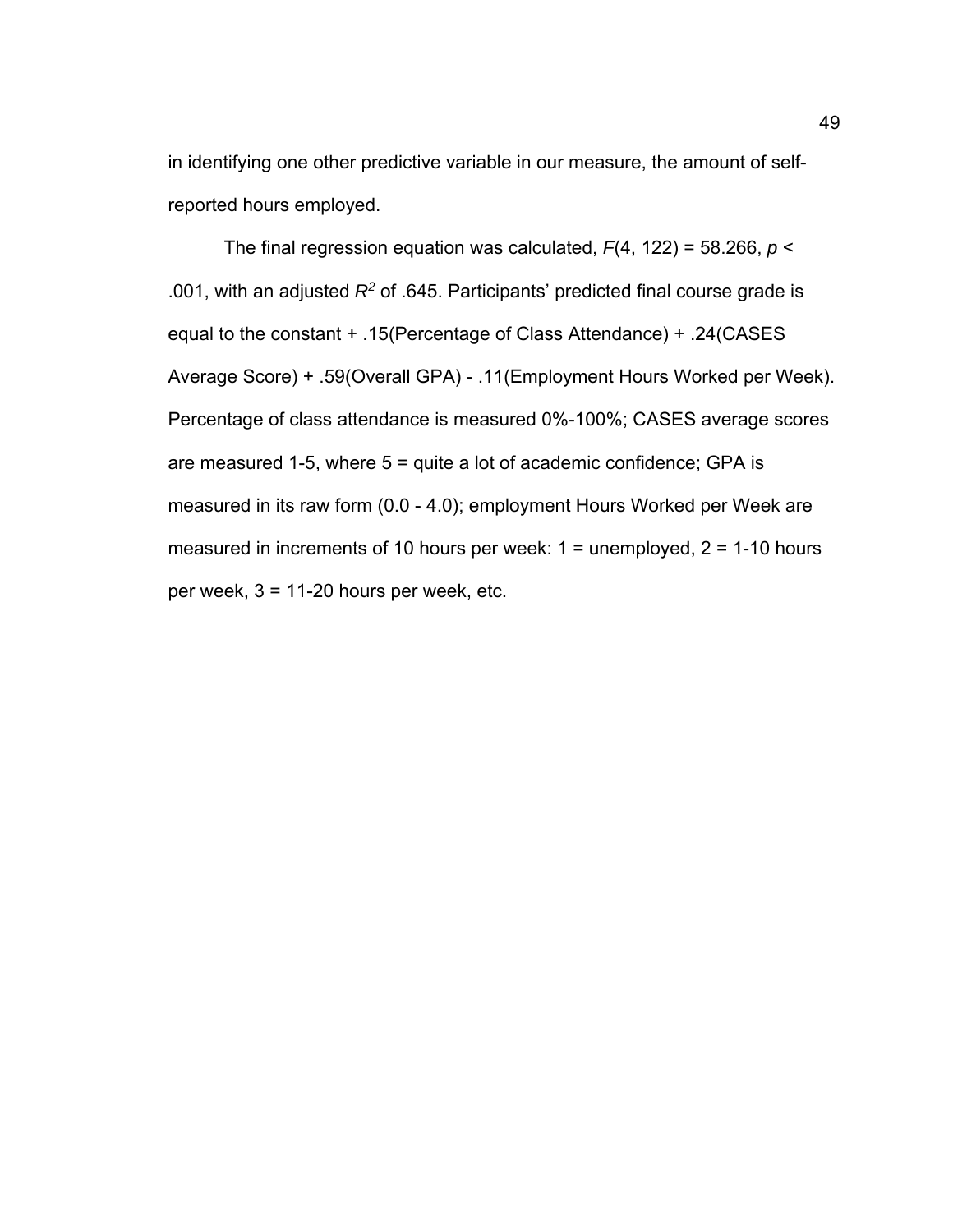# **CHAPTER V DISCUSSION**

Academic performance is important to student retention in college (Stinebrickner & Stinebrickner, 2014). In order to help students be more successful in their academics, it is important to assess academic behaviors, academic self-efficacy, and previous academic performance of students. This data will help inform students of best academic practices that will increase their likelihood of academic achievement. In this discussion section, overall descriptive findings will be addressed. Following those, group differences (gender and student generation status) will be addressed concerning study habits, study resources, and academic performance, as well as predictive variables, and changes of study behaviors over time.

#### **Overall Descriptive Findings**

Based on the findings on this study, I have several conclusions. Most Introductory Psychology students at USU reported attending all class sessions throughout the semester. They also reported taking notes on 77% of the total course content, on average. In preparation for each of their exams, they reported that they studied their notes for 3.3 hours on average (with no significant changes over time), and reported studying about half (*M* = 49.2%) of the content in their textbooks for an average of 3.3 hours. Even though this study assessed many other study resources, very few students reported engaging in those other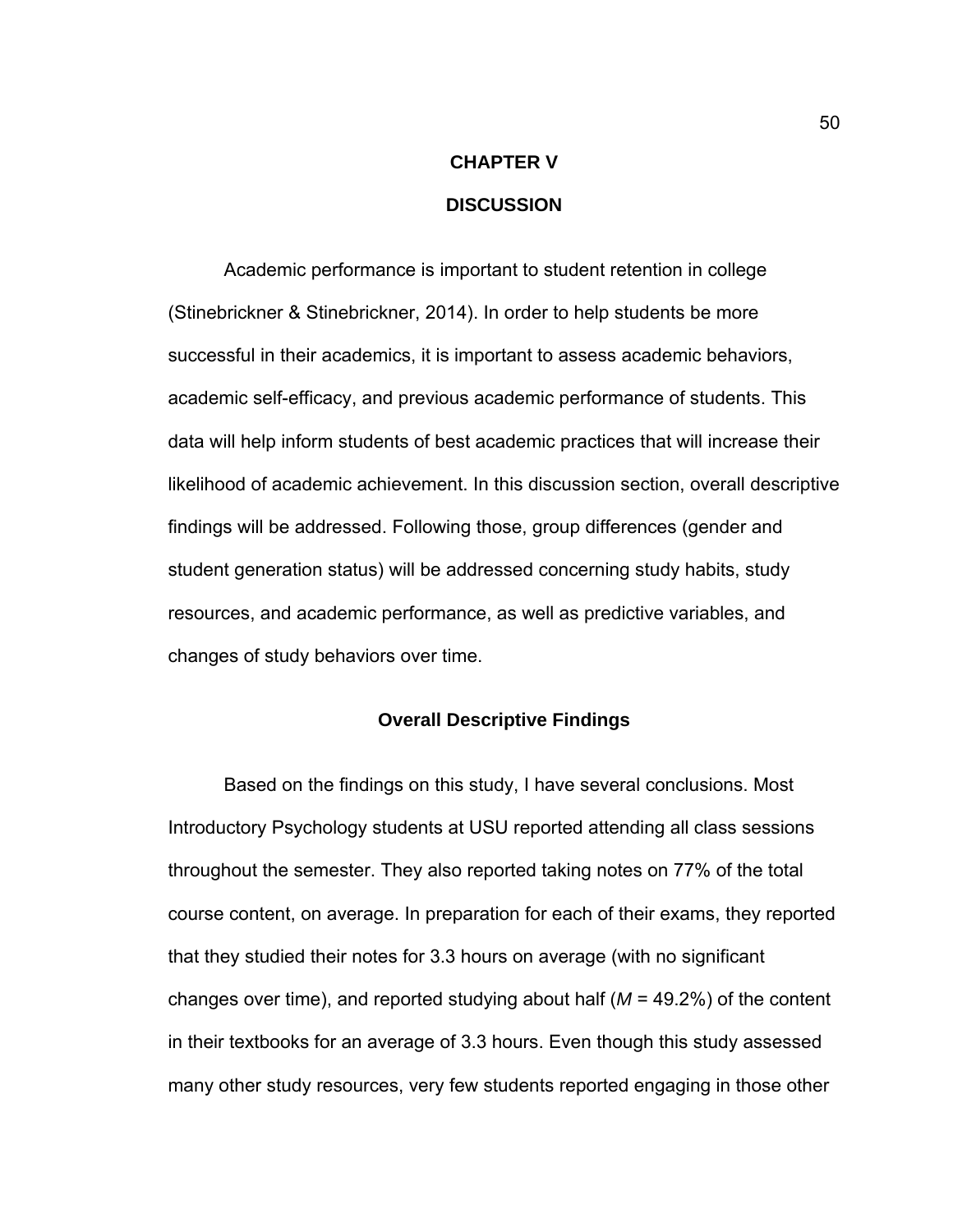resources for their exam preparations. These findings suggest that most undergraduate college students continue to rely on just a few study methods and resources: taking and studying notes, and reviewing the textbook. Additionally, these study habits maintain relatively stable throughout the semester. While there is a slight change in study behavior (see Results), it's likely that an individual's study habits will not *significantly* change throughout the semester, regardless of whether the student has an A or an F in a class.

#### **Findings on Differences Between Genders**

When comparing men and women, there were not statistical significant differences in the overall academic performance. This may seem contrary to Cech's (2014) and Schwalbe's (2013) findings that women score better grades in college, or even Gilbert's et al (2015) findings that women score higher than men in humanities and social science fields like psychology. However, women did score significantly lower than men on several self-reported efficacy items. Therefore, similar course grades may be the result of stereotype threats (Rogers & Hallam, 2006), or perhaps, women felt the need to study more hours and more course content than men, to compensate for their lower scores of reported selfefficacy (Fazal et al., 2012; Slotte et al., 2001).

For every statistically significant difference between male and female students regarding their self-reported study behaviors, men reported using far fewer study resources than did women. When men and women reported using the same study resources, women reported studying at roughly twice the amount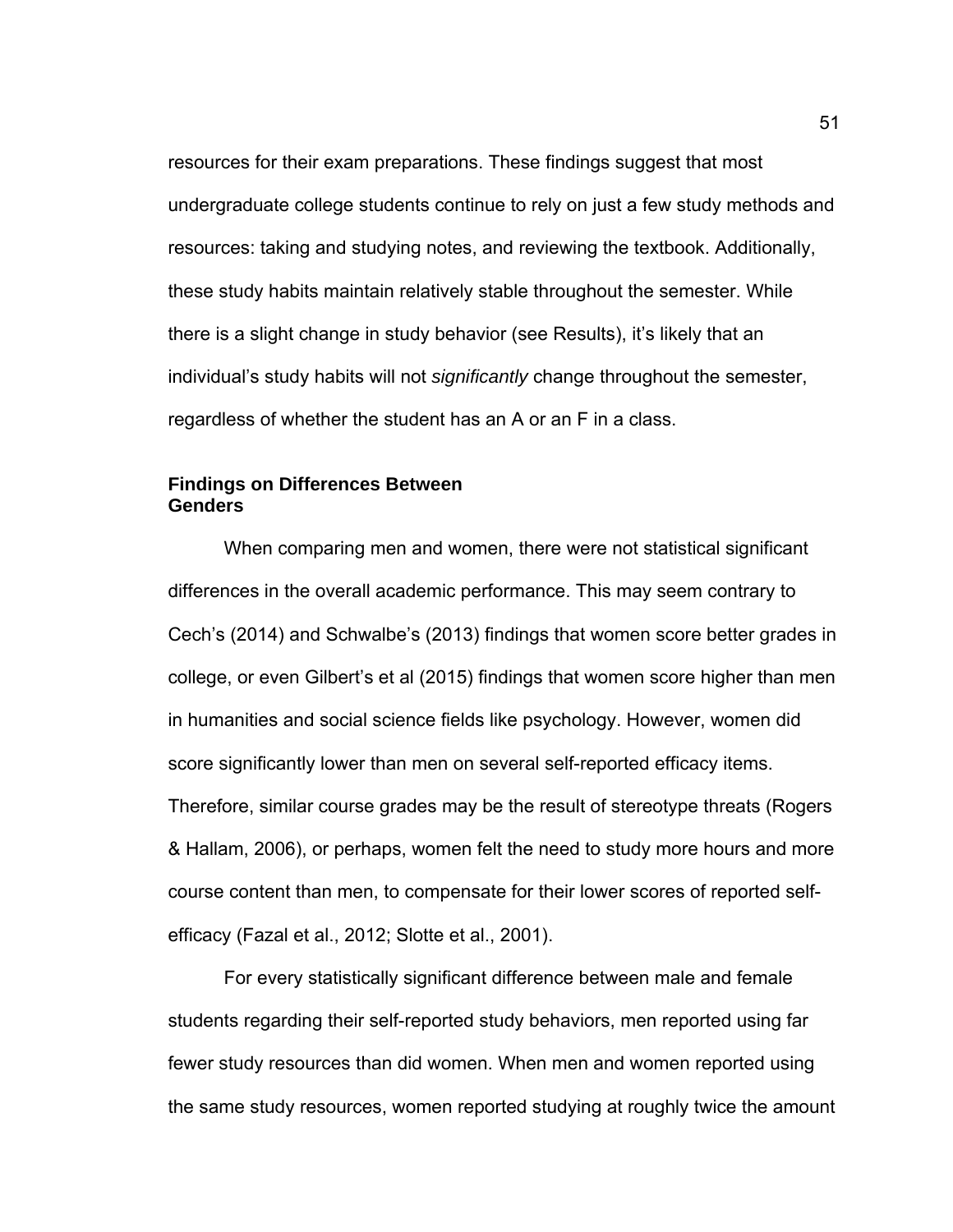of time compared to men, which supports previous findings. Fazal et al. (2012) found that women were more likely to use more study resources than men, and were also more effective in how they used the resources. Slotte et al. (2001) also found that female students use overt study strategies like note taking much more than male students.

Although there was not a statistically significant difference between men and women on the overall reported CASES scores (academic self-efficacy), assessing each item in the efficacy measure showed that men scored statistically significantly higher than women on several academic reported self-efficacy items. These items concerned their confidence in active, verbal participation in classes and interactions with the professor. The only item in which men scored lower than women was in their ability to compile well-organized notes. While there was not a statistically significant difference in the outcome variable, the final course grade, between men and women, there may be a tendency to achieve similar final grades using different strategies, because both academic confidence and study behaviors affect a course grade. Reflective of previous findings mentioned above, female students may feel the need to study twice as long as males due to their lower scores on several academic self-efficacy items. Perhaps the lack of academic self-efficacy women may have, may be compensated for by studying longer than men.

#### **Findings on Differences Between Student Generation Status**

While there are some significant differences between male and female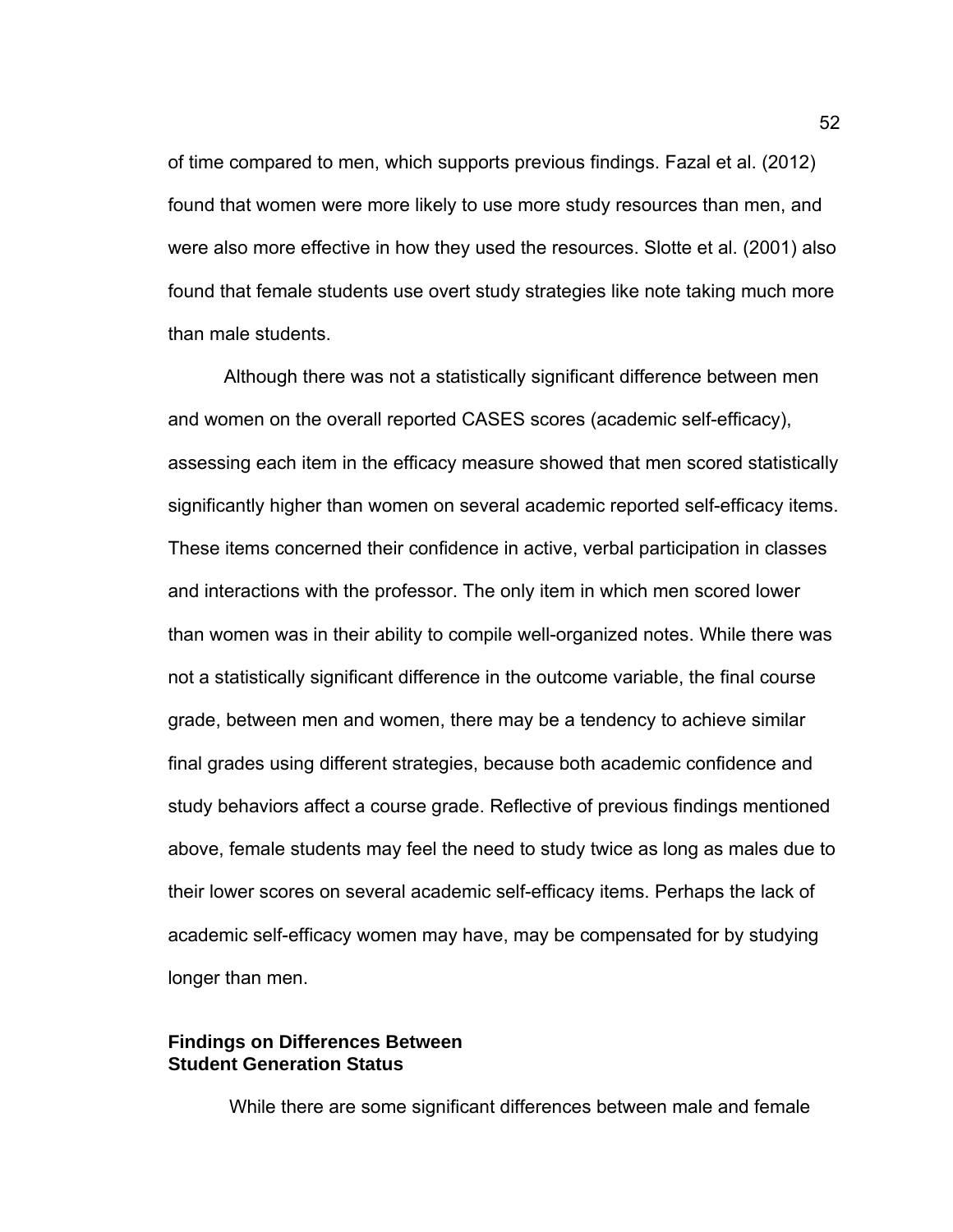students. There are even more dramatic differences, which support previous findings, between first-generation and non-first-generation students. For example, non-first-generation college students reported statistically significantly higher academic self-efficacy scores (Francois, 2013; Ganuza Hoaglund, 2015; Mehta et al., 2011; Reid & Moore, 2008). In general, this population of students report having more confidence in their academic abilities. They also reported studying longer, and they had higher academic performance, not only in the psychology course, but also with their overall GPA (Mehta et al., 2011; Zeisman, 2013). Additionally, in virtually all statistically significant findings, first-generation college students scored lower in self-reported study behaviors (both in resources used, and in time spent studying), itemized academic self-efficacy scores, and academic performance. These findings strongly support previous research. For example, Boden (2011) found that even though first-generation students perceive themselves as being just as prepared for college as non-first-generation students, they score significantly lower on placement exams than their peers. Mehta et al. (2011) also found that first-generation students have a lower GPA, which may be due to less social and financial support and less satisfaction with college experiences. Zeisman found that negative experiences like academic probation act as compounding factors for first-generation students. Of those placed on academic probation, first-generation students are more likely to drop out of school, while non-first-generation students are more likely to seek academic guidance. All of these findings reflect my own: first-generation college students struggle more in almost every area of academia, compared to their non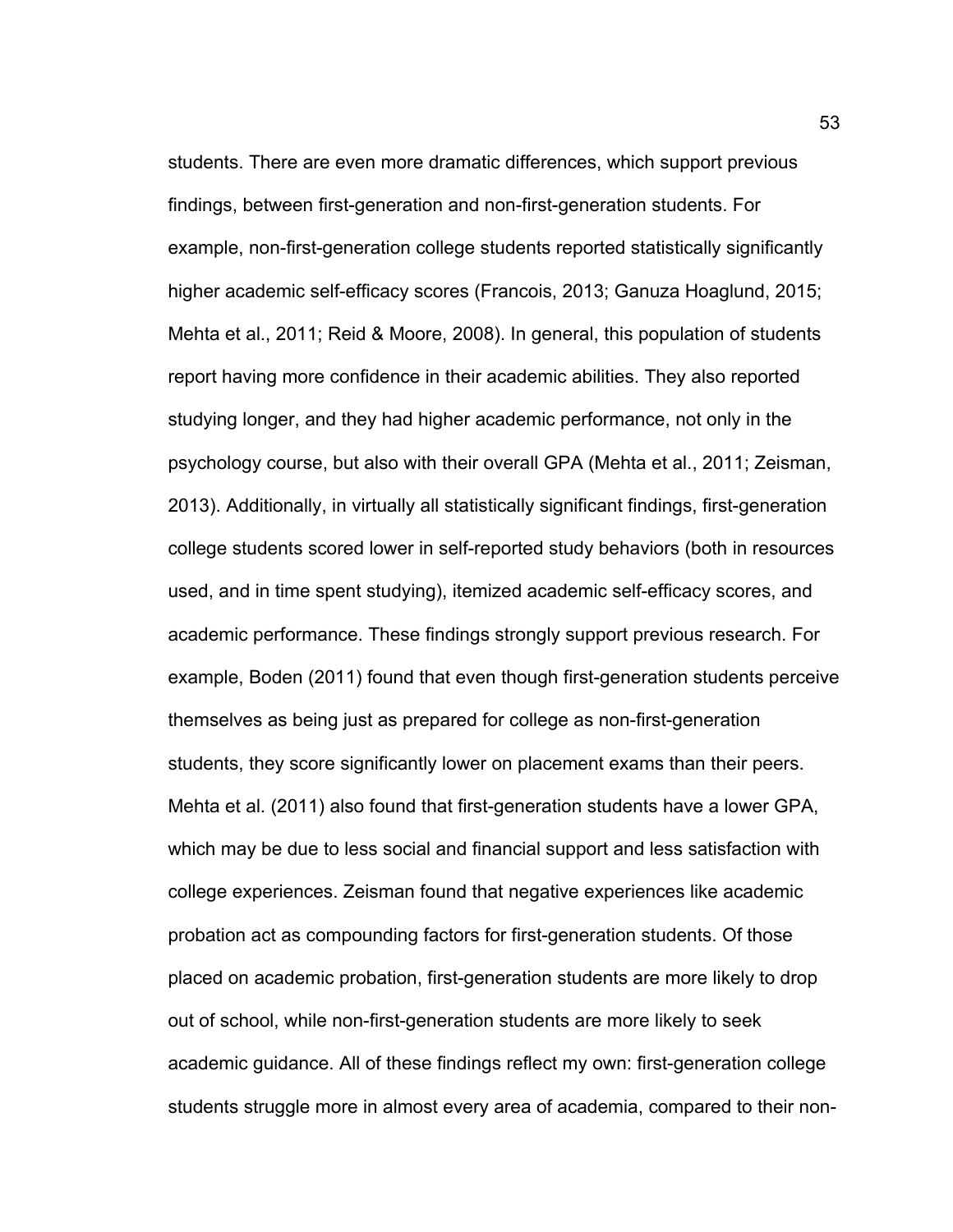first-generation peers.

 Another interesting finding between the interactions of these two groups was that first-generation female students were more likely to currently have more children compared to students in the other three groups, even though female students were, on average, about 2 years younger than male students. These findings may suggest that an extraneous variable, like raising children, may be a unique, additional struggle for first-generation female students compared to all other students, and this variable should be explored further in future studies.

#### **Findings on Predictive Variables**

After assessing these group differences, a correlation matrix and a linear regression model was used to identify variables that correlate with, and predict students' overall academic performance. Several variables were shown to support previous findings of correlating with, and predicting academic performance: previous academic performance, attending class (Credé et al., 2011) and student instruction sessions (Dawson et al., 2014), taking notes (Kobayashi, 2005), working less (Phillips, 2013), and having higher academic confidence (Wang & Neihart, 2015) correlated with, and predicted a higher course grade. In this study, a correlation matrix calculated that previous academic performance scores like ACT and GPA correlated with the final course grade. Additionally, self-reported academic behaviors like class attendance, taking and reviewing notes, and attending student instruction sessions also correlated with the final grade. Finally, the overall academic self-efficacy CASES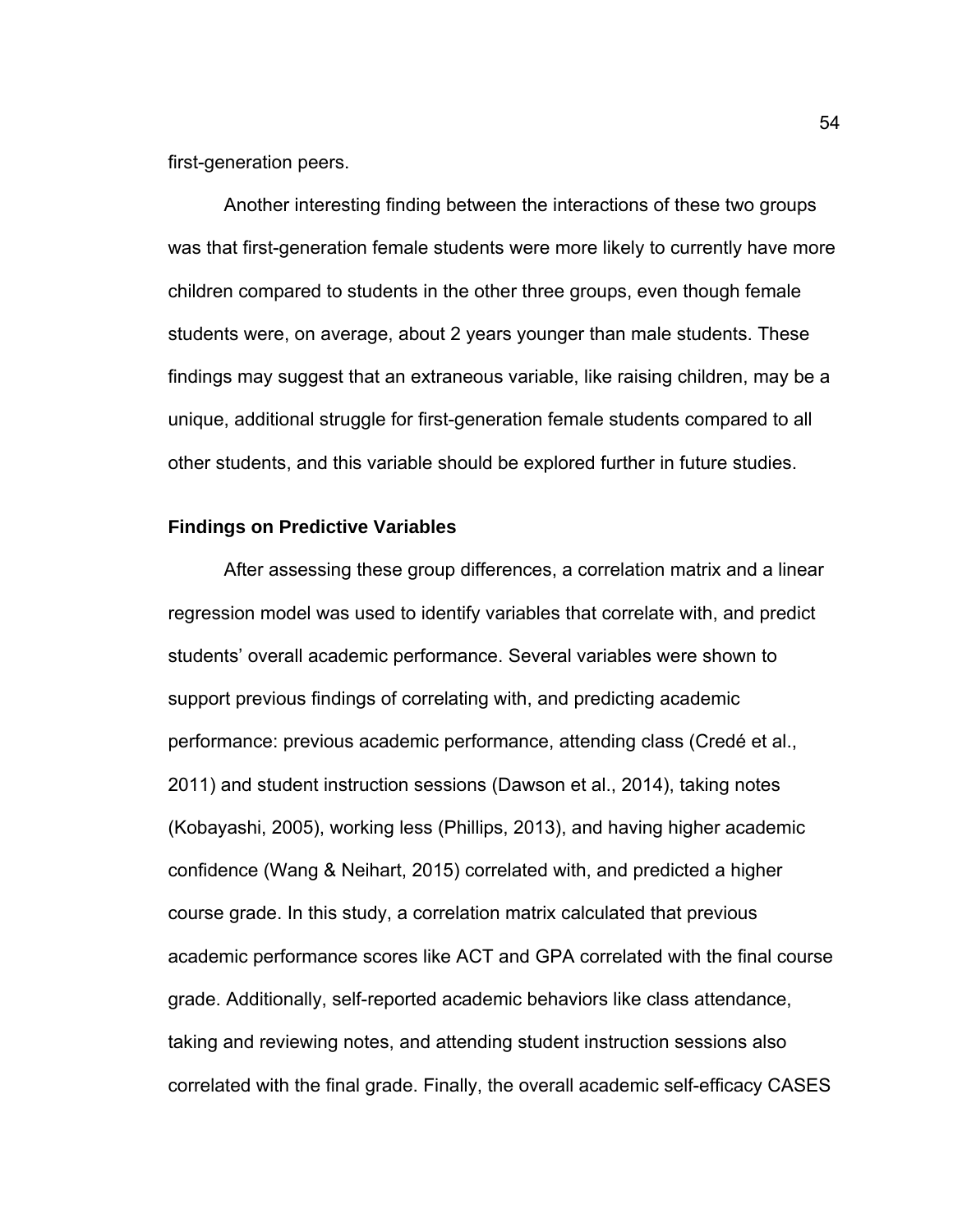score correlated with the final grade as well.

 A stepwise multiple linear regression model was conducted to determine which of the study resources, self-efficacy, and academic performance variables were predictive of the final course grade. Of all the variables analyzed, and of all the variable combinations, the model with the best fit suggested that high class attendance, a high academic self-efficacy score, a higher GPA, and being employed fewer hours were all significant predictors of achieving a higher final course grade.

 These findings suggest that, even though there are several predictors of course grades, some more predictive than others, students need to understand that academic success results from a complex combination of many variables. Even though having high academic confidence, attending class, working less, taking notes, and attending extra study sessions are all important, it's likely not enough to employ just any one of those strategies and expect high grades. Students should approach their academic success in many different ways.

#### **Limitations and Future Directions**

Ideal circumstances would have resulted in a robust sampling size of the same students across all four time points. The rate of missing data was quite high for this study. With a much larger sample size, a repeated-measures ANOVA may have revealed valuable information about how individual students' study behaviors, academic self-efficacy, and academic performance change throughout the semester. For this current study, there were a lot of missing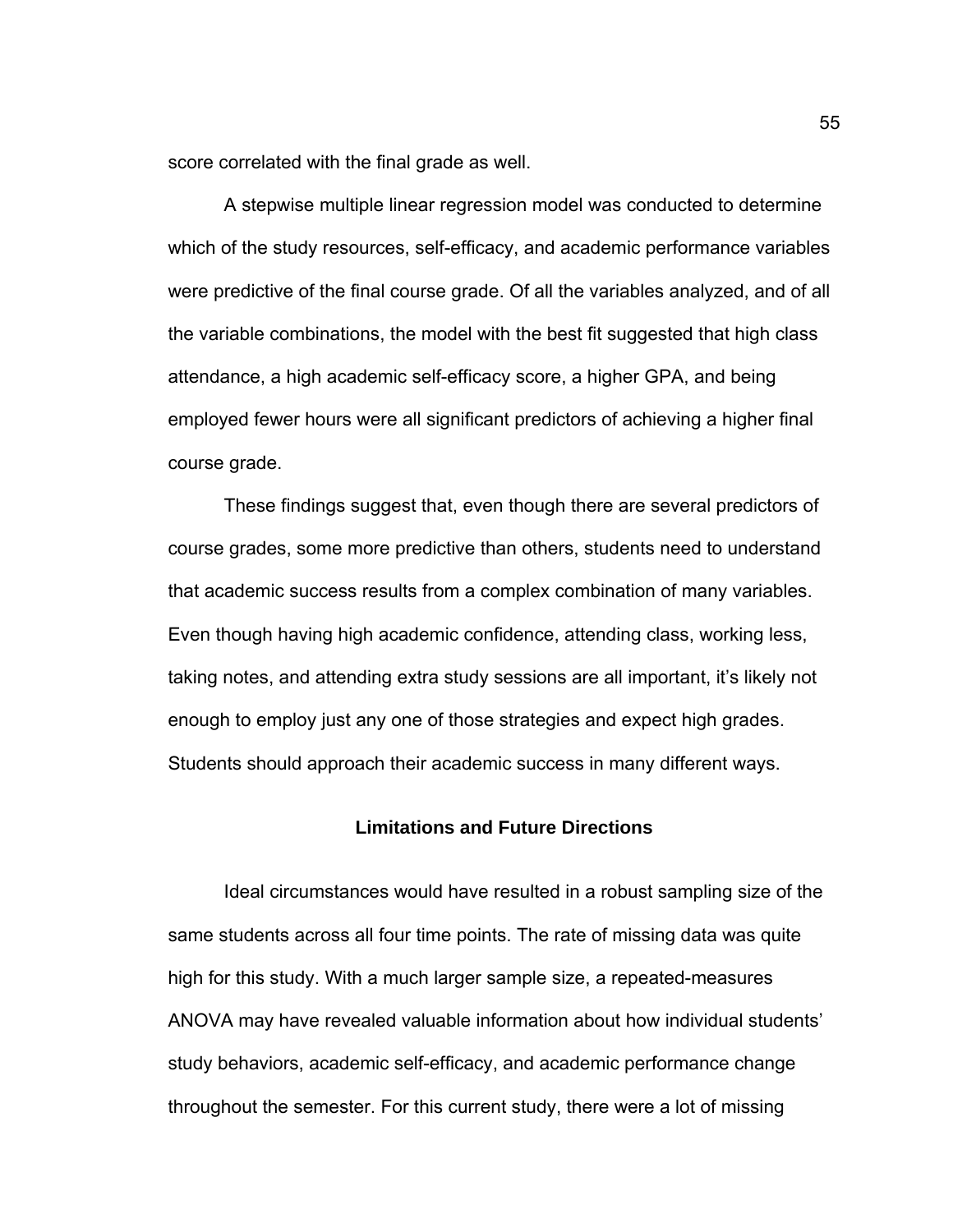responses; only 22 students (14.9%) participated for all four time points. This may have resulted in an incomplete view of how students change their behaviors throughout the semester; perhaps students who are willing to participate in all four phases of this survey may have academic characteristics which do not reflect the typical student. Future replication studies may need to be slightly modified in the design. To obtain more results for repeated measures, future researchers might consider measuring only two time points (beginning of the semester, and end of the semester); it would be more likely that students will participate in only two measures, rather than four times throughout the semester.

Another limitation of note is that the vast majority of the students enrolled in the Spring, 2016 Introductory Psychology course were traditional students (89.9%). These findings differ from overall student statistics, specific to Utah State University, which showed a traditional student rate of 62% (Utah System of Higher Education, 2015).

 Because very few academic behaviors, self-efficacy scores, and measures of academic performance significantly changed throughout the semester for our sample of 22 students, available scores were averaged for all students, regardless of their response rate, to assess overall group differences. This seemed an appropriate method to ameliorate for the large amount of missing data.

Having access to the actual exam scores would have provided a more specific outcome variable, rather than only relying on the final course grade. Although the consent forms that student participants signed granted researchers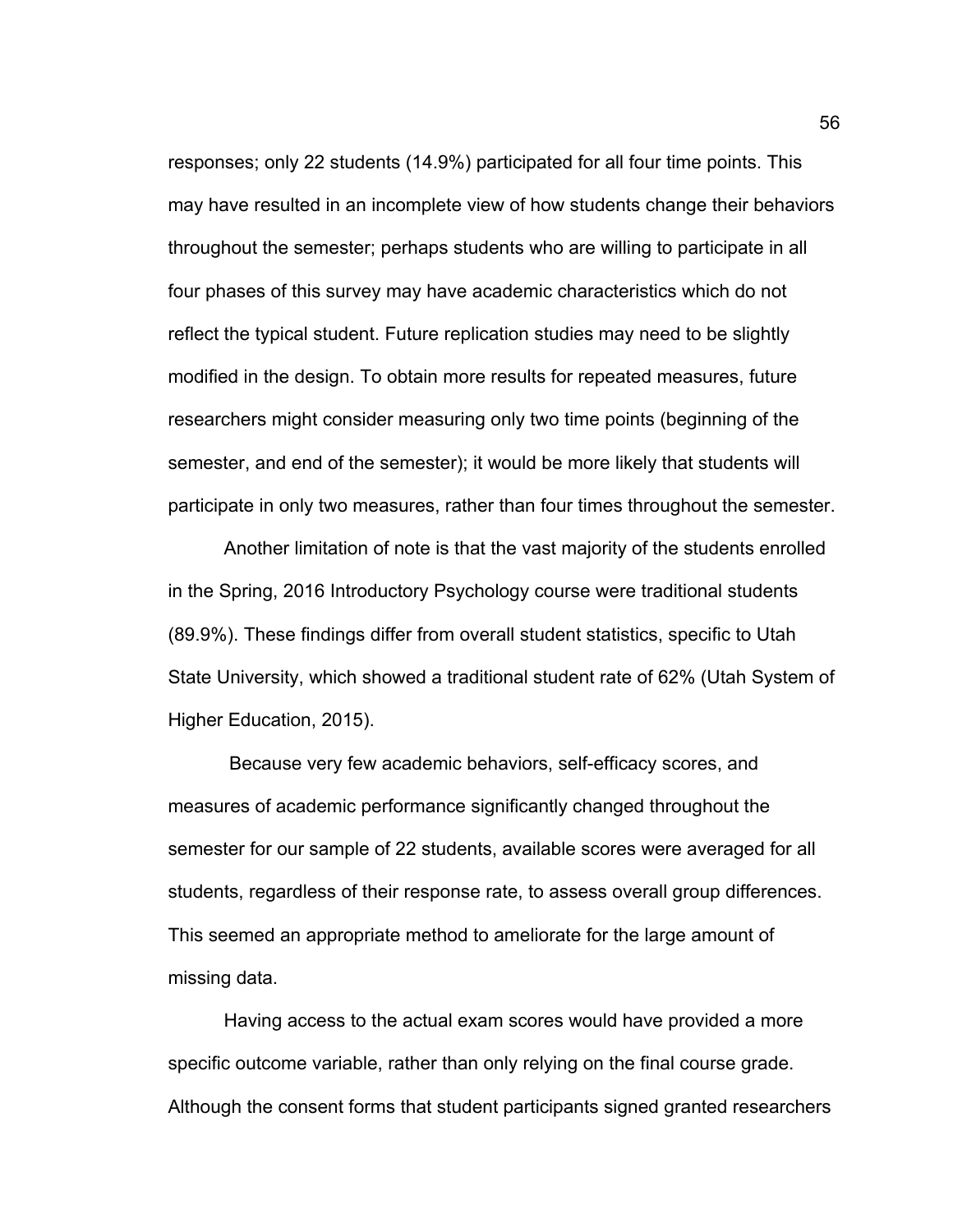with that permission, obtaining such a report would have been a great cost of time to teaching assistants—comparing consent forms to the gradebook, and generating a report to the researchers four times.

Finally, the nature of the study resources students use are constantly evolving, as technology and internet sources change rapidly, even since the inception of this study. Electronic resources for this study, fell under two, broad definitions: electronic resources associated with the course (electronic textbooks, etc.), and all other electronic resources (YouTube.com, Google.com, etc.). Perhaps it would benefit future researchers to itemize and identify specific sources that students use, via technology and the internet, by administering pilot questionnaires.

#### **Recommendations and Implications**

 The results of this study may have implications for college student retention. If students have the motivation and self-discipline to achieve academic success, yet lack knowledge of specific academic skills, they may still struggle. Course instructors and academic advisors should be aware of the identified evidence behind the variables that relate to and predict academic success. Passing this information on to students may likely increase their chances of academic success and college retention. Institutions of higher education should consider utilizing and maintaining freshmen orientation programs to ease the transitions of new students to the expectations of college life. For some students, especially first-generation students, such programs may be the first time they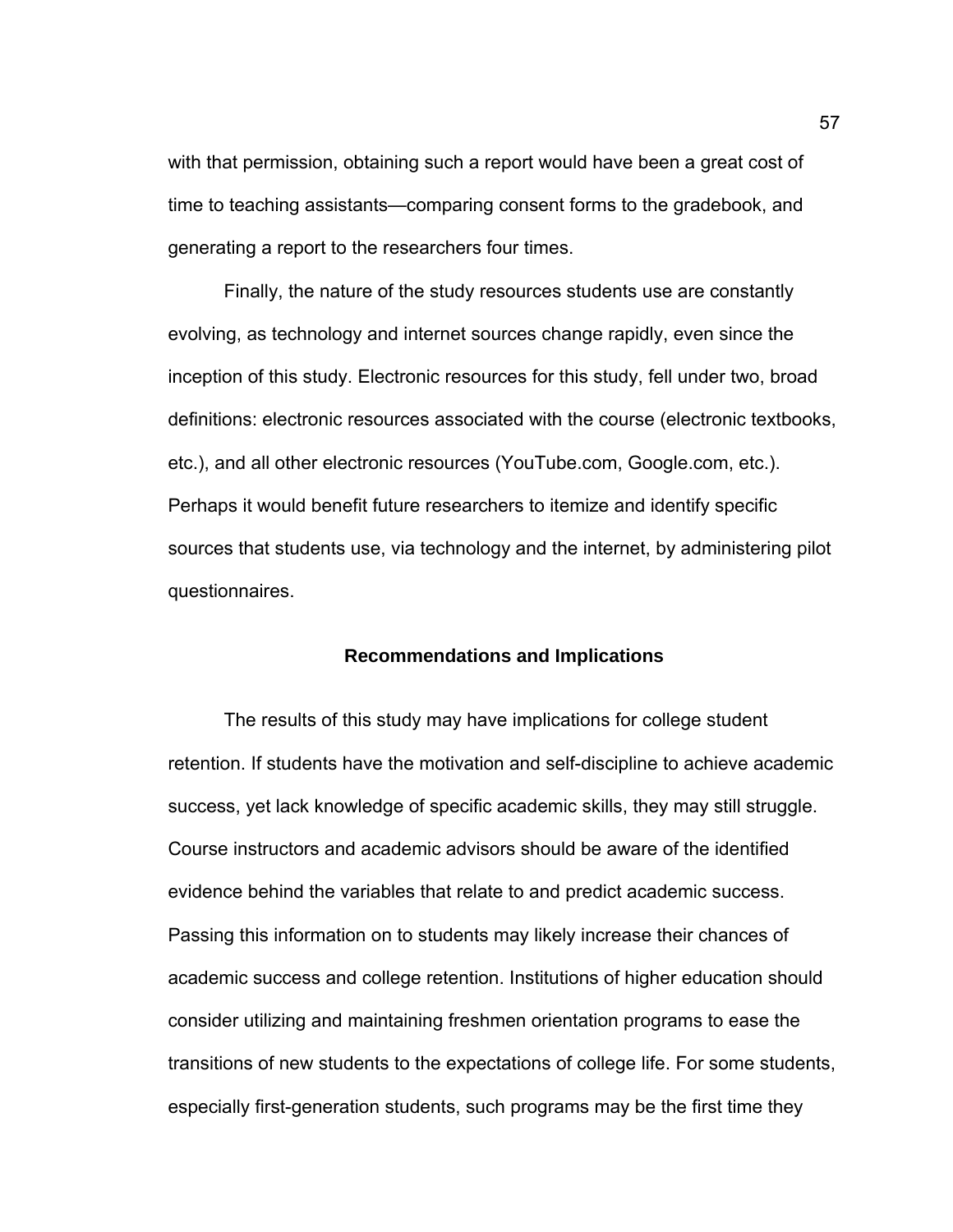learn the roles of academic advisors, how to navigate their college, both geographically and online, and other campus resources which can help them succeed. Otherwise, they may continue to score significantly lower on several measures compared to non-first-generation students (see Table 10).

 Students who identify in groups of higher risk of poor academic performance can make possible changes to improve it. For example, female students should be made aware of how their confidence in and perception of their academic abilities strongly correlates with their actual performance (Høigaard et al., 2015). Experiencing minor successes early in their academic experience, like getting high grades in their first semester, will likely boost their academic self-efficacy scores.

First-generation students should be aware of the importance of attending as many class sessions as possible. They should also seek out the direction of their academic advisors to become aware of college expectations as early as possible, which may increase their academic self-efficacy scores. Additionally, these students should be aware of academic resources like the Tutoring Center, the Writing Center, and the Financial Aid Office (to reduce employment hours) to help them succeed in their first few semesters. By establishing a higher academic self-efficacy score early, actual academic performance will likely begin higher, which in turn, may influence higher efficacy scores even more.

To help these at-risk college students, perhaps academic advisors and general education instructors should be trained in how women struggle with lower academic self-confidence, and how first-generation students generally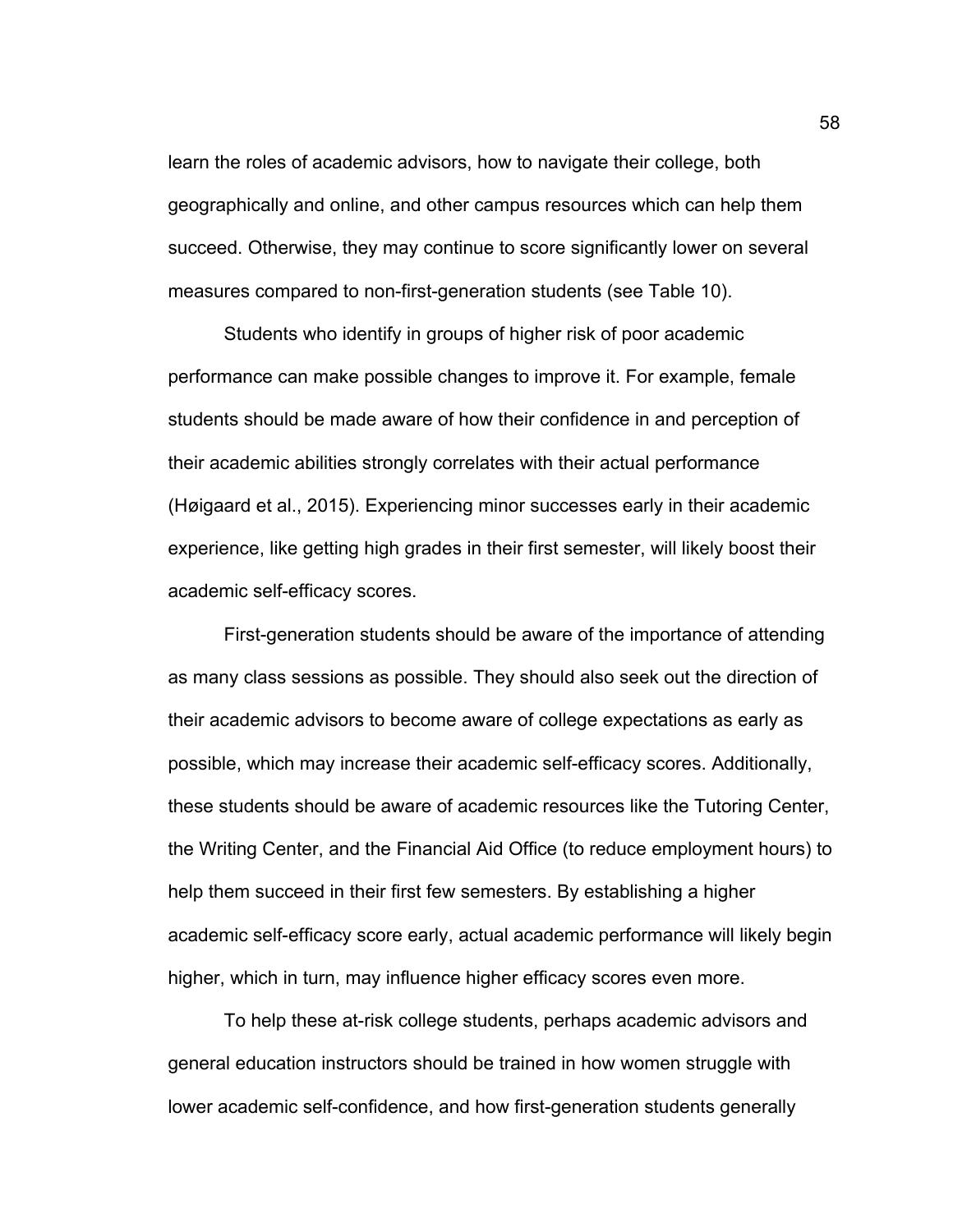struggle more in college in almost every area. At the very least, first-generation students should be identified and contacted to let them know who their academic advisors are, and how to receive assistance from them.

#### **Conclusion**

There are many observed and extraneous variables that influence how students perform with their academics. While there have been numerous studies which focus on one or two variables predicting academic performance, there have not been any previously identified studies which assesses the influence of a combination of study behaviors, academic self-efficacy measures, and grouping demographics, to identify the most influential variables predictive of academic success.

As mentioned in Chapter I, there are many benefits of a college degree (better health, financial income, etc.), and for students who choose to pursue one, there are many obstacles that may make graduating more difficult. As mentioned, first-generation college students struggle more due to being unfamiliar with college expectations, the scholarship process, and other factors. By identifying which variables correlate with and predict academic performance for students enrolled in Introductory Psychology, instructors and academic advisors may help them make more informed decisions regarding their behaviors, both within and outside of the classroom, to succeed in college. Successful academic experiences will result in higher levels of academic selfefficacy, which will likely increase academic performance even more. In addition,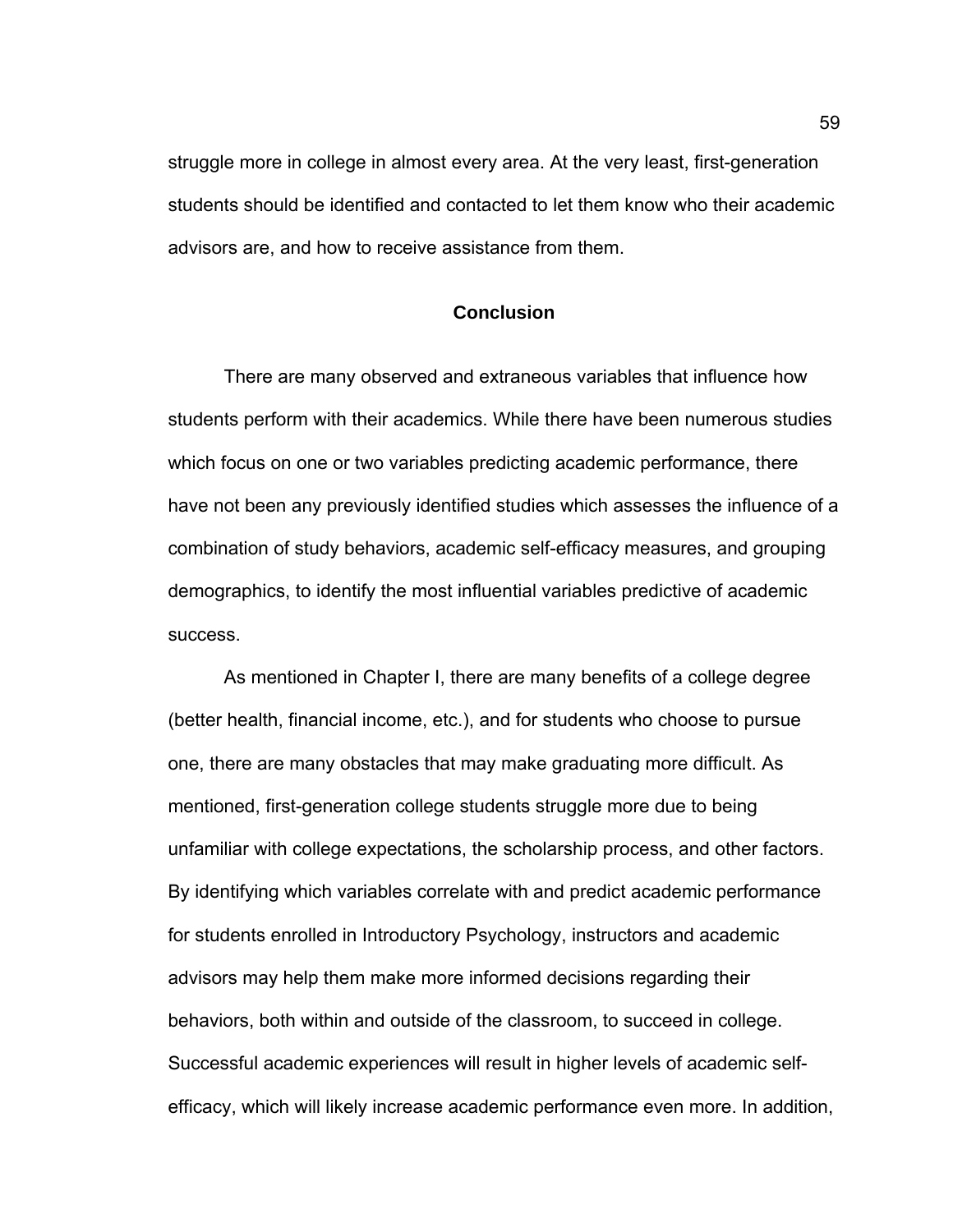if such behaviors increase academic success in other courses, perhaps student retention rates will improve as well.

Currently, USU helps recent high school graduates and other freshmen students make an easier transition into college through their "SOAR" and "Connections" freshmen orientation programs. Additionally, courses like "Academic Skills and Strategies" (USU 1730) help students who are at risk for failing courses and dropping out of college. Because of these resources, students learn many best practices for the specific study behaviors and resources that are associated with better grades. The findings of this study may be used to further shape these programs and courses to help early college students succeed.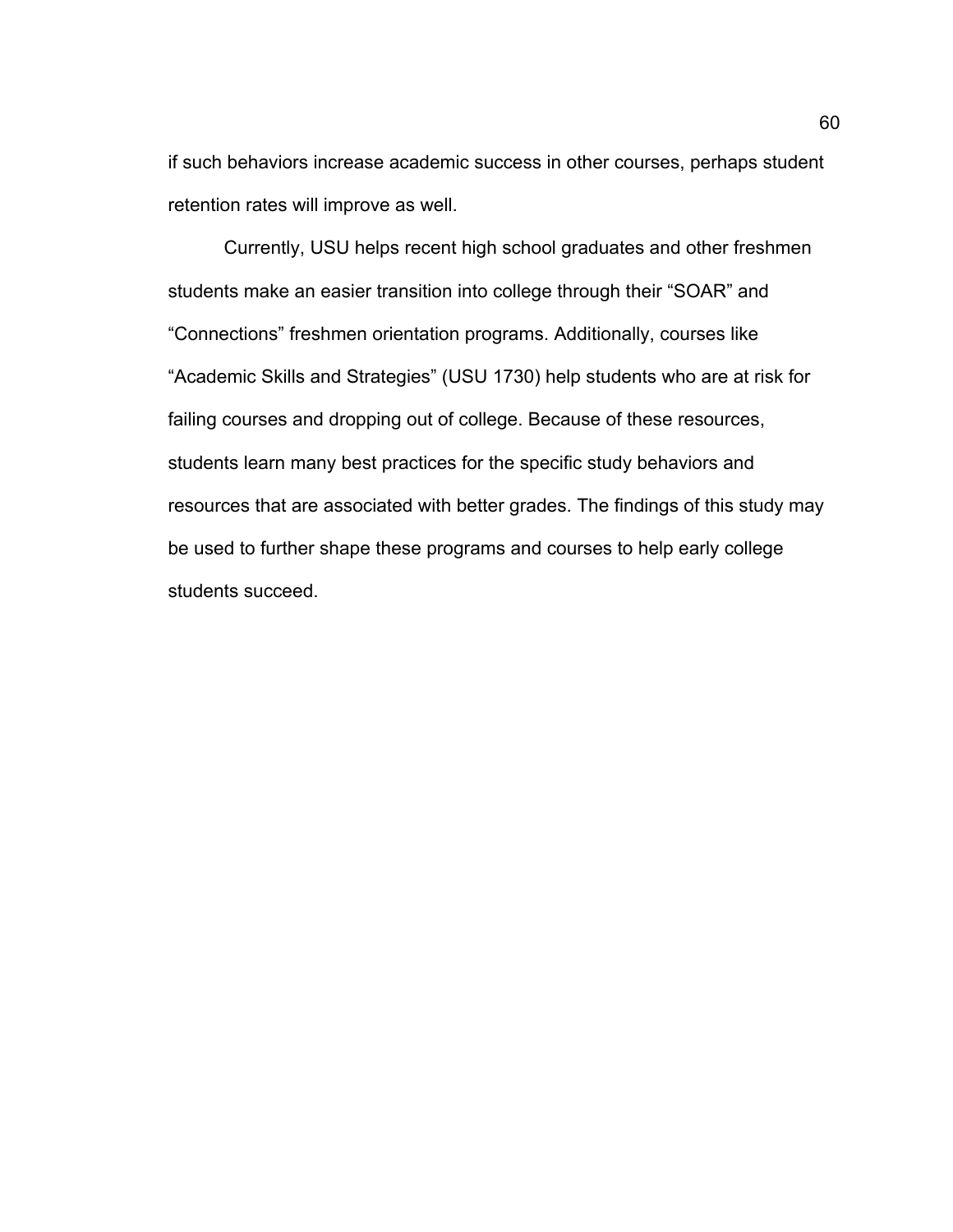## **REFERENCES**

- Alon, S., & Gelbgiser, D. (2011). The female advantage in college academic achievements and horizontal sex segregation. *Social Science Research*, *40*(1), 107-119.
- Anderson, E. G. (2009). Freshmen retention: The impact of a first year experience program on student satisfaction and academic performance. *Dissertation Abstracts International Section A: Humanities and Social Sciences*, *70*(2-A), 488-539.
- Araque, F., Roldán, C., & Salguero, A. (2009). Factors influencing university dropout rates. *Computers & Education*, *53*(3), 563-574.
- Ashraf, B. (2009). Teaching the google-eyed YouTube generation. *Education & Training*, *51*(5-6), 343-352.
- Bandura, A. (1977). *Self-efficacy: Toward a unifying theory of behavioral change*. *Psychological Review, 84*(2), 191-215.
- Bauldry, S. (2012). *An examination of potential variation in the benefits of higher education for health and wellbeing* (Doctoral dissertation). University of North Carolina at Chapel Hill, NC. Retrieved from http://gateway.proquest.com.dist.lib.usu.edu/openurl?url\_ver=Z39.88-2004&rft\_val\_fmt=info:ofi/fmt:kev:mtx:dissertation&res\_dat=xri:pqm&rft\_da t=xri:pqdiss:3512588
- Blanc, R., & Martin, D. C. (1994). Supplemental instruction: Increasing student performance and persistence in difficult academic courses. *Journal of Medical Education*, *69*(6), 452-454.
- Boden, K. (2011). Perceived academic preparedness of first-generation Latino college students. *Journal of Hispanic Higher Education*, *10*(2), 96-106.
- Brocato, J. (1989). How much does coming to class matter? Some evidence of class attendance and grade performance. *Educational Research Quarterly*, *13*(3), 2-6.
- Bronstein, S. B. (2008). Supplemental instruction: Supporting persistence in barrier courses. *Learning Assistance Review, 13*, 31-45.
- Buckley, S. C. (2013). The effects of alternative study guide labels on testing in developmental reading. *Dissertation Abstracts International Section A: Humanities and Social Sciences*, *74*(5-A), E.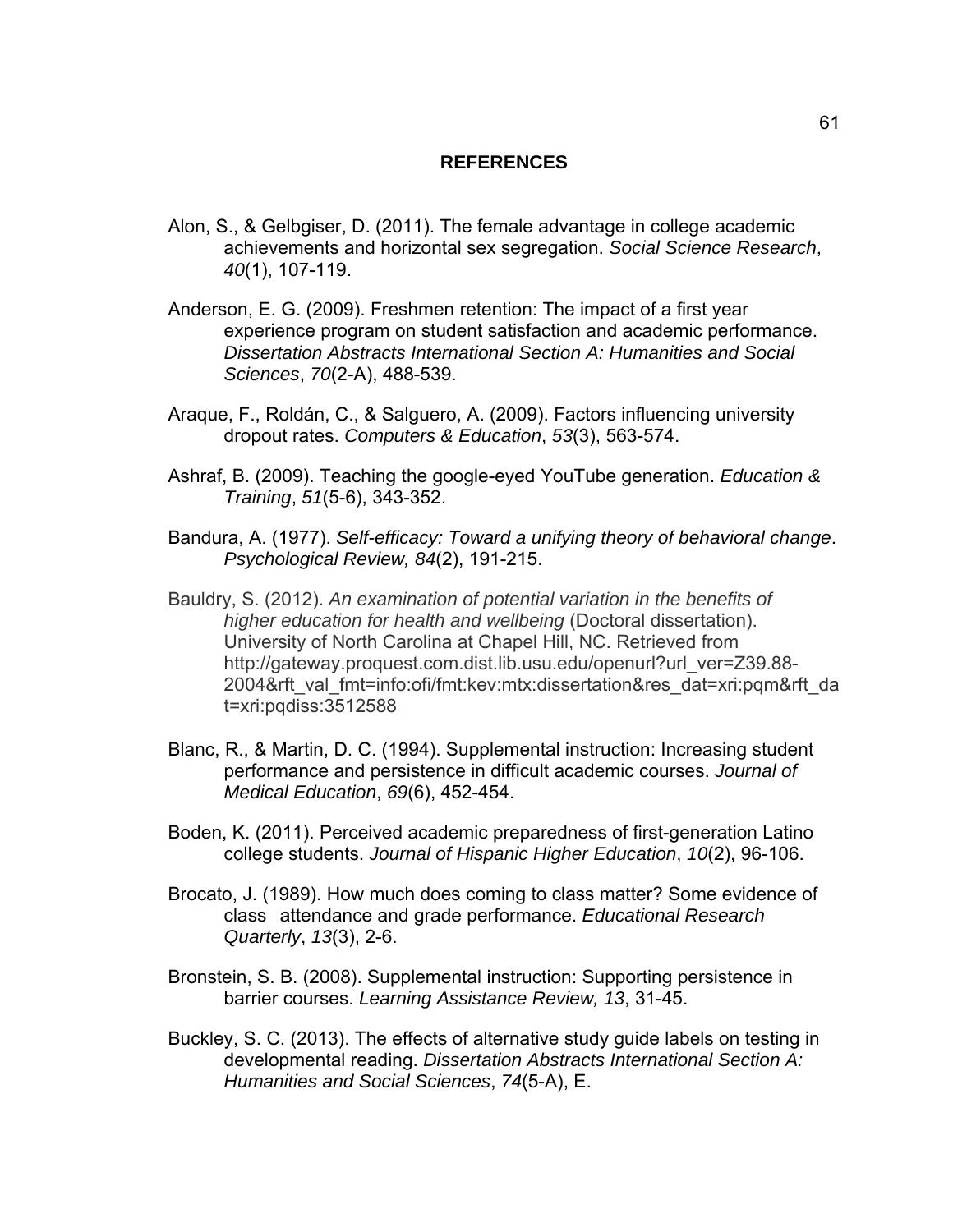- Burke, S. C., & Snyder, S. L. (2008). YouTube: An innovative learning resource for college health education courses. *International Electronic Journal of Health Education*, *11*, 39-46.
- Caska, B. A., & Prentice, G. R. (2009). Assessments, appraisals, attributes, and attendance: Predicting statistics goals and grades. *The Irish Journal of Psychology*, *30*(1-4), 3-4.
- Cech, E. A. (2014). Review of the rise of women: The growing gender gap in education and what it means for American schools. *American Journal of Sociology*, *119*(6), 1761-1763.
- Chandler, P., & Sweller, J. (1991). Evidence for cognitive load theory. *Cognition and Instruction, 8,* 351-362.
- Choi, N. (2005). Self-efficacy and self-concept as predictors of college students' academic performance. *Psychology in the Schools, 42,* 197-205.
- Christian, J. (2012). Content-related interactions and methods of reasoning within self-initiated organic chemistry study groups. *Dissertation Abstracts International: Section B: The Sciences and Engineering*, *72*(7-B), 4031- 4055.
- Clifton, J. (2007). Preferential seating for college students with ADHD: Is it an effective accommodation? *Dissertation Abstracts International*, *68*(6-B), 4125.
- College Board. (2017). *2017-18 tuition and fees at public four-year institutions by state and five-year percentage change in in-state tuition and fees.* Retrieved from http://trends.collegeboard.org/college-pricing/figurestables/2017-18-state-tuition-and-fees-public-four-year-institutions-stateand-five-year-percentage#KeyPoints
- Congos, D., & Mack, A. (2005). Supplemental instruction's impact in two freshman chemistry classes: Research, modes of operation, and anecdotes. *Research & Teaching in Developmental Education, 21*(2), 43- 64.
- Credé, M., Roch, S. G., & Kieszczynska, U. M. (2011). Class attendance in college: A meta-analytic review of the relationship of class attendance with grades and student characteristics. *Review of Educational Research*, *81*(4), 622-645.
- Crooks, S. M., White, D. R., & Barnard, L. (2007). Factors influencing the effectiveness of note taking on computer-based graphic organizers. *Journal of Educational Computing Research*, *37*(4), 369-391.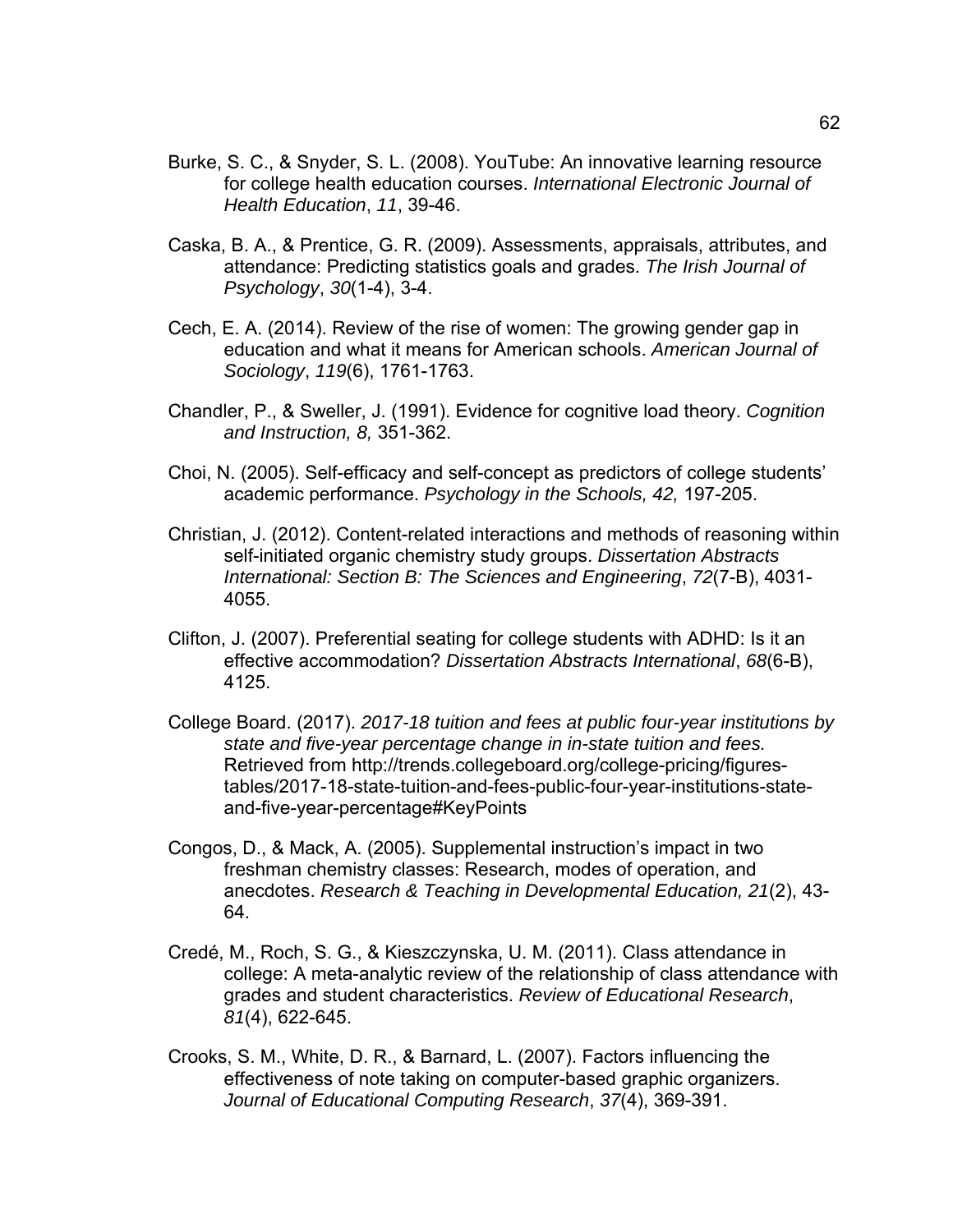- Culp, M. M., & Dungy, G. J. (2014). *Increasing adult learner persistence and completion rates: A guide for student affairs leaders and practitioners*. Washington, DC: National Association of Student Personnel Administrators.
- Dancer, D., Morrison, K., & Smith, M. (2007). Measuring the impact of a peer assisted learning program on students' academic performance in econometrics. In M. Davies, J. Hirschberg, C. Hohnston, & J. Lye (Eds.), *The quantitative analysis of teaching and learning in higher education: Forum proceedings* (pp. 19-42). Melbourne, Victoria, Australia: University of Melbourne.
- Davis, M., & Hult, R. E. (1997). Effects of writing summaries as a generative learning activity during note taking. *Teaching of Psychology*, *24*(1), 47-49.
- Dawson, P., van der Meer, J., Skalicky, J., & Cowley, K. (2014). On the effectiveness of supplemental instruction: A systematic review of supplemental instruction and peer-assisted study sessions literature between 2001 and 2010. *Review of Educational Research*, *84*(4), 609- 639.
- Day, J. C., & Newburger, E. C. (2002). *The big payoff: Educational attainment and synthetic estimates of work-life earnings*. Washington, DC. Economics and Statistics Administration..
- Dunn, D. J. (2017), *College: Making it the right choice*. Retrieved from http://repository.uwyo.edu/honors\_theses\_17-18/10
- Eisenman, R., Melville, C. L., & St. Andrie, C. F. (1992). Academic performance in reading a text as related to course grades: Student performance when studying is impossible. *Bulletin of the Psychonomic Society*, *30*(6), 511- 512.
- Eisner, S., & Rohde, K. (1959). Note taking during or after the lecture. *Journal of Educational Psychology, 50,* 301-304.
- Entwistle, N., Tait, H., & Speth, C. (1996). Identifying and advising students with deficient study skills: An integrated computer-based package for staff and students. In M. Birenbaum & F. Dochy (Eds.), *Alternatives in assessment of achievements, learning processes and prior knowledge.* (p. 395). New York, NY: Kluwer Academic/Plenum Publishers.
- Fagen, A. P., Crouch, C. H., & Mazur, E. (2002). Peer instruction: Results from a range of classrooms. *The Physics Teacher*, *40*, 206-209.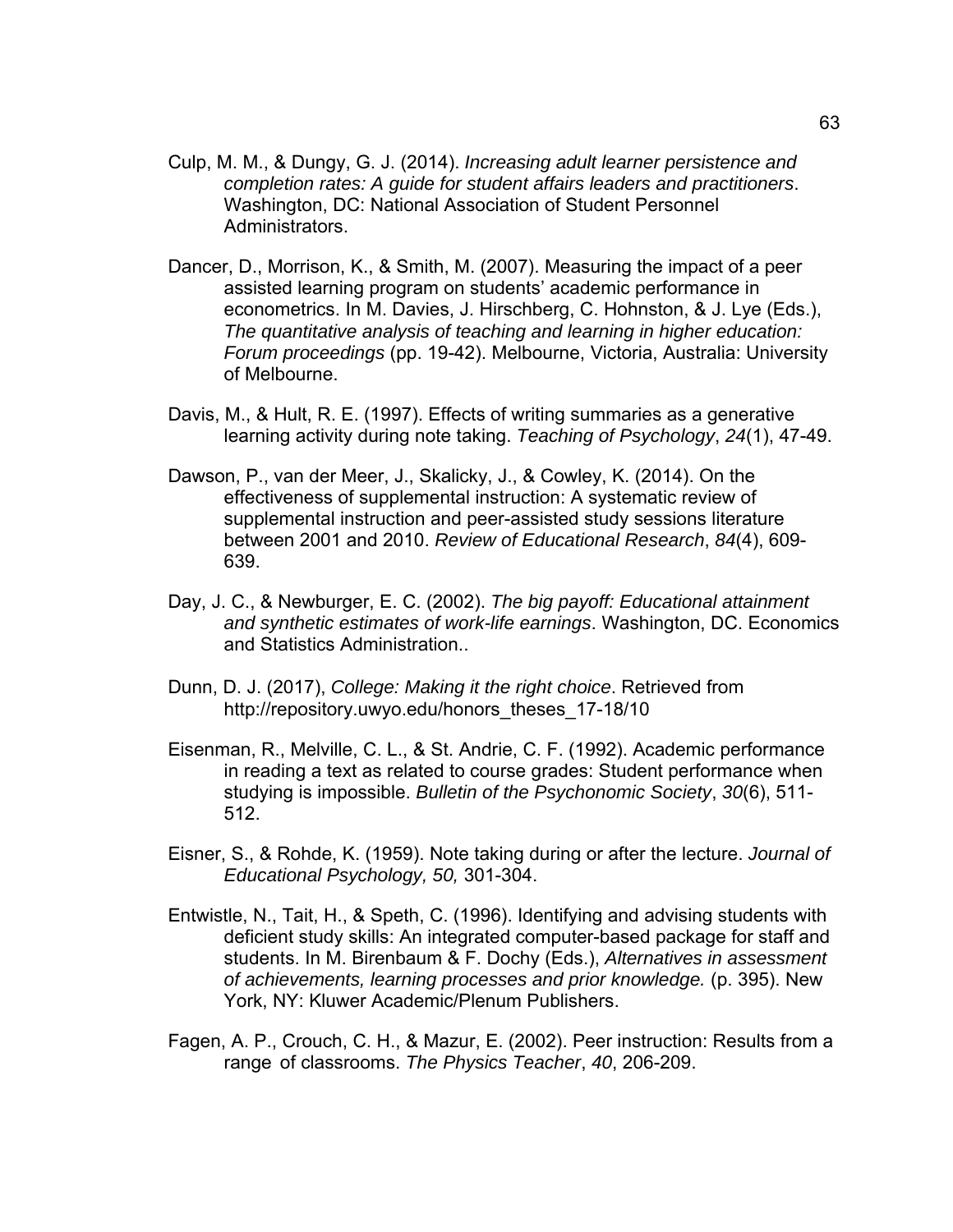- Fayowski, V., & MacMillan, P. D. (2008). An evaluation of the supplemental instruction programme in a first year calculus course. *International Journal of Mathematical Education in Science and Technology, 39*, 843-855.
- Fazal, S., Hussain, S., Majoka, M. I., & Masood, S. (2012). The role of study skills in academic achievement of students: A closer focus on gender. *Pakistan Journal of Psychological Research*, *27*(1), 37-51.
- Feldman, D. B., & Kubota, M. (2015). Hope, self-efficacy, optimism, and academic achievement: Distinguishing constructs and levels of specificity in predicting college grade-point average. *Learning and Individual Differences, 37*, 210-216.
- Francois, B. (2013). First-generation college students' descriptions of the experience of community college. *Dissertation Abstracts International Section A: Humanities and Social Sciences*, *73*(12-A), E.
- Fung, D., & Howe, C. (2012). Liberal studies in Hong Kong: A new perspective on critical thinking through group work. *Thinking Skills and Creativity*, *7*(2), 101-111.
- Gadzella, B. M., Goldston, J. T., & Zimmerman, M. L. (1977). Effectiveness of exposure to study techniques on college students' perceptions. *The Journal of Educational Research*, *71*(1), 26-30.
- Ganuza Hoaglund, Z. M. (2015). A continuum of persistence: Low-income and first-generation college students' perceptions of critical factors for postsecondary success. *Dissertation Abstracts International Section A: Humanities and Social Sciences*, *75*(7-A), E.
- Gattis, K. W. (2002). Responding to self-selection bias in assessments of academic support programs: A motivational control study of supplemental instruction. *Learning Assistance Review, 7*(2), 26-36.
- Gilbert, P. N., O'Brien, L. T., Garcia, D. M., & Marx, D. M. (2015). Not the sum of its parts: Decomposing implicit academic stereotypes to understand sense of fit in math and English. *Sex Roles*, *72*(1-2), 25-39.
- Golding, J. M., Wasarhaley, N. E., & Fletcher, B. (2012). The use of flashcards in an introduction to psychology class. *Teaching of Psychology*, *39*(3), 199- 202.
- Head, A. J., & Eisenberg, M. B. (2010). How today's college students use Wikipedia for course-related research. *First Monday, 15*(3), Retrieved from http://journals.uic.edu/ojs/index.php/fm/article/view/2830/2476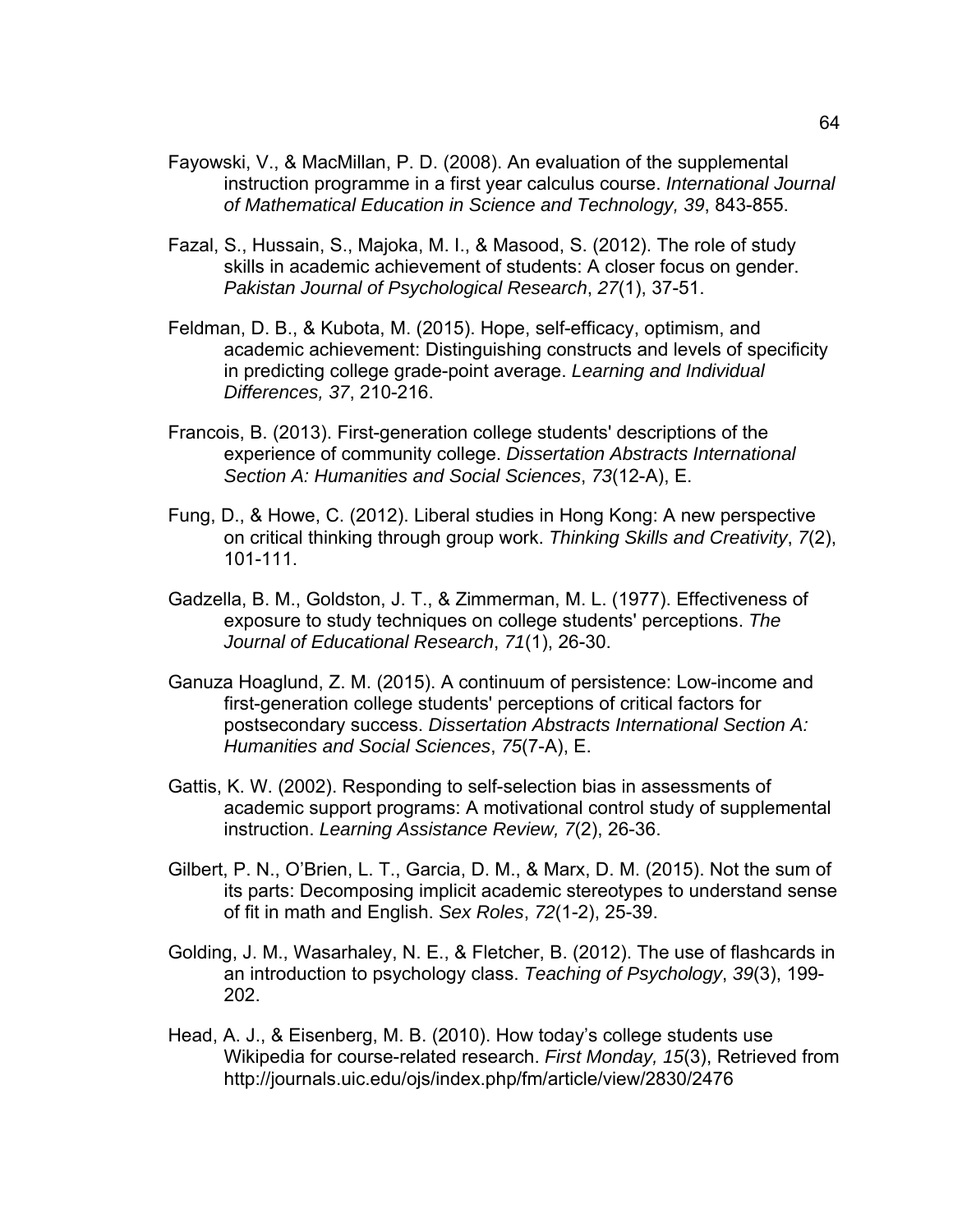- Hensen, K. A., & Shelley, M. C. (2003). The impact of supplemental instruction: Results from a large, public, Midwestern university. *Journal of College Student Development, 44*, 250-259.
- Hodges, R., Dochen, C., & Joy, D. (2001). Increasing students' success: When supplemental instruction becomes mandatory. *Journal of College Reading and Learning, 31*, 143-156.
- Høigaard, R., Kovač, V. B., Øverby, N. C., & Haugen, T. (2015). Academic selfefficacy mediates the effects of school psychological climate on academic achievement. *School Psychology Quarterly, 30*(1), 64-74.
- Hout, M. (2012). Social and economic returns to college education in the united states. *Annual Review of Sociology*, *38*, 379-400.
- Hoyert, M. S., & O'Dell, C. D. (2009). Goal orientation and academic failure in traditional and nontraditional aged college students. *College Student Journal*, *43*, 1052-1061
- Hu, J. (1999). An experimental research on the note-taking strategy of college students. *Psychological Science*, *22*(4), 377-378.
- Hussar, W. J., & Bailey, T. M. (2017). *Projections of education statistics to 2025 (NCES 2017-019).* Washington, DC: U.S. Department of Education, National Center for Education Statistics.
- Ishitani, T. T. (2003). A longitudinal approach to assessing attrition behavior among first-generation students: Time-varying effects of pre-college characteristics. *Research in Higher Education, 44,* 433–449.
- Jones, L. (1931). Class attendance and college marks. *School & Society*, *33*, 444-446.
- Jones, C. H. (1984). Interaction of absences and grades in a college course. *The Journal of Psychology: Interdisciplinary and Applied*, *116*(1), 133-136.
- Kiewra, K. A., & Benton, S. L. (1988). The relationship between informationprocessing ability and notetaking. *Contemporary Educational Psychology*, *13*(1), 33-44.
- Kiewra, K. A., Mayer, R. E., Christensen, M., Kim, S., & Risch, N. (1991). Effects of repetition on recall and note-taking: Strategies for learning from lectures. *Journal of Educational Psychology*, *81*(1), 120-123.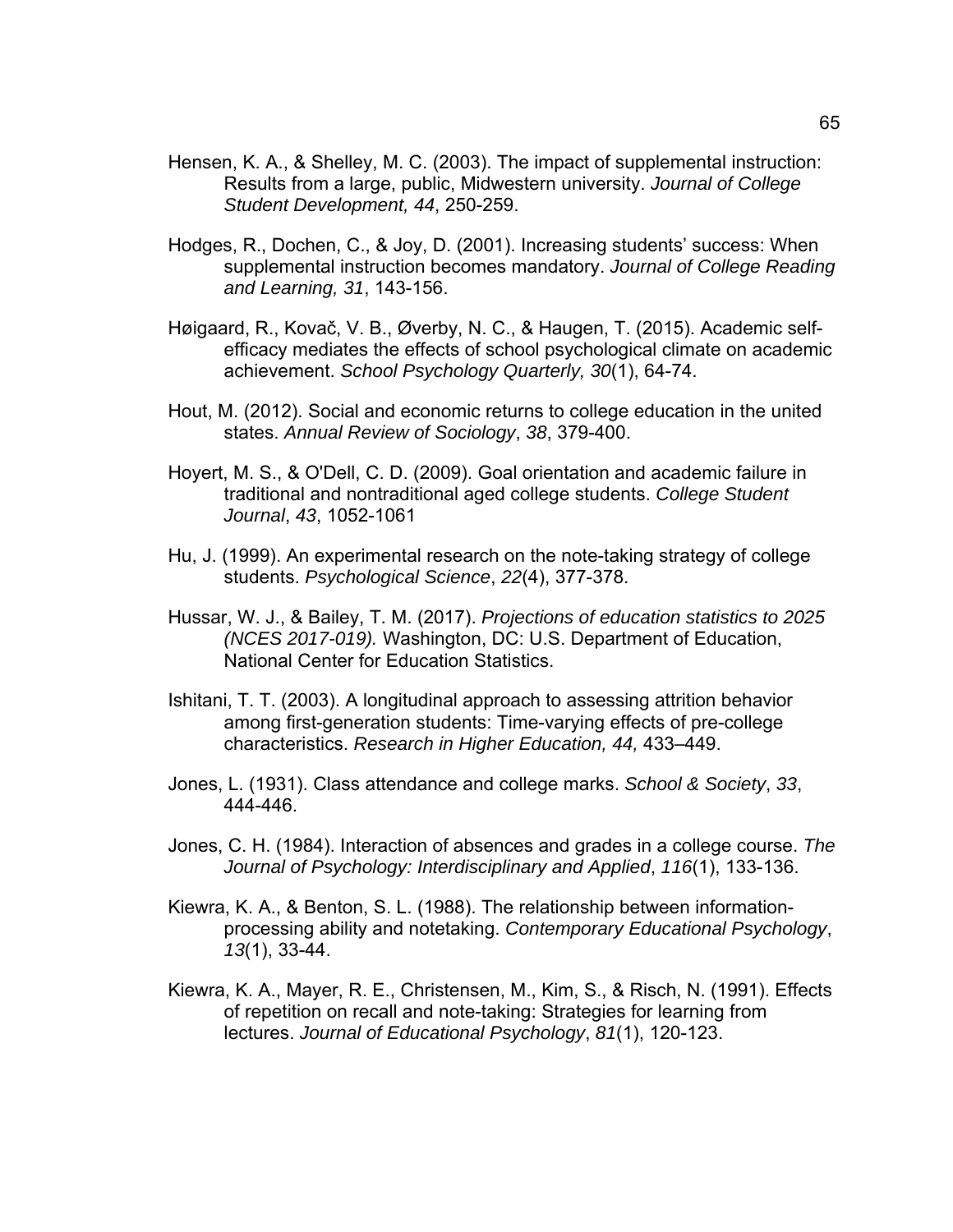- Kooloos, J. G. M., Klaassen, T., Vereijken, M., Van Kuppeveld, S., Bolhuis, S., & Vorstenbosch, M. (2011). Collaborative group work: Effects of group size and assignment structure on learning gain, student satisfaction and perceived participation. *Medical Teacher*, *33*(13), 983-988.
- Kobayashi, K. (2005). What limits the encoding effect of note-taking? A metaanalytic examination. *Contemporary Educational Psychology, 30,* 242- 262.
- Lasry, N., Mazur, E., & Watkins, J. (2008). Peer instruction: From Harvard to the two-year college. *American Journal of Physics*, *76*(11), 1066-1069.
- Lawson, T. J., Bodle, J. H., & McDonough, T. A. (2007). Techniques for increasing student learning from educational videos: Notes versus guiding questions. *Teaching of Psychology*, *34*(2), 90-93.
- Lenk, K., Rode, P., Fabian, L., Bernat, D., Klein, E., & Forster, J. (2012). Cigarette use among young adults: Comparisons between 2-year college students, 4-year college students, and those not in college. *Journal of American College Health*, *60*(4), 303-308.
- Lloyd, M. E., & Eastman, E. M. (1977). Performance on study-guide and non– study- guide test questions as a function of study guide availability. *Journal of Personalized Instruction*, *2*(2), 80-83.
- MacQuarrie, S., Howe, C., & Boyle, J. (2012). Exploring the characteristics of small groups within science and English secondary classrooms. *Cambridge Journal of Education*, *42*(4), 527-546.
- Mahdi, A. E. (2006). Introducing peer-supported learning approach to tutoring in engineering and technology courses. *International Journal of Electrical Engineering Education, 43*, 277-287.
- *Martin, D.C., & Arendale, D. R. (1990). Supplemental instruction: Improving student performance, increasing student persistence. Kansas City MO: University of Missouri.*
- Mattison, H. (2013). Why underprepared students drop out of college. *Dissertation Abstracts International Section A: Humanities and Social Sciences*, *73*(12-A),
- McLean, M., Van Wyk, J. M., Peters-Futre, E. M., & Higgins-Opitz, S. B. (2006). The small group in problem-based learning: more than a cognitive 'learning' experience for first-year medical students in a diverse population. *Medical Teacher*, *28*(4), 94-103.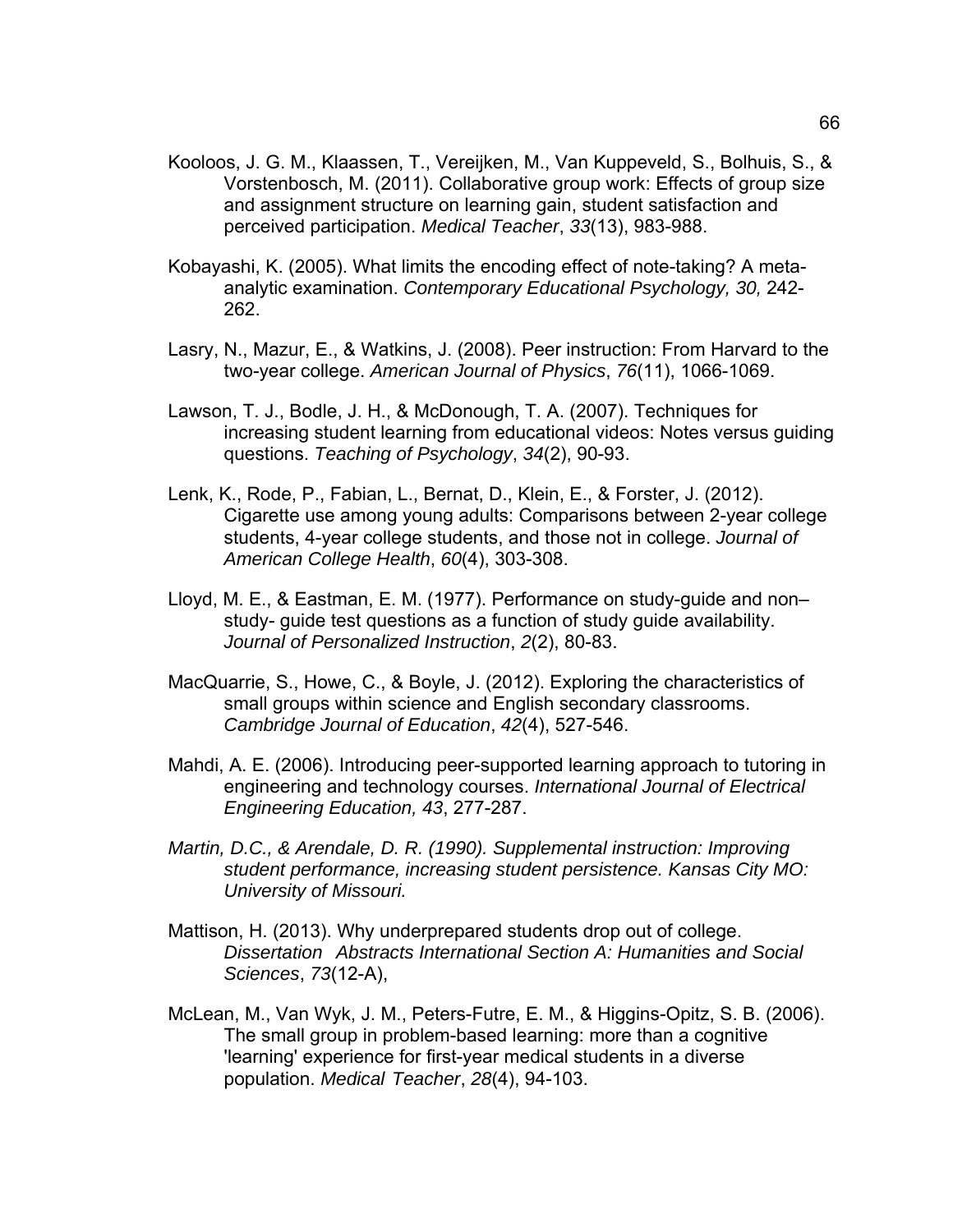- Mehta, S. S., Newbold, J. J., & O'Rourke, M. A. (2011). Why do first-generation students fail? *College Student Journal*, *45*(1), 20-35.
- Merrill, M. D., & Gilbert, C. G. (2008). Effective peer interaction in a problemcentered instructional strategy. *Distance Education*, *29*(2), 199-207.
- Miller, H. E. (2015). Life gets in the way: A qualitative study of what nontraditional students view as life stressors. *Dissertation Abstracts International Section A: Humanities and Social Sciences*, *75*(11-A), E.
- Miller, V., Oldfield, E., & Bulmer, M. (2004). Peer assisted study sessions (PASS) in first year chemistry and statistics courses: Insights and evaluations. In I. Johnston (Ed.), *2004 National UniServe Conference* (pp. 30-35). Sydney, New South Wales, Australia: UniServe Science.
- Moore, R., & LeDee, O. (2006). Supplemental instruction and the performance of developmental education students in an introductory biology course. *Journal of College Reading and Learning, 36*(2), 9-20.
- Moos, D. C. (2009). Note-taking while learning hypermedia: Cognitive and motivational considerations. *Computers in Human Behavior*, *25*(5), 1120- 1128.
- Narjaikaew, P., Emarat, N., & Cowie, B. (2009). The effect of guided note taking during lectures on Thai university students' understanding of electromagnetism. *Research in Science & Technological Education*, *27*(1), 75-94.
- Ogden, P., Thompson, D., Russell, A., & Simons, C. (2003). Supplemental instruction: Short- and long-term impact. *Journal of Developmental Education, 26*(3), 2-8.
- Oreopoulos, P., & Salvanes, K. G. (2011). Priceless: The nonpecuniary benefits of schooling. *Journal of Economic Perspectives*, *25*(1), 159-184.
- Owen, S. V., & Froman, R. D. (1988, April). *Development of a college academic self-efficacy scale*. Paper presented at the 1annual meeting of the National Council on Measurement in Education, New Orleans, LA.
- Papa, L. A. (2015). The impact of academic and teaching self-efficacy on student engagement and academic outcomes. Retrieved from http://digitalcommons.usu.edu/etd/4361
- Parkinson, M. (2009). The effect of peer assisted learning support (PALS) on performance in mathematics and chemistry. *Innovations in Education and Teaching International*, *46*(4), 381-392.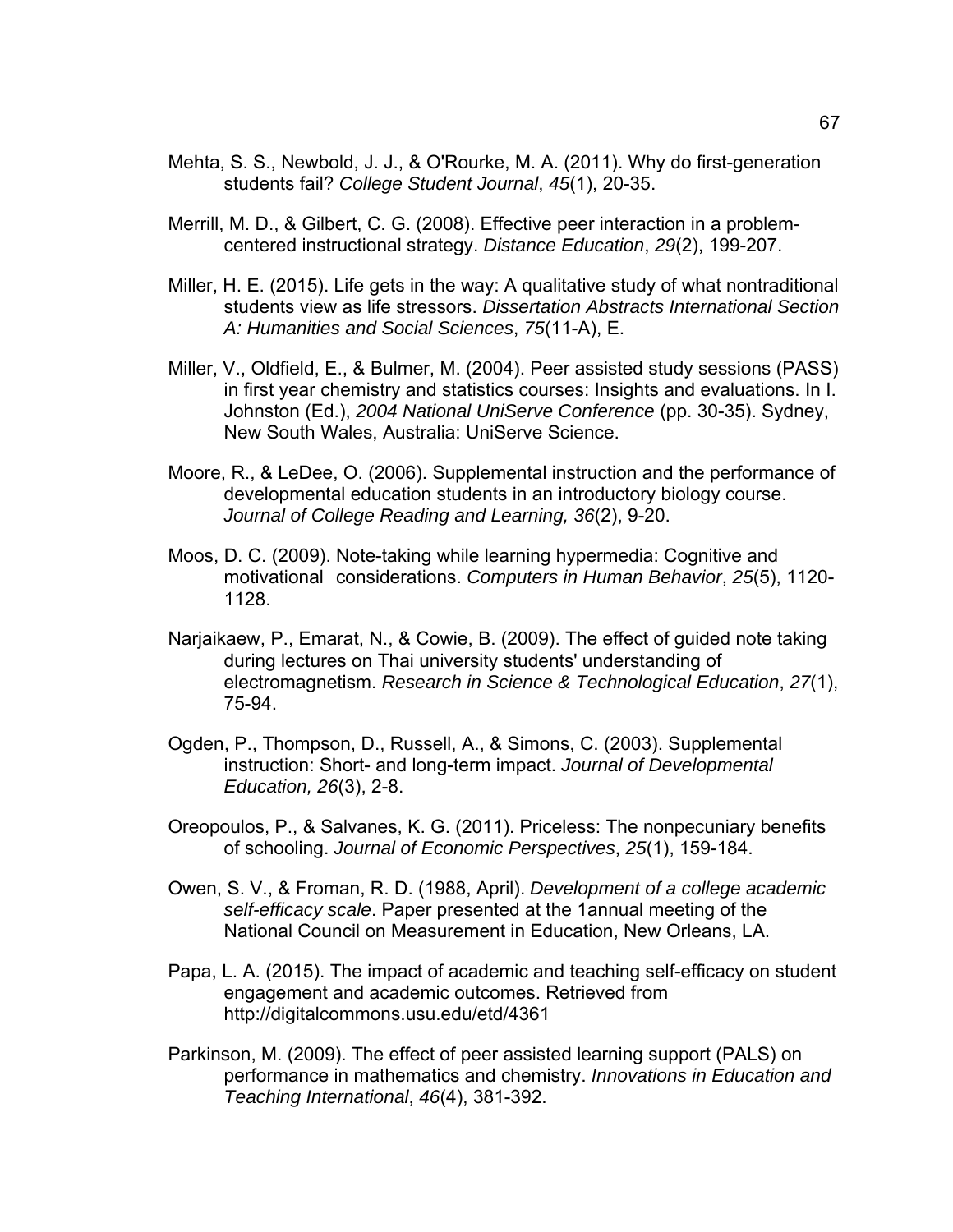- Peguero, A. A., & Shaffer, K. A. (2015). Academic self-efficacy, dropping out, and the significance of inequality. *Sociological Spectrum, 35*(1), 46-64.
- Peterfreund, A. R., Rath, K. A., Xenos, S. P., & Bayliss, F. (2008). The impact of supplemental instruction on students in STEM courses: Results from San Francisco State University. *Journal of College Student Retention: Research, Theory and Practice, 9*, 487-503.
- Peverly, S. T., Brobst, K. E., Graham, M., & Shaw, R. (2003). College adults are not good at self-regulation: A study on the relationship of self-regulation, note taking, and test taking. *Journal of Educational Psychology*, *95*(2), 335-346.
- Phelps, J. M., & Evans, R. (2006). Supplemental instruction in developmental mathematics. *Community College Enterprise, 12*(1), 21-37.
- Phillips, L. S. (2013). Retention of nontraditional students in the face-to-face, online, and hybrid delivery methods in higher education. *Dissertation Abstracts International Section A: Humanities and Social Sciences*, *74*(6- A), E.
- Raisman, N. (2013). *The cost of college attrition at four-year colleges and universities*. Retrieved from http://www.educationalpolicy.org/pdf/ 1302\_PolicyPerspectives.pdf
- Rani, A. J., Mythili, S. V., Devi, A. J. M., Shanthi, B., & Kalaiselvi, V. S. (2013). Teaching biochemistry using flash cards. *Medical Teacher*, *35*(7), 610.
- Rath, K. A., Peterfreund, A. R., Xenos, S. P., Bayliss, F., & Carnal, N. (2007). Supplemental instruction in Introductory Biology I: Enhancing the performance and retention of underrepresented minority students. *CBE-Life Sciences Education, 6*, 203-216.
- Reid, M. J., & Moore, J. L. I. (2008). College readiness and academic preparation for postsecondary education: Oral histories of first-generation urban college students. *Urban Education*, *43*(2), 240-261.
- Rockinson-Szapkiw, A. J., Courduff, J., Carter, K., & Bennett, D. (2013). Electronic versus traditional print textbooks: A comparison study on the influence of university students' learning. *Computers & Education*, *63*, 259-266.
- Rogers, L., & Hallam, S. (2006). Gender differences in approaches to studying for the GCSE among high-achieving pupils. *Educational Studies*, *32*(1), 59-71.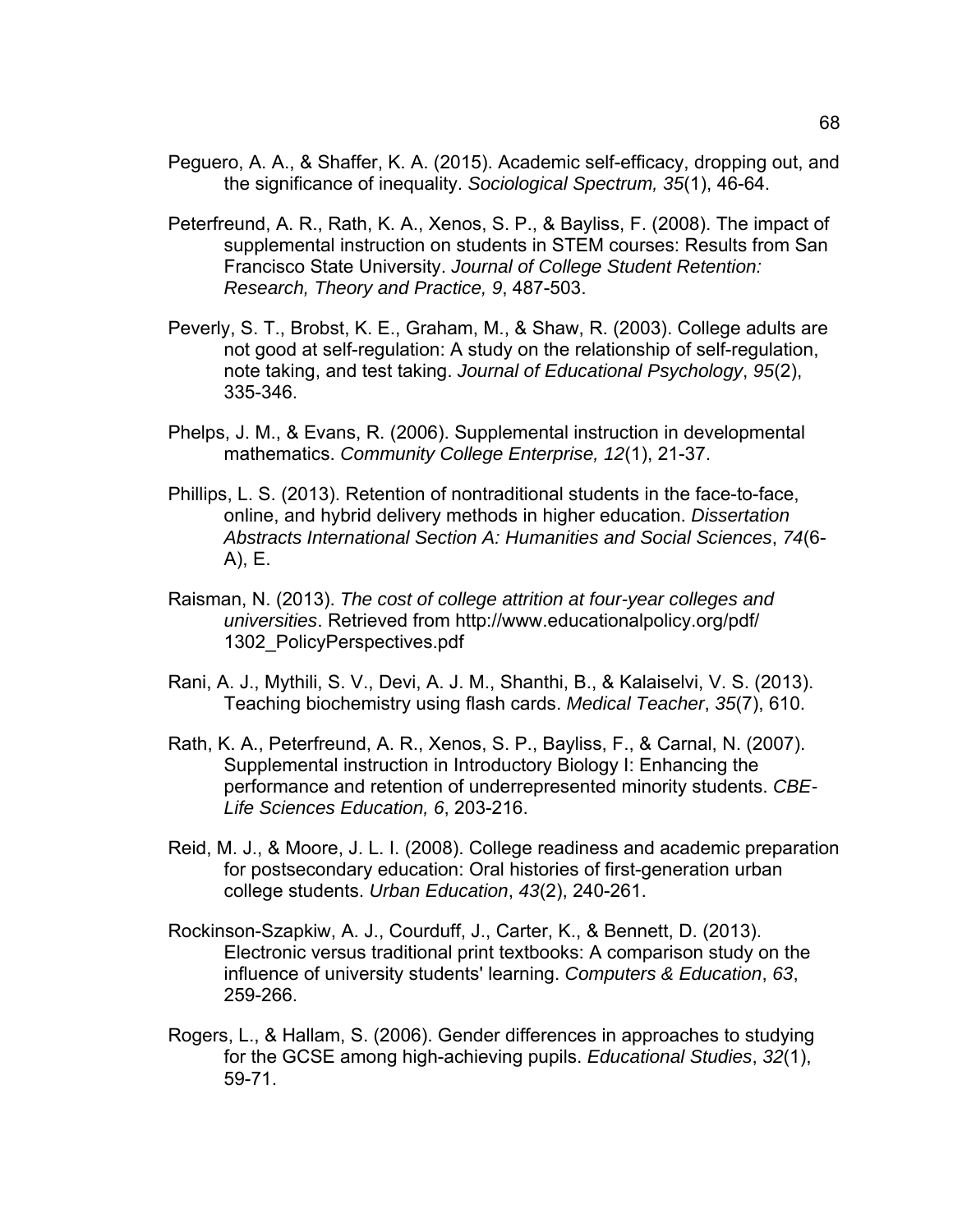- Sanders, L., Sander, P., & Mercer, J. (2009). Rogue males? approaches to study and academic performance of male psychology students. *Psychology Teaching Review*, *15*(1), 3-17.
- Schwalbe, M. (2013). Review of learning the hard way: Masculinity, place, and the gender gap in education. *American Journal of Sociology*, *119*(1), 295- 297.
- Sikorski, J. F., Rich, K., Saville, B. K., Buskist, W., Drogan, O., & Davis, S. F. (2002). Student use of introductory texts: Comparative survey findings from two universities. *Teaching of Psychology*, *29*(4), 312-313.
- Slotte, V., Lonka, K., & Lindblom-Ylänne, S. (2001). Study-strategy use in learning from text: Does gender make any difference? *Instructional Science*, *29*(3), 255-272.
- Snyder, S. (2014). A phenomenological study of how high school advanced placement classes prepared first-generation college students for postsecondary education. *Dissertation Abstracts International Section A: Humanities and Social Sciences*, *74*(9-A), E.
- Sokolove, P. G., & Marbach-Ad, G. (1999). The benefits of out-of-class group study for improving student performance on exams: A comparison of outcomes in active-learning and traditional college biology classes. *Journal of Excellence in College Teaching*, *10*(3), 49-67.
- Stansbury, S. (2001). Accelerated learning groups enhance supplemental instruction for at-risk students. *Journal of Educational Studies, 54*, 89-102.
- Stephens, N. M., Fryberg, S. A., Markus, H. R., Johnson, C. S., & Covarrubias, R. (2012). Unseen disadvantage: How American universities' focus on independence undermines the academic performance of first-generation college students. *Journal of Personality and Social Psychology*, *102*(6), 1178-1197.
- Stinebrickner, R., & Stinebrickner, T. (2014). Academic performance and college dropout: Using longitudinal expectations data to estimate a learning model. *Journal of Labor Economics*, *32*(3), 601-644.
- Sweller, J. (1988). Cognitive load during problem solving: Effects on learning. *Cognitive Science, 12,* 257-285.
- Taylor, L. A. (2012). Cutting class harms grades. *Decision Sciences Journal of Innovative Education*, *10*(1), 49-61.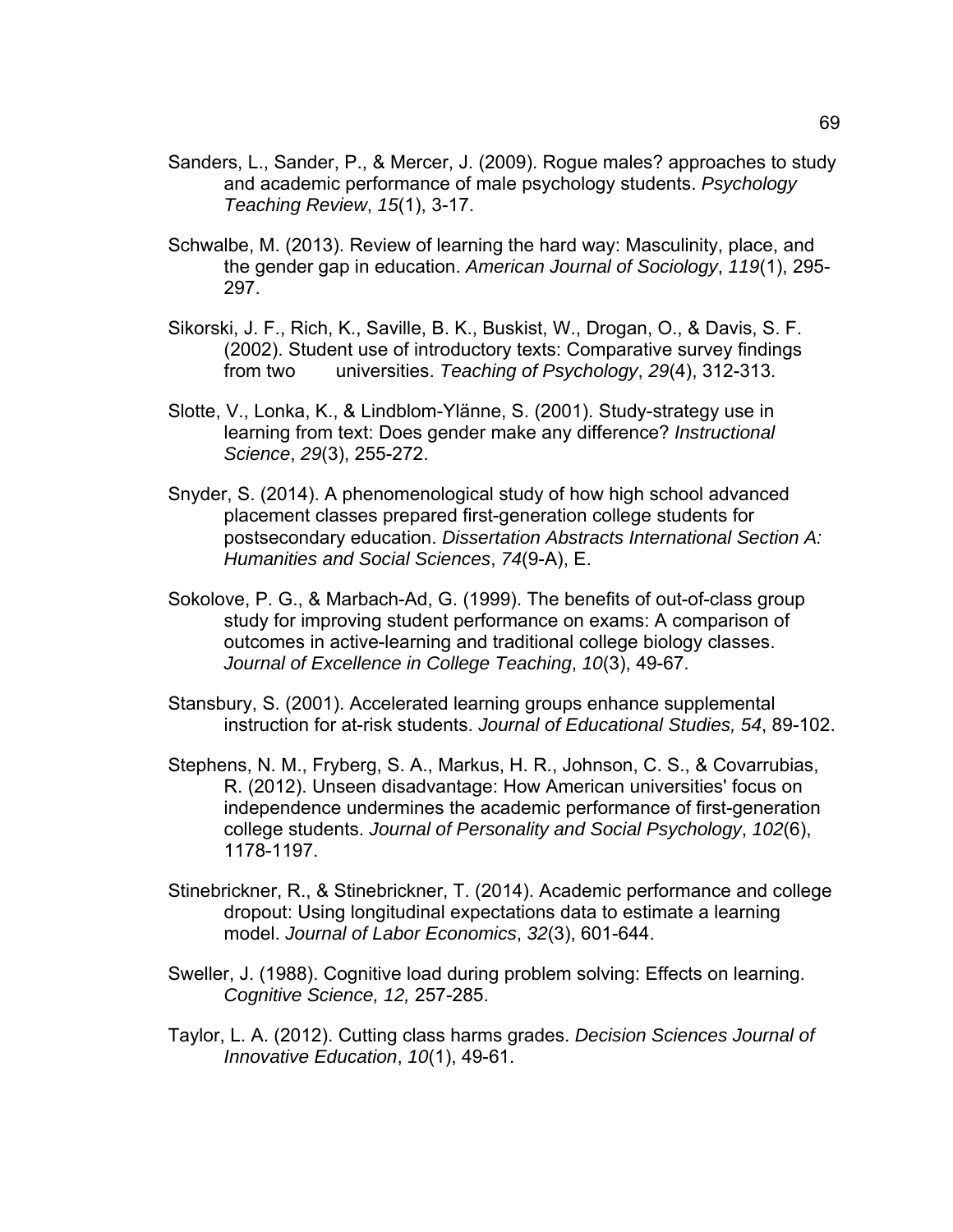- Terpend, R., Gattiker, T. F., & Lowe, S. E. (2014). Electronic textbooks: Antecedents of students' adoption and learning outcomes. *Decision Sciences Journal of Innovative Education*, *12*(2), 149-173.
- Torres, L. H., Fernández, G. J., & Vázquez, A. C. (2011). Learning in university students in the first and last year of psychology and education degrees. *Electronic Journal of Research in Educational Psychology*, *9*(2), 659-692.
- U.S. Census Bureau. (2014). *Historical income tables: Households.* Washington, DC: U.S. Department of Commerce*.* Retrieved from http://www.census. gov/hhes/www/income/data/historical/household/index.html
- U.S. Department of Education. (2015). *Fast facts: Back to school statistics.* Retrieved from http://nces.ed.gov/ fastfacts/display.asp?id=372
- U.S. Department of Education. (2017). *The condition of education 2017: Undergraduate retention and graduation rates.* Retrieved form https://nces.ed.gov/programs/coe/ indicator\_ctr.asp
- Utah System of Higher Education. (2015). *Compared with nation, Utah has high rate of nontraditional students*. Retrieved from http://higheredutah.org/ compared-with-nation-utah-has-high-rate-of-nontraditional-students/
- Van Blerkom, M. L. (1992). Class attendance in undergraduate courses. *The Journal of Psychology: Interdisciplinary and Applied*, *126*(5), 487-494.
- Wandersee, J. H. (1988). Ways students read texts. *Journal of Research in Science Teaching*, *25*(1), 69-84.
- Wang, C. W., & Neihart, M. (2015). Academic self-concept and academic selfefficacy: Self-beliefs enable academic achievement of twice-exceptional students. *Roeper Review: A Journal on Gifted Education, 37*(2), 63-73.
- Willoughby, T., Wood, E., McDermott, C., & McLaren, J. (2000). Enhancing learning through strategy instruction and group interaction: Is active generation of elaborations critical? *Applied Cognitive Psychology*, *14*, 19- 30.
- Winstone, N., & Bretton, H. (2013). Strengthening the transition to university by confronting the expectation-reality gap in psychology undergraduates. *Psychology Teaching Review*, *19*(2), 2-14.
- Wisely, L. W. (2014). Relationships between college knowledge and collegegoing beliefs of eighth grade students. *Dissertation Abstracts International Section A: Humanities and Social Sciences*, *75*(1-A), E.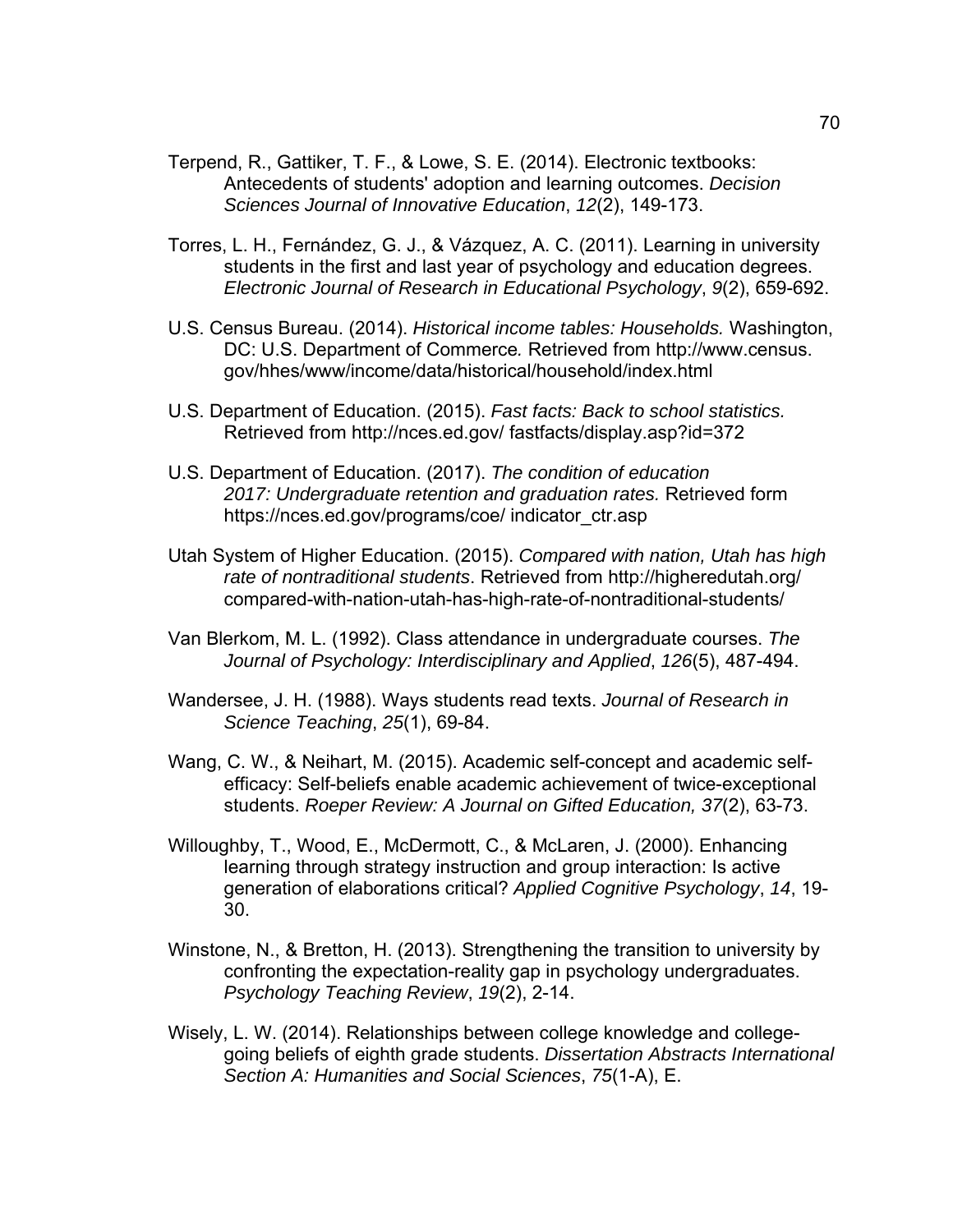- Wright, G. L., Wright, R. R., & Lamb, C. E. (2002). Developmental mathematics education and supplemental instruction: Pondering the potential. *Journal of Developmental Education, 26*(1), 30-35.
- Zazulia, A. R., & Goldhoff, P. (2014). Faculty and medical student attitudes about preclinical classroom attendance. *Teaching and Learning in Medicine*, *26*(4), 327-334.
- Zeisman, G. S. (2013). First-generation student success after academic warning: An exploratory analysis of academic integration, personal adjustment, family and social adjustment and psychological factors. *Dissertation Abstracts International Section A: Humanities and Social Sciences*, *74*(1- A), E.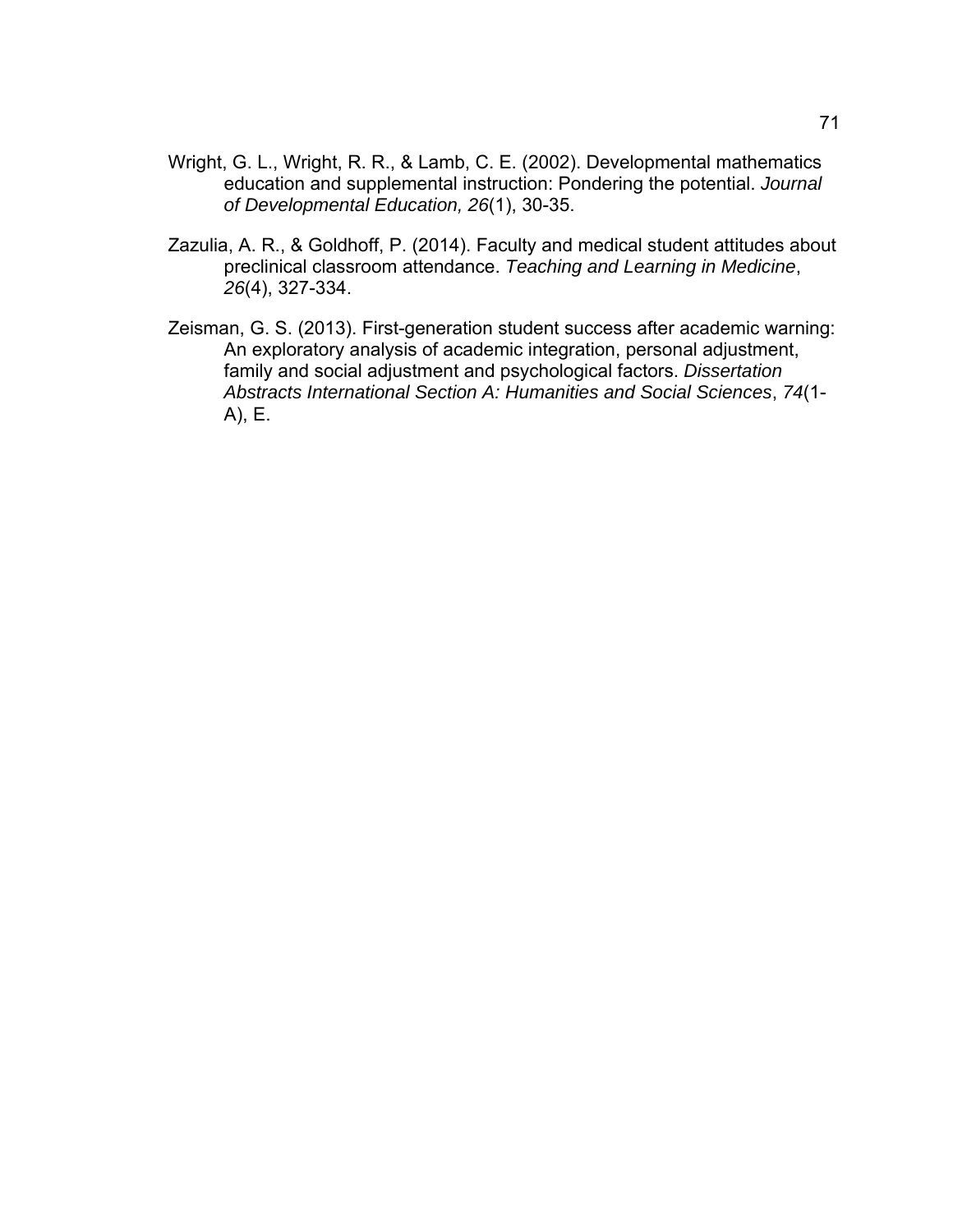APPENDICES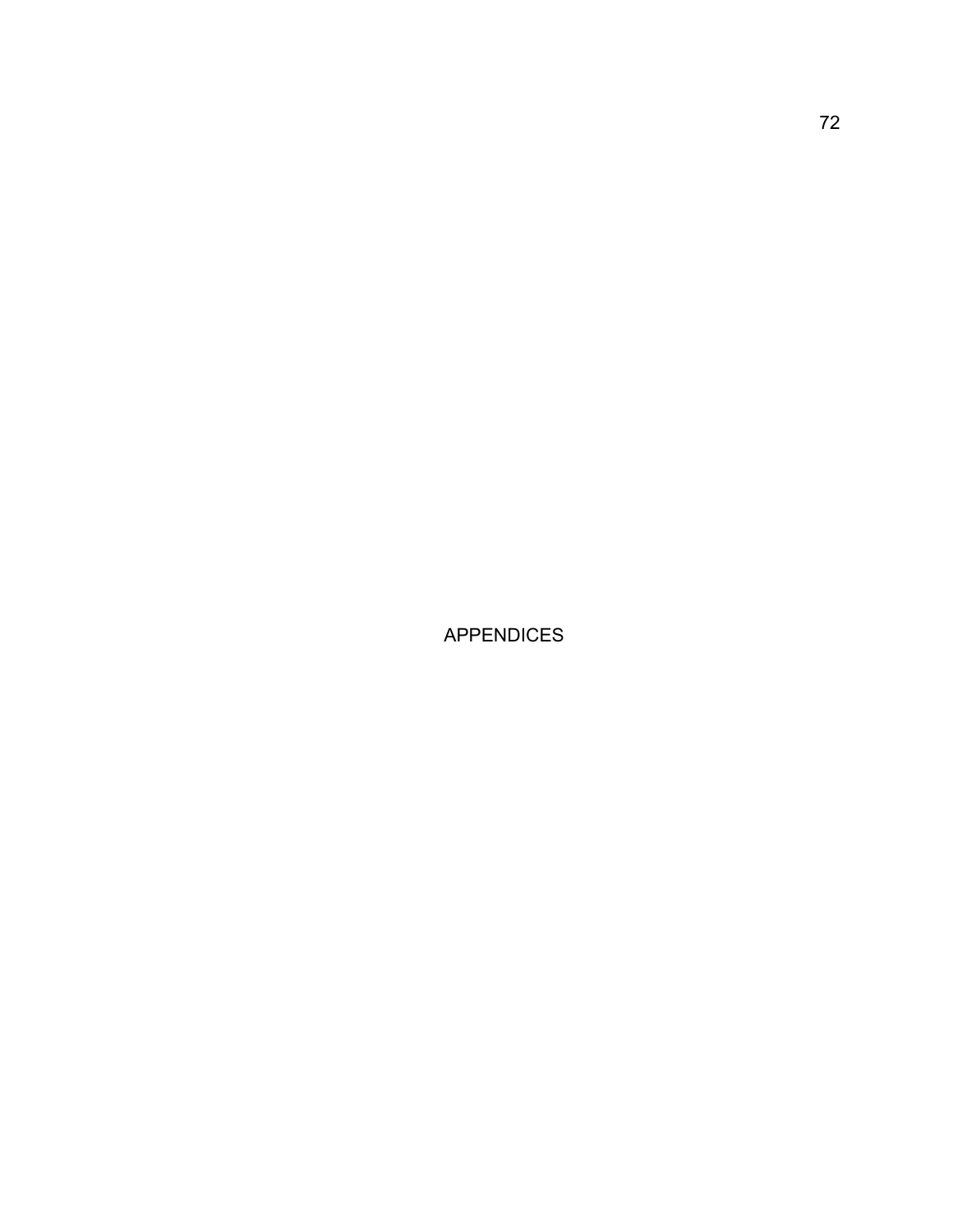Appendix A

College Student Study Behaviors and Resources Survey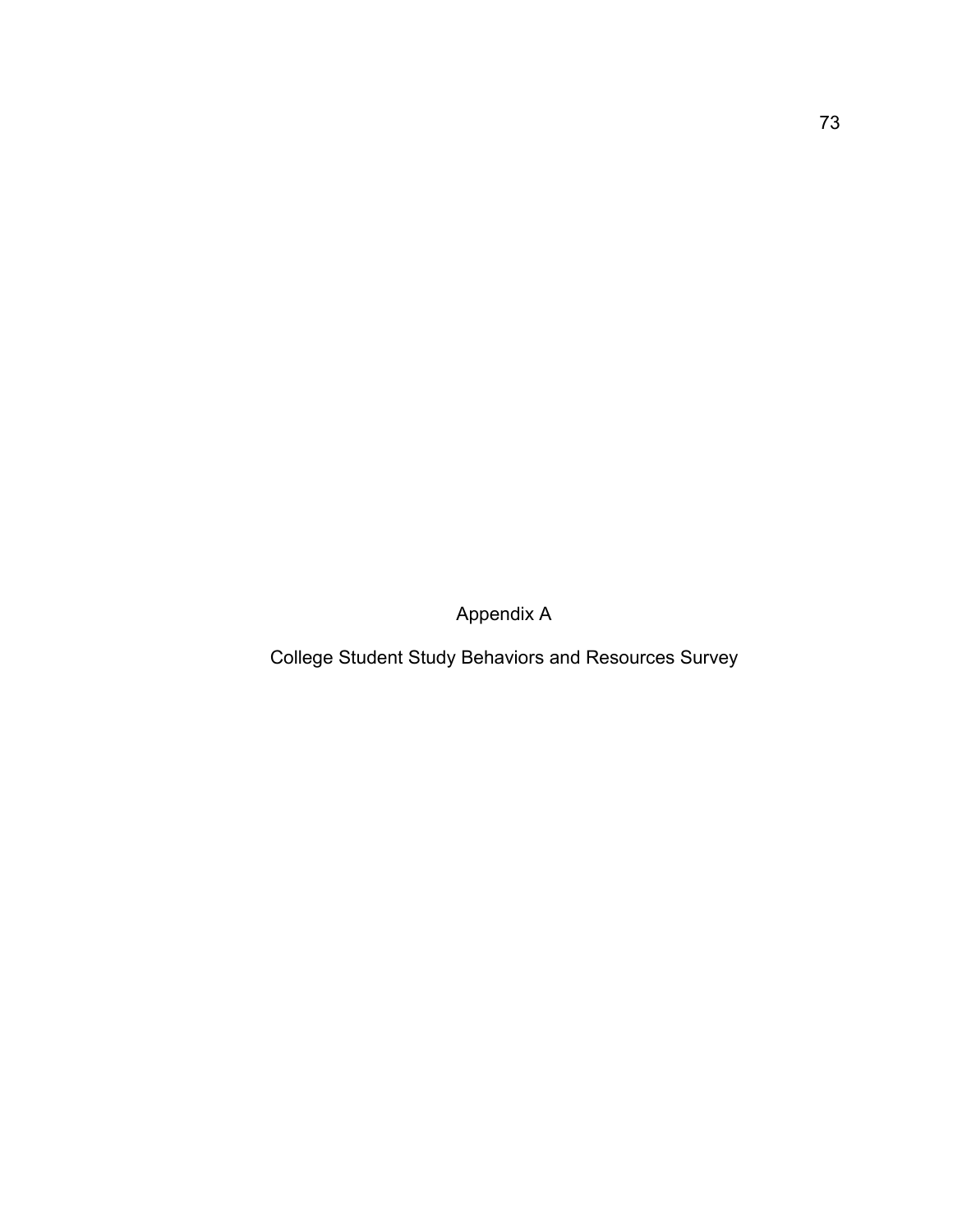## Q1: To prepare for this final exam only, did you...

|                                                                                           | Yes $(1)$ | No(2) |
|-------------------------------------------------------------------------------------------|-----------|-------|
| attend class? (1)                                                                         | ( )       |       |
| use your textbook? (2)                                                                    |           |       |
| take notes? $(3)$                                                                         |           |       |
| review your notes? (4)                                                                    |           |       |
| review PowerPoint lecture slides? (5)                                                     |           |       |
| attend student instruction (SI) sessions? (6)                                             |           |       |
| study with your classmates as a group? (7)                                                |           |       |
| use a study guide? (8)                                                                    |           |       |
| use flashcards? (9)                                                                       |           |       |
| use course electronic resources (textbook software,<br>Learn Smart, Mind Tap, etc.)? (10) |           |       |
| use course-alternative electronic resources (YouTube,<br>Wikipedia, Google, etc.)? (11)   |           |       |

Answer If To prepare for this final exam only, did you... attend class? – Yes Is **Selected** 

Q2: What percentage of the total class sessions did you attend since your last exam?

 $Your % (1)$ 

Answer If To prepare for this final exam only, did you... attend class? – Yes Is **Selected** 

Q3: How effective was attending class to help you prepare for this exam?

- Very Effective (1)
- $\bigcirc$  Effective (2)
- $\bigcirc$  Neither Effective nor Ineffective (3)
- $\bigcirc$  Ineffective (4)
- $\circ$  Very Ineffective (5)

Answer If To prepare for this final exam only, did you... use you textbook? – Yes Is Selected

Q4: Of the total textbook material covered for this exam, what percentage did you review?

\_\_\_\_\_\_ Your % (1)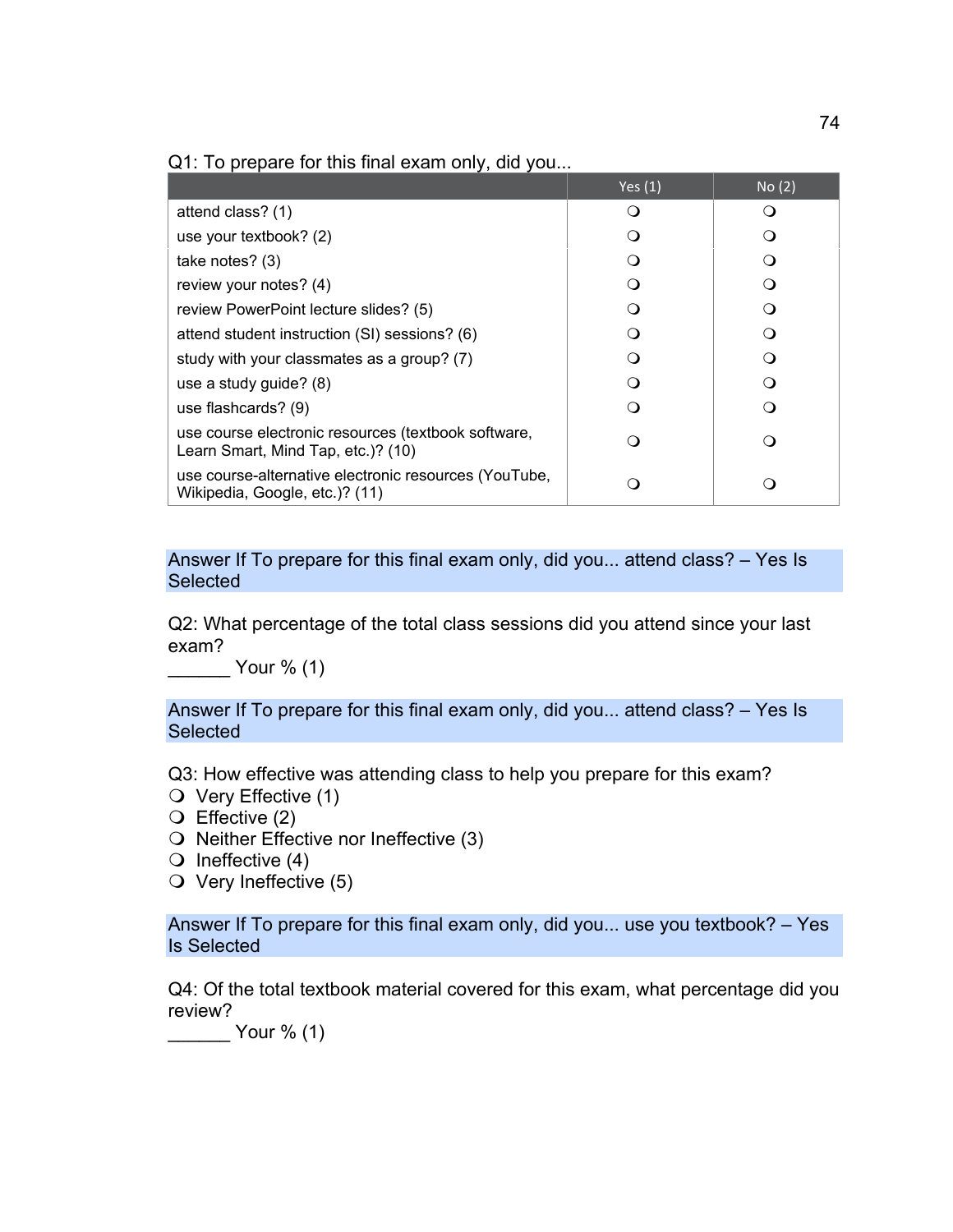Answer If To prepare for this final exam only, did you... use you textbook? – Yes Is Selected

Q5: For this exam, how many hours did you spend studying your textbook? (type in a number below)

Answer If To prepare for this final exam only, did you... use you textbook? – Yes Is Selected

Q6: How effective was reviewing the textbook to help you prepare for this exam?

- Very Effective (1)
- Effective (2)
- $\bigcirc$  Neither Effective nor Ineffective (3)
- $\bigcirc$  Ineffective (4)
- $\circ$  Very Ineffective (5)

Answer If To prepare for this final exam only, did you... take notes? – Yes Is **Selected** 

Q7: Since your last exam, what percentage of the total course content did you take notes on?

\_\_\_\_\_\_ Your % (1)

Answer If To prepare for this final exam only, did you... take notes? – Yes Is **Selected** 

Q8: How effective was taking notes to help you prepare for this exam?

- $\bigcirc$  Very Effective (1)
- Effective (2)
- $\bigcirc$  Neither Effective nor Ineffective (3)
- $\bigcirc$  Ineffective (4)
- $\circ$  Very Ineffective (5)

Answer If To prepare for this final exam only, did you... review your notes? – Yes Is Selected

Q9: How many hours did you spend reviewing your notes to prepare for this exam? (type in a number below)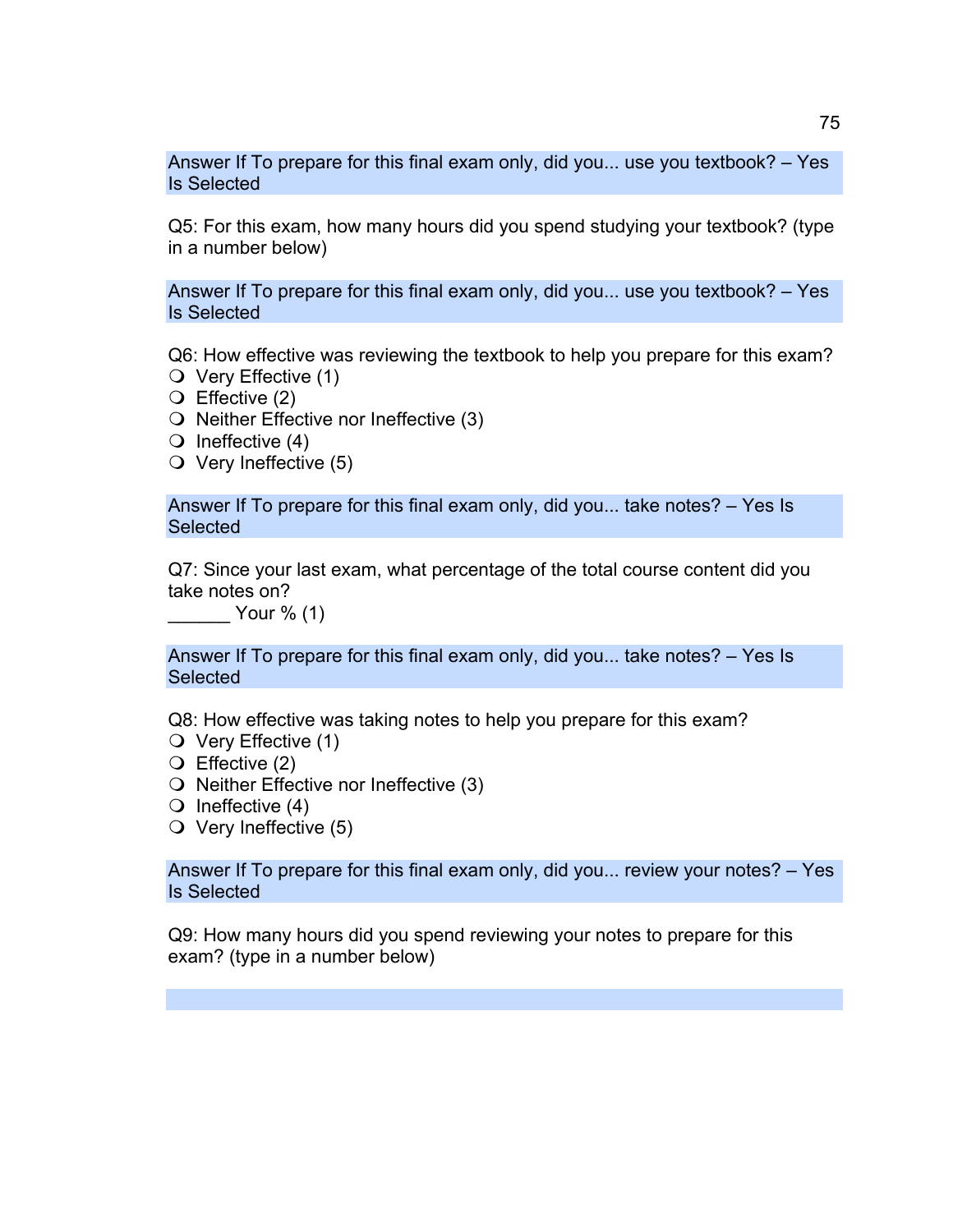Answer If To prepare for this final exam only, did you... review your notes? – Yes Is Selected

Q10: How effective was reviewing your notes to help you prepare for this exam? Very Effective (1)

- 
- Effective (2)
- $\bigcirc$  Neither Effective nor Ineffective (3)
- $\bigcirc$  Ineffective (4)
- $\circ$  Very Ineffective (5)

Answer If To prepare for this final exam only, did you... review PowerPoint lecture slides? – Yes Is Selected

Q11: For this final exam, what percentage of the total PowerPoint Lecture Slides did you review?

 $\frac{1}{2}$  Your % (1)

Answer If To prepare for this final exam only, did you... review PowerPoint lecture slides? – Yes Is Selected

Q12: To study for this exam, how many hours did you spend reviewing the PowerPoint lecture slides? (type in a number below)

Answer If To prepare for this final exam only, did you... review PowerPoint lecture slides? – Yes Is Selected

Q13: How effective was reviewing PowerPoint lecture slides to help you prepare for this exam?

- $\bigcirc$  Very Effective (1)
- $\bigcirc$  Effective (2)
- $\bigcirc$  Neither Effective nor Ineffective (3)
- $\bigcirc$  Ineffective (4)
- $\circ$  Very Ineffective (5)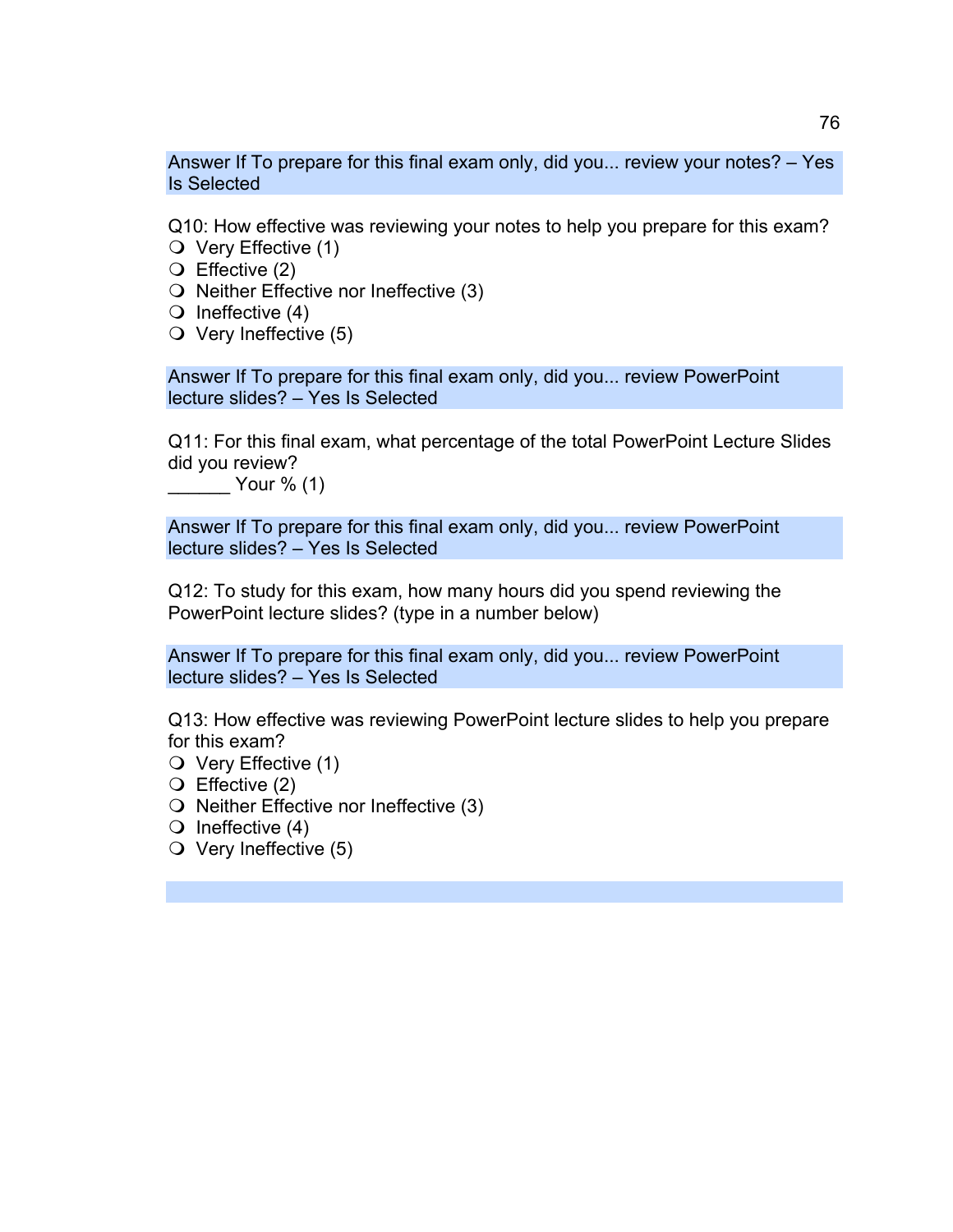Answer If To prepare for this final exam only, did you... attend student instruction (SI) sessions? – Yes Is Selected

Q14: Since your last exam, how many student instruction (SI) sessions did you attend?

- $\bigcirc$  1 SI session (1)
- 2 SI sessions (2)
- 3 SI sessions (3)
- $\bigcirc$  4 SI sessions (4)
- $\bigcirc$  5 SI sessions (5)
- $\bigcirc$  6 SI sessions (6)
- 7 SI sessions (7)
- $\bigcirc$  8 SI sessions (8)
- $\bigcirc$  9 SI sessions (9)
- $\bigcirc$  10+ SI sessions (10)

Answer If To prepare for this final exam only, did you... attend student instruction (SI) sessions? – Yes Is Selected

Q15: How effective was attending student instruction (SI) sessions to help you prepare for this exam?

- O Very Effective (1)
- $\bigcirc$  Effective (2)
- $\bigcirc$  Neither Effective nor Ineffective (3)
- $\bigcirc$  Ineffective (4)
- $\circ$  Very Ineffective (5)

Answer If To prepare for this final exam only, did you... study with your classmates as a group? – Yes Is Selected

Q16: To study for this exam, how many times did you study with your classmates as a group? (type in a number below)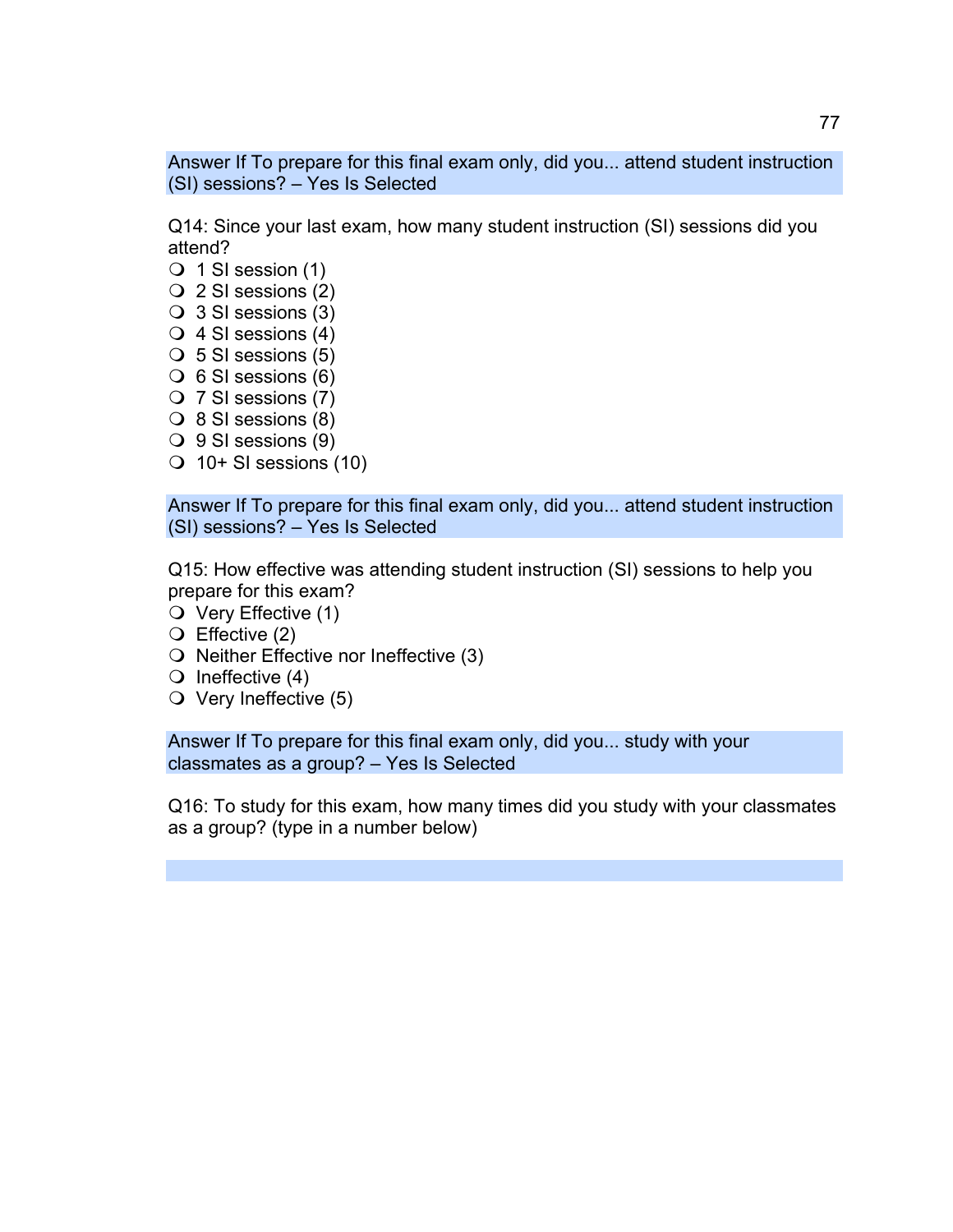Answer If To prepare for this final exam only, did you... study with your classmates as a group? – Yes Is Selected

Q17: Since your last exam, how many total hours did you spend studying with your classmates in groups?

- $\bigcirc$  1 hour (1)
- $\bigcirc$  2 hours (2)
- $\bigcirc$  3 hours (3)
- $\bigcirc$  4 hours (4)
- $\bigcirc$  5 hours (5)
- $\bigcirc$  6 hours (6)
- $\bigcirc$  7 hours (7)
- $\bigcirc$  8 hours (8)
- $\bigcirc$  9 hours (9)
- $\bigcirc$  10+ hours (10)

Answer If To prepare for this final exam only, did you... study with your classmates as a group? – Yes Is Selected

Q18: How many people, including yourself, were in your study group? (on average, if you met more than once)

- $Q_2(1)$
- $Q_3(2)$
- $Q_4(3)$
- $\bigcirc$  5 (4)
- $\bigcirc$  6 (5)
- $Q 7 (6)$
- $Q 8 (7)$
- $Q_{9(8)}$
- $Q$  10+ (9)

Answer If To prepare for this final exam only, did you... study with your classmates as a group? – Yes Is Selected

Q19: How did you and your group members study together? (check all that apply)

- $\Box$  We quizzed each other on key terms (1)
- $\Box$  We took turns reading the text book (2)
- $\Box$  We reviewed each others' notes (3)
- $\Box$  We explained concepts to each other (4)
- $\Box$  We used online resources (5)
- $\Box$  We reviewed the lecture slides (6)
- $\Box$  We used flashcards (7)
- $\Box$  We went over study guides (9)
- $\Box$  We did a basic review of the text book (10)
- $\Box$  Other (Specify): (8)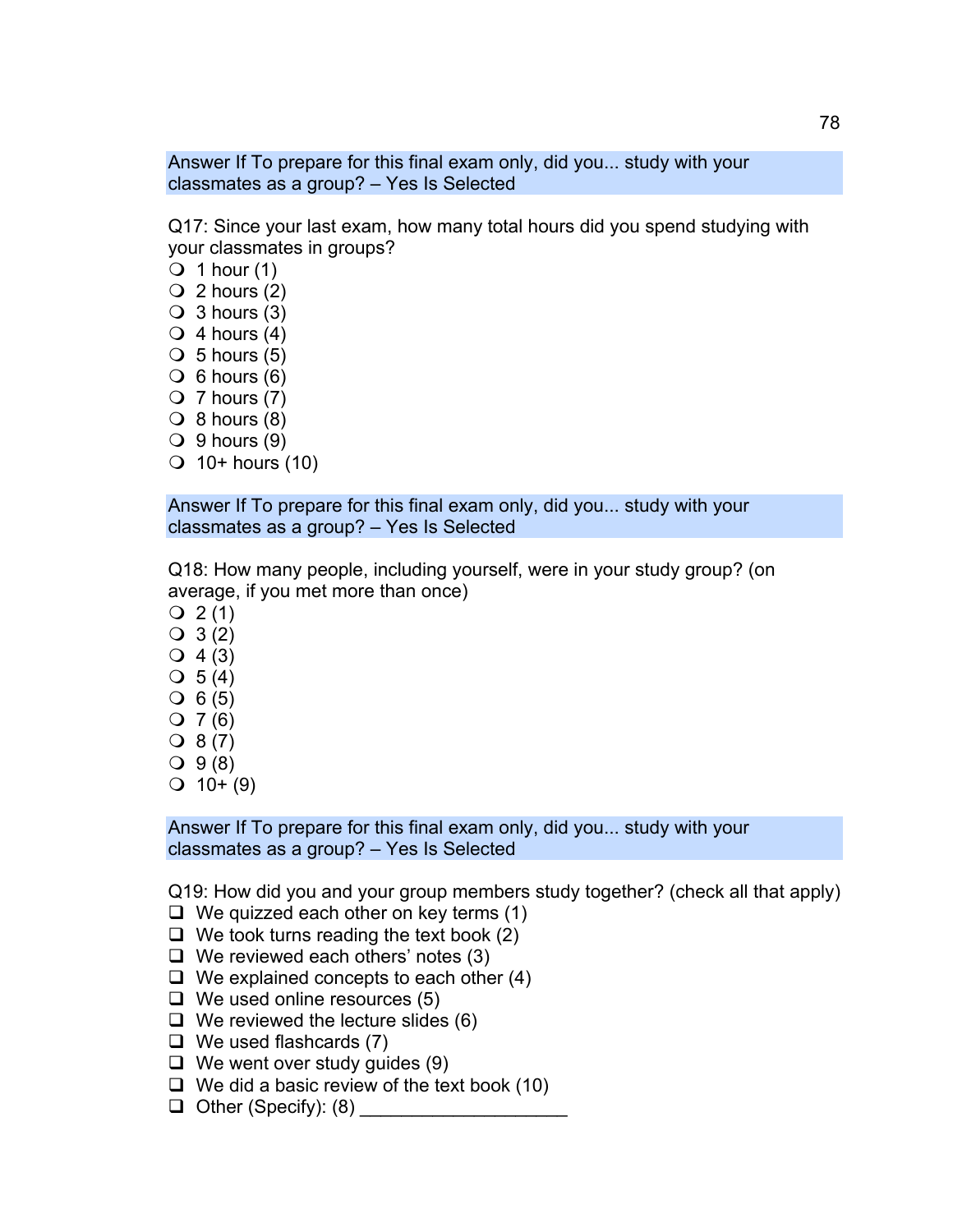Answer If To prepare for this final exam only, did you... study with your classmates as a group? – Yes Is Selected

Q20: How effective was studying with your classmates as a group to help you prepare for this exam?

- $\bigcirc$  Very Effective (1)
- Effective (2)
- $\bigcirc$  Neither Effective nor Ineffective (3)
- $\bigcirc$  Ineffective (4)
- $\overline{O}$  Very Ineffective (5)

Answer If To prepare for this final exam only, did you... use a study guide? – Yes Is Selected

Q21: Since your last exam, how many total hours did you spend using study guides to study? (type in a number below)

Answer If To prepare for this final exam only, did you... use a study guide? – Yes Is Selected

Q22: How effective was using study guides to help you prepare for this exam?

- O Very Effective (1)
- $\bigcirc$  Very Ineffective (2)
- $\bigcirc$  Neither Effective nor Ineffective (3)
- $\bigcirc$  Ineffective (4)
- $\circ$  Very Ineffective (5)

Answer If To prepare for this final exam only, did you... use flashcards? – Yes Is **Selected** 

Q23: Since your last exam, how many total hours did you spend using flashcards to study? (type in a number below)

Answer If To prepare for this final exam only, did you... use flashcards? – Yes Is **Selected** 

Q24: How effective was using flashcards to help you study for this exam?

- Very Effective (1)
- Effective (2)
- $\bigcirc$  Neither Effective nor Ineffective (3)
- $\bigcirc$  Ineffective (4)
- $\bigcirc$  Very Ineffective (5)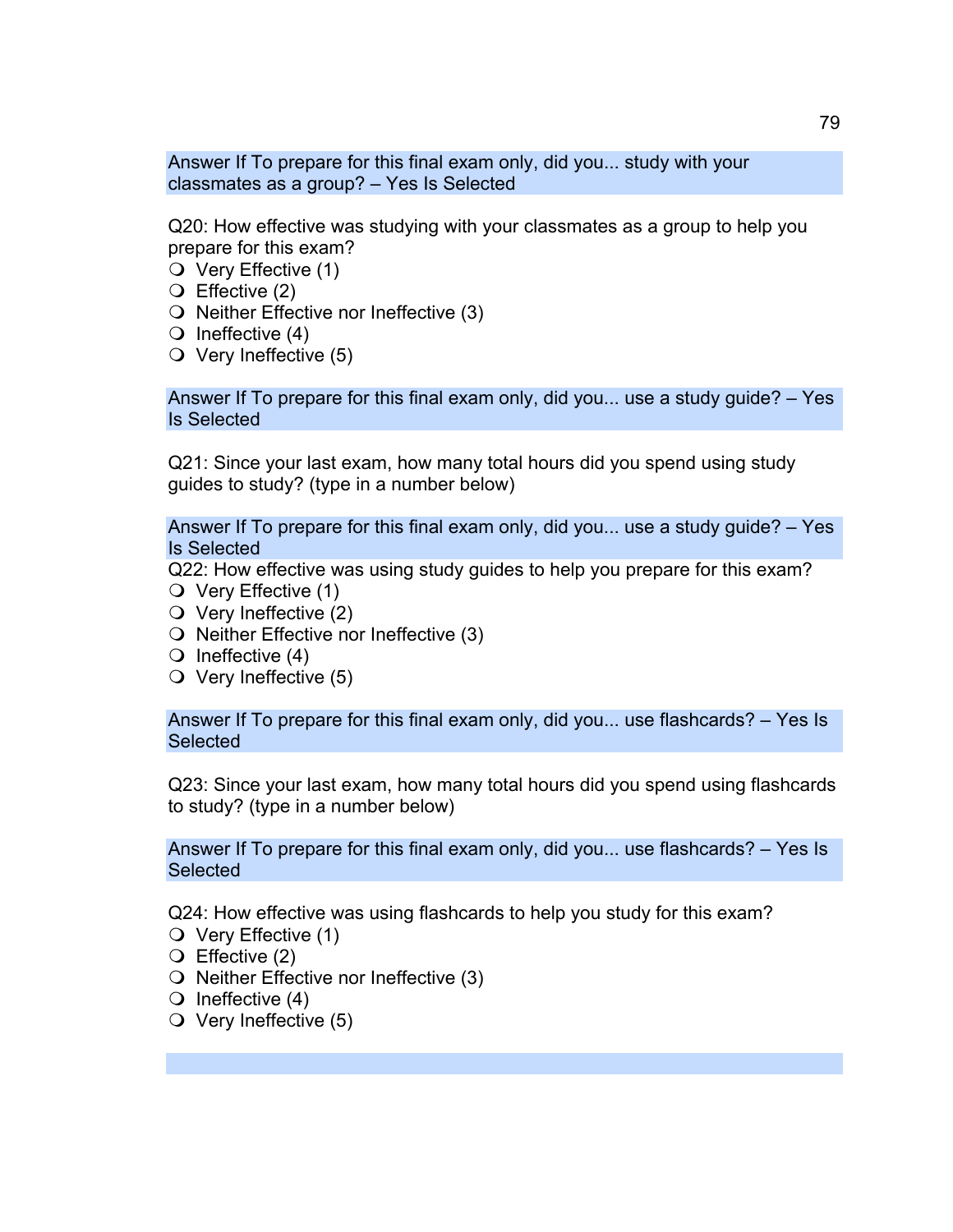Answer If To prepare for this final exam only, did you... use course electronic resources (textbook software, Learn Smart, Mind Tap, etc.)? – Yes Is Selected

Q25: Since your last exam, how many hours did you spend using course electronic resources (textbook software, Learn Smart, etc.) to prepare for this exam? (type in a number below)

Answer If To prepare for this final exam only, did you... use course electronic resources (textbook software, Learn Smart, Mind Tap, etc.)? – Yes Is Selected

Q26: How effective was using course electronic resources (textbook software, Learn Smart, etc.) to help you prepare for this exam?

- $\bigcirc$  Very Effective (1)
- Effective (2)
- $\bigcirc$  Neither Effective nor Ineffective (3)
- $\bigcirc$  Ineffective (4)
- $\circ$  Very Ineffective (5)

Answer If To prepare for this final exam only, did you... use course-alternative electronic resources (YouTube, Wikipedia, Google, etc.)? – Yes Is Selected

Q27: Since your last exam, how many hours did you spend using coursealternative electronic resources (YouTube, Wikipedia, Google, etc.) to prepare for this exam? (type in a number below)

Answer If To prepare for this final exam only, did you... use course-alternative electronic resources (YouTube, Wikipedia, Google, etc.)? – Yes Is Selected

Q28: How effective was using course-alternative electronic resources (YouTube, Google, etc.) to help you prepare for this exam?

- $\bigcirc$  Very Effective (1)
- Effective (2)
- $\bigcirc$  Neither Effective nor Ineffective (3)
- $\bigcirc$  Ineffective (4)
- $\circ$  Very Ineffective (5)

Q29: Are there other ways you studied for this final exam that you found to be effective?

Q30: Please make any other general comments.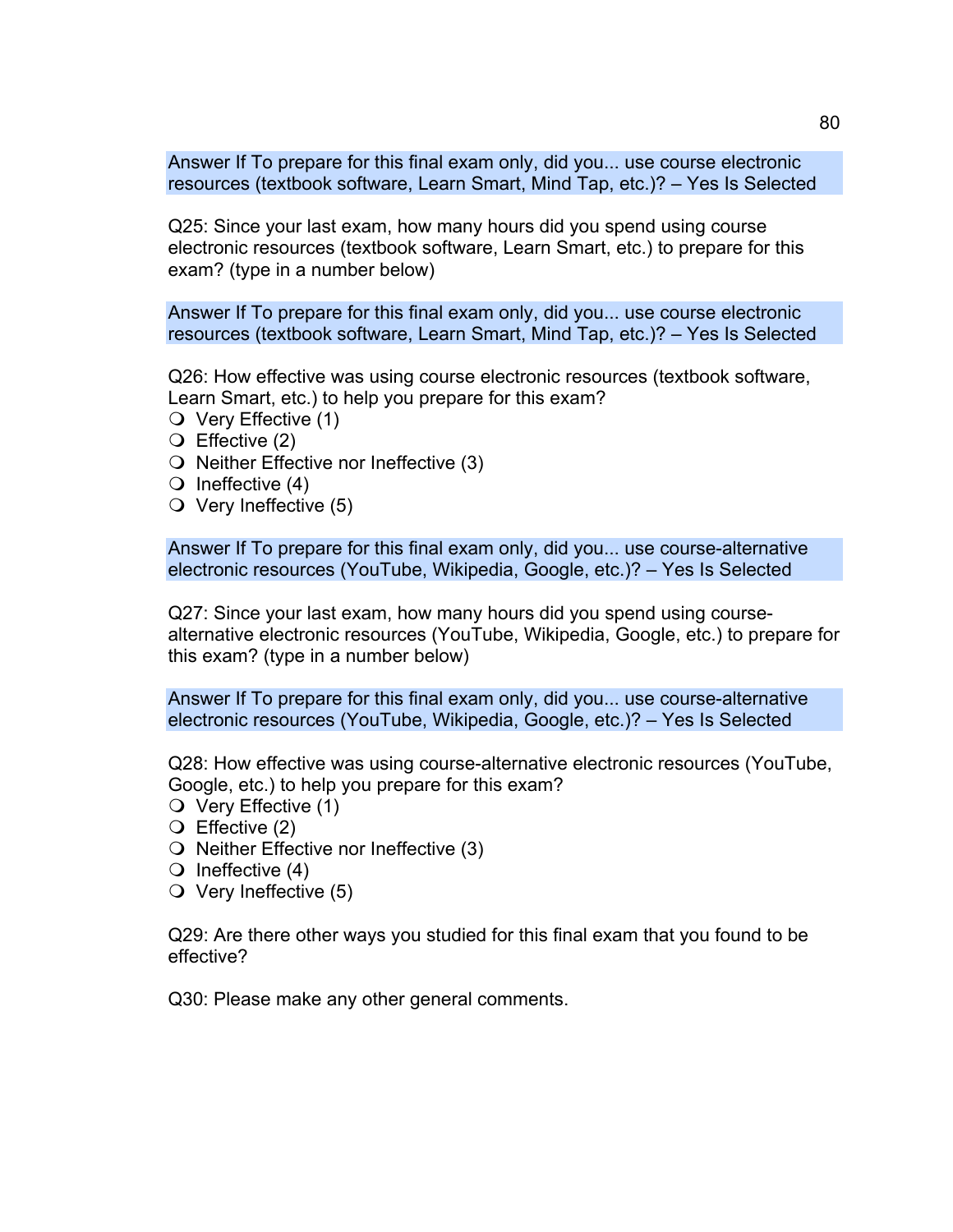Q31: What is your grade (or expected grade) on this exam?

- $Q A (12)$
- $Q$  A- $(11)$
- $Q$  B+ (10)
- $\bigcirc$  B(9)
- $O$  B- (8)
- $Q C+ (7)$
- $\overline{O}$  C(6)
- $O C (5)$
- $O_{D+}(4)$  $O$   $D(3)$
- $O$  D- $(2)$
- $Q F(1)$

Q32: What is your overall GPA?

 $\bigcirc$  3.5 – 4.0 (1)  $\bigcirc$  3.0 – 3.4 (2)  $Q$  2.5 – 2.9 (3)  $Q$  2.0 – 2.4 (4)  $Q$  1.5 – 1.9 (5)  $Q$  1.0 – 1.4 (6)  $\bigcirc$  Lower than 1.0 (7)

Q33 How much confidence do you have about each of the behaviors below (CASES Measure, Owen & Froman, 1988)?

Q34: Please fill in your information.

Q35: Your Gender

- $\bigcirc$  Male (1)
- $\bigcirc$  Female (2)
- $\bigcirc$  Other (3)
- $\bigcirc$  Prefer not to say (4)

Q36: Your Age

Q37: How many children do you have? If you have no children, type "0".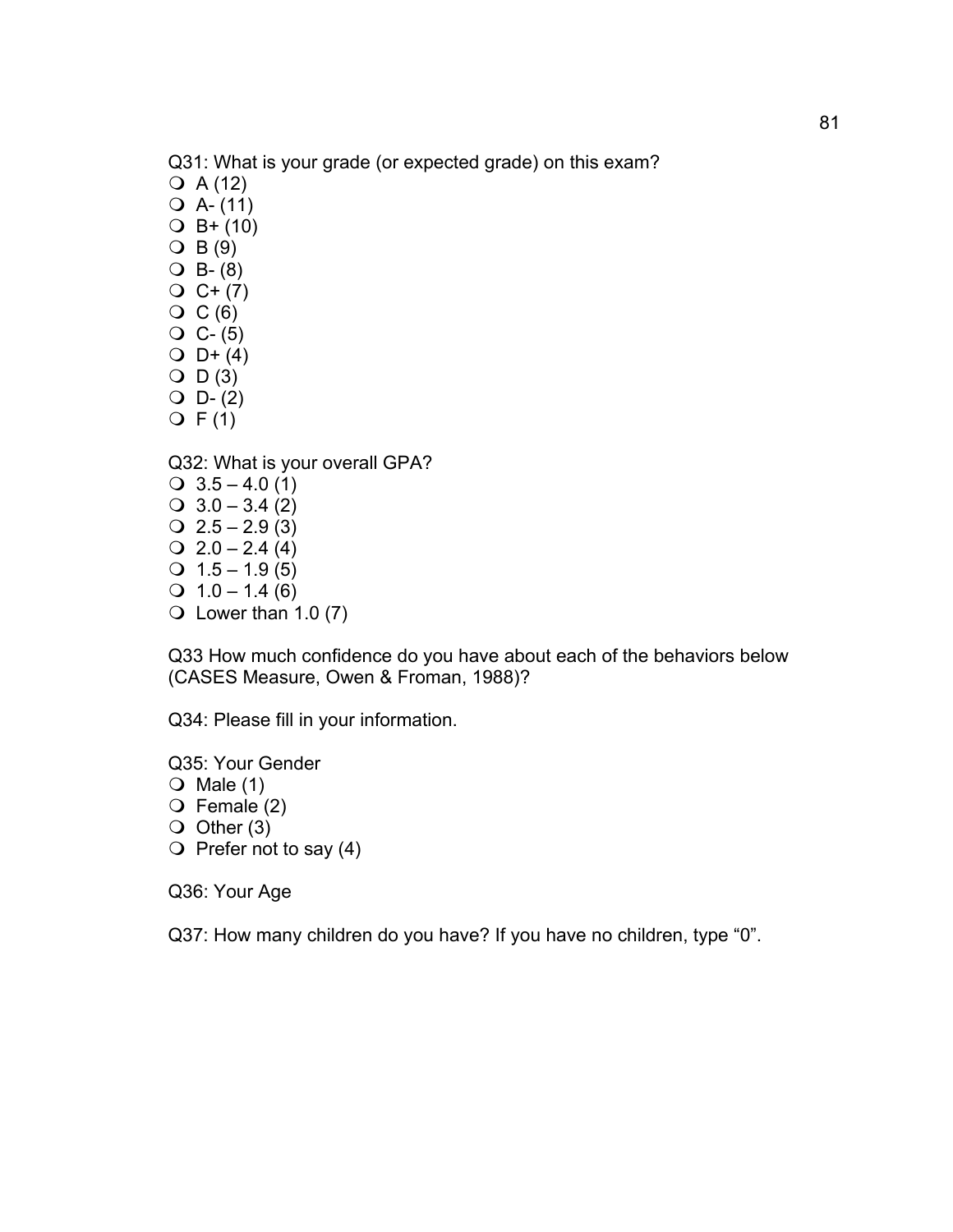Q38: Are you currently employed? If YES, indicate how many hours a week you work on average. If NO, mark the "Zero" option.

- $\bigcirc$  Zero hours per week (1)
- $\bigcirc$  1-10 hours per week (2)
- $\bigcirc$  11-20 hours per week (3)
- $\bigcirc$  21-30 hours per week (4)
- $\bigcirc$  31-40 hours per week (5)
- $\bigcirc$  41+ hours per week (6)

Q39: Are you a first-generation college student? (Answer "yes" if your parents and grandparents did not graduate from college/university.)

- $\bigcirc$  Yes (4)
- $O$  No  $(5)$
- $\bigcirc$  Unsure (6)

Q40: Your Year in College

- $\bigcirc$  Freshman (1)
- $\bigcirc$  Sophomore (2)
- $\bigcirc$  Junior (3)
- $\bigcirc$  Senior (4)
- $\bigcirc$  Graduate (5)

Q41: How many semesters have you been in college? (for example, if you are currently in your 4<sup>th</sup> semester, then type the number, 4

Q42: You are taking this course because (mark all that apply):

- $\Box$  It is an interesting elective (1)
- $\Box$  It fills a general education requirement (2)
- $\Box$  It is relevant to my major / minor (3)

Q43: Please fill in your information, so we can give you lab credit. (You will only receive 4 total email notifications to simply prompt you when the next survey is available. Provide your preferred email address, so you can get more lab credit.)

Your First Name (1) Your Last Name (2)

Your A Number (3)

Your preferred email address (so you can get more lab credit later this semester. You will not receive spam.) (4)

Your email address again (to make sure it matches the one above) (5)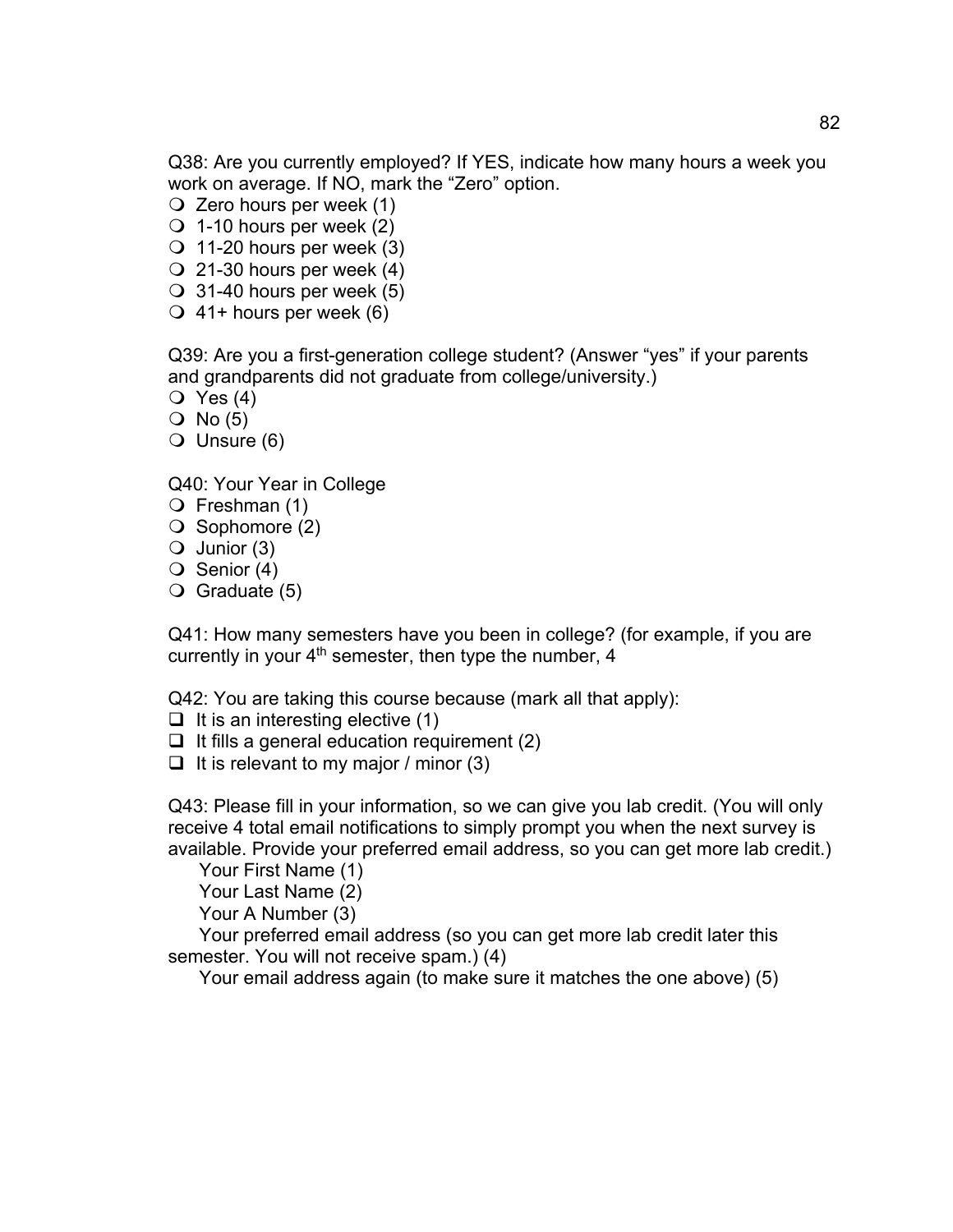Appendix B

Analysis of Statistical Power per Number of Predictors